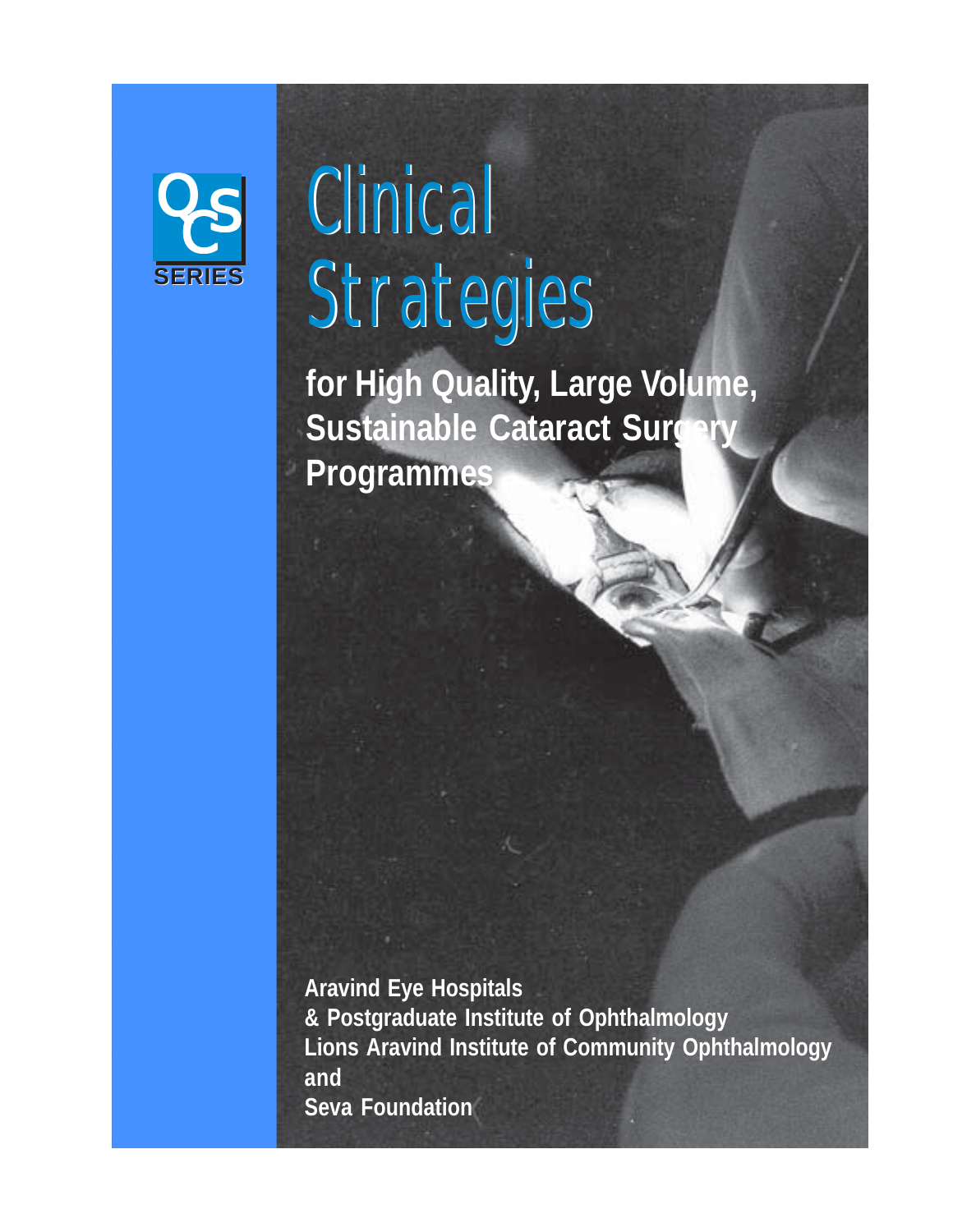

# **Clinical Strategies**

**for High Quality, Large Volume, Sustainable Cataract Surgery Programmes**

The Quality Cataract Surgery Series is a set of modules explaining principles and techniques for developing high quality, large volume, sustainable cataract surgery programmes, especially in settings where cataract causes much needless blindness. Each module is based on the practices of Aravind Eye Hospitals in South India, with input from other successful programmes.

The set includes the following modules:

- Introduction
- Clinical Strategies
- Paramedical Contributions
- Management Principles and Practices
- Community Outreach Initiatives
- Financial Sustainability
- Architectural Design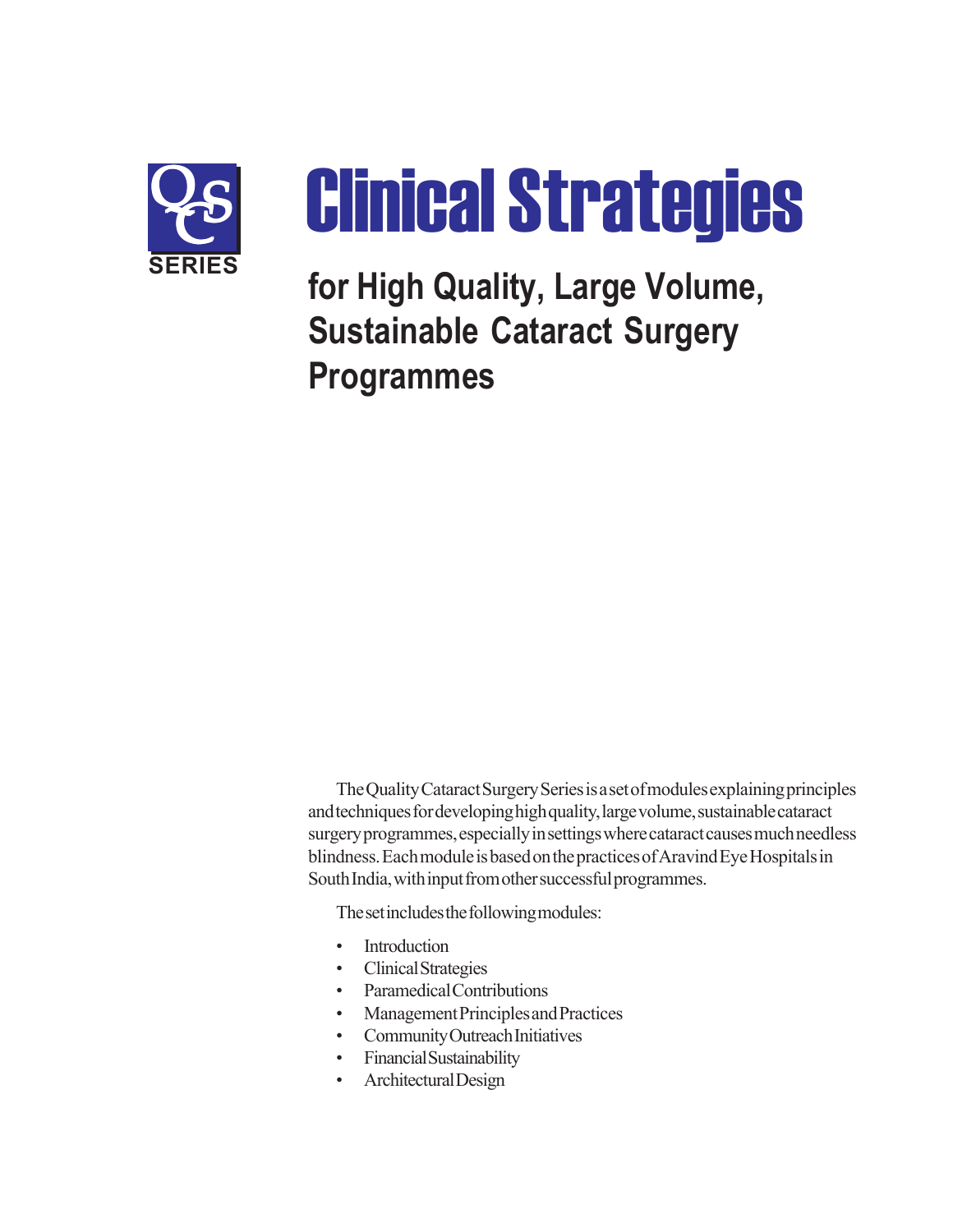Aravind Eye Hospitals provides this material, in collaboration with Seva Foundation (USA), for educational and illustrative purposes only. It is not intended to represent the only or best method or procedure in every case, nor to replace the judgement of local professionals. It is the responsibility of the physician, manager, architect or other professional to determine applicable federal status of each drug, device, material or process he or she wishes to use, and to use them in compliance with applicable law(s).

Aravind Eye Hospitals and Seva Foundation have made their best efforts to provide accurate information at the time of printing. Aravind Eye Hospitals and Seva Foundation, the series editors, contributors and publisher disclaim all responsibility and liability for any and all adverse medical or legal effects, including personal, bodily, property, or business injury, and for damages or loss of any kind whatsoever, resulting directly or indirectly, whether from negligence or otherwise, from the use of the recommendations or other information in this series of modules, from any undetected printing errors or recommendation errors, from textual misunderstandings by the reader, or in the light of future discoveries in this field.

Reference to certain drugs, instruments, and other products in this publication is made for illustrative purposes only and is not intended to constitute an endorsement.

**Printed at**

**Published by**

India

Aravind Eye Hospitals & Postgraduate Institute of Ophthalmology, India

Lions Aravind Institute of Community Ophthalmology,

Seva Foundation, USA

Graphico, Madurai

#### **February 2001**

*2*

Aravind Eye Hospitals and Seva Foundation own the QCS Series copyright and encourage others to copy, reproduce, translate, or adapt to meet local needs, any or all parts of this series, including the illustrations, without permission from the author or publisher, provided the parts reproduced are distributed for free or at cost – not for profit. Please acknowledge Aravind Eye Hospitals and Seva Foundation as the source when using or adapting this document.

This series of modules can be improved with your help. If you have ideas or suggestions for ways the QCS series could better meet your needs, please write to the QCS Series Editor c/o Aravind Eye Hospitals. We welcome your comments and experiences. Thank you for your help.

Quality Cataract Surgery Series Aravind Publications / LAICO 72, Kuruvikaran Salai, Gandhinagar Madurai 625 020 Tamil Nadu, India

Phone : 452-537580 Fax : 452-530984 E-mail : communications  $@$  aravind.org

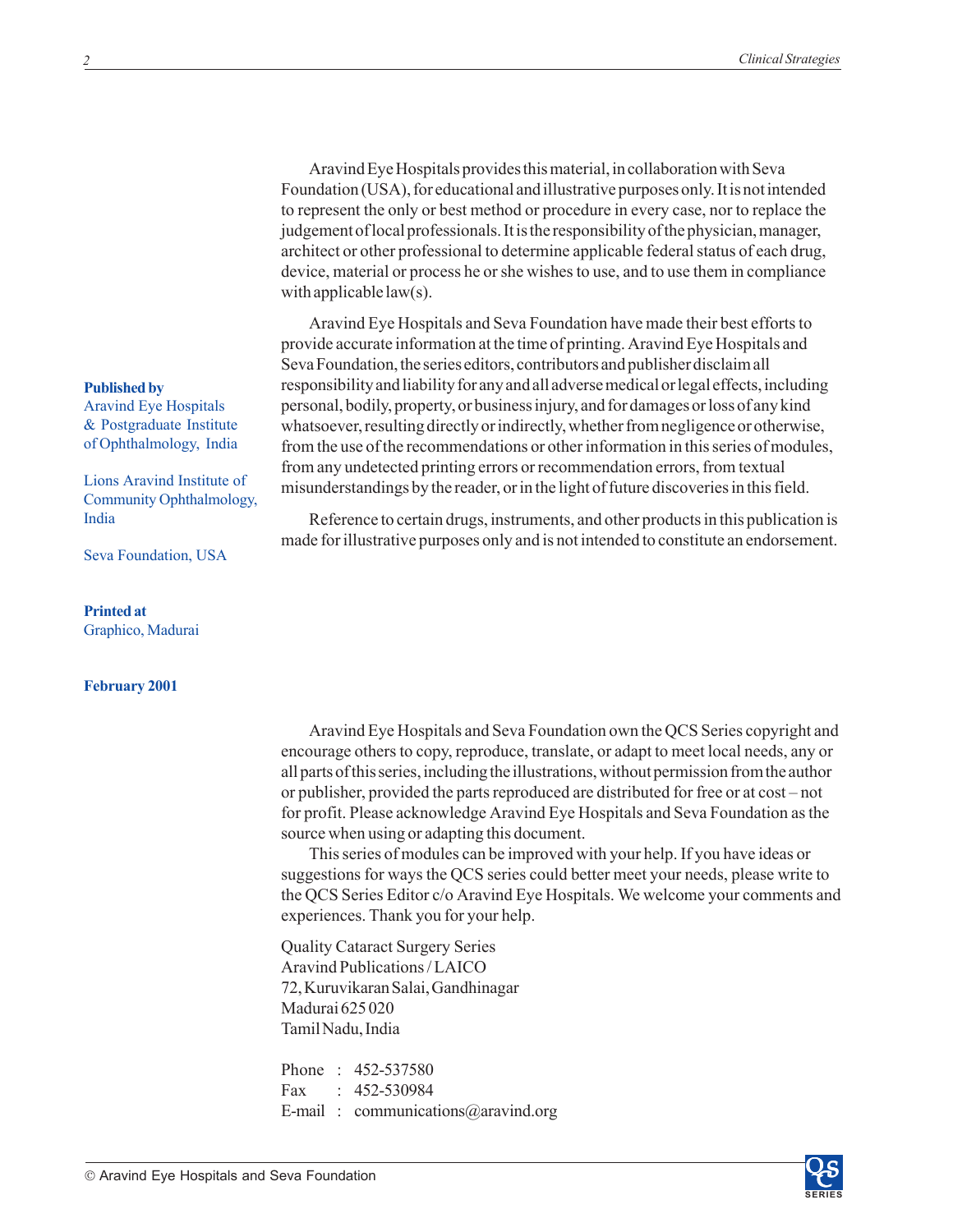# **Contents**

| About the Senior Author<br><b>Acknowledgements</b><br><b>Introduction</b> | 5<br>7<br>9 |
|---------------------------------------------------------------------------|-------------|
| <b>Benchmarks for Monitoring Quality, Volume and</b>                      | 11          |
| <b>Sustainability</b>                                                     |             |
| <b>Evolution of Cataract Surgical Techniques</b>                          | 12          |
| <b>Choice of Surgical Technique</b>                                       | 13          |
| <b>Clinical Strategies</b>                                                | 17          |
| <b>IOL Microsurgery Training Course</b>                                   | 24          |
| <b>Manual Phacoextraction Training Course</b>                             | 25          |
| <b>Appendices</b>                                                         |             |
| Preoperative Evaluation<br>Ι.                                             | 27          |
| Preoperative Preparation and Anaesthesia<br>2.                            | 41          |
| Intraoperative Considerations<br>3.                                       | 55          |
| Postoperative Management<br>4.                                            | 73          |
| 5. Paediatric Cataract                                                    | 83          |

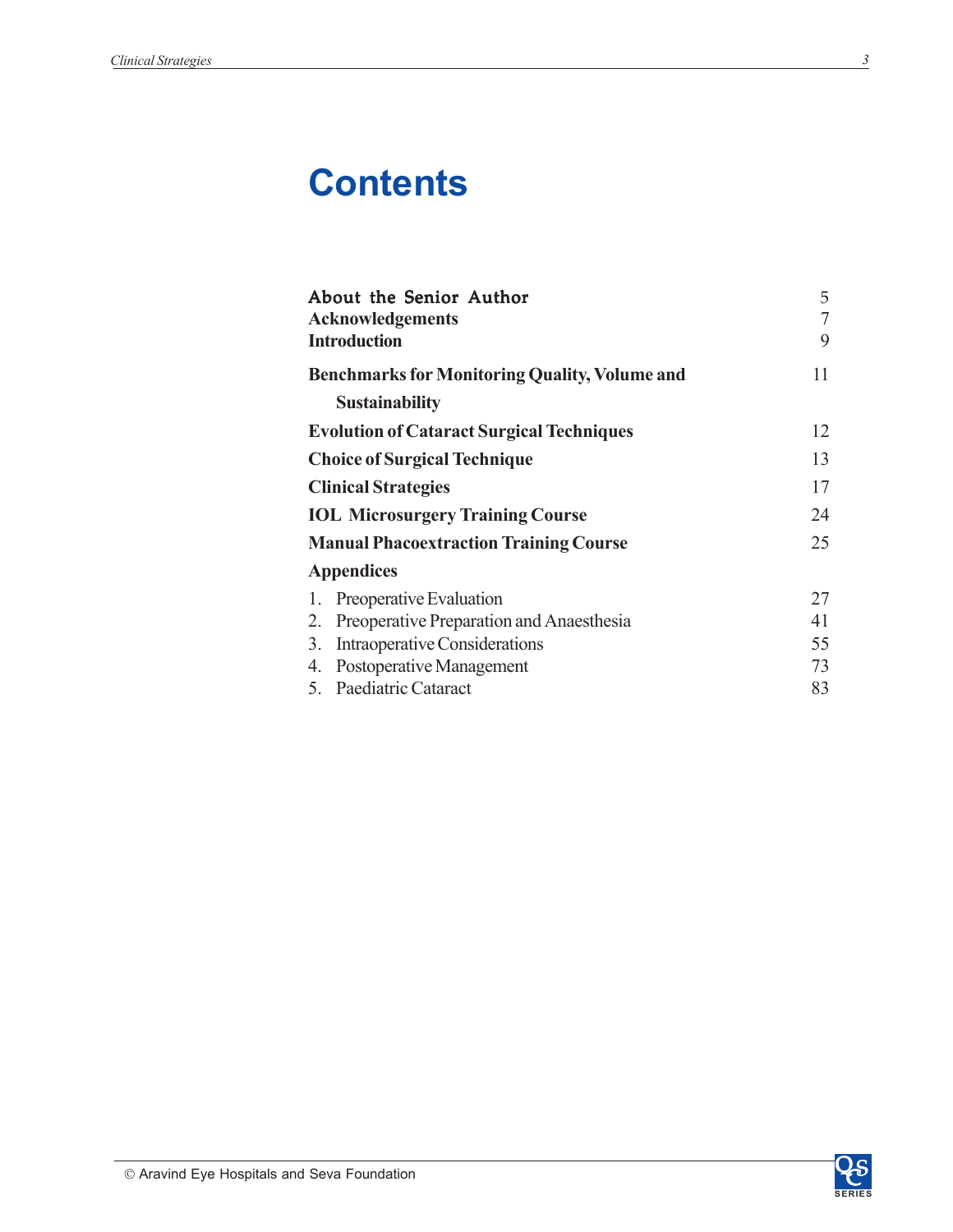# <span id="page-4-0"></span>**About the Senior Author**

Dr. G. Natchiar, M.S., is Professor of Ophthalmology and Joint Director, Aravind Eye Hospitals, Madurai, India. Committed to the cause of blindness prevention and eradication, she is involved in clinical ophthalmology, teaching and research. Dr. Natchiar is the Course Director, Aravind-Sight Savers short term course in IOL microsurgery. Dr. Natchiar's publications include 75 scientific papers presented at national and international conferences. She is the author-editor of two text books: *Neuro-Ophthalmology and Anatomy of the Eye and the chief editor of the manual on Manual Small Incision Cataract Surgery- an alternative techinique to instrumental phacoemulsification.* As the principal investigator, her findings on ìrandomised clinical trial comparing complications and visual outcomes of ICCE and ECCE with PC-IOL" has been published in the American Journal of Ophthalmology (January '98). Her areas of special interest are IOL microsurgery and Neuro-ophthalmology. Dr. Natchiar is the recipient of several awards for her role in community ophthalmology.

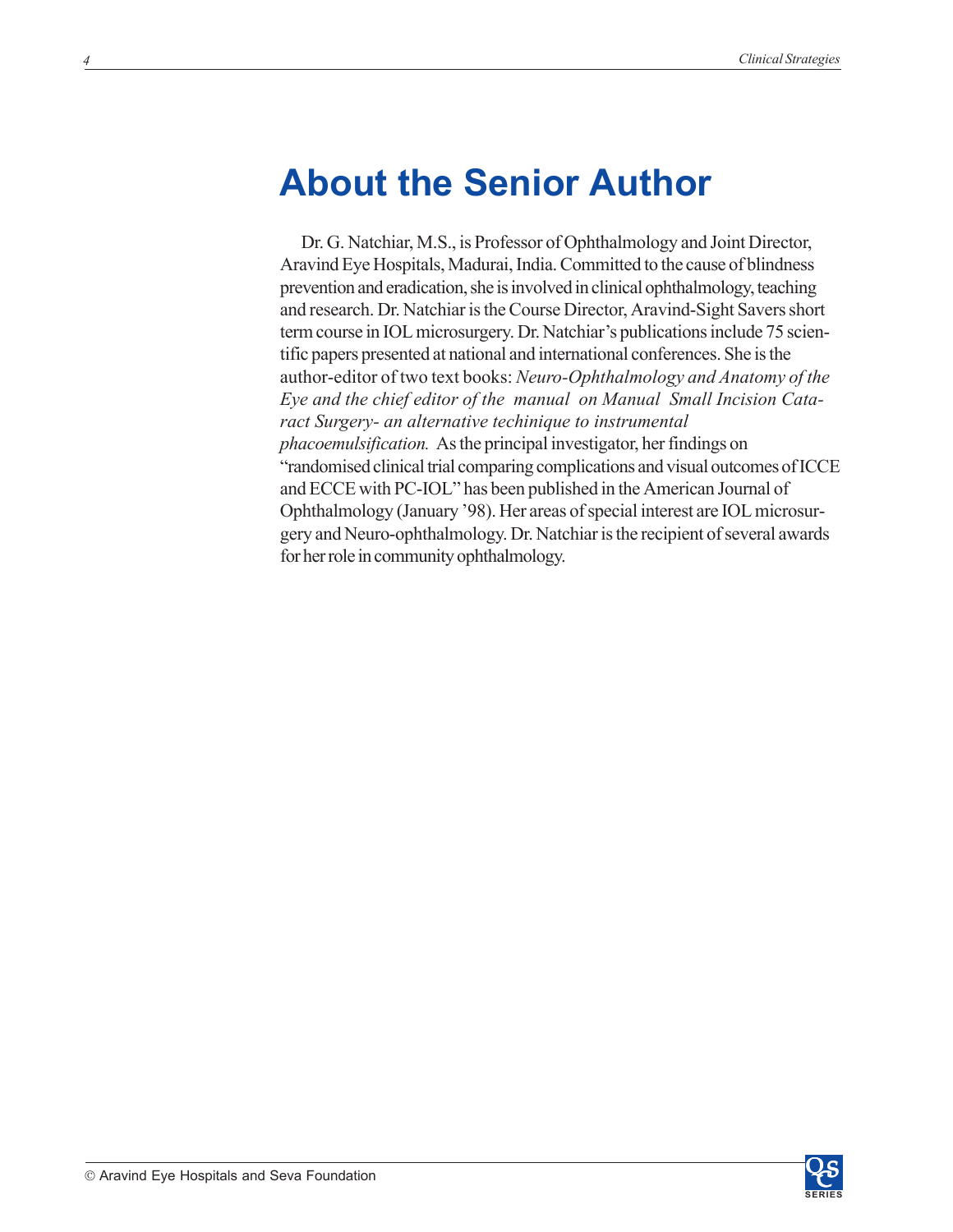# <span id="page-5-0"></span>**Acknowledgements**

We thank the following authors for their contributions to this module:

- 1. Preoperative Evaluation *Dr. N.V. Prajna, Dr. B. Sirisha*
- 2. Preoperative Preparation and Anaesthesia for Cataract Surgery *Dr. R. Kim, Dr. Sonia Modi, Dr. Sangeetha Mewara*
- 3. Intraoperative Considerations *Dr. Koshy R. Zachariah, Dr. Seema Vishnu*
- 4. Postoperative Management *Dr. M. Srinivasan, Dr. Jaya Chandra Reddy*
- 5. Paediatric Cataract *Dr. P. Vijayalakshmi, Dr. Sumitha Agarkar*

Our special thanks to Dr. Seema Vishnu who with uncommon willingness gave generously of her time to collate information for this module and to Dr. Marty Spencer, Dr. Steve Miller and Dr. John Pratt-Johnson of Seva for their invaluable reviews of this module.

| Photo Credits: | David Heiden, USA                       |
|----------------|-----------------------------------------|
|                | Karoki Lewis, UK                        |
|                | N. Murugan, Aravind Eye Hospital, India |

- Dr.G.Natchiar



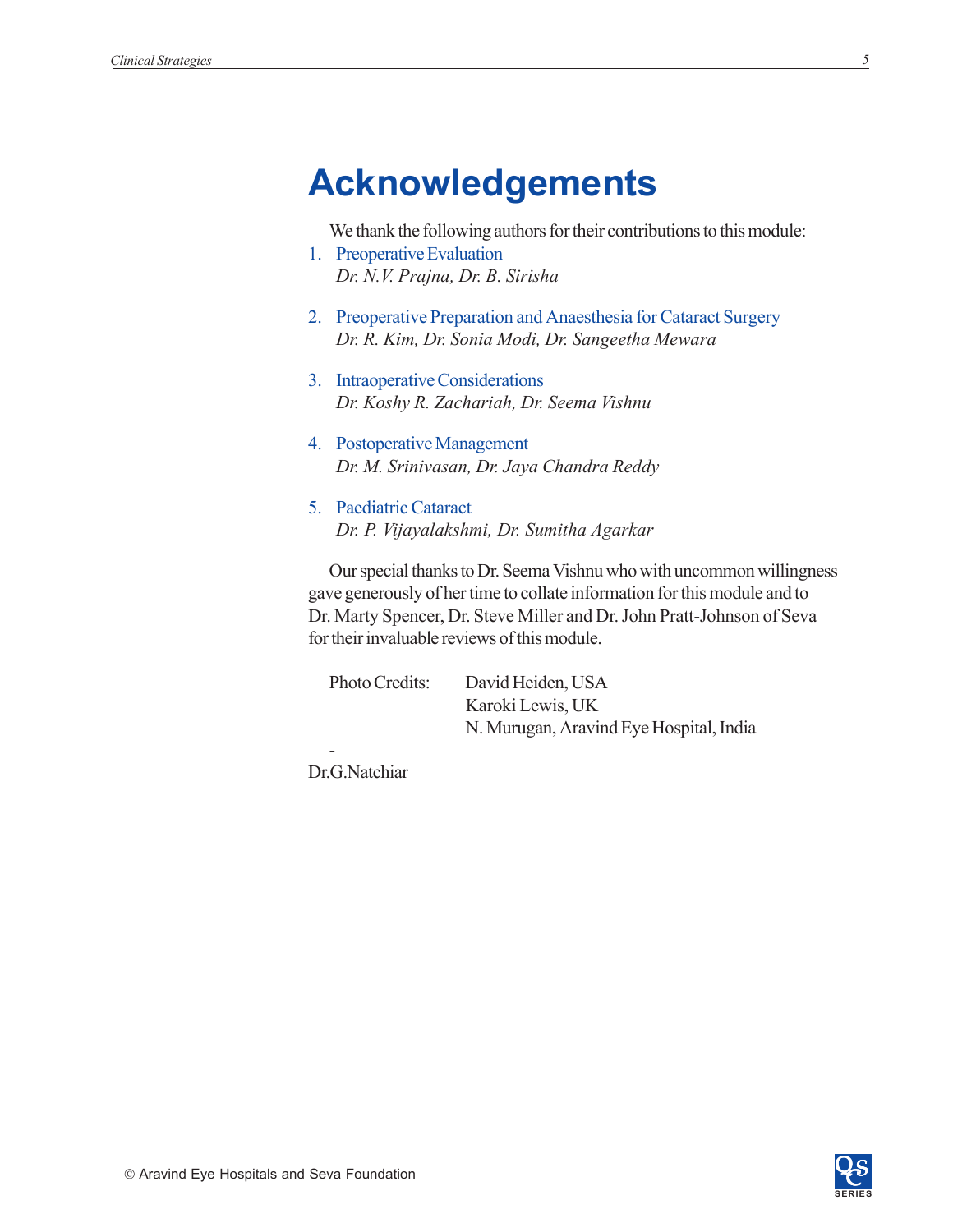# <span id="page-6-0"></span>**Introduction**

# **Rationale**

The number of people in developing countries who are needlessly blind from cataract and other eye disorders is increasing. Ophthalmologists trained in appropriate diagnostic, surgical and practice management techniques can make a vital contribution to the solution of this problem.

Eye care providers in developing countries face issues different from their colleagues in developed countries, including widespread poverty, overpopulation, illiteracy, malnourishment, limited resources, and an imbalanced distribution (between urban and rural) of an already insufficient number of eye care professionals. The problem, therefore, must be dealt with by an optimal utilisation of medical personnel and resources, in the most efficient and economical way possible.

The Clinical Strategies Module illustrates the role that ophthalmologists can play in high quality, large volume, sustainable cataract surgery programmes. It emphasises the integration of clinical skills and management practices, and outlines successful implementation strategies.

**This module focuses on the opportunity of ophthalmologists and allied eye care professionals in developing countries to have an impact on the tragedy of needless blindness. Hence, it is not intended as a textbook, nor is it intended to teach cataract surgery. All information in this module should be used in addition to knowledge and skills gained from ophthalmological training and standard textbooks.**

# **Objectives of the Clinical Strategies Module**

- 1. To provide eye care practitioners and eye care facility administrators in developing countries with strategies for setting up high quality, large volume, sustainable cataract surgery programmes.
- 2. To show how practitioners and facilities can increase their volume, enhance their quality, keep costs and prices low, and achieve financial selfsufficiency.
- 3. To describe considerations necessary for choosing an appropriate surgical technique for a large volume setting, ensuring high quality and sustainability.
- 4. To provide details of facility layout, human resource utilisation, and equipment considerations for a large volume setting.
- 5. To record lessons learned in high quality, large volume, cost effective
	- Preoperative evaluation
	- Preoperative preparation and anaesthesia
	- Intraoperative considerations
	- Postoperative care and follow-up
- 6. To show how the management of paediatric cataract can be integrated into a large volume cataract surgery programme.

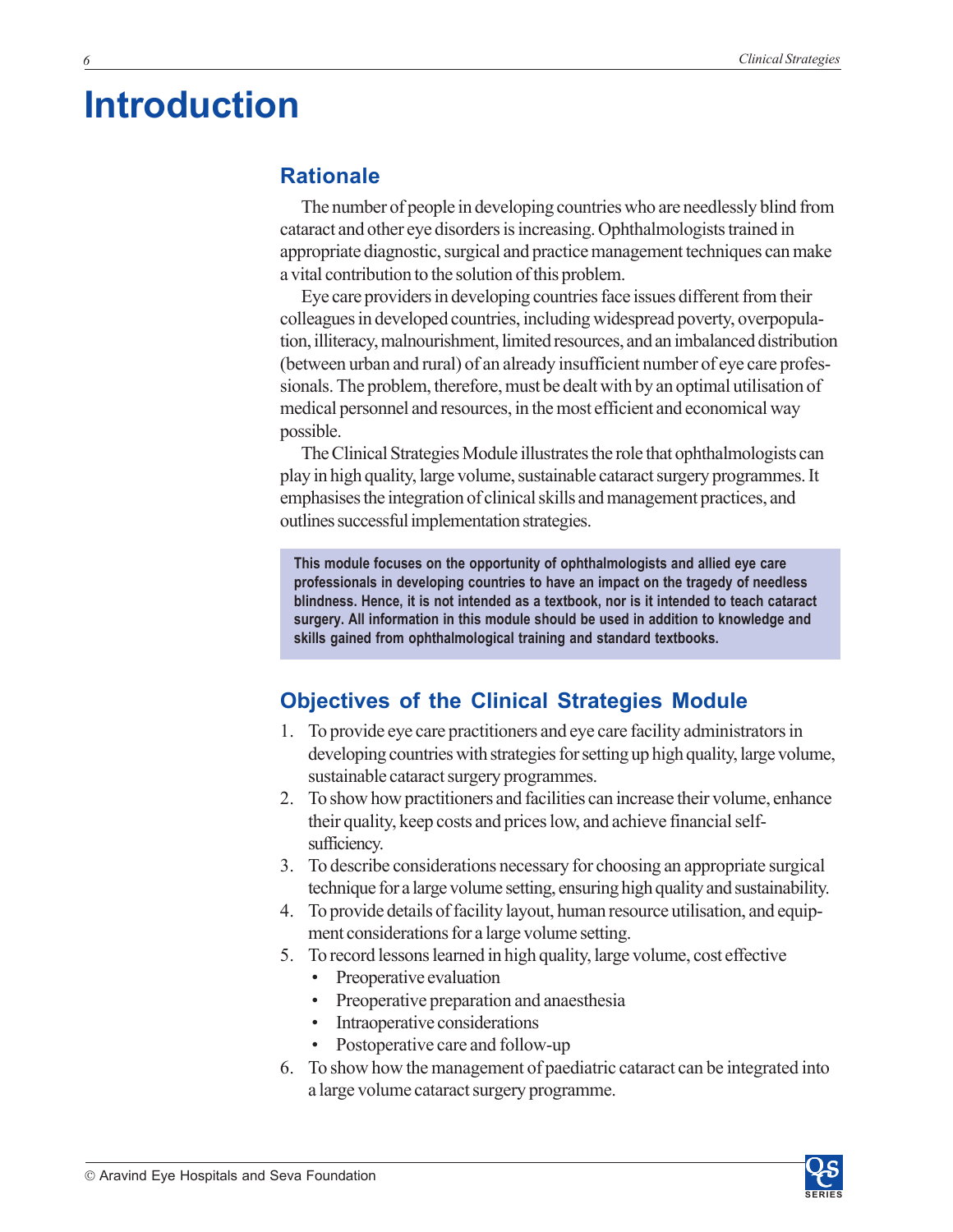#### **Intended audience**

This module can be considered a handbook or manual of strategies for ophthalmologists who would like to take on the professional challenge of delivering high quality, large volume cataract surgery in a sustainable way. It is intended to be useful to:

- Ophthalmologists working in private practice, group practice, private eye clinics, charitable eye hospitals, or government eye care facilities
- Administrators of eye care / cataract surgery programmes
- ï Traditional healers and allied ophthalmic personnel in countries where these people are performing cataract surgery.

## **Baseline skills**

It is assumed that practitioners benefiting from this module will have skills in microsurgery or a willingness to undertake microsurgical training. An open attitude and a willingness to adopt or adapt some of the strategies described will be helpful.

## **Examples and models**

The Clinical Strategies Module represents 25 years of shared experiences of ophthalmologists and allied eye care personnels at Aravind Eye Hospitals in India. These eye care workers have been working towards successfully tackling the problem of cataract blindness since 1976. Their experiences have crystallised into a set of precepts that are representative of best practices in facilitating high quality, large volume, sustainable cataract surgery. The attached appendices focus on the processes of cataract surgery delivery developed at Aravind.



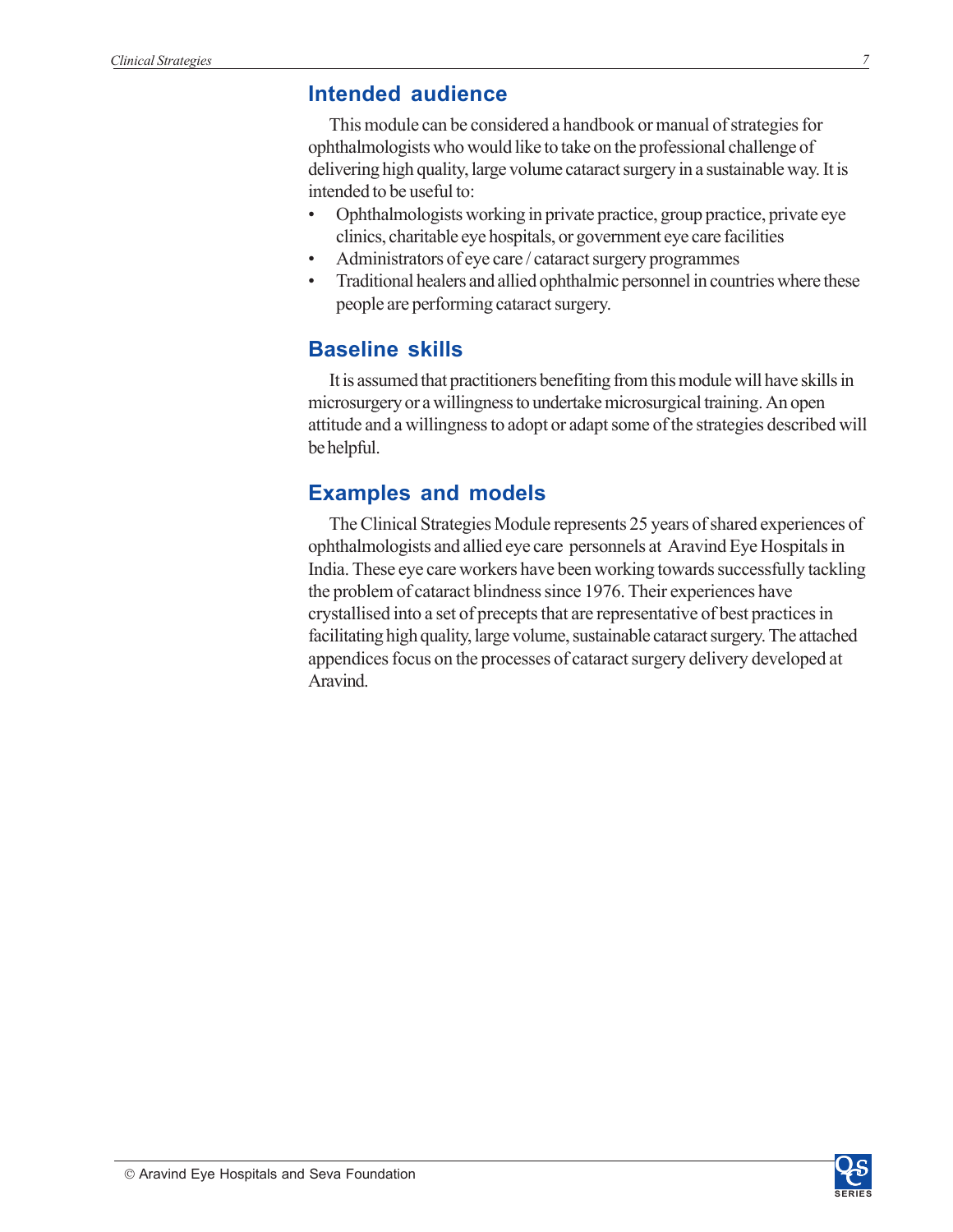# <span id="page-8-0"></span>**Benchmarks for monitoring quality, volume and sustainability**

The case selection process in an eye camp or hospital and preoperative evaluations should incorporate necessary steps to ensure that the patient does not have any other co-existent infection, systemic diseases or eye diseases that could seriously compromise the outcome of the surgery. This can be easily achieved by establishing clinical guidelines and ensuring that they are followed.

- R. D. Thulasiraj and Dr. Allen Foster

If the eye hospitals can live up to these benchmarks, eye care will be revolutionised!!

- Dr. Steve Miller, Seva Foundation Board of **Directors** 

## **Benchmarks for Clinical quality and surgical outcomes**

- 1. ECCE with IOL (custom axial lengths) and sutures should have 40% of patients 6/12 or better uncorrected postop.
- 2. ECCE with IOL (custom axial lengths) and no sutures (superior incisions) should have 70% of patients 6/12 or better uncorrected postop. Temporal incisions should have 80% of patients 6/12 or better uncorrected postop. (Temporal incisions decrease astigmatism and are more stable.)
- 3. Vitreous loss in ECCE by expression should be less than 3%.
- 4. Vitreous lossin ECCE with sutureless phacoemulsification techniques expression should be less than 3%. (Manual sutureless should not involve expression.)
- 5. World Health Organization categories of visual outcomes with available and best correction at the first follow-up visit (4-12 weeks following surgery):

| <b>Postoperative</b><br>visual acuity |               | <b>Available</b><br>correction* | <b>Best</b><br>correction** |
|---------------------------------------|---------------|---------------------------------|-----------------------------|
| Good                                  | $6/6 - 6/18$  | $80%+$                          | $90%+$                      |
| <b>Borderline</b>                     | $6/18 - 6/60$ | $15% -$                         | 5%                          |
| Poor                                  | < 6/60        | $5% -$                          | $5% -$                      |

**(Source: WHO/PBL/98.68)**

- **\* available correction=simple spherical correction, not a complete refraction with custom-made glasses**
- **\*\* best corrected=full refraction with custom-made glasses**

## **Benchmarks for volume, productivity and cost**

- 1. 6-20 IOL surgeries/day/ophthalmologist in a large volume setting. The Government of India has set a norm of 750 surgeries per ophthalmologist per year in the government setting, but more desirable is a number between 1000-1500 surgeries per ophthalmologist per year.
- 2. 50-80 surgeries/bed/year
- 3. 100% cost recovery. Ideally, after covering all the costs of operating the eye and other eye care facility, there should be 20+% of income left for depreciation and expansion.
- 4. Charges should approximate each patient's one month income.
- 5. Services should be provided for the poorest population groups.

#### **Benchmarks for service standards**

- 1. See all patients who come within 24 hours of their arrival at the eye care facility.
- 2. At least 50% of cataract operations should be done on women to equally serve women and men. Such a goal may require incentives, such as differential charges for women.

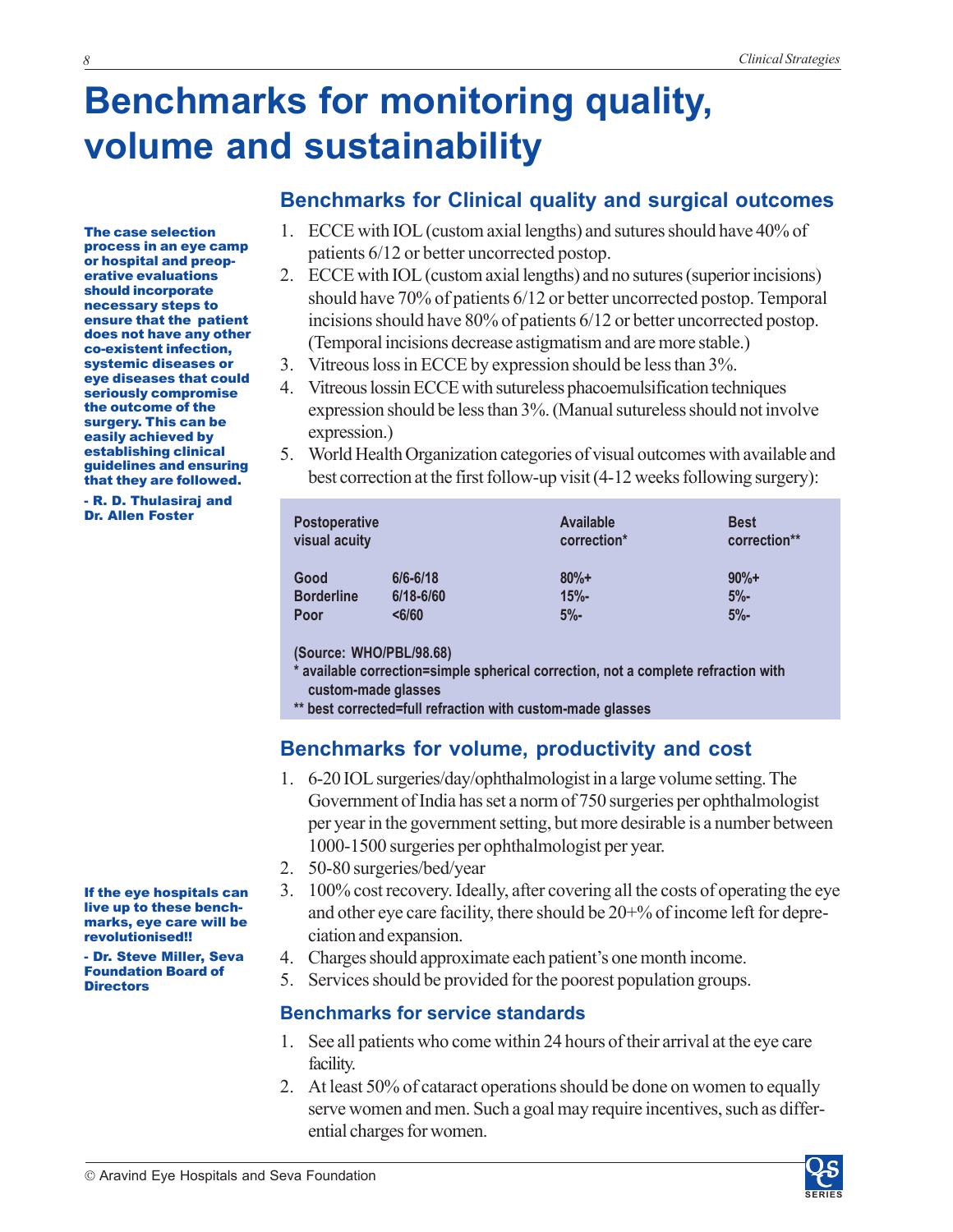# <span id="page-9-0"></span>**Evolution of Cataract Surgical Techniques**

| <b>Sutureless</b><br><b>Phacoextraction</b>                           | Pros<br>• No suture-related complications<br>• Decreased surgically induced astigmatism<br>• Minimal discomfort<br>• Fast rehabilitation                                                                                                                                                                                                                                                                                                                                                                          | Cons<br>• Expensive technology, costly breakdowns<br>• Lower patient turnover (4 - 5 cases/hour)<br>• More difficult with dense, mature cataracts<br>(common in underserved areas)<br>• Fewer indications for dense, mature<br>cataracts (seen in underserved areas)<br>• Complications more difficult to manage<br>(vitreoretinal surgeon required) |
|-----------------------------------------------------------------------|-------------------------------------------------------------------------------------------------------------------------------------------------------------------------------------------------------------------------------------------------------------------------------------------------------------------------------------------------------------------------------------------------------------------------------------------------------------------------------------------------------------------|------------------------------------------------------------------------------------------------------------------------------------------------------------------------------------------------------------------------------------------------------------------------------------------------------------------------------------------------------|
| <b>Manual Sutureless</b><br>(also called "manual<br>phacoextraction") | Pros<br>• No suture-related complications<br>• Decreased surgically-induced astigmatism<br>• Minimal discomfort to patient<br>• Excellent rehabilitation (one follow-up visit<br>for refraction at 40 days)<br>• Moderately easy to learn after mastery of<br>ECCE with IOL (one month training)<br>• Similar simple instruments and equipment<br>• Low cost (fewer consumables than ECCE)<br>• Quick procedure (no time spent suturing)<br>• More affordable and sustainable than<br>phaco, with similar results | Cons<br>• More difficult than sutured ECCE with<br>PC-IOL<br>• More difficult in complicated cases                                                                                                                                                                                                                                                   |
| <b>Manual ECCE with</b><br><b>PC-IOL</b>                              | Pros<br>• Safer than ICCE (if well executed)<br>• Better visual functioning and quality of life<br>• Better uptake of IOL than spectacles<br>• Requires only a 2-month microsurgical<br>training course<br>Simple instruments and equipment                                                                                                                                                                                                                                                                       | Cons<br>• Suture-related complications (astigmatism,<br>discomfort, infection)<br>• Repeated follow-up visits (difficult for<br>isolated, rural patients)<br>· Sutures expensive                                                                                                                                                                     |
| <b>ICCE with AC-IOL</b>                                               | Pros<br>• Simple Instrumentation<br>• No need to learn ECCE                                                                                                                                                                                                                                                                                                                                                                                                                                                       | Cons<br>• Requires operating microscope<br>• Requires more skill than ICCE (poorly<br>trained ICCE surgeons are tempted to try)<br>• Higher incidence of late complications<br>• IOLs must be of correct size<br>• Eye is less tolerant of poorly made AC-IOL<br>than PC-IOL                                                                         |
| <b>ICCE</b> with Aphakic<br><b>Glasses</b>                            | Pros<br>• Safer than couching<br>• Simpler than ECCE<br>• Not as dependent on operating microscope<br>• Sight restored with spectacles<br>• Still used in subluxated lenses                                                                                                                                                                                                                                                                                                                                       | Cons<br>• High cumulative complication rate<br>• Low best corrected visual acuity, poor<br>quality of vision<br>• Patients blind without spectacles<br>Spectacles are heavy, inconvenient and<br>distorting<br>50% have lost or broken spectacles within<br>two years                                                                                |
| <b>Couching</b>                                                       | Pros<br>• Lens pushed out of the way with needle<br>• Very small incision made<br>• Ability to see shapes ("road vision")<br>restored                                                                                                                                                                                                                                                                                                                                                                             | Cons<br>• Very high complication rate<br>• Performed by non-professionals with no<br>follow-up<br>Still very poor vision                                                                                                                                                                                                                             |

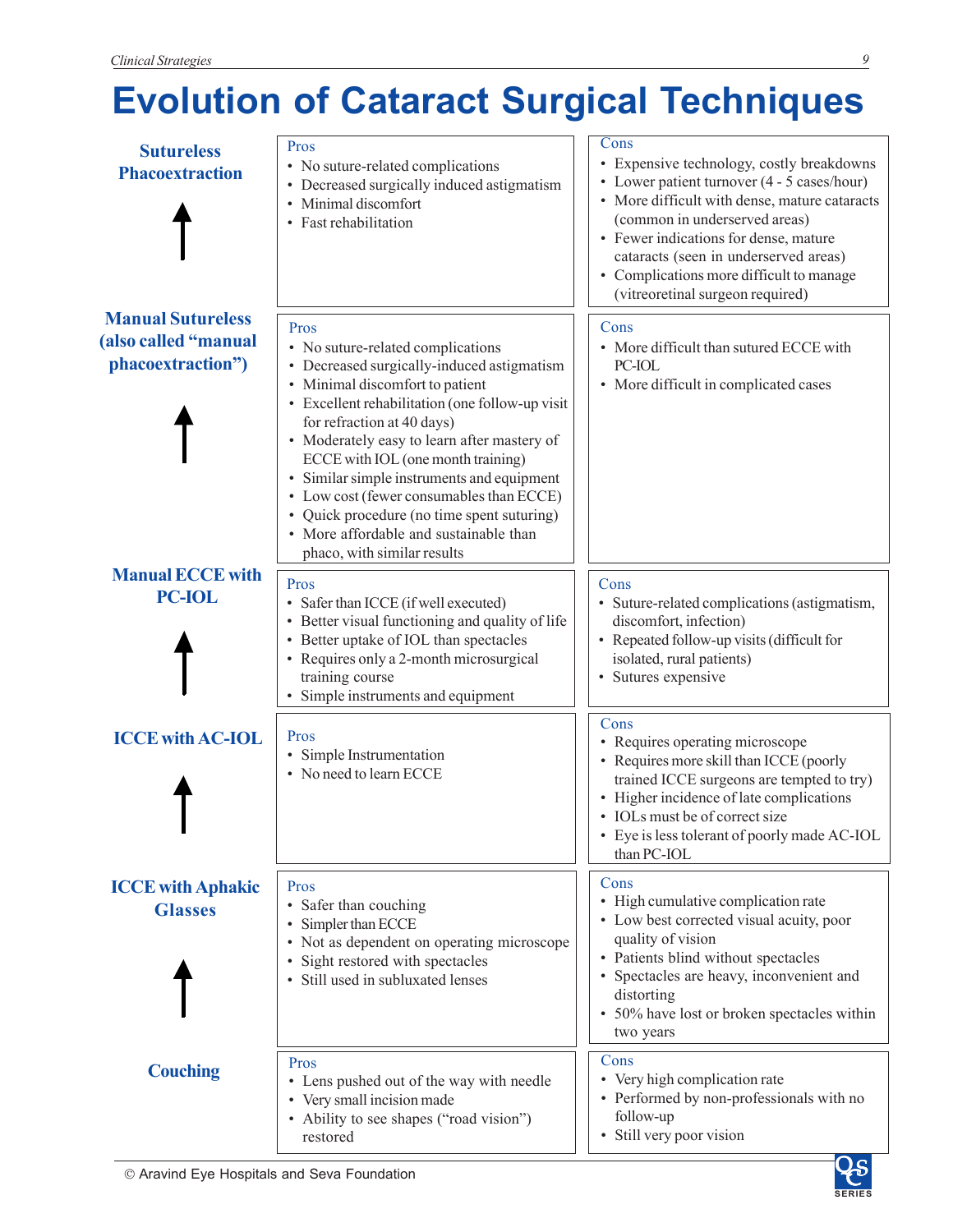# <span id="page-10-0"></span>**Choice of Surgical Technique for High Quality, Large Volume, Sustainable Cataract Surgery Programmes**

Choosing the best cataract surgery technique for a large volume cataract surgery programme should be governed by the rule of appropriate technology, that is, whatever gives the best results on a locally sustainable basis. The choice will therefore be determined by several factors:

- 1. Training level and experience of ophthalmologist(s)
- 2. Level of support available (paramedical staff, supplies, maintenance)
- 3. Financial resources
- 4. Patient expectations

**Advances in ophthalmology may be illustrated by the evolution of cataract extraction. By 1900 a reasonably satisfactory operation had replaced the ancient procedure of ìcouchingî whereby the cataract was simply pushed down out of the line of sight. [R]emoval of the lens was made considerably more practical by the advent of local anaesthesia (introduced by an ophthalmologist, Carl Koller, in the late nineteenth century) and by sterile techniques. Over the years inumerable small improvements in instrumemts, suture materials and needles, and operative techniques have made the operation safer and more effective.**

 **From Medicine, An Illustrated History, Albert S. Lyons, M.D. and R. Joseph Petrucelli, II, M.D.**

# **ECCE with PC-IOL technique**

It is now a given that sustainable high quality, large volume cataract surgery is only possible with IOL implantation. Patients are not beating down hospital doors asking for ICCE and aphakic spectacles. In fact, the global trend in developing countries in recent years has been to ECCE with posterior chamber IOL, where requisite skills and resources (that is, microsurgery training and operating microscope)exist. ECCE with PC-IOL offers much better visual outcomes and quality of life than ICCE, and soas a technique it is sought after by today's patients.

After a two-month microsurgical training course (with a long learning curve because of the adjustment to microsurgery), an ECCE surgeon can perform an average of 5 - 8 cases per hour instead of 2 per hour with ICCE. Once the operating microscope (one for every two operating tables) is purchased, instrumentation is simple and affordable.

The 10-12 mm incision of ECCE surgery is its main disadvantage because it necessitates sutures. Suture-related complications include astigmatism, patient discomfort and infection. Applying sutures takes extra surgical time, and pulling them out means late rehabilitation (about three months for the wound to heal) and repeated follow-up visits, which can be very difficult for poor rural patients.

Using a continous non-absorbable suture will reduce surgical time and lessen astigmatism and patient discomfort. But this necessitates the expense of suture, and the healing of the wound depends on a fragile thread for several weeks.

All said and done, in three months time a good ECCE IOL case, a good manual sutureless case, and a good phaco case, subjected to clinical examination and the criteria of patient satisfaction, will all look identical. Certainly a food processor can chop carrots quickly, but a skilled professional chef can chop them as fast with no fear of power outages or mechanical breakdowns. And all carrots taste the same once in the soup!

- Dr. G. Natchiar

The resources available for ocular surgery in developing countries are limited and the number of ophthalmologists per population low. The backlog of cataract surgeries is enormous and the goal of ophthalmic workers is to operate on as many cataract patients as possible in the least expensive way, sometimes using modified surgical techniques.

- Dr. Larry Schwab, 1982

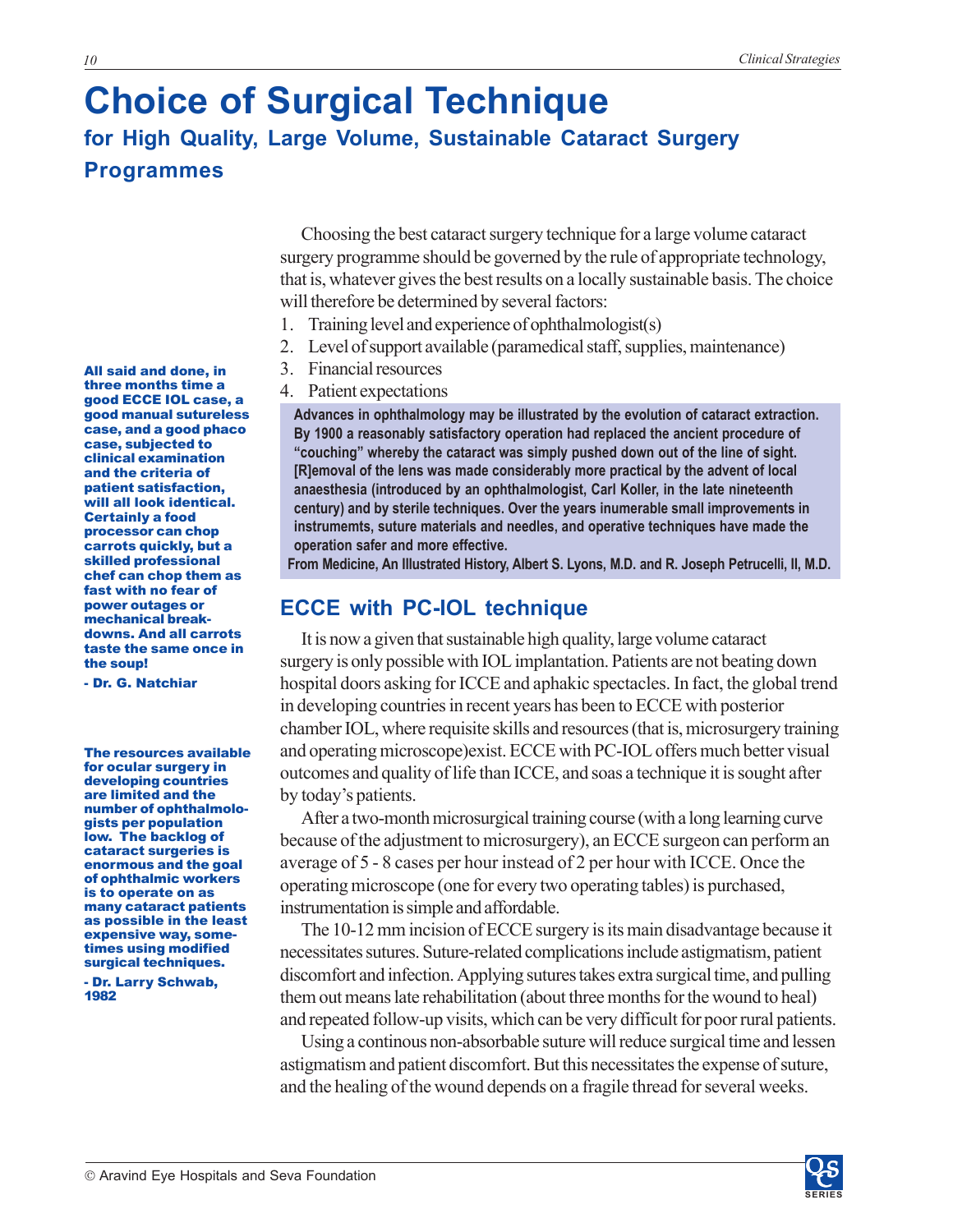## **Manual sutureless technique**

During the past few years, the technique of manually extracting the lens through a small sutureless valved incision has evolved as a safe and efficacious procedure. This technique consists of a 5.5 mm incision, a trapezoidal scleral tunnel that seals itself. Its obvious benefit is no sutures, which means greater patient comfort, minimal complications, and early visual rehabilitation with one follow-up visit for refraction.

We suggest that "manual small incision sutureless cataract surgery" is the procedure **of choice in developing countries facing huge volumes of cataract blind patients because the procedure provides the following advantages.**

**1. It yields excellent visual rehabilitation of pseudophakic vision.**

**2. It provides rapid visual rehabilitation, because of the absence of suture-induced complications, including astigmatism, irritation, infection and necessity of removal. 3. Simplicity of instrumentation is a key advantage, since it requires no expensive phacoemulsification equipment.**

**4. This surgery can be performed in four minutes, permitting highly efficient utilisation of operating theatre space and resources.**

**5. This technique is most suitable for the very mature cataracts often seen in underserved populations.**

**- Dr. L. Civerchia Balent and Dr. N.V. Prajna**

Manual small incision sutureless cataract surgery is an efficient technique (averaging 8 - 12 operations per hour) because no time is spent on suturing, and because cortex aspiration is made easy by hydroexpression. It costs less than ECCE since it uses fewer consumables. Because this technique uses simple and cost effective instruments and equipment, it can be used in any remote area.

**To date, 56,000 cases of manual small incision sutureless cataract surgery have been performed in the four Aravind Eye Hospitals in India. Their recent study on 1000 cases shows minimal intra and postoperative complications with acceptable postoperative astigmatism.**

While there is less surgically-induced astigmatism with the manual sutureless technique, one complication to watch for is an against the rule drift of astigmatism, which decreases patients' uncorrected visual acuity.

**Against the rule (ATR) astigmatism is seen more with a 12 Oíclock incision than with a temporal incision, for three reasons:**

- **1. Due to the elliptical shape of the cornea, placing the incision temporally is more astigmatically neutral, since the limbal incision is farther away from the centre of the cornea than a 12 0íclock incision.**
- **2. An ATR astigmatism exists predominantly in the cataract age group and is exacer**bated with an incision at the 12 O'clock meridian.
- **3. Eyelid pressure emphasises the ATR shift with a 120íclock incision. It has therefore been inferred and seen that a temporal tunnel gives astigmatically better results in terms of preventing an against the rule drift.**
- **Dr. Marty Spencer**

At Aravind, manual sutureless technique has been rediscovered, has proved to be a boon in facilitating large volume cataract surgery with no compromise in quality.

- Dr. G. Natchiar

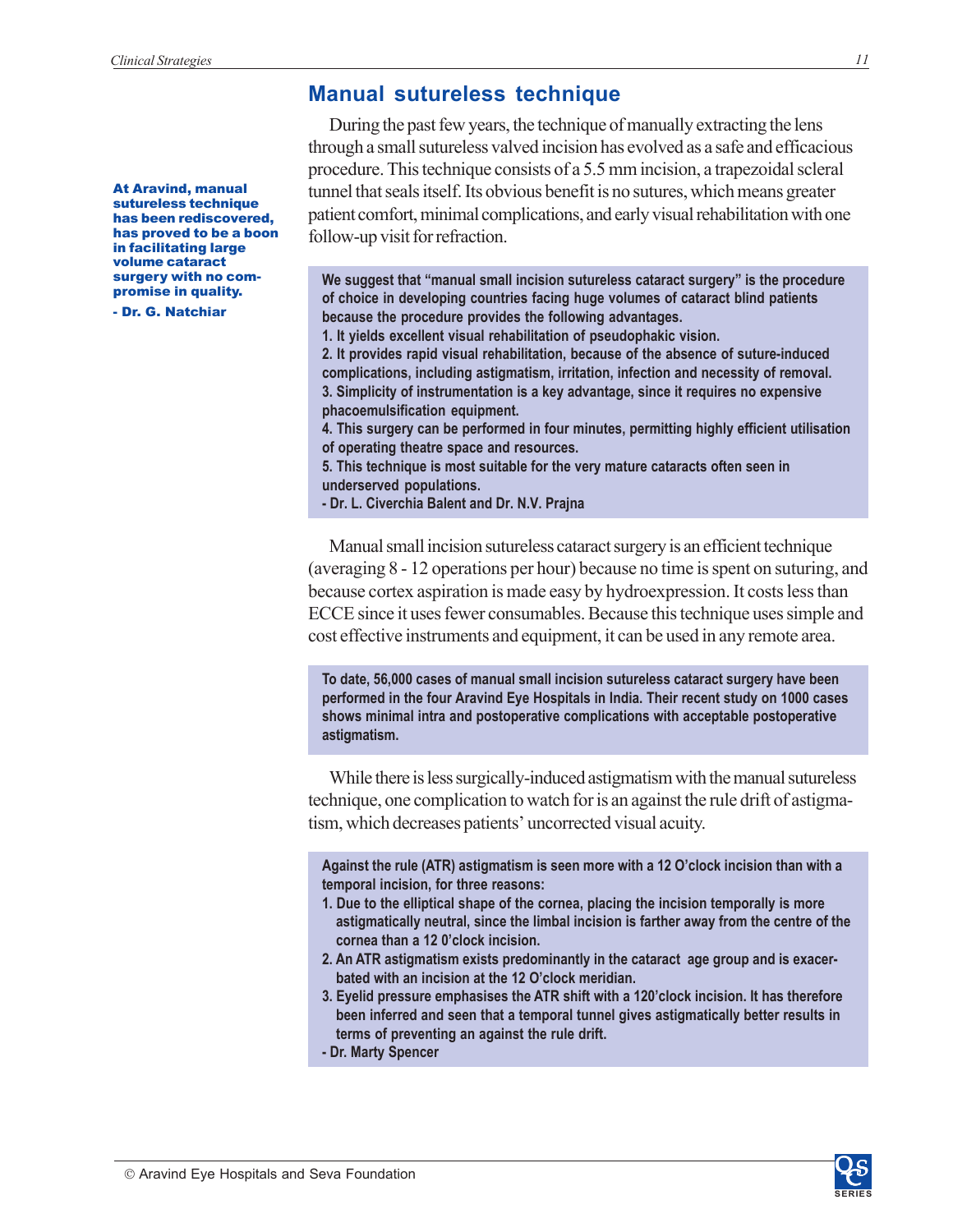Aravind Eye Hospitals have recently brought out practical text book-Manual Small Incision Cataract Surgery:an alternative technique to instrumental phacoemulsification which includes a CD that illustrates the technique in detail.

#### **Phacoemulsification technique**

Increasing use of the phacoemulsification technique is perhaps doing a disservice to both patients and large volume cataract surgery programmes in developing countries. It is considered unsuitable and not easily applicable in large volume programmes, especially in rural settings. Phaco adds to the cost and complexity of cataract surgery, making it less affordable to those who most need access to low cost sight restoration procedure. Initial costs of phaco instrumentation are very high and breakdowns can be expensive. Phaco also calls for more consumables (Viscoelastics, Tips, Sleaves, Tubes) than the manual sutureless technique, increasing the per unit cost of surgery.

Phaco is slower than ECCE or manual sutureless technique; with phaco surgeons average 4 - 5 surgeries per hour. Furthermore, phaco is not useful in mature and hypermature cataract, since the emulsification of a hard lens, often seen in rural, isolated populations — takes longer than manual extraction and can cause corneal damage, and nucleus drop. Poorly learned phaco techniques can leave patients visually impaired.

There are advantages to phacoemulsification. In large urban centres, the allure of phaco can draw more paying patients to a cataract surgery programme, thereby subsidising more free surgeries.Generally, phaco offers the same advantages as the manual sutureless technique like no suture-related complications, decreased surgically-induced astigmatism, minimal patient discomfort, and early rehabilitation.

#### **Conclusion**

To deal with the massive backlog of cataract blindness in developing countries, either the number of cataract surgeons must increase or their output must go up without compromising quality. Since it will be difficult to increase the number of doctors overnight, a proven quick, safe and cost effective technique must be applied in large volume.

ICCE has the obvious disadvantages of image magnification, restricted visual fields, and the physical inconvenience of aphakic glasses.

With the transition from macrosurgery to microsurgery, ECCE with PC-IOL has proven itself with better visual outcomes than ICCE in large volume settings. But follow-up compliance and postoperative complications caused by the sutures have presented major challenges.

Phacoemulsification is inappropriate and unaffordable for many large volume settings in developing countries, due to lack of training, lack of reliable power, and lack of funds for initial investment in equipment as well as subsequent maintenance. Where it is feasible, phaco offers the same results as manual sutureless.

The "in-between" technique of manual sutureless surgery seems to be the

It is obvious that sophisticated patients want what they regard as the most advanced technique possible. The surgeon will also want to perform the most sophisticated technique possible for reasons of professional pride. This can lead to the trap of attempting a technique that is inappropriate to the setting. Patients often request IOLs, and may ask for sutureless surgery-they rarely request phacoemulsification.

More often, the demand for phaco is fueled by the surgeon. But a well executed manual ECCE-IOL with sutures will produce a much happier patient than a badly executed sutureless phacoemulsification.

- Dr. Marty Spencer

We are in a transition period, a time when ECCE-IOL surgeons who have been performing successful surgeries for years run the risk of feeling outdated. For this transition to come through with minimal damage, it is going to have to be gradual. Our tremendous backlog is reason enough for ECCE-IOL surgeons to continue their work.

- Dr. G. Natchiar

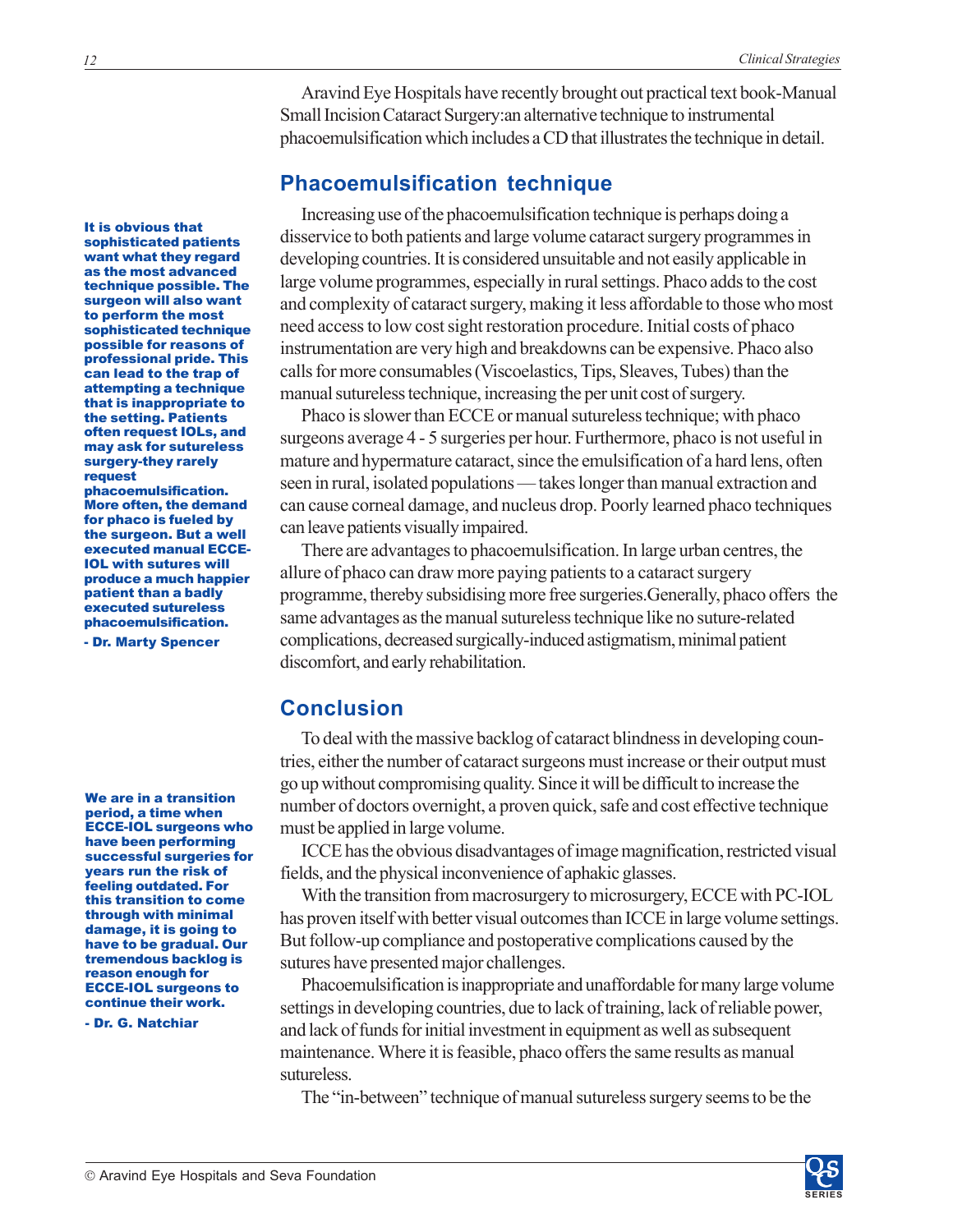solution. The scleral tunnel (used in both phaco emulsification and manual sutureless) is a safer and astigmatically better incision, but while phaco is expensive, manual sutureless offers the full advantage of the phaco incision in an affordable technique. If cost effectiveness means getting good value for money spent, then high quality, large volume manual sutureless cataract surgery should perhaps become our goal.

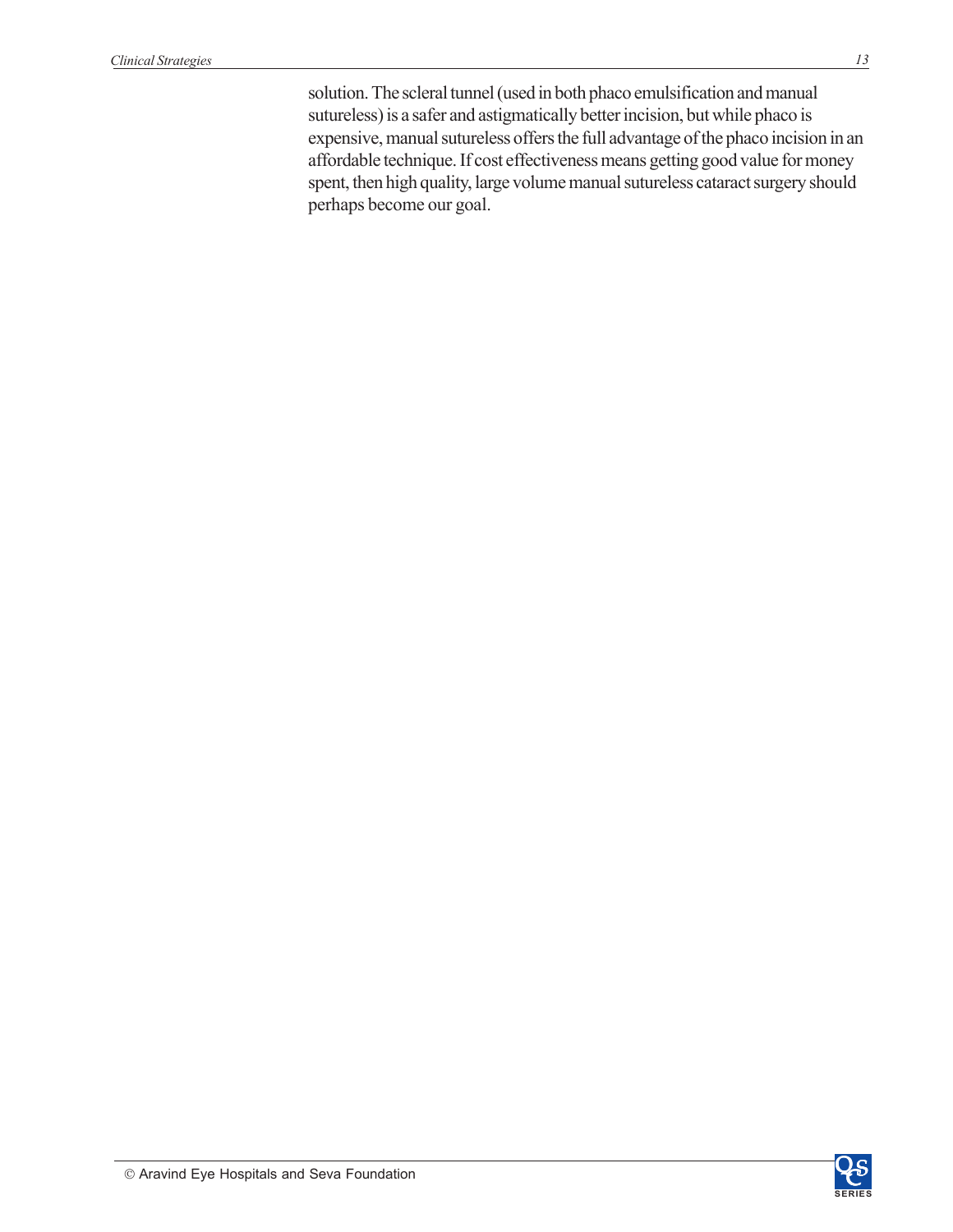# <span id="page-14-0"></span>**Clinical Strategies**

# **for ensuring High Quality, Large Volume and Sustainability in Cataract Surgery Programmes**

## **High quality**

**(measured by patient satisfaction with visual outcomes and with the eye care facilityís delivery systems)**

#### **1. Safety first**

Safety must always be the highest priority, even in large volume cataract surgery settings. First, do no harm. Efficacy of the procedure (in terms of visual outcomes) is second. Even in large volume settings, each case must be considered individually. Systems must be set up to make all relevant investigations easy to order and perform. Regular infection control meetings, monthly quality assurance meetings, and quarterly morbidity meetings all contribute to consistently high quality outcomes.

**Constant monitoring and assessment of various functions maintains quality control. There should be a formal system of evaluation in place. For example, at Aravind Eye Hospitals, quality checks on surgery are maintained by a detailed computerised record that includes details of a surgeonís hourly surgical output and intraoperative complications.**

**Holding regular staff meetings to assess and discuss performance and to plan further strategies helps a programme to evolve with the demand. For example, at Aravind, monthly infection control meetings are arranged by the Chief Medical Officer in coordination with the nursing supervisor. The meetings, attended by all doctors and paramedical staff, serve as checks to ensure that intraoperative and postoperative complications and infections that arise are within internationally acceptable limits. Each infection is discussed in detail with the nursing supervisor.**

#### **2. Use of IOL microsurgery technique**

The goal of all cataract surgery is to restore functional vision, with as early rehabilitation as possible and minimum follow-up at low cost. These outcomes call for microsurgical IOL implantation. Since the price of IOLs has decreased, making them more accessible, ECCE with PC-IOL and manual sutureless are the surgical procedures of choice for cost effective large volume cataract surgery programmes.

#### **3. Standardisation**

Standardising the clinical protocols be it for performing cataract surgery or diagnostic tests, in any setting-group practice or eye camp, makes high quality easier to ensure and guarantees the same standard of care for every patient. Furthermore, in a standardised setting, when an improvement or investigation needs to be made, implementing the change or the research is easy because everyone is doing the same procedure.

Mastery of Surgical technique, standarisation of surgical procedures, availability of adequate sets of instruments, trained paramedical staff, and a conveyer belt working pattern are key factors in the success of the Aravind Model

- Dr. G. Natchiar

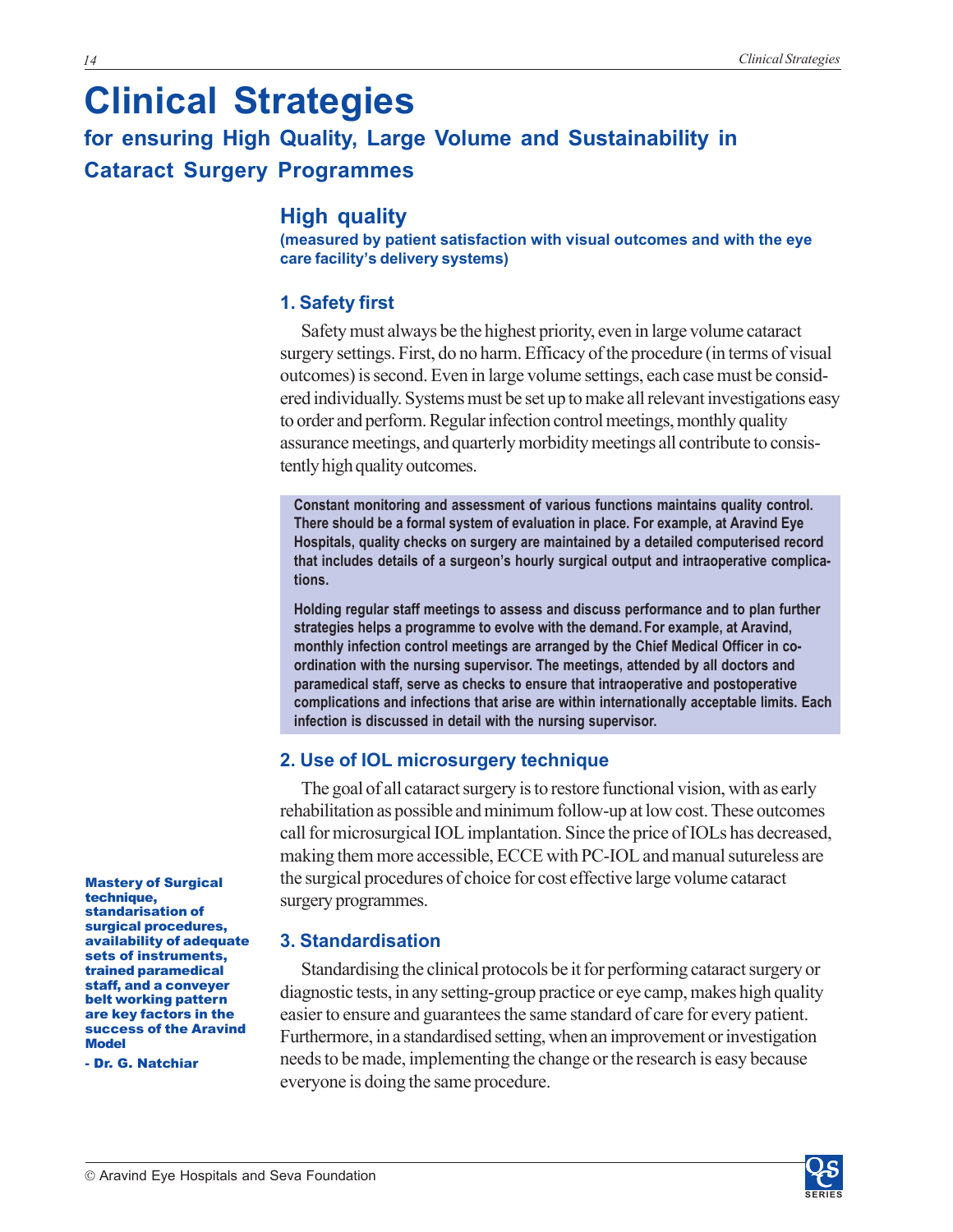**At Aravind Eye Hospitals, experimentation in technique is not allowed without prior review and authorisation by senior medical staff.**

#### **4. A-Scan measurement**

Large postoperative refractive errors can be reduced or eliminated with careful biometry. Preoperative A-scan measurement of axial length should be done routinely in order to customise IOL power. Customisation leads to better visual outcomes without glasses, and greater patient satisfaction.

#### **5. Case selection**

Rigorous case selection is vital for ensuring high quality visual outcomes. Case selection will help to avoid, or at least predict, poor outcomes caused by pre-existing eye disease, surgical complications, or postoperative refractive errors. Even if something goes wrong, it will have been well explained to the patient prior to surgery.

#### **6. Ensuring follow-up**

Although follow-up is a challenge in large volume cataract surgery programmes, especially those that draw many patients from isolated or rural areas, it is a crucial aspect of high quality. It is therefore important to set up systems to ensure that follow-up is done.

**Aravind Eye Hospitals have increased their follow-up rate to over 95% by sending follow-up teams to screening eye camp sites 40 days after patients are given ample follow-up education by patient counsellors and discharged.**

#### **7. Patient counsellors (see Paramedical Contributions Module)**

In a large volume setting, patient counsellors (PCs) can contribute to high quality in several ways.

- PCs in all departments help patients feel more welcome and relaxed, hence more cooperative and compliant.
- ï PCs in the outpatient department help patients who are advised for surgery to make informed decisions.
- The use of PCs in outreach screening camps and in wards prior to discharge to explain the importance of follow-up can lead to an improved follow-up rate.

#### **8. Continuous training and development**

Providing and encouraging opportunities for research and regular CME sessions and training is a significant factor in ensuring consistently high quality eye care, without staff burnout. Training is also essential for standardising clinical protocols so that all staff are taught to fulfill their roles exactly.

#### **9. Instrument Maintenance**

The microsurgical instruments and equipment used in ECCE with PC-IOL and manual sutureless techniques require constant maintenance to ensure quality

The best surgery is not the end of it. The end of it is when the patient is seeing well after a good length of time and for a good length of time.

- Dr. N. V. Prajna

Instrument maintenance is about constant care, periodic maintenance, and immediate repair of instruments when necessary. An instrument repaired is an instrument gained.

- Prof. V. Srinivasan, Consultant, Instruments and Equipment Maintenance Laboratory, Aravind Eye Hospitals

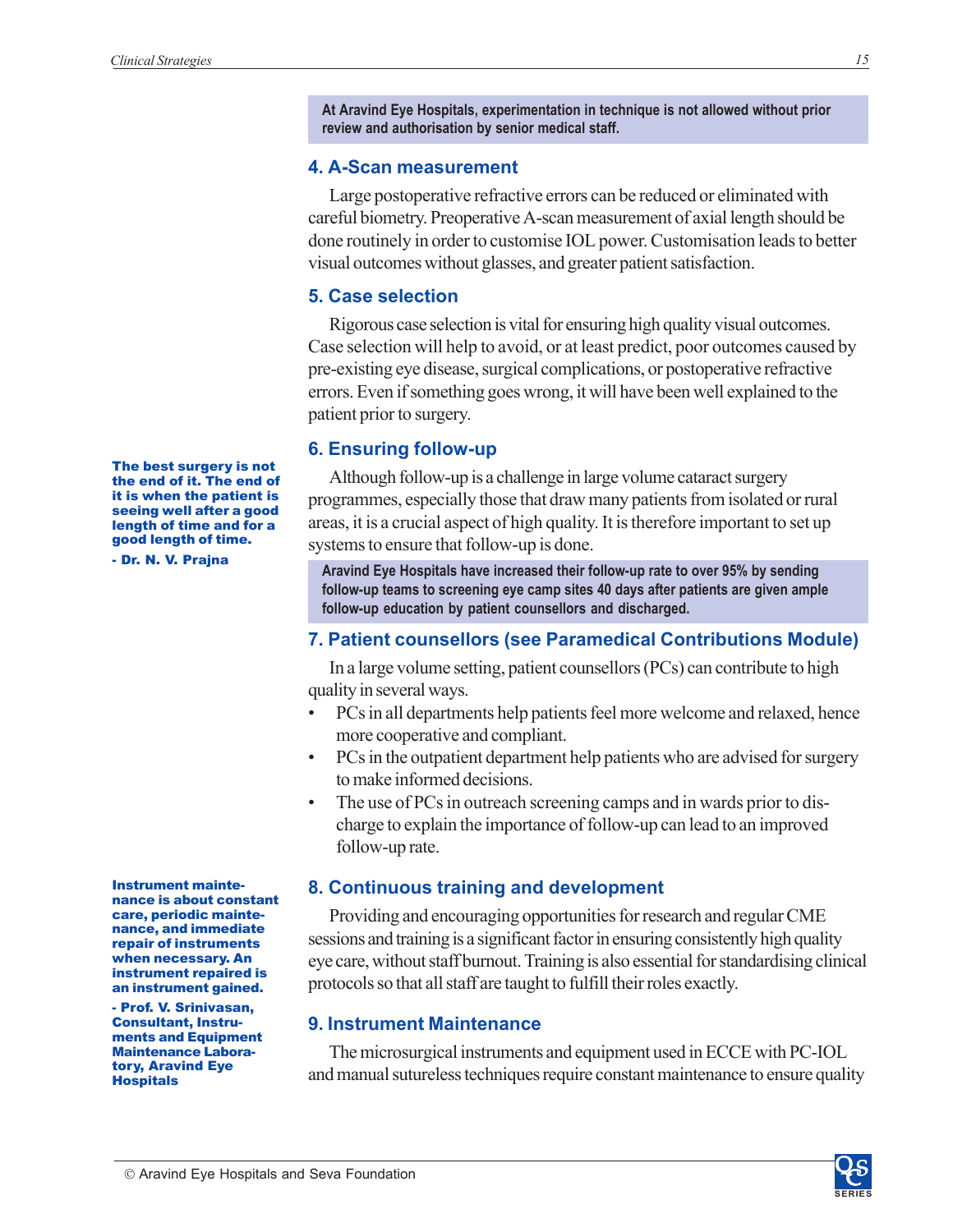surgery. Because instrument maintenance also contributes to efficiency and cost effectiveness, a large eye care institution will benefit from an in-house instrument and equipment maintenance department.

**At Aravind, the Instruments and Equipment Maintenance Division ensures that all instruments and equipment are maintained in good working condition. Routine maintenance includes checking different parts of the instrument to ensure their proper functioning and rectifying any deficiencies, however minor. This will ensure longer life. For example, operating microscope maintenance, involving cleaning of the optics and checking controls and moving surfaces, is done frequently. This ensures optimum illumination and proper functioning of the controls at all times.**

#### **Large volume**

**(measured by efficiency of clinical and nonclinical delivery systems)**

#### **1. Streamlined patient flow**

Intelligent layout of space and ergonomic positioning of equipment will allow efficient flow of patients through the eye care facility. Whether patients move to clinical staff (Aravind's assembly-line model), or clinical staff move to patients (restaurant fashion), thoughtfulness of the design will increase efficiency and volume of patients seen. (See Architectural Design Module for information.) Intelligent systems and procedures also contribute to greater efficiency. For example, charging one flat fee (at Aravind, 50 rupees) for an outpatient examination allows for standardised protocol and keeps billing and scheduling procedures from becoming cumbersome. The OP workup can be generally the same for all patients, with no specific workup for refraction or cataract.

#### **2. Standardisation**

By allowing staff to work more efficiently, standardising contributes to large volume as well as high quality. A "routinised" outpatient examination allows more patients to be seen per day. Standardisation of preoperative evaluation and preparation allows paramedical staff to do much of this work. Focus on routine ECCE with PC-IOL or manual sutureless technique will speed up surgery, allowing more patients to be treated per day. Standardised surgical instruments and postoperative medications make clinical work in the OT and wards much easier.

#### **3. Motivation to Work Hard**

There is no question that large volume, high quality cataract surgery is hard work. Strong motivation is essential. The motivation to perform large numbers of cataract surgery can come from many sources:

- The setting of goals and targets
- The effort to match or surpass benchmarks or standards
- A drive to increase one's surgical statistics or "personal best"
- A spirit of friendly competition among colleagues, or between institutions
- A calling or vocation
- An altruistic commitment to service and compassion in action

The change in the outlook of our doctors is the most important part of their 'Aravind **Experience'. They now** think of the national prevention of blindness and the huge cataract backlog as their personal concern and at the same time, want to improve their skills, increase income, and help deliver the gift of sight to the less fortunate who cannot afford surgical intervention. This change in social consciousness is one of the greatest achievements of the doctors' exposure to Aravind.

- Tomas Gualberto A. Meneses, Philippines SightFirst Project

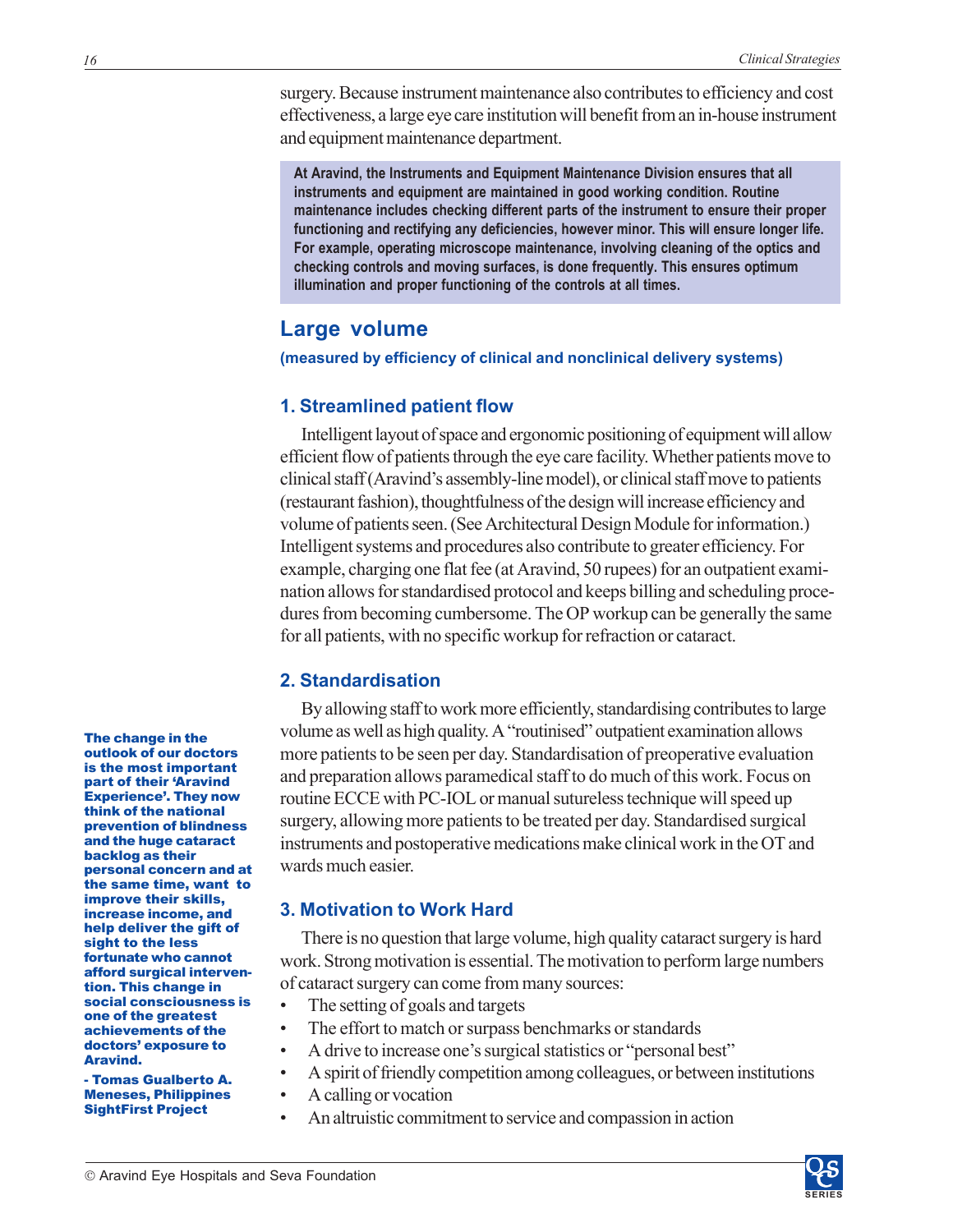A desire to increase income

#### **4. Two full-time ophthalmologists**

For several reasons, no large volume cataract surgery programme should be without at least two full-time ophthalmologists. Since the eye care facility is ophthalmologist-dependent, it will have to shut down most services if the only doctor is absent due to illness, vacation, CME or outreach work.

- A solo ophthalmologist who never takes leave will quickly burn out or become inefficient.
- A solo ophthalmologist who doesn't attend CME will not be able to upgrade clinical knowledge and skills.
- A solo ophthalmologist who does not participate in community outreach activities will not be able to consistently attract large volumes of patients.

**In its consulting work with over 100 eye hospitals in Asia and Africa, the Lions Aravind Institute of Community Ophthalmology (LAICO) has discovered that full-time employment of at least two ophthalmologists is crucial to the success of large volume cataract surgery programmes.**

#### **5. Regular working hours**

With at least two full-time ophthalmologists on staff and working regular hours, an eye care facility can provide accessibility to more patients, at convenient times. Rigorous scheduling and staffing of work hours also means that patients can be examined and treated in a single visit, making screening eye camps in rural areas a more viable strategy for generating patients. (See Community Outreach Initiatives Module for information.) If surgery is performed every working day at the same time, it will be easier to implement standard procedures and protocols. If there are slack periods in patient volume due to weather or holidays, plan CME and maintenance tasks for those times.

#### **6. Efficient resource utilisation**

Implementing correct resource utilisation ratios will make large volume cataract surgery much easier to organise.

| Ophthalmic assistants to ophthalmologists | 5:1 |
|-------------------------------------------|-----|
| Operating tables to ophthalmologists      | 2:1 |
| Tables to operating microscopes           | 2:1 |
| Instrument sets to ophthalmologists       | 6:1 |

Ensuring a high ratio of paramedical staff per ophthalmologist (5:1 is ideal) means that doctors can concentrate on diagnosis, treatment and surgery – making them much more efficient. Ophthalmic assistants (OAs) can be trained to perform a high proportion of the routine and repetitive diagnostic and refraction tests. In the operation theatre, a team approach with the use of one operating microscope, two tables and six instrument sets allows the surgeon to per-

The number and distribution of staff at Aravind is such that each person has a definite role to play in the whole process of a patient undergoing surgery. Well-defined responsibilities facilitate quality work even when the whole process is repeated a number of times in an assembly line style. This process, of course, has to be intelligent and evolving, in both the short term and the long term.

- Dr. G. Natchiar

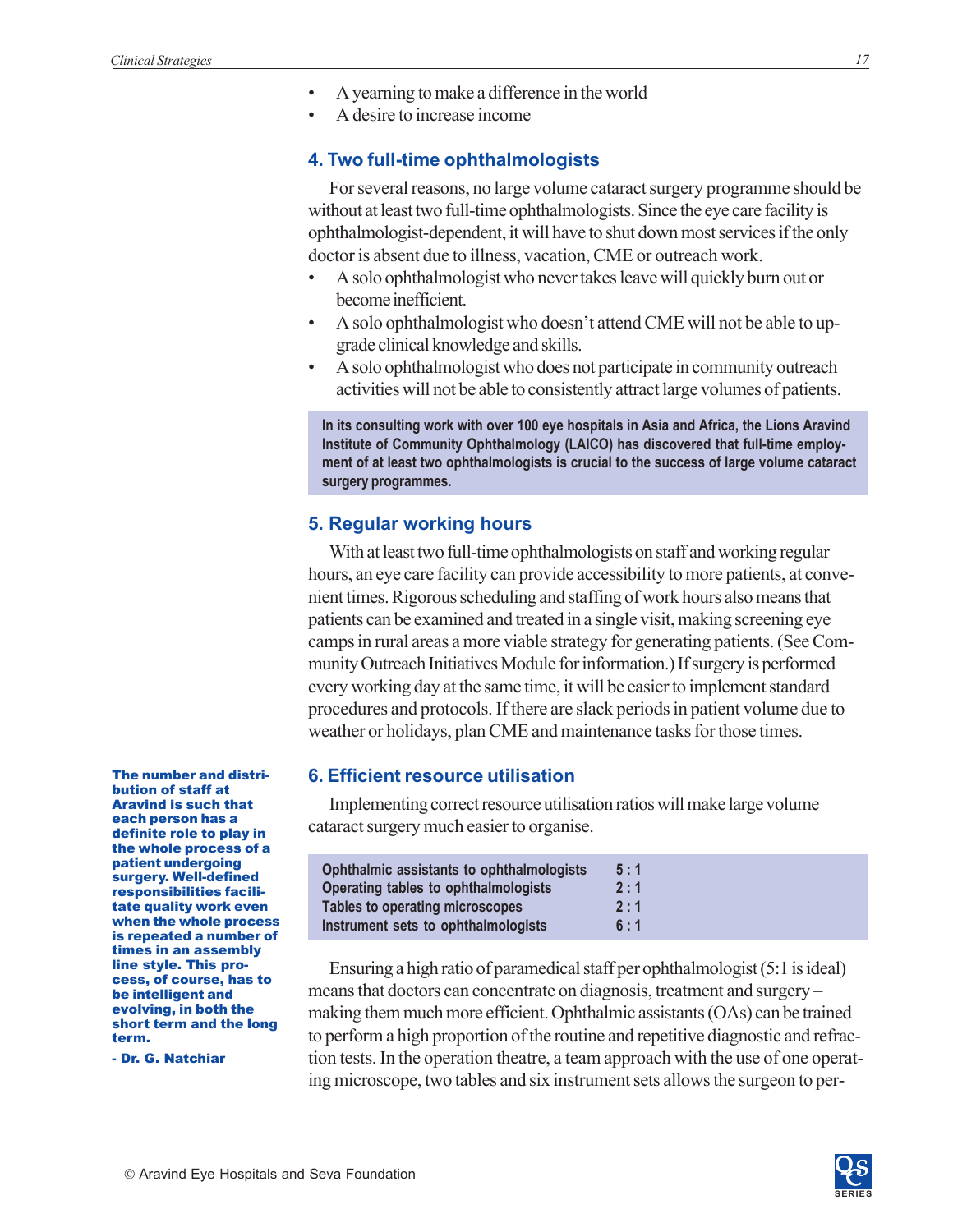form surgery on one patient while OAs serving as scrub and circulating nurses preparing the next case, then finish up the first. The productivity of the surgeon depends on the efficiency of the paramedical staff. The more efficient scrub nurses are assigned to faster surgeons to facilitate increased patient turnover. The OT team includes one opthalmic surgeon (plus one resident or fellow at a third table, if appropriate), two scrub OAs, one circulating OA, one sterilisation OA, and one blockroom OA, plus an orderly/theatre assistant and an OT coordinator. (See Paramedical Contributions Module for more information.)

## **Sustainability**

**(Financial and social sustainability are ensured by seeing that available human and material resources are used in the most judicious and cost effective way possible over time)**

#### **1. Implement fixed salaries**

Implementing fixed salaries rather than fee for service for staff ophthalmologists leads to several benefits for a cataract surgery programme. Fee for service can lead to unhealthy rivalry between professional colleagues. A solo ophthalmologist might not welcome new doctors (viewed as competition for patient fees), which will prevent programme growth. For two or more ophthalmologists, fee for service leads to "ownership" of patients, which is inefficient in a large volume setting and could turn into personal reputation "gilding" rather than institutional image building. Furthermore, an unequal match in productivity or skill levels could deter colleagues from supporting each other and working as a team, which is essential in a large volume setting. Fair salaries, combined with equal rotation of postings, will not only encourage doctors to stay (aiding retention, hence programme sustainability) but will also help them concentrate on quality (of their work) rather than quantity (of patients and fees).

#### **2. Stretching resources**

Safe recycling of materials and wise use of resources lead to lower costs, hence a greater chance of sustainability. For example, one bottle of viscoelastics can be used for up to four cases. Sutures can be sterilised and reused. Wearing one set of scrubs for a full shift saves time as well as cleaning and replacement costs. Putting two or three operating tables in one theatre cuts down on the amount of space needed. A high ratio of paramedical staff performing repetitive tasks is a more cost effective use of labour. Low infection rates are possible without giving routine systemic antibiotics. Low complication rates are possible without submitting each patient to a large battery of unnecessary tests. Any strategies for stretching resources and lowering costs will contribute to sustainability.

#### **3. Appropriate use of technology**

Investing a lot of money in equipment that will sit unused for hours or days at a time, or that will be costly to repair, is not cost effective. Every machine and

**SERIES**  $\overline{\mathsf{C}}$ Qs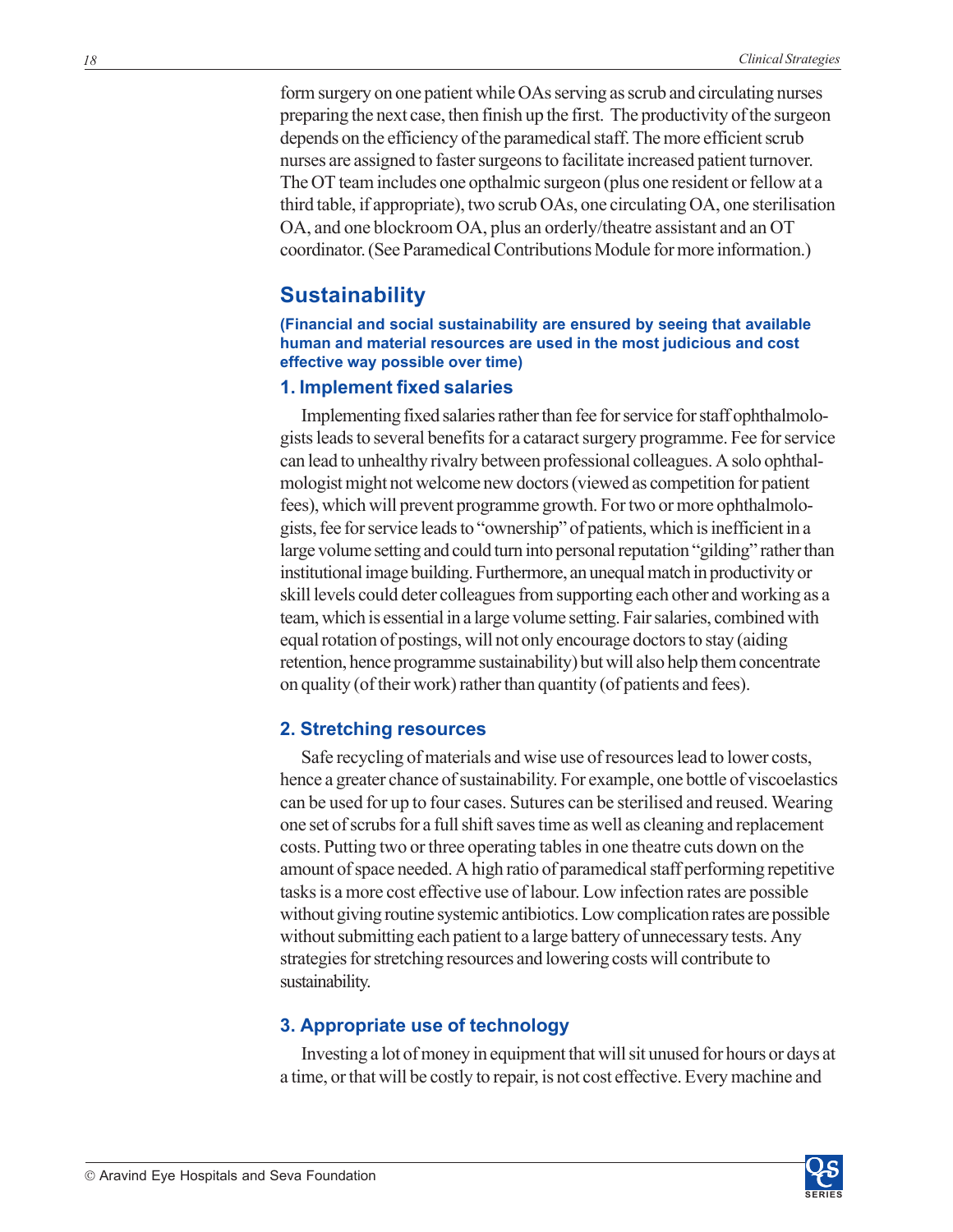piece of equipment should be in use for at least one full shift per day, in order to get full return on the investment and to lower maintenance costs. Sophisticated equipment for a new but unnecessary technique might force the increase in the price of service up, possibly lowering the number of patients served. For example, during cataract surgery, aspiration can be controlled by a pump or manually with a syringe; the latter is much cheaper and more reliable. ECCE with PC-IOL or manual sutureless technique will be more sustainable than instrumental phaco in a large volume setting where the power source is unreliable and where patients cannot afford an expensive procedure.

#### **4. Increase patient volume per ophthalmologist**

Increasing the patient volume per doctor reduces the cost per unit of surgery, since fixed costs remain the same no matter how many surgeries are done. (See Financial Sustainability Module for information.) A recent success story in Malawi saw new strategies of teamwork and efficiency jump the volume of surgeries from 500 per year to 500 per month. It is important to remember however, that large volume + high quality = sustainability, so good visual outcomes – and not impressive statistics – must remain the focus of the eye care programme if it is to be sustained.

#### **5. Conduct community outreach**

It is vital to organise and participate in screening camps and other community outreach activities in order to generate large demand for eye care services. Dimensions of outreach to be considered include availability, accessibility, and affordability. Outreach also serves to promote the image and services of the eye care facility in the community, again contributing to sustainability of the cataract surgery programme. (See Community Outreach Initiatives Module for information.)

#### **6. Use satisfied patients as motivators**

Patient-centred policies and procedures (See Management Principles and Practices Module for information) will lead to patient satisfaction. Satisfied patients are the best "salespeople" for an eye care facility. Ensuring high quality visual outcomes, hygienic surroundings, courteous and helpful staff, and the same standard of care for every patient (paying or nonpaying) will, by word of mouth advertising, assure the sustainability of the cataract surgery programme.

#### **7. Standardisation**

Standardised postoperative medications are cheaper and less labourintensive to administer. Standardised purchasing and inventory control will lead to economies of scale and lower costs. Keeping costs under control is an essential aspect of sustainability.

The more people hear about the good you are doing, the more good you will do.

- Unknown

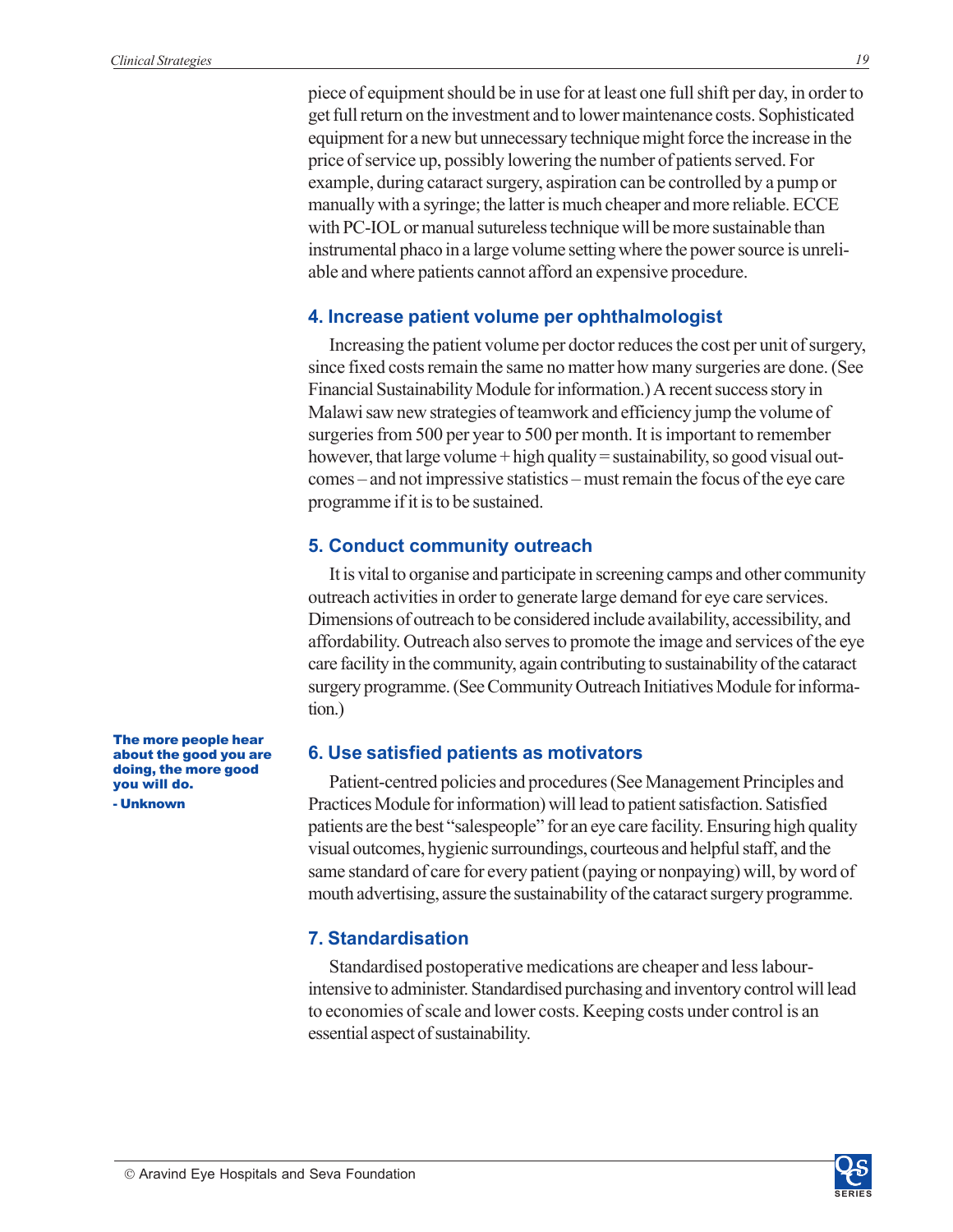The process leading to large volume, high quality cataract surgery has two major elements - demand generation and efficient utilisation of resources to meet the demand, with the whole process governed by a certain attitude. For an eye care programme to achieve its maximum potential in performance, the top management must establish a work culture, ensure adequate demand, provide quality resources and establish systems that optimise utilisation of resources.

- R.D. Thulasiraj, Executive Director, LAICO-Aravind Eye Hospital

Aravind is a great integrated place where spirit, mind and hands are blending together to achieve excellent human performance. In my country, Egypt, we will work hard to develop our own model of eye care utilising the great experience that Aravind Eye Hospital has.

- Dr. Gamal Ezz el Arab, Al Noor Foundation

#### **8. Committed Leadership, Dedicated Staff**

Successful high quality, large volume, sustainable cataract surgery programmes depend on consistent leadership and long-term staff. Frequent changes in leadership and high turnover of doctors and ophthalmic assistants often mean failure in achieving targets. Training and motivation of staff should be an ongoing process.

**At Aravind, for example, eighteen-year old nursing recruits are put through an intensive training that equips them with requisite skills for assisting in the operation theatre and** other departments. Experienced nurses who are 35 or older are upgraded as "trainers," **and become responsible for transmitting not only their knowledge and work experience** but also Aravind's work culture. This practice has been introduced to counteract **possible work related boredom and presbyopic effects that could hamper efficiency.**

Creative and culturally sensitive strategies (for example, recognition events housing subsidies, CME allowances or salary bonuses) must be implemented to help attract and retain dedicated leaders (medical or administrative) as well as paramedical staff.

## **Conclusion**

The strategies described here promise to contribute to the success of any high quality, large volume, sustainable cataract surgery programme. But, it is important to remember that, while based on Aravind's history and experience working with over 100 other hospitals, these strategies will have to be adopted and adapted in ways that fit the unique characteristics and needs of each eye care programme. Suitably adopted and adapted, they will work in a programme of any size; how they are implemented will have to be modified to match the scale of that programme.

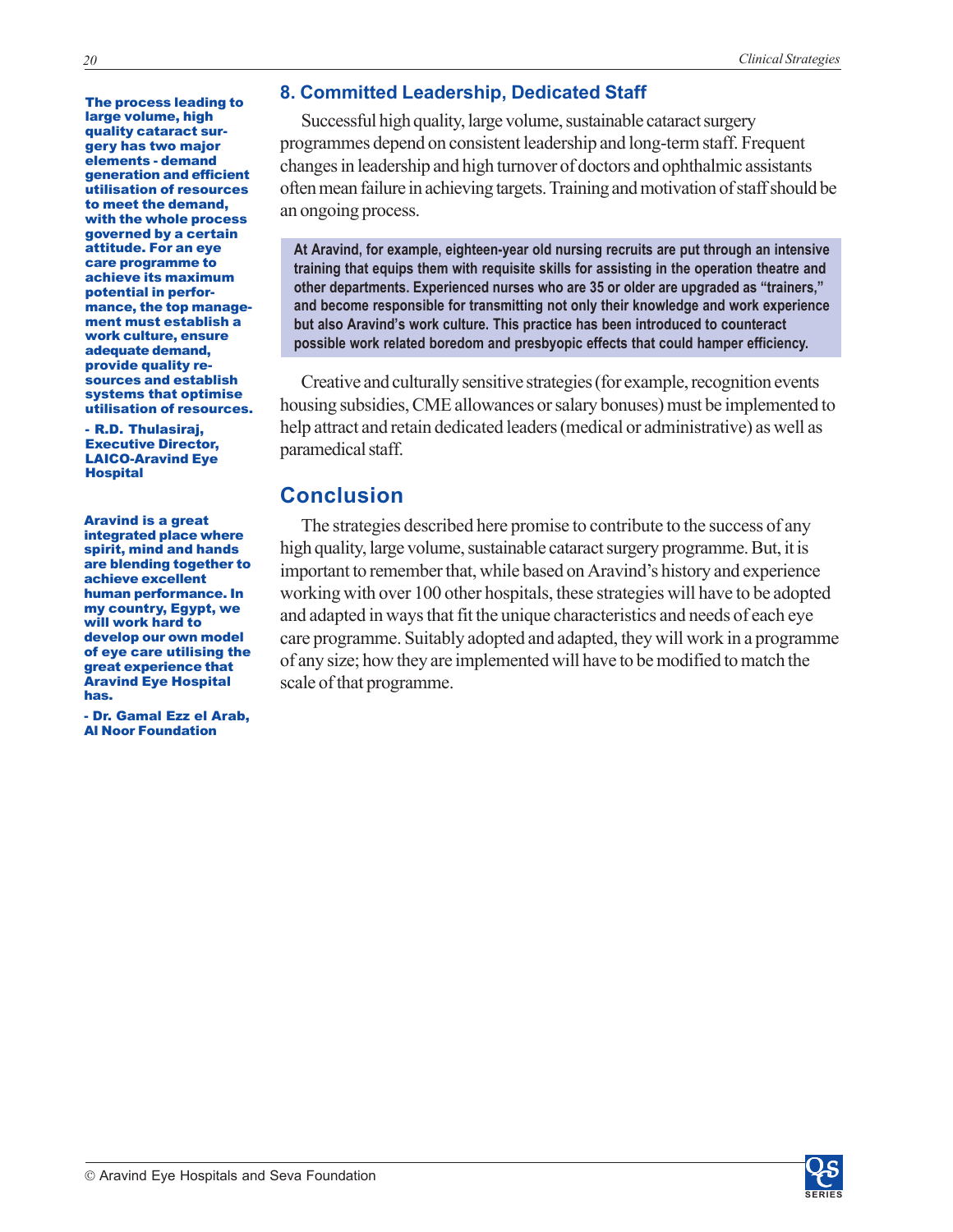# <span id="page-21-0"></span>**IOL Microsurgery Training Course**

# **Curriculum**

The course should consist of didactic lectures, hands on microsurgery on animal eyes, live surgical demonstration, intense training in each surgical step of microsurgery (ECCE with PC-IOL implantation), and the learing of preoperative work-up and postoperative follow-up, and the management of complications.

#### Weeks of Training





*21*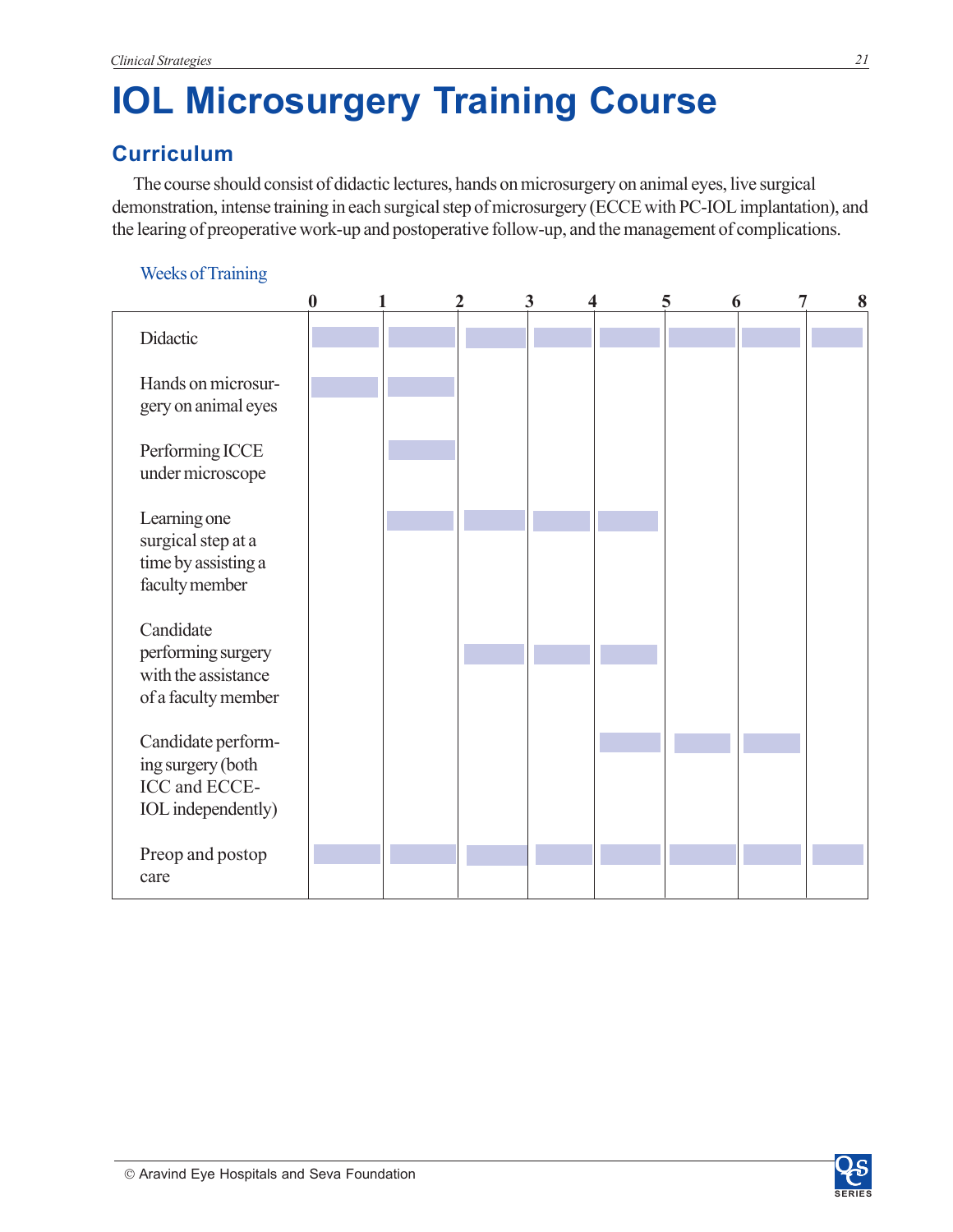# <span id="page-22-0"></span>**Manual Phacoextraction Training Course**

#### Weeks of Training

| $\boldsymbol{0}$                        | 2 | 3 |  |
|-----------------------------------------|---|---|--|
| Didactic                                |   |   |  |
| Hands on microsurgery on<br>animal eyes |   |   |  |
| Observation of steps/video              |   |   |  |
| Construction of tunnel in<br>patients   |   |   |  |
| Performing capsulorrhexis               |   |   |  |
| Hydrodissection and<br>hydroprolapse    |   |   |  |
| Lens extraction                         |   |   |  |
| All steps under supervision             |   |   |  |
| Preop and postop care                   |   |   |  |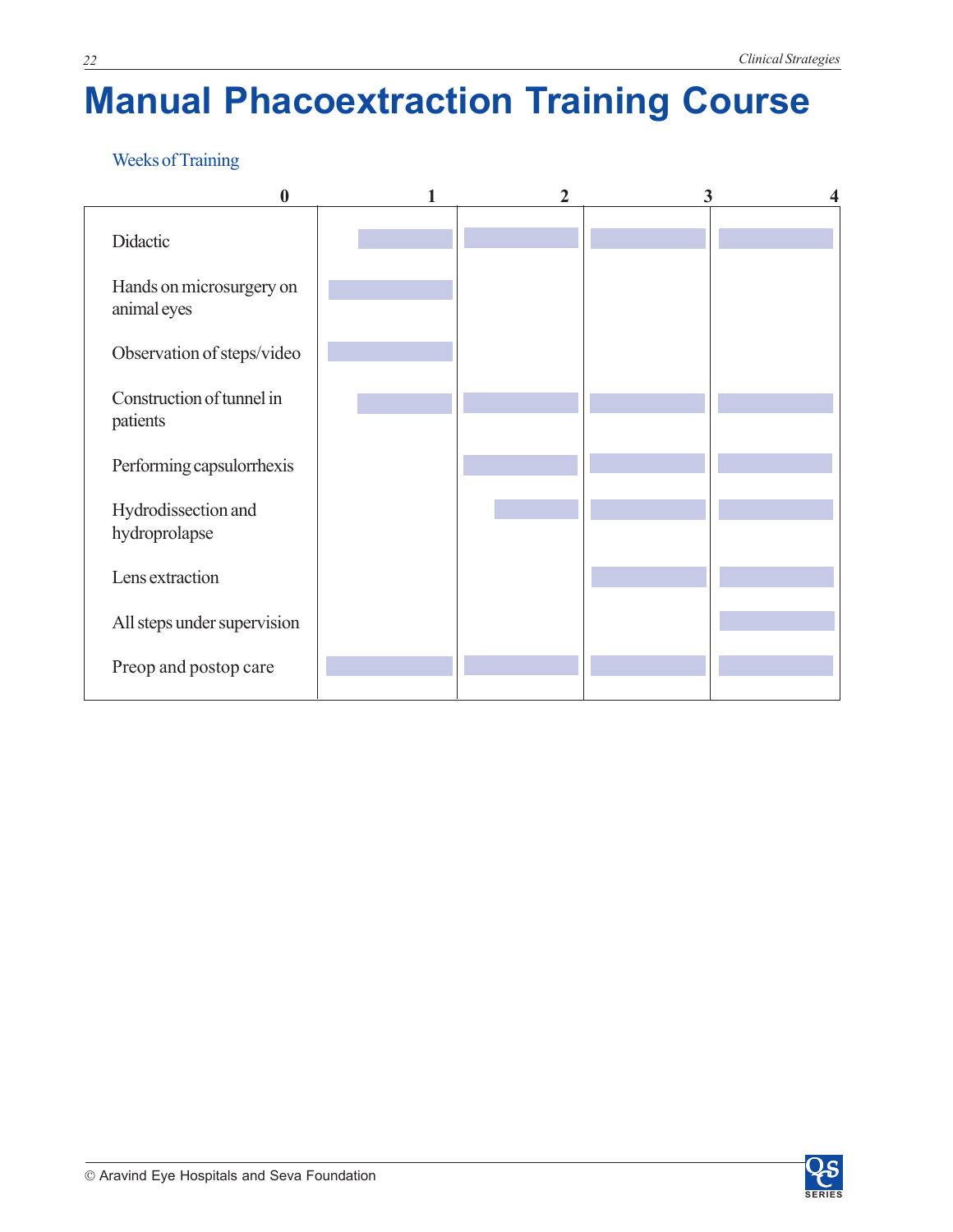# <span id="page-23-0"></span>Preoperative Evaluation **Appendix 1**

#### Table of Contents

Introduction Case selection for cataract surgery Diagnostic considerations Counselling and consent Flow of patients in the outpatient department Ocular investigations General investigations Special considerations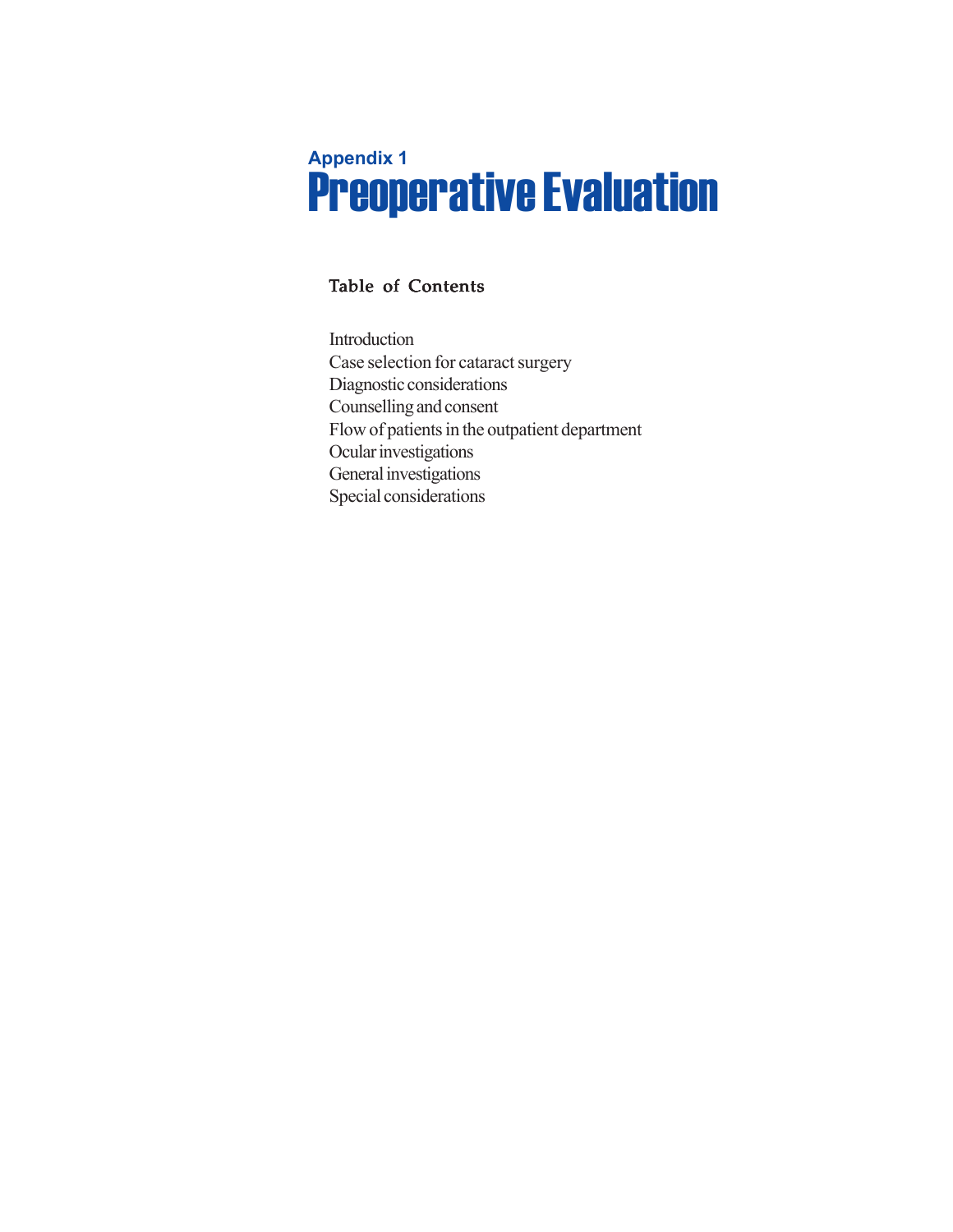*Because diagnostic, therapeutic, and practice recommendations may have changed since the publication of this series, because such recommendations cannot be considered absolute or universal in their application, and because the publication process contains the potential for error, Aravind Eye Hospitals and Seva Foundation strongly advise that the recommendations in this series of clinical submodules be verified, prior to use, and be considered in light of a particular patientís clinical condition and history. The reader is urged to review the package information data of the manufacturers of the medications and devices mentioned. Drug therapy is constantly changing. Consequently, it is the responsibility of the health care professional to seek additional and confirmatory information; to evaluate its appropriateness as it relates to the actual clinical situation; and to consider new developments. Because it is beyond the scope of this series to include all indications, contraindications, side effects, and alternative agents for each drug or treatment, and because standards for usage change, it is advisable to keep abreast of revised recommendations. Caution is especially urged when using new or infrequently used drugs. It is the responsibility of the physician to determine applicable federal status of each drug or device he or she wishes to use, and to use them with appropriate patient consent in compliance with applicable law. The ultimate arbiter of any diagnostic or therapeutic decision remains the individual physician's judgement.*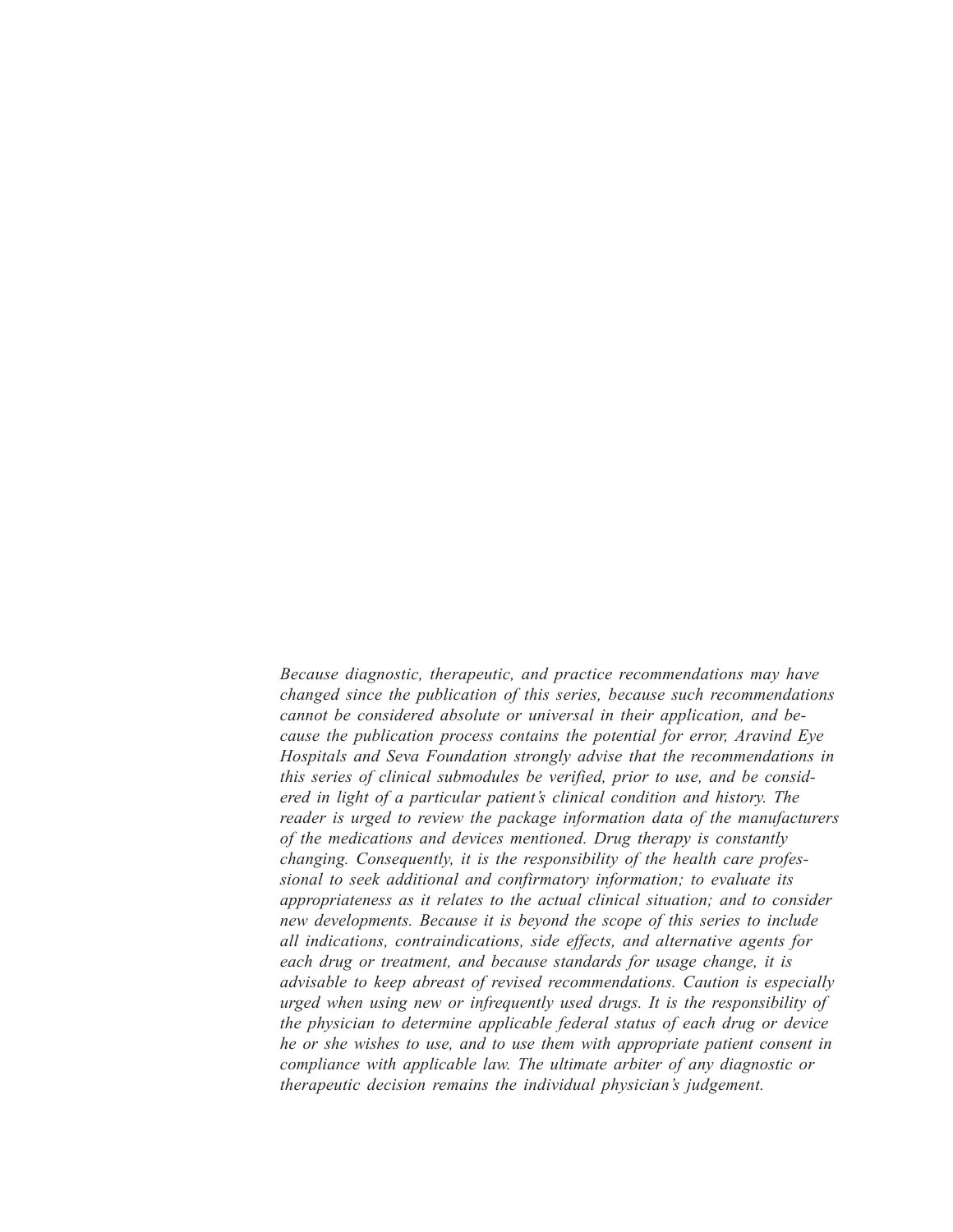#### **Introduction**

This appendix will describe considerations necessary for effective preoperative evaluation in a high quality, large volume, sustainable cataract surgery programme. It will also outline investigations that represent a standardised protocol particularly adapted to screening the maximum number of patients in the shortest possible time. Following a discussion on case selection and diagnosis, this appendix highlights the role of patient counsellors, shows patient flow in an outpatient department, divides preoperative evaluation into local (ocular) and general (systemic) investigations, and looks at special considerations.

## **Case selection for cataract surgery**

Rigorous case selection through a comprehensive preoperative evaluation schedule will suggest the visual prognosis after cataract surgery based on the status of the eye. It also enables necessary precautions to be taken during anaesthesia and surgery.

The successful outcome of a cataract surgery depends on the preoperative status of the cornea, the retina and the optic nerve, the type of surgery (with or without IOL) and complications, if any, during surgery.

Cataract extraction is usually an elective procedure. An exception is hypermature cataract, which can cause uveitis or glaucoma when not extracted. Most ophthalmologists consider a visual acuity of 6/18 or worse (due to cataract) as indication for cataract extraction. However, it is important to bear in mind that each case must be individualised. For example, a watchmaker with 6/ 12 vision requires cataract surgery to function at his/her best.But an elderly, illiterate person may find 6/60 vision sufficient.

Visual function is a subjective phenomenon. Patients who do not complain of a visual defect even in the presence of an operable cataract, should not be forced to undergo surgery, although they may be counselled about their condition. The mere presence of lens opacity *per se* is no indication for surgery. Surgery is indicated only when the opacity interferes with the visual needs of the patient. The age, the occupation, the possible life expectancy and the visual needs of the patient, along with the type of cataract, are important factors in surgical decision-making.

Patients who have one eye equal to or better than 6/18 might not need or desire surgery in their worse eye, since they already have one good eye. The condition of the other eye should be ascertained before suggesting surgery. If the patient has had cataract surgery without an IOL in one eye, and would prefer the same in the other eye, he/she should be encouraged to abide by his/ her choice. But, the patient will be counselled that unilateral pseudophakia is better than bilateral aphakia. A unilateral cataract patient (whose other eye is normal) should be advised to undergo an IOL implant by explaining the possible advantages and disadvantages.Vision with an intraocular lens has much less distortion and magnification than with an aphakic spectacle lens.

Before advising surgery, it is important to bear in mind to treat the patient as a whole and not the cataract in isolation and to find out whether the patient

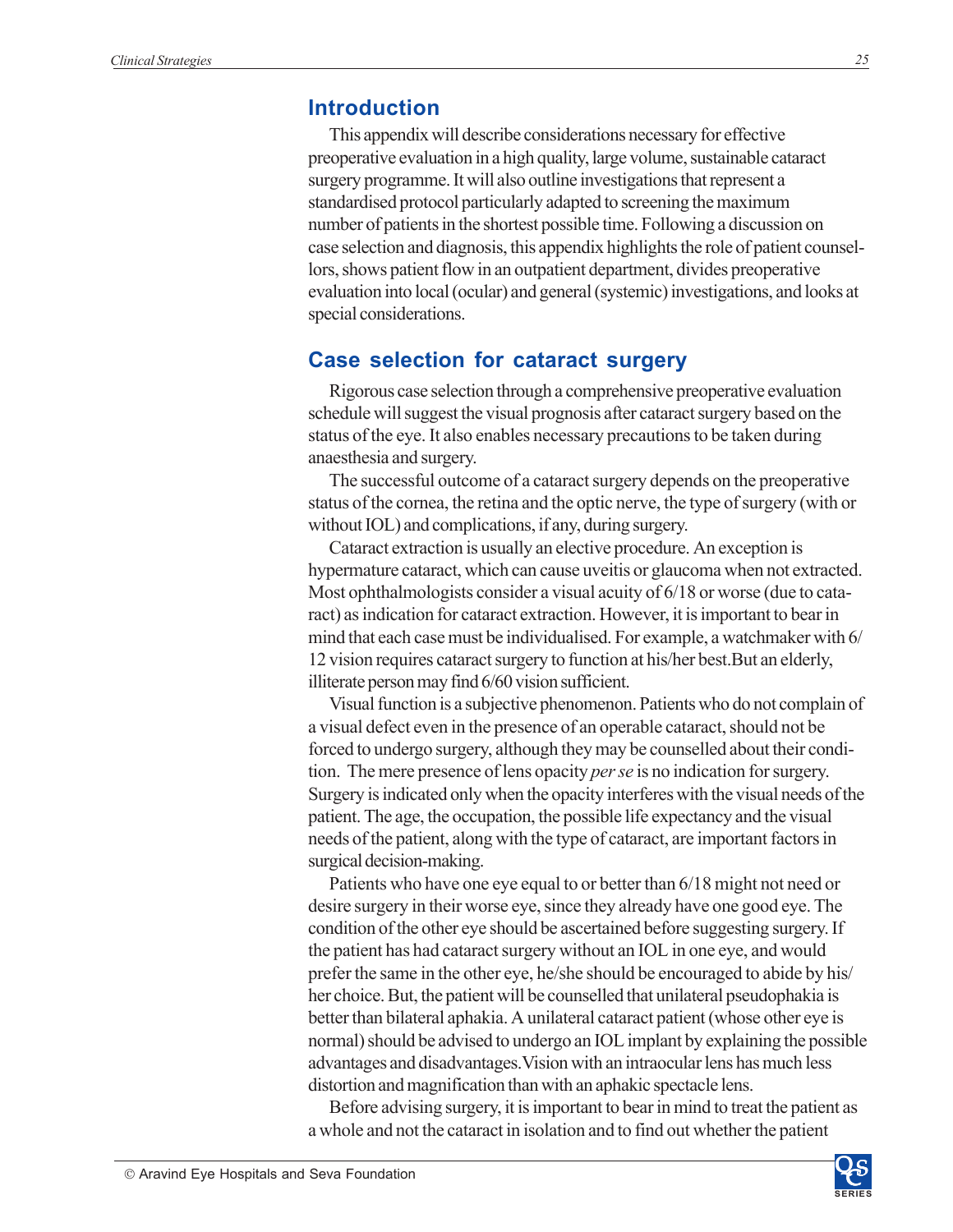wants surgery. Surgery is indicated when cataract causes reduced visual function. When visual impairment is severe, the decision is easy because there is much to gain and little to lose. However, for lesser degrees of visual impairment, the risk/benefit ratio changes.

A correct diagnosis is the first step in ensuring a successful cataract surgery. A complete evaluation comprising a detailed patient history, ocular examination, and relevant investigations are prerequisites for cataract surgery.

#### **Diagnostic considerations**

#### **1. Visual disability with a Snellen acuity worse than 6/18 due to cataract**

Cataract surgery is justified and appropriate when subjective, objective and educational criteria are met.

#### Subjective:

Surgery is indicated when visual loss interferes with a person's ability to carry out needed or desired activities. The patient's decision depends on his/her own assessment of visual disability (e.g. impact on driving, reading, special occupational or vocational needs) and his/her perception of the impact of the disability on life style (e.g., loss of income, independence) Objective:

The best level of visual acuity with spectacles is 6/8 or worse visual acuity in the affected eye is being 20/50 Snellen or worse. The eye examination should confirm that the cause of visual impairment is cataract and rule out other factors that prevent visual improvement following cataract surgery. Counselling:

The patient should be counselled about the risks and benefits of cataract surgery and any alternatives (since there are no alternative treatment for cataract surgery) enable him/her to make an "informed choice" about the timing of surgery. Simple counselling is best. For example, "Nine out of ten people like you will be able to see faces (or read) after surgery. One out of ten might not.î

#### **2. Visual disability with a Snellen acuity of 6/12 or better**

 The subjective, objective and counselling criteria for the preceding level of disability are also applicable here. As a general rule, the better the Snellen acuity, the greater the need for verification and documentation of visual disability. When the visual acuity is 6/12 or better, the risk relative to potential benefits means it is usually not worth doing the surgery. Only if the patient has very fine visual needs and fully understands the risks, should surgery be done when vision is 6/12 or better.

Ophthalmologists are usually conservative in operating on patients with 6/12 or better. But patients whose visual acuity improves to 6/12 or better with a correction of -4.00D, or patients with posterior subcapsular cataract (which progresses quickly) or anterior subcapsular cataract or diffuse scattered opacities should be encouraged to make an early decision about undergoing surgery.

It is always necessary to correlate the amount of lens changes to visual loss. This is an important step to prevent postoperative surprises and for proper preoperative evaluation, as one will look for other pathology if the lens



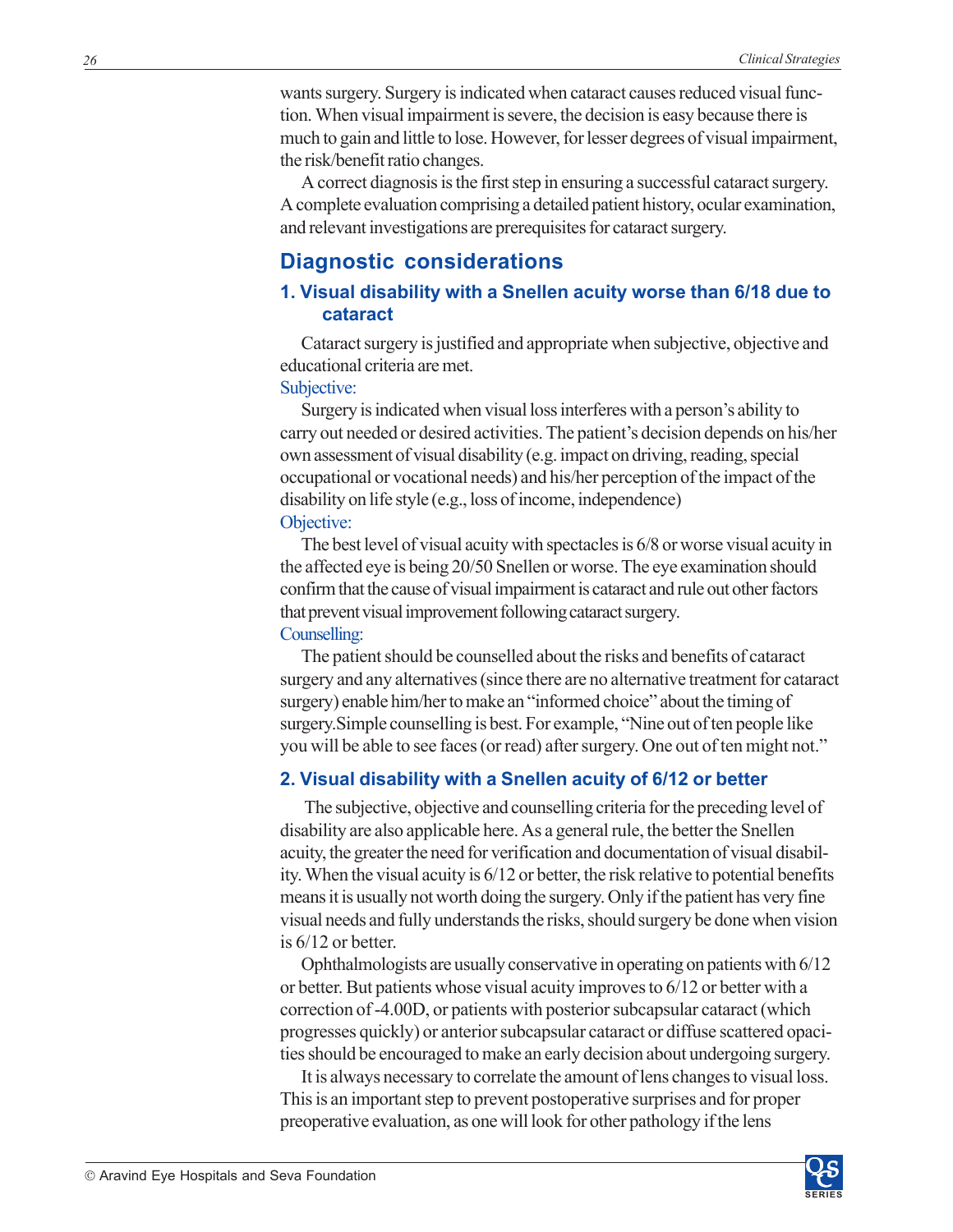changes are not proportionate to visual loss.

- Evidence of decreased visual function might include the following:
- Visual disability fluctuates as a result of environmental factors, such as dim illumination or glare.
- Impairment of ability to carry out needed or desired activities.
- Monocular diplopia or polyopia.
- Visual size disparity between the two eyes

#### **3. Visual disability due to cataract in the one-eyed patient**

A one-eyed patient is defined as one who has permanent legal blindness (6/ 60 or worse or less than  $20^{\circ}$  visual fields) in the other eye. It is the ophthalmologist's obligation to inform and educate such patients about the risk of total blindness after cataract surgery on the only eye. The worse the vision in the other eye, the greater the need for caution when considering surgery. When operating on a normal eye, the risk of developing worse vision that the preoperative vision, from all causes (cornea clouding, retinal detachment, infection, etc.), is about 2%.

#### **4. Bilateral cataracts**

In patients with bilateral cataracts, the decision about which eye to operate first depends on the degree of defective vision. For example, if a patient has profound visual loss due to cataract in one eye more than the other, then surgery is first done on the eye with greater visual loss. If the visual defect due to cataract is equal in both eyes, then either eye can be operated depending on the patient's preference. If thereafter other eye pathologies that would limit the visual recovery after cataract surgery like retinal, corneal or glaucomatous nerve damage, the eye with the better potential must be operated first, because patients are unlikely to come for follow-up if results are poor.

#### **5. Medical Indications for cataract surgery**

In addition to restoration of visual acuity, medical indications for cataract surgery include:

- Leaking lens causing phacolytic glaucoma
- Swollen lens causing phacomorphic glaucoma
- Opaque lens that obscures the view of the fundus and thus prevents necessary treatment in the posterior segment, such as photocoagulation in diabetes
- Various types of subluxated and dislocated lenses

#### **6. Contraindications for cataract surgery**

Surgery to solely improve vision should not be done in the following situations:

- The patient does not want surgery
- Glasses/visual aids provide satisfactory vision
- Patient's lifestyle is not compromised
- Patient is medically unfit

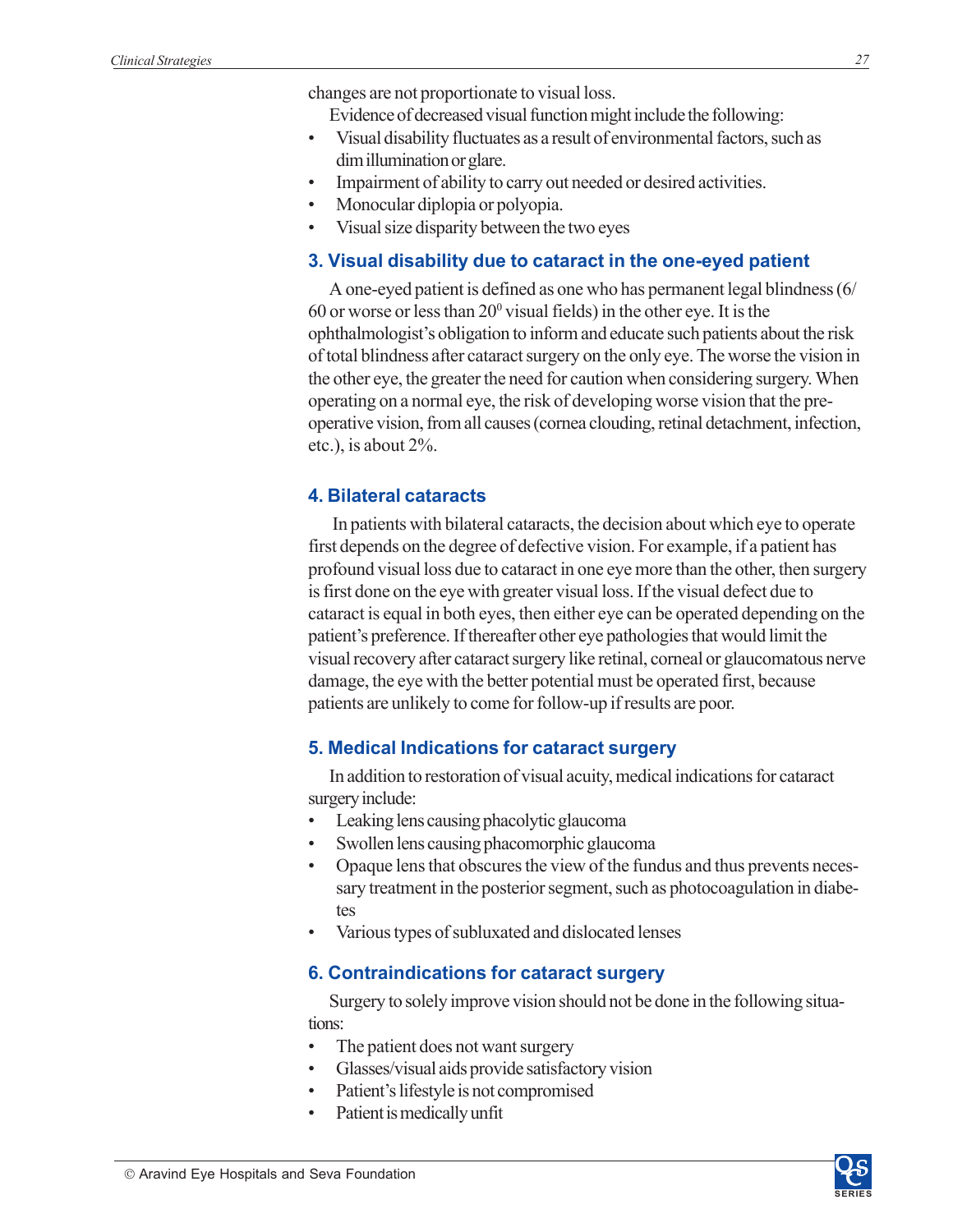"Aravind's patient counsellors, in the free and paying sections, educate patients on the nature of cataract, preoperative preparation, surgical procedure and the outcome. As a result, the patient who goes in for surgery is "informed" in the true sense of the word. At Aravind, the large volume of patients demands separate preoperative and postoperative counsellors. The latter, stationed in the postoperative wards, educate patients on nontechnical postoperative instructions. However, in a small setting, the same counsellor could steer the patient from admission to discharge. On discharge, "satisfied patients" often bring with them other patients requiring cataract surgery thereby increasing community participation. At Aravind, besides cutting down effectively on the surgeon's time, successful counselling, as indicated by a follow-up rate of 98.4%, contributes synergistically to the whole process of a successful cataract surgery. *-* Dr. G. Natchiar

#### **2. Counselling and consent**

Effective counselling and informed consent play an important role in patient satisfaction. First, receiving informed consent from patients is a legal requirement before subjecting them to any procedures or surgery. Second, a trained



patient counsellor (a social worker, an ophthalmic assistant (OA), or even a former patient who is volunteering )can counsel on the possible benefits and disadvantages of the various surgical procedures available. And third, empathetic patient counsellor is capable of evoking excellent co-operation from the patient.

**Patient counsellors play a catalytic role in a high volume setting. The advent of IOL and the need for increased patient acceptance necessitated trained patient counsellors to serve as a link between doctors and patients. Aravind introduced counselling for cataract surgery in 1989. These patient counsellors are young women over 20 years of age, with excellent communication skills, fluency in two or more local languages, and a people-oriented approach. Selected candidates receive on-the-job training for one year, in the wards, outpatient department and operation theatre. In response to an expressed need, Aravind has developed a two-week course in patient counselling for high school graduates.**

# **Flow of patients in the outpatient department**



From a marketing perspective it is crucial that patients do not wait during their initial processing when they arrive at the hospital. During registration, we perform routine procedure quickly, efficiently, and carefully. We expedite the entire process and treat each patient as a "Most valued customer"

- Dr. G. Natchiar

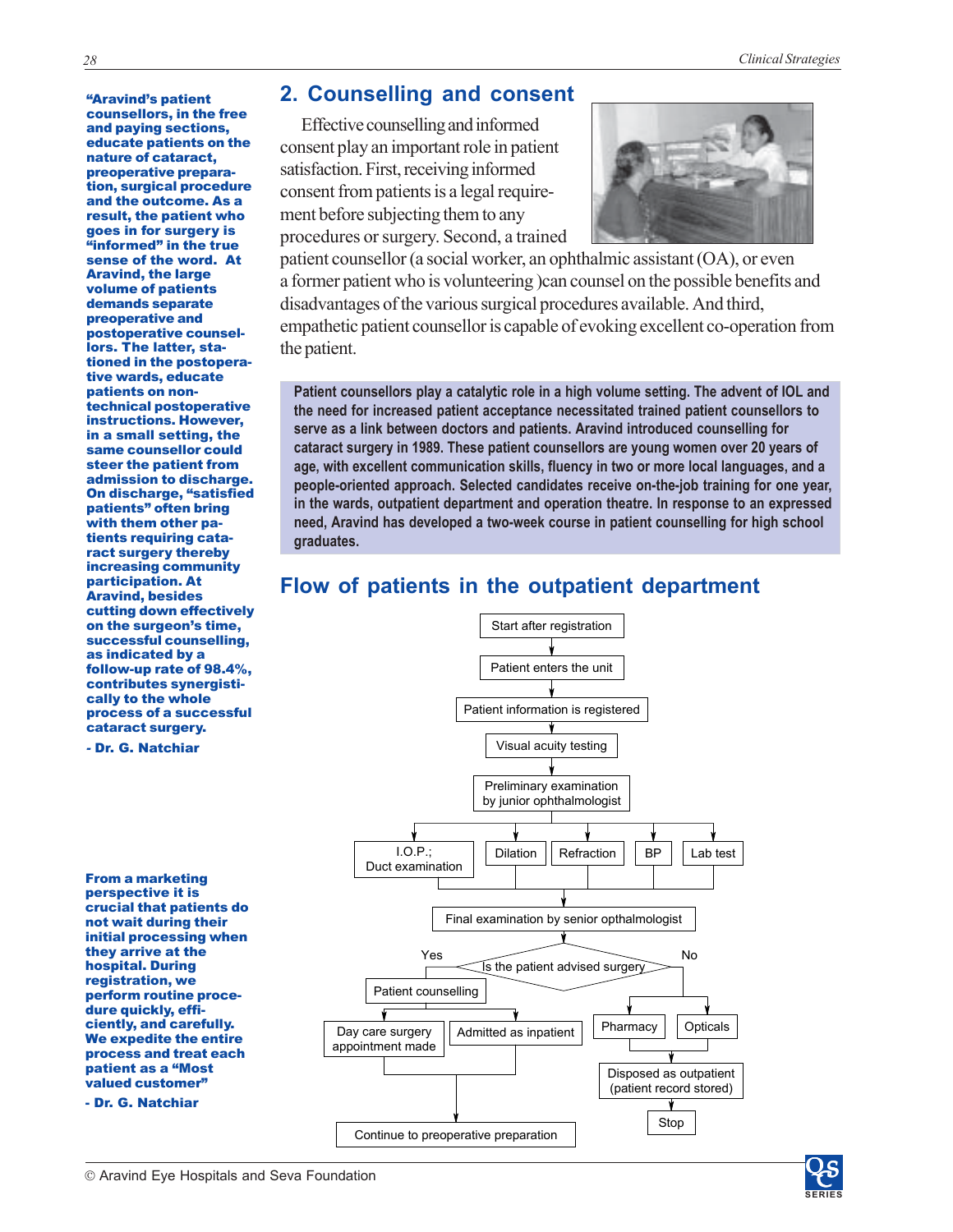Patient flow during preoperative evaluation is determined by the patient examination protocol. Standardisation of the patient exam, job allocation (training paramedical staff to perform most of the standard tests; ensuring adequate staff at the busiest times), and an assembly line approach are three crucial strategies in a large volume setting. These strategies must be designed and reviewed periodically to provide the necessary clinical services with emphasis on quality and cost effectiveness.

## **Ocular investigations**

#### (Approximate testing time: 30 - 55 minutes per patient) **1. Visual acuity**

(approximate testing time: 3 - 5 minutes per patient, by ophthalmic assistant)

Visual acuity is the aspect of visual function that receives prime attention with regard to cataract surgery. However, one should be aware that other aspects of visual function such as visual field, colour vision, contrast sensitivity, adaptation and depth perception are also affected by cataract.

The preoperative evaluation of visual acuity should be performed under conditions that are comparable to real life situations such as testing for both distance and near vision for each eye, with and without spectacles.

Distant vision should be tested by using appropriate distant vision charts like the Snellen Chart and others. This should be followed by near vision evalution using near vision chart such as Reduced Snellen or Jaegers Chart. It is not uncommon for a discrepancy to exist between near and distance visual acuity in cataract patients. For example, patients with posterior subcapsular cataract frequently have better distance than near visual acuity, while those with nuclear sclerosis tend to have better near than distance visual acuity.

#### **3.2 Refraction**

#### (approximate testing time: 7-10+ minutes per patient, by OA trained in refraction)

In screening for cataract surgery, it is important to perform a careful refraction with pinhole and subjective correction. It is often found that cataract surgery can be deferred merely by making a change of eye glasses, especially in a patients with nuclear cataract. The ophthalmologist should defer surgery if he/she is not confident of achieving better postoperative vision, and if there is no urgency. Deferral also depends on the patient's need and occupation.





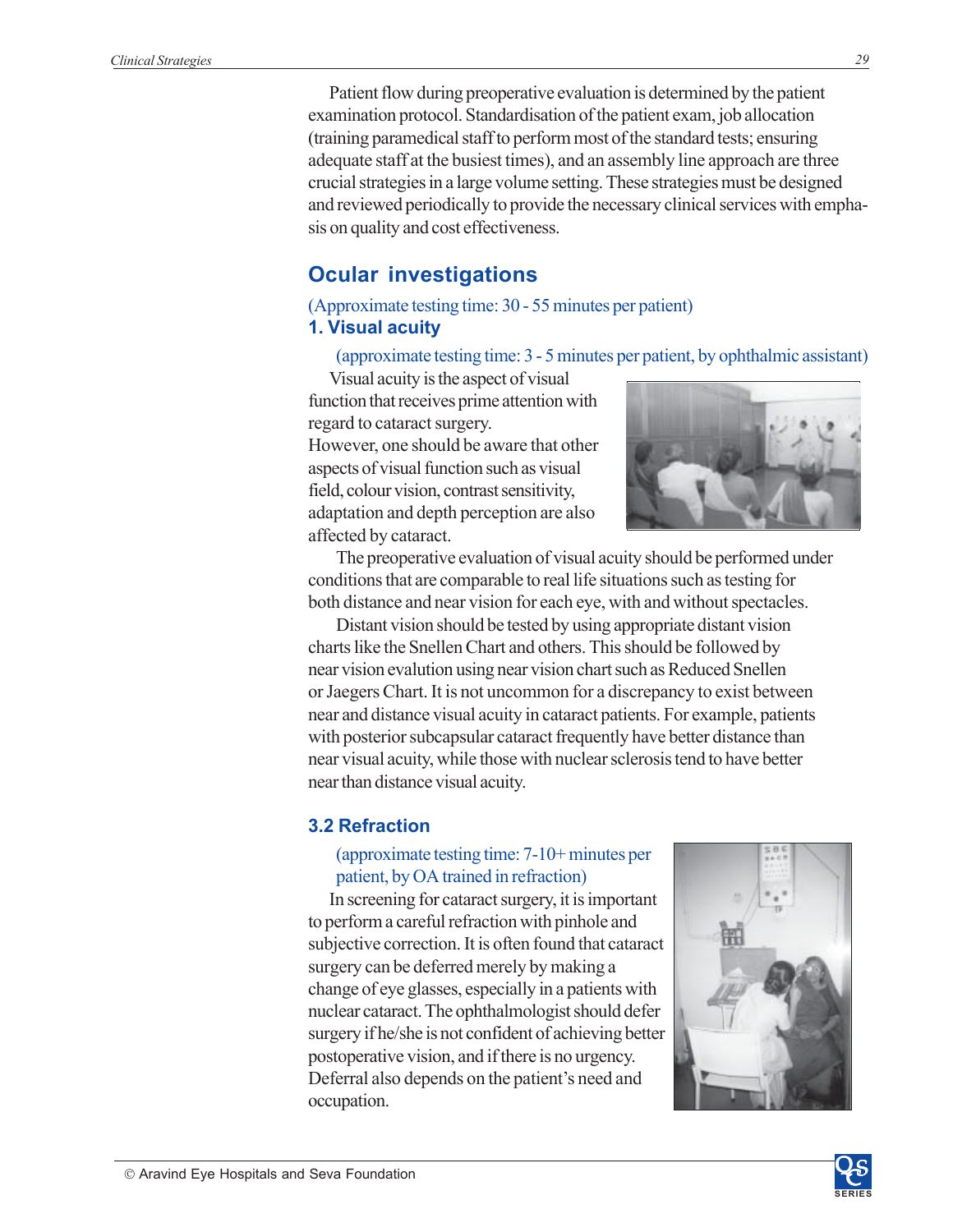#### **3. Examination of adnexa**

#### (approximate testing time: 5-10 minutes per patient, by OA)

The eyelids and lacrimal apparatus should be carefully examined for blepharitis, hordeolum, sac infection and conjunctivitis. Blepharitis and congestion of conjunctiva, with or without a mucoid discharge, should be eliminated medically before cataract surgery. This is extremely important since it has been established



that in a significant number of patients with postoperative endophthalmitis, the causative organism has been isolated from the conjunctival sac or lid margin. The lacrimal ducts should be syringed with saline to check for patency. Lacrimal obstruction and subsequent infection are major causes fo pneumococcal endophthalmitis. If frank pus or mucus is present with obstruction, the patient is first subjected to a dacryocystectomy or dacryocystorhinostomy, and cataract surgery is done after a 15 day waiting period.

#### **4. Examination of the eye structures**

 (approximate testing time 5 minutes per patient, by junior ophthal mologist)

#### **a. Cornea**

The clarity of the cornea can be assessed by a flashlight (torch) examination and confirmed by slit lamp biomicroscopy. Corneal guttata, when identified by slit lamp examination, indicates a risk factor for early corneal decompensation. In such cases, extra care should be taken to prevent corneal damage due to corneal bending or excessive insertion of instruments into the anterior chamber. Excessive irrigation of the anterior chamber is necessary; viscoelastics (costly but essential for reducing complications) should be used liberally because of their ability to prevent corneal endothelial damage by deepening the anterior chamber.

#### **b. Anterior chamber**

It is important to detect anterior chamber depth. In patients with shallow anterior chamber, the angle should be examined by gonioscopy before dilatation to examine angle status, since pupillary dilation in such cases can precipitate an attack of angle closure glaucoma. During surgery on patients with shallow anterior chamber, it is important to prevent iridodialysis- especially when enlarging the incision with scissors-as well as inadvertent rupture of the fragile capsule surrounding a swollen lens. Pseudoexfoliation and possible anterior subluxation of cataract should be suspected in cases of unilateral shallow anterior chamber. Peripheral iridectomies should be considered in eyes with shallow chambers. Patients with pseudoexfoliation should have the IOL placed in the sulcus, not the bag, because of loose zonules.

Though other methods exist for testing the patency of lacrimal ducts, such as pressing over the lacrimal sac area or introducing a dye, it is preferable to perform routine syringing, especially in the context of developing countries where lacrimal sac infections are more prevalent.

- Dr. N.V. Prajna

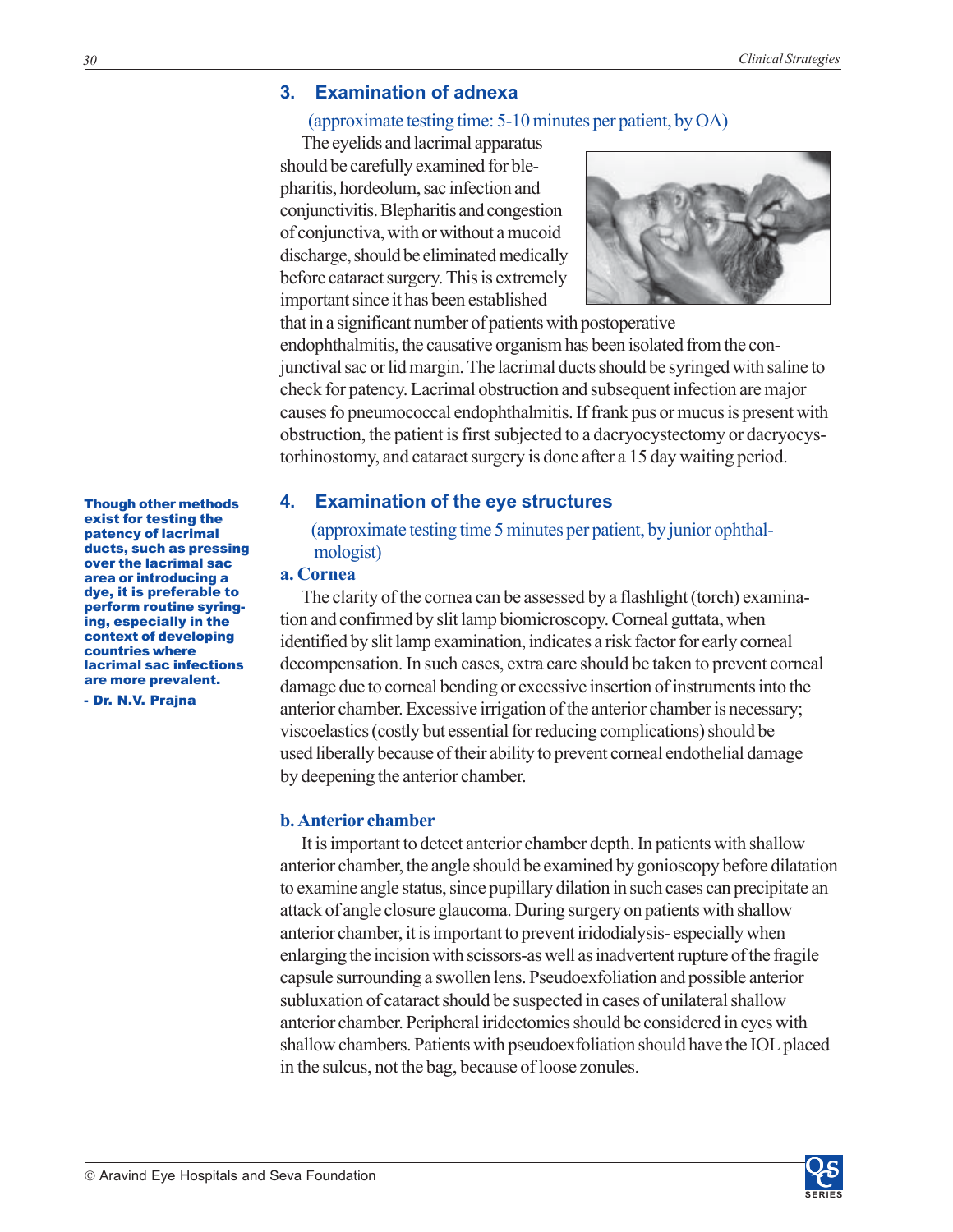#### **c. Iris**

Iridodonesis is the sign of a subluxated or dislocated lens. Extra care should be taken during capsulotomy and nucleus delivery. Facilities should be available to manage anticipated vitreous problems. A pars plana lensectomy or ICCE might be preferred technique in such cases. The IOL should be put in the sulcus or anterior chamber. Rubeosis of the iris should be specifically looked for, since it might be a sign of diabetic eye disease, and is strongly suggestive of diabetic retinopathy.

#### **d. Pupils**

A Marcus-Gunn or swinging flashlight test should be done. The pupillary response should be brisk, even in the presence of a white mature cataract. If this is not so, posterior segment pathology such as retinal detachment, optic neuropathy or a glaucomatous optic atrophy is likely to keep the vision poor even after cataract surgery.

The degree of pupillary dilation in response to mydriatics and cycloplegic solutions should be noted. If the pupil does not dilate fully, extra steps should be taken at the time of surgery to allow adequate access to the lens and subsequent safe delivery. This may consist of stronger mydriatics, topical non steroidal anti-inflammatory drops, epinephrine added to irrigating solutions, manual stretching of the pupil, iridectomy and/or sphincterotomy.

#### **e. Lens**

Ideally, the lens should be examined by flashlight and under slit lamp biomicroscopy after the pupil is fully dilated. The type and density of cataract should be noted. Special care should be taken to look for pseudoexfoliation of the lens capsule. An ultrasonogram can be used in cases of complicated cataract or unilateral mature cataract. The extent, density and the location of lens opacities should also be confirmed by distant direct ophthalmoscopy.

#### **f. Posterior segment**

Gross retinal function can be assessed by checking for light perception and projection. If retinal function is found to be defective, the visual prognosis should be explained to the patient. In this regard, the value of a thorough examination of the fundus in the incipient stage of cataract while the retina and optic disc are still visible is undeniable. Most often, even in the presence of advanced cataract changes, the fundus can be visualised by an indirect ophthalmoscope.

#### **5. Conjunctival culture and sensitivity**

#### (approximate testing time 2 minutes per patient, OA)

A routine conjunctival culture is unnecessary for most patients who will undergo cataract surgery. However, ideally it is done in cases of conjunctival discharge, altered lacrimal function, and where the other eye has been lost due

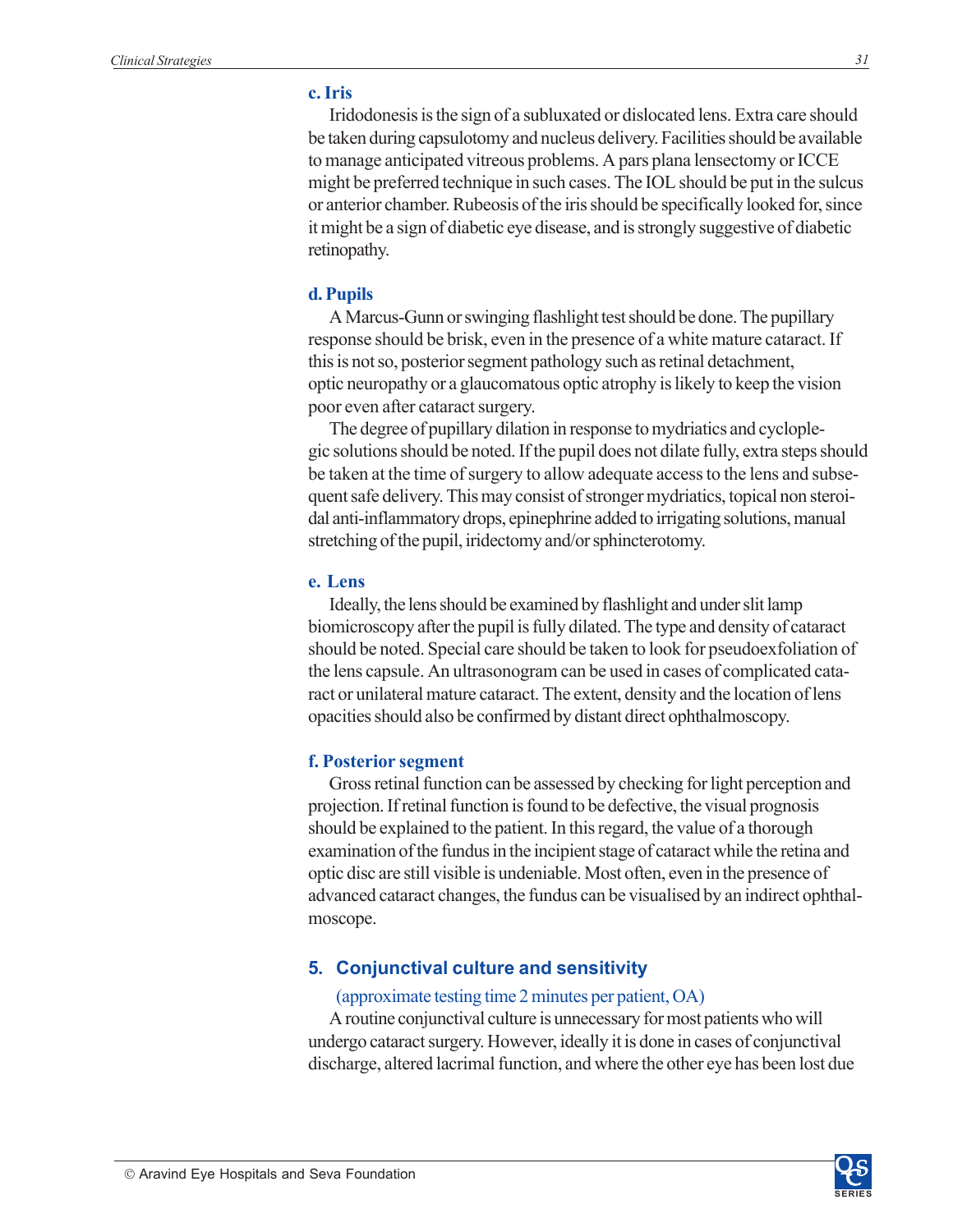to postoperative sepsis. In such cases, surgery can be performed after the results of the culture test. If the results indicate the presence of normal flora, such as *Staphylococcus epidermidis*, surgery can still be performed if there are no other signs of infection. If organisms such as *Staphylococcus*



*aureus, Pneumococcus* and *Pseudomonas* are cultured, then surgery should be deferred for at least three weeks while the patient is treated with topical antibiotic therapy until there is no more than light growth.

## **6. Measurement of intraocular pressure (IOP)**

#### (approximate testing time 5 minutes, by OA)

Where a facility for applanation tonometry is not available, Schiotz tonometry is still a reliable screening test for measuring IOP in patients undergoing routine cataract surgery.



**7. Evaluation of visual function in an eye with mature cataract**

#### (approximate testing time 5-7 minutes per patient, by OA)

Two tests of primary importance in such cases are the pupillary response and light discrimination. The pupillary response should appear normal even in the presence of mature cataract. Light projection and two-point discrimination are crude forms of visual field testing. Nevertheless, they do provide important information about a visual function (the light sense) that is fundamentally different from that provided by testing of visual acuity.

Ultrasonography is usually employed in cases of complicated and traumatic cataract to detect presence of vitreous haemorrhage, retinal detachments, intraocular foreign body, or tumour.

#### **8. Keratometry and A-Scan measurement**

#### (approximate testing time 5-7 minutes per patient, by OA)

Preoperative refractive status and axial length of the eyeball differs from patient to patient. Because of this, precise calculation of the lens power through accurate keratometry and careful biometry using standard SRK formulas is essential for optimal benefits of IOL implant surgery.



**SERIES**  $\overline{\mathsf{C}}$ Qs

Routine use of a standard lens power, although advocated by some surgeons, has not been proved by many studies to give a comparable visual acuity as that of a ìcustomisedî IOL power because the preoperative refractive status and axial length of the eyeball differs from patient to patient.

- Dr. N.V. Prajna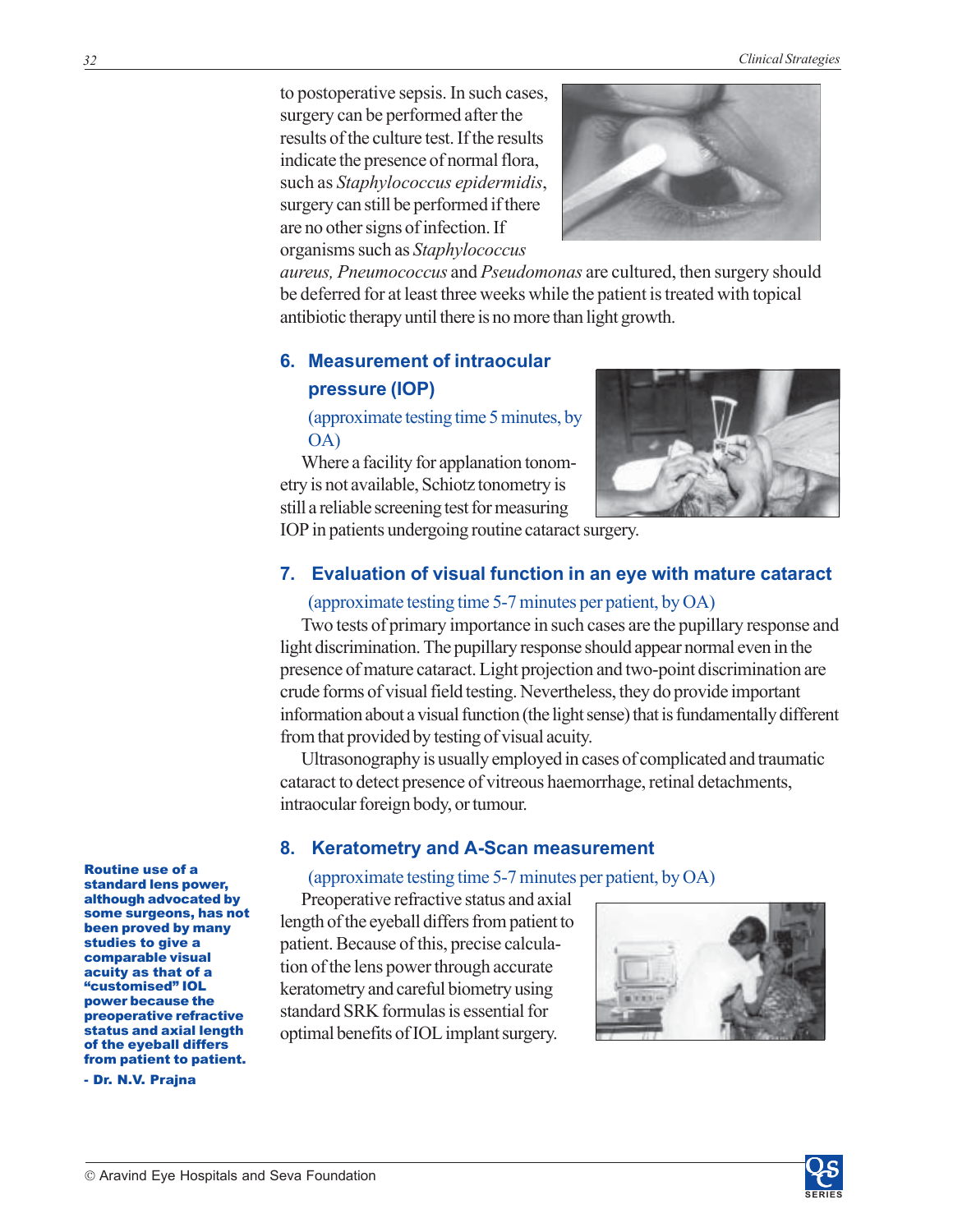The extent of preoperative medical testing in healthy cataract surgery patients, including what constitutes "appropriate testing" has generated considerable debate in the medical community. The validity of preoperative medical testing is now being questioned and what is considered ëoptimum preoperative care' is being reassessed from the perspectives of medical necessity and costs.

- Archives of Ophthalmology. 1995 (113): 1248 - 1256

**If there are no facilities for keratometry or A-scan, then a standard IOL power can be used (+19 - +21D), but this is not entirely reliable. With no facilities, the IOL power can be calculated by refracting the eye with vision. Or if the patient has been using spectacles, their bilateral cataracts who have never used glasses, a standard prescription of IOL fits most of them.**

It is advisable to repeat keratometry if:

- average keratometry  $(K)$  is less than 40D or greater than 47D;
- corneal cylinder does not correlate well with the refractive cylinder.
- there is a difference of more than 1 diopter in the average K readings of the two eyes.



Measurement of the axial length is best done with A-scan ultrasound. The machine should have a screen showing the spikes for ensuring correct measurement. It is recommended that the measurements be repeated if:

- measured axial length is less than 22mm or more than 25mm;
- axial length value does not correlate with refraction value;
- there is a difference of more than 1mm in the axial length of the two eyes.

The following factors should be considered in the choice of IOL power:

- the refraction and the presence or absence of cataract in the other eye;
- relevance of emmetropia, anisometropia or aniseikonia (for example, in patients with high hypermetropia or myopic error who have undergone an IOL in one eye, the second eye should also be made slightly hypermetropic or myopic to prevent diplopia);
- lifestyle of the patient (active patients might prefer emmetropia while sedentary patients might prefer myopia);
- it is preferable to aim towards slight myopia.

# **General investigations**

A careful preoperative medical evaluation ensures a safe perioperative course for the patient. Preoperative medical evaluation and appropriate testing should be done on all patients undergoing cataract surgery.

Since 80% of cataract patients are otherwise healthy, a healthy cataract patient does not require a battery of extensive and expensive systemic tests before undergoing cataract surgery.

**At Aravind, the following basic investigations have been found to be adequate for all patients undergoing cataract surgery.**

- **1. Pupillary function**
- **2. Patency of lacrimal ducts**
- **3. blood pressure and urine for sugar.**

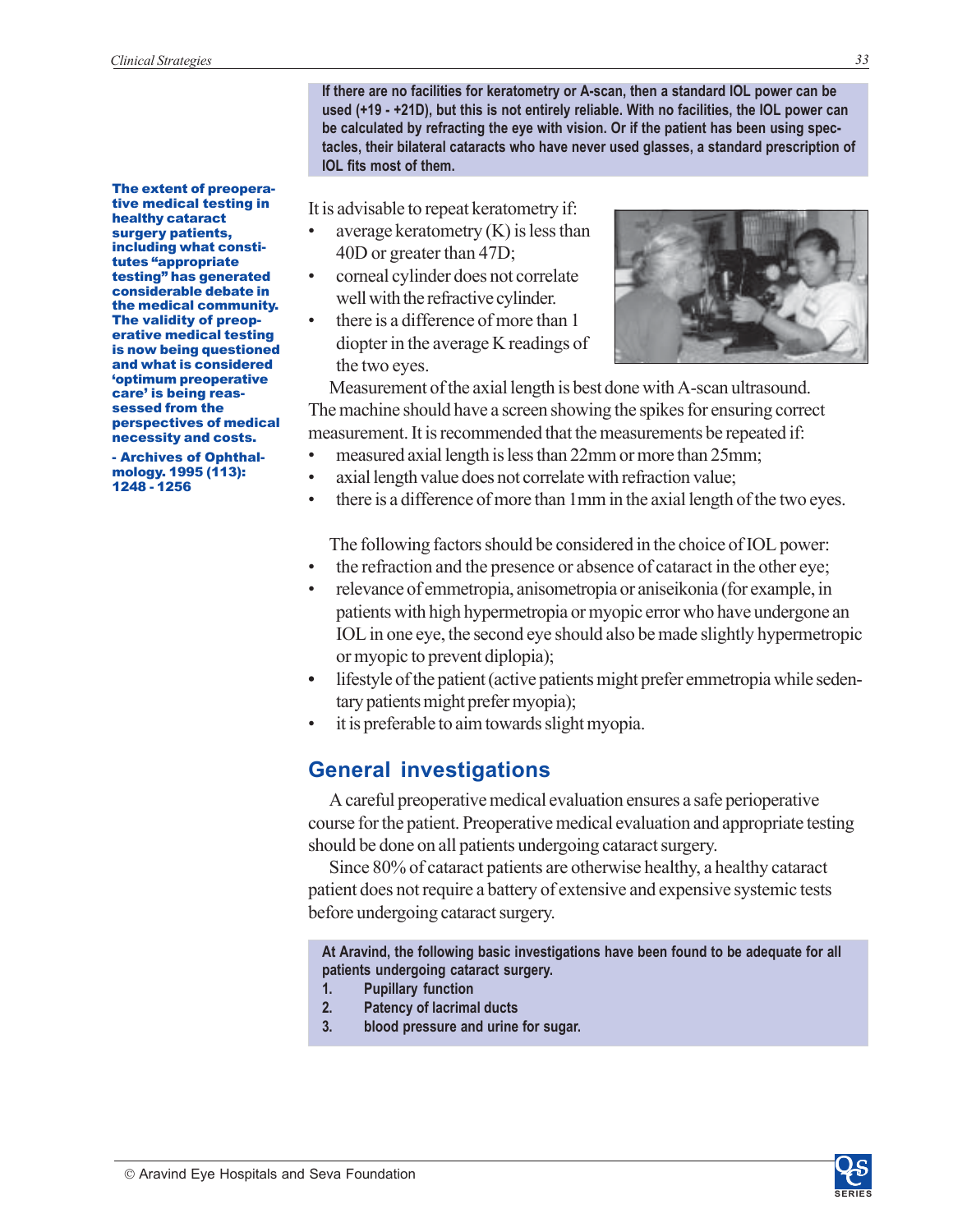**However, in patients with diabetes and cardiac problems, the relevant investigations must be done. In all instances, patients are encouraged to consult with their family physicians thus cutting costs and saving time. All patients with systemic disorders have their charts flagged with brightly coloured stickers, indicating the systemic disease.**

Two basic tests that are universally agreed upon are screening for diabetes mellitus and hypertension. A routine urine examination for checking sugar (Benedict test or strip test) is all that is required in the majority of cases.

Blood pressure recording is mandatory. If the patient is found to be hyper-



tensive (repeated > 140/90), necessary medications may be given after consulting a physician (staff doctor or family physician). Certain drugs such as epinephrine ( which cause further vasoconstriction resulting in increased blood pressure) should be avoided perioperatively.

An electrocardiogram (ECG) is reserved for cardiac patients. Blood urea and serum creatinine tests are mandatory for renal patients. A chest radiograph (P.A. view) is usually obtained for patients with respiratory disorders.

Systemic conditions like chronic obstructive pulmonary disease (COPD), constipation, chronic cough, and benign hypertrophy of prostate (BHP) should be looked for and treated to avoid complications like positive IOP during and after surgery.

Patients should be checked for drug allergies. Special consideration should be given to patients who are allergic to sulpha since carbonic anhydrase inhibitors (CAI) should not be administered to them to lower IOP levels. Xylocaine sensitivity should be checked before administering anaesthesia to patients. Beta blockers should not be used for asthmatics to lower IOP as it might precipitate asthma.

## **Special considerations**

#### **1. Pseudoexfoliation and cataract**

Pseudoexfoliation is a common finding in many eyes presenting with cataract. The IOP is carefully checked in these patients to rule out co-existing glaucoma. The lenses of these patients are checked for subluxation so that adequate care can be taken during surgery. Such cases present with rigid pupil, endothelial dusting, weak zonules and sometimes subluxated lenses. These factors must be kept in mind while performing surgery for cataract associated pseudoexfoliation. Many surgeons put the IOL in the sulcus (not the bag) in pseudoexfoliation cases.

#### **2. Co-existing glaucoma and cataract**

As a general rule, a routine cataract extraction is done if glaucoma is under control. When the glaucoma control is poor and unrelated to the lens itself, such

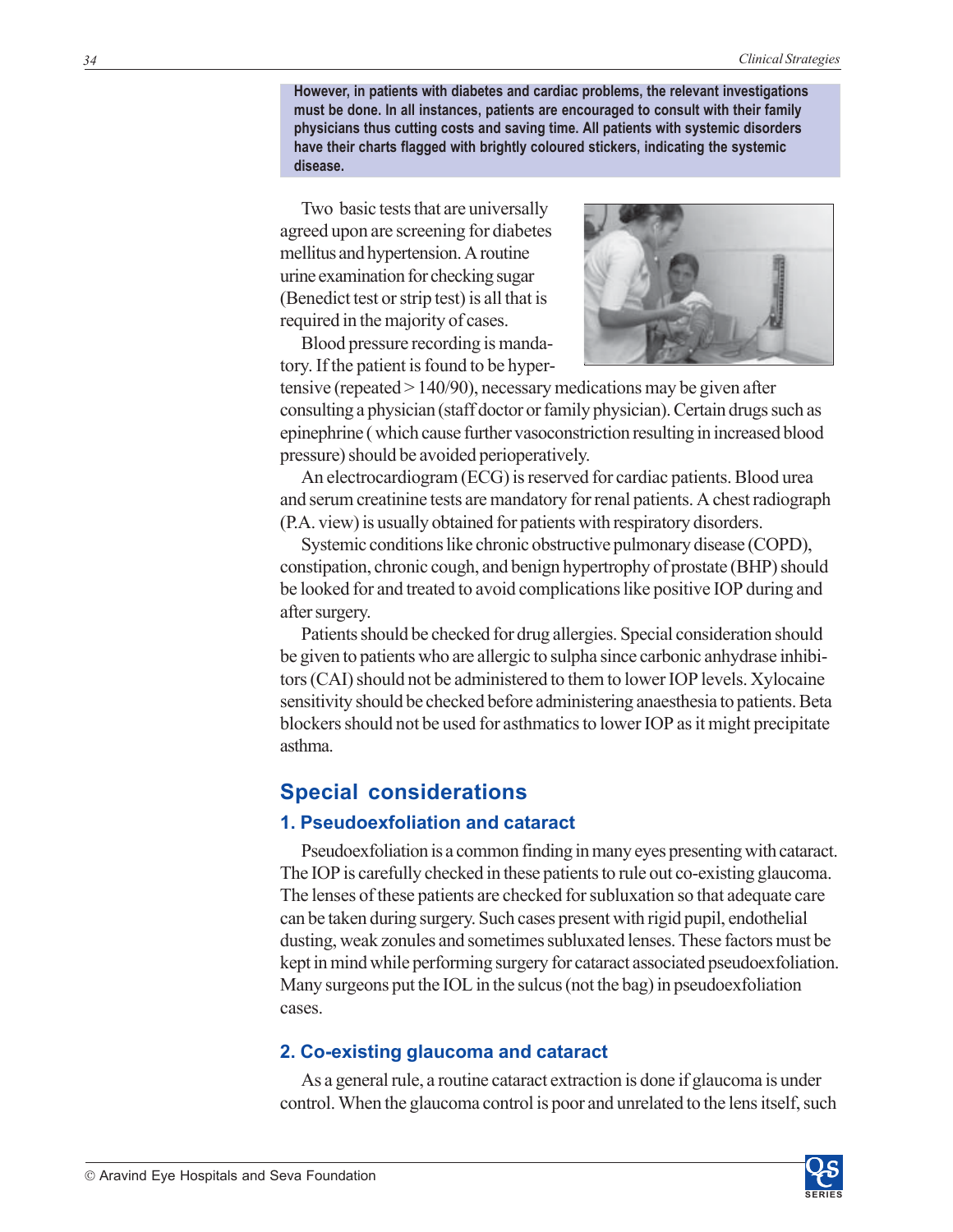as in chronic open angle glaucoma, a combined cataract / glaucoma procedure may be considered. Currently, most surgeons favour trabeculectomy combined with cataract extraction. In cases of glaucoma secondary to lens pathology, such as phacolytic or phacomorphic glaucoma, cataract extraction alone might control glaucoma. The surgeon might consider doing peripheral iridectomy in this case.

#### **3. Co-existing cataract and corneal opacities**

Patients with co-existing corneal opacities and cataracts often have an excellent visual result if cataract surgery alone is done, particularly if the opacity is paracentral and not associated with irregularity of the corneal surface. In a case of smaller central opacity, cataract surgery should be associated with sphincterotomy or a broad based iridectomy. In cases with dense central leukoma, many surgeons favour a triple procedure - cataract extraction with lens implantation and keratoplasty.

#### **4. Complicated cataract**

This is usually unilateral and might show other signs, such as keratic precipitates on the back of the cornea, festooned pupil and patches of iris atrophy. Active uveitis, manifested by flare and cells might or might not be present. These cases must be subjected to a routine ultrasonographic examination for assessing vitreous membranes or retinal detachments before surgery. Active uveitis should be controlled medically with topical steroids and cycloplegics, and surgery can be deferred until the eye is quiet. Intraocular lens implantation can safely be performed in these cases under a cover of steroids. These patients might require pupil stretching manouvres, multiple sphincterotomies or a sector iridectomy to ensure a safe cataract extraction.

#### **5. Traumatic cataract**

The preoperative assessment in cases of traumatic cataract should depend on the nature of the object causing injury. A routine X-ray of the orbit (P.A. and lateral views) is necessary to detect a radio opaque foreign body. An ultrasound will show vitreous membranes, retinal detachment, and blood in the eye if present. It is often prudent to do primary repair and defer lens extraction for a few weeks. However, if the traumatic lens is leaking or subluxated anteriorly, lens extraction can be performed at the time of the primary repair itself.

#### **6. Day care (or ambulatory care ) patients**

Preoperative evaluation of day care patients is ideally done on the day before surgery. Day care patients should receive sutureless surgery, since it is safe and more stable. Day care surgery is only suitable for patients who live in hygienic settings suitable for the postopertive period and those, who can guarantee they will attend for follow-up.



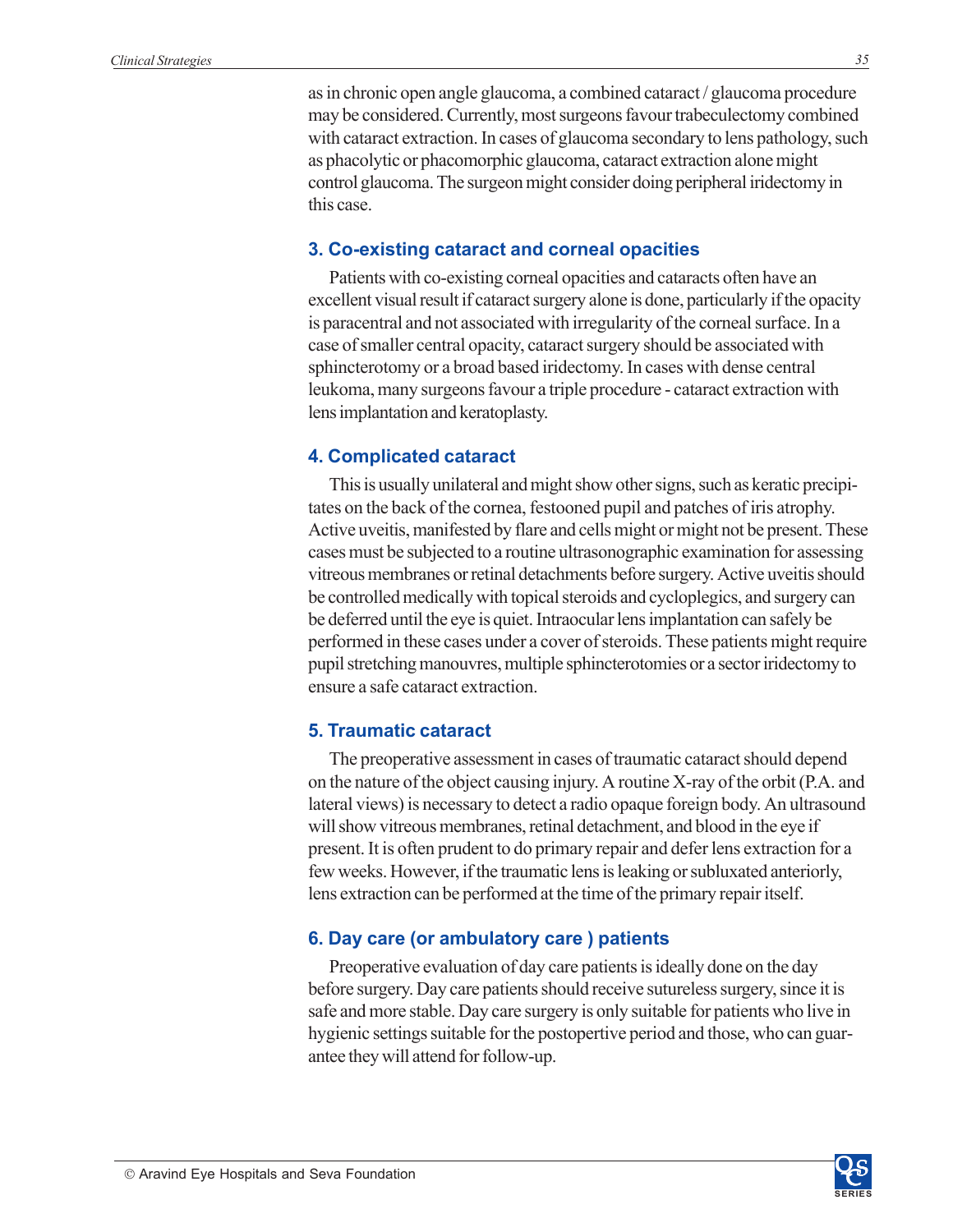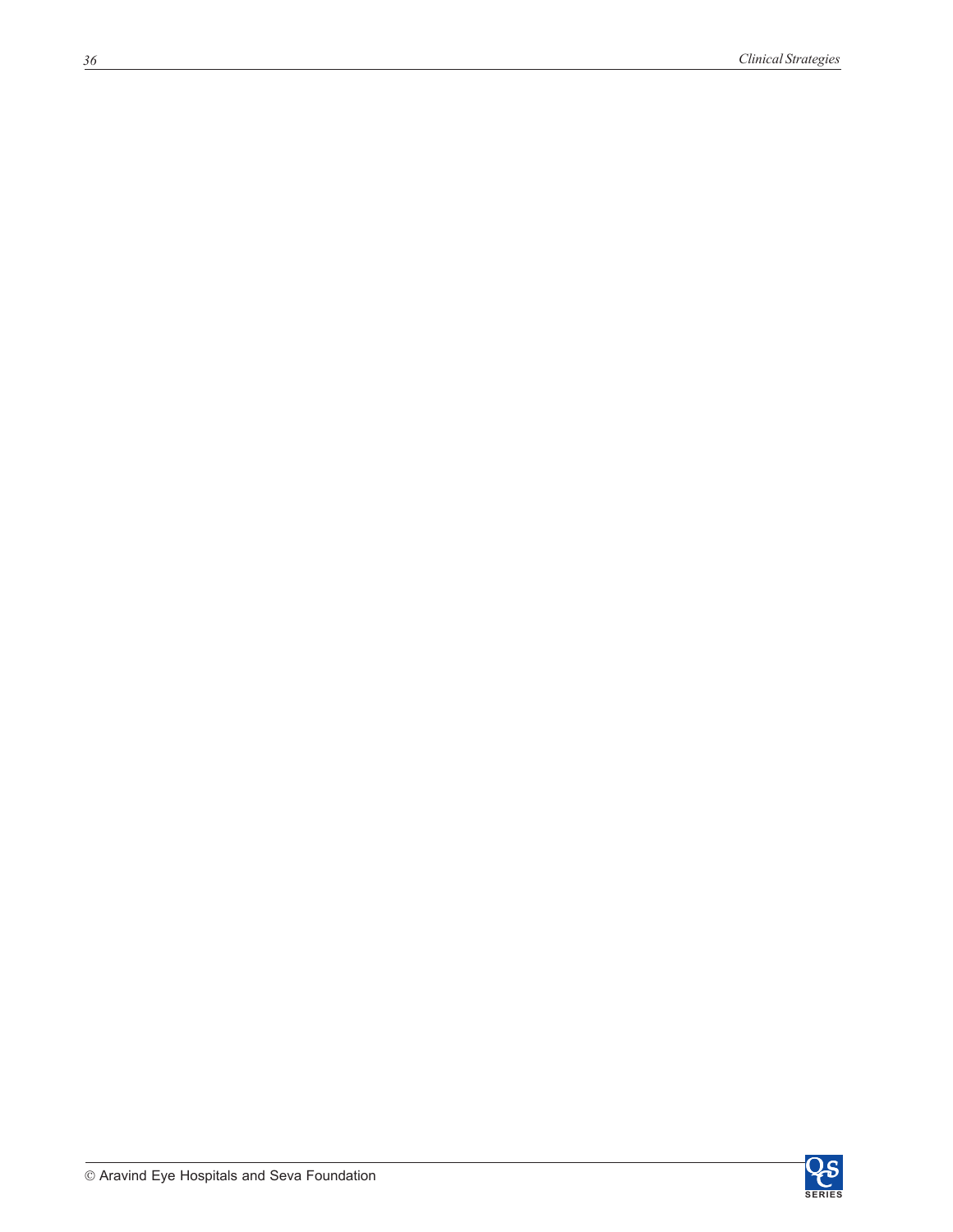#### **Appendix 2**

# Preoperative Preparation and Anaesthesia

#### Table of Contents

Introduction Staffing considerations for large volume Block room (Anaesthesia area ) set-up for large volume Preoperative protocol for large volume Anaesthesia area practices Local anaesthesia techniques Complications of local anaesthesia Anaesthesia guidelines for successful cataract surgery Important considerations for preoperative preparation and anaesthesia in a large volume setting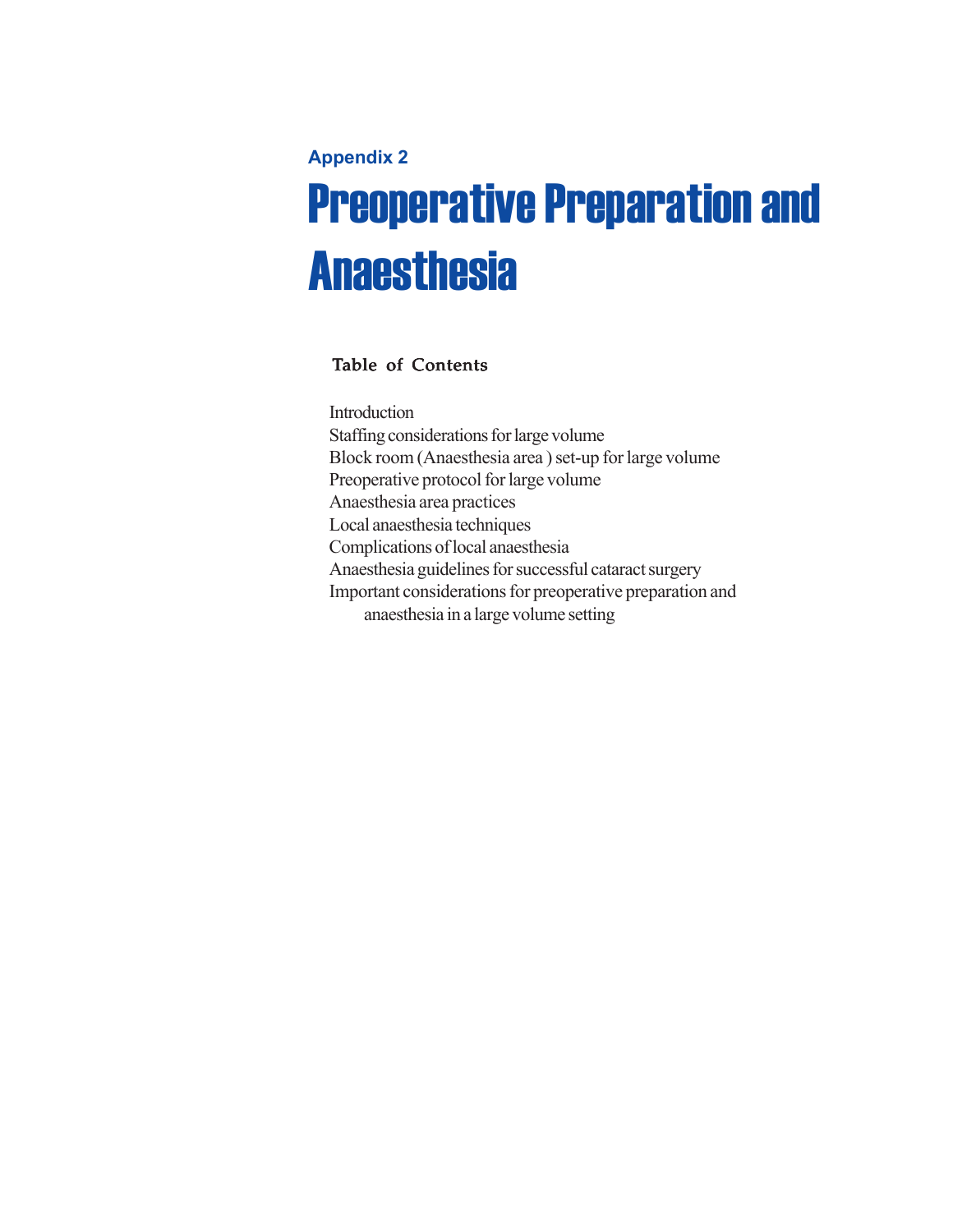*Because diagnostic, therapeutic, and practice recommendations may have changed since the publication of this series, because such recommendations cannot be considered absolute or universal in their application, and because the publication process contains the potential for error, Aravind Eye Hospitals and Seva Foundation strongly advise that the recommendations in this series of clinical submodules be verified, prior to use, and be considered in light of a particular patientís clinical condition and history. The reader is urged to review the package information data of the manufacturers of the medications and devices mentioned. Drug therapy is constantly changing. Consequently, it is the responsibility of the health care professional to seek additional and confirmatory information; to evaluate its appropriateness as it relates to the actual clinical situation; and to consider new developments. Because it is beyond the scope of this series to include all indications, contraindications, side effects, and alternative agents for each drug or treatment, and because standards for usage change, it is advisable to keep abreast of revised recommendations. Caution is especially urged when using new or infrequently used drugs. It is the responsibility of the physician to determine applicable federal status of each drug or device he or she wishes to use, and to use them with appropriate patient consent in compliance with applicable law. The ultimate arbiter of any diagnostic or therapeutic decision remains the individual physician's judgement.* 

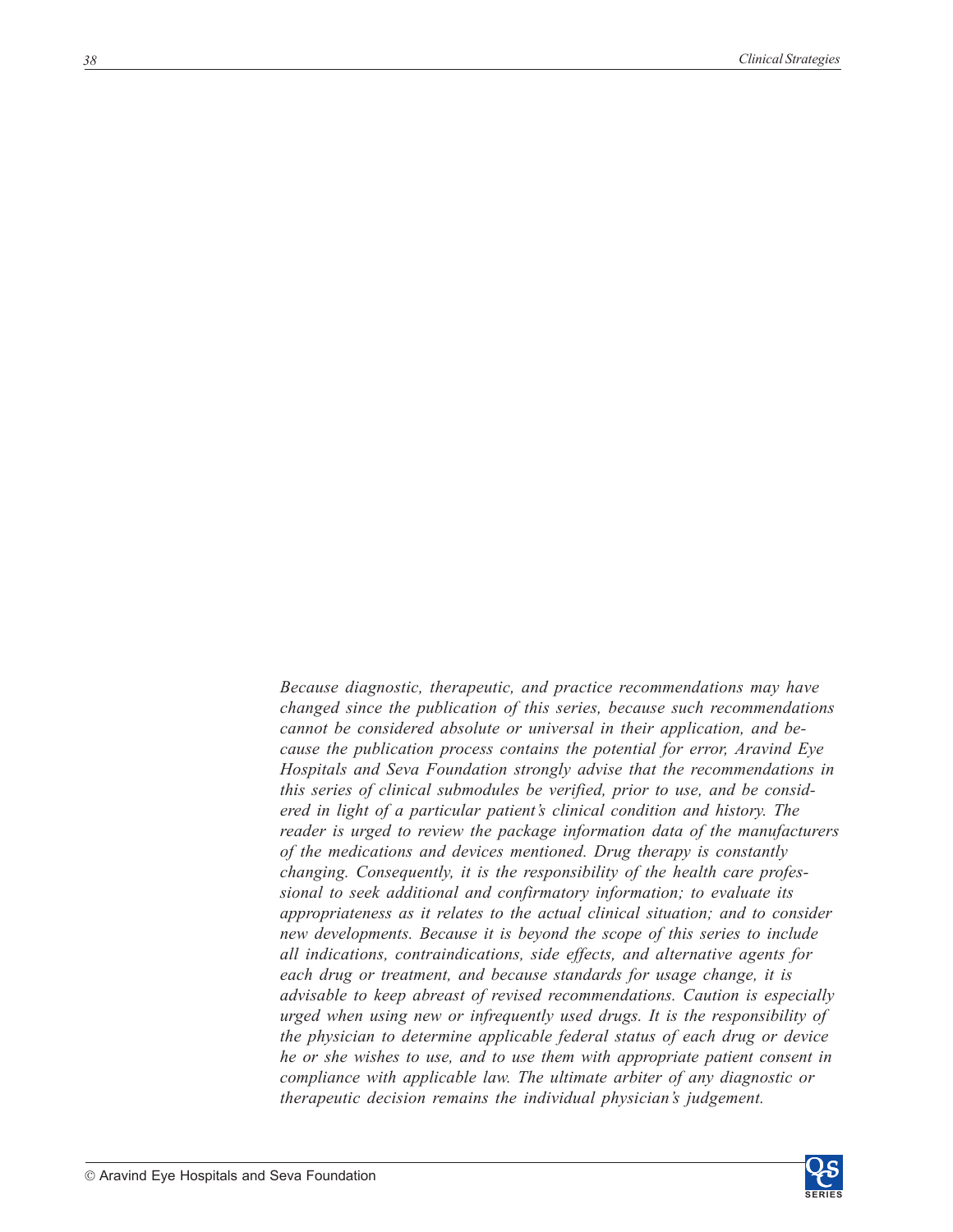# **Introduction**

Careful preoperative preparation of the patient, followed by satisfactory anaesthesia, is vital for preventing unwanted anaesthetic, surgical and postoperative complications, thereby ensuring a smooth and uneventful cataract surgery.

The term "preoperative preparation" as used here refers to the period that begins after admission and extends to the moment the patient is wheeled in for surgery. Admission is usually preferred one day before surgery. However, if "outpatient surgery" or "day care" or "ambulatory" facilities are available, a previously evaluated and fit patient can come on the day of surgery itself.

This appendix will share experiences learned in preoperative preparation and anaesthesia in a large volume cataract surgery setting. After discussing staffing considerations and block room set-up, it will outline a detailed step-by-step protocol for preparing patients for surgery, including local anaesthesia techniques, complications of local anaesthesia, guidelines for successful local anaesthesia, and important preoperative considerations in a large volume cataract surgery programme.

In a large volume setup, a separate team of personnel is used in each department. But in smaller institutions, many of the staff can play multiple roles according to the need.

- Dr. R. Kim

# **Staffing considerations for large volume Ward personnel**

- Ward doctor/s
- Ward paramedical staff (ophthalmic assistants and /or nurses)
- Patient counsellors

#### Activity profile of ward doctors

The ward doctor does the preoperative workup of the patients, which includes:

- Performing ocular examination to reconfirm all test findings and correlate with records.
- ï Obtaining conjunctival culture sensitivity for
	- One-eyed patients
	- Ducts partially free with clear fluid
	- Ducts not free with clear fluid
- Supervising administration of preoperative medications
- Checking with the patient for past history of sensitivity or allergy to anaesthetic agents.
- Deciding on the type of anaesthesia (local or general) that the patient will need, depending on patient's age, and physical and mental well-being
- Devoting special attention to complicated and high risk patients (one-eyed, glaucoma, high myope)
- Obtaining a physician's certificate of fitness for patients with systemic problems.
- Ensuring that appropriate identification stickers are placed on the case file covers for patients with Diabetes / Hypertension / Asthma / Cardiac / Allergies and for IOL / ECCE / Phaco cases.

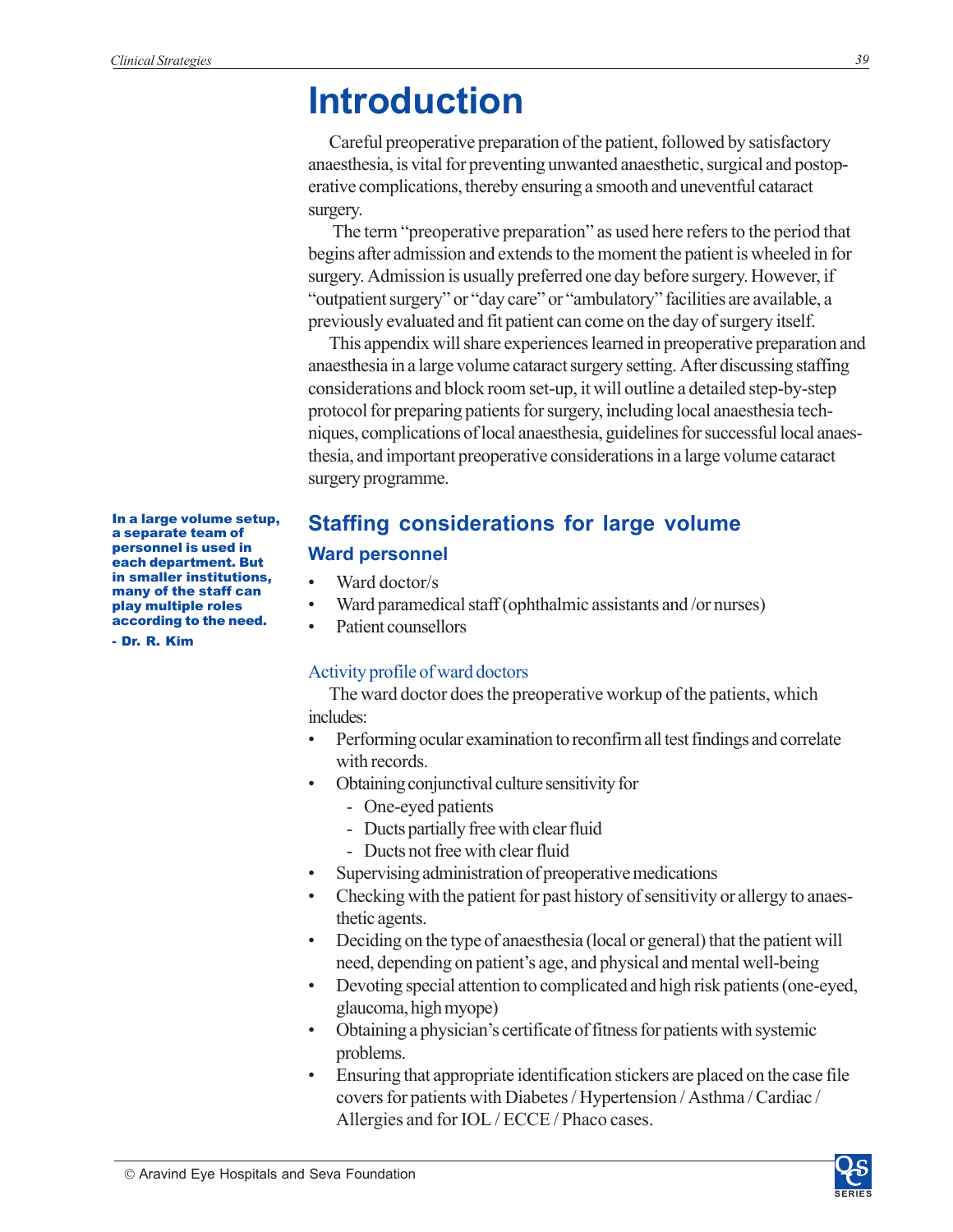At Aravind, preoperative sedation of cataract patients is not done as a routine. Only in a small percentage of cases who are restless or nervous sedation is indicated. In our experience, we have found effective counselling to be far superior to sedation in achieving patient compliance."

- Dr. G. Natchiar

The number of surgeries performed by a well trained surgeon ranges from 10 to 16 surgeries per hour. A single block room doctor can block, on an average 40 to 50 cases per hour.

- Dr. R. Venkatesh, Aravind Eye Hospital

Formerly at Aravind, all patients who were to undergo surgery were brought from the wards to the block room. One of the problems faced was prolonged waiting time, leading to patient dissatisfaction, particularly for patients with systemic problems like diabetes and hypertension. These groups were prone to hypoglycaemic attacks and cardiac problems. Even patients undergoing minor surgery like pterygium had to wait for a long time unnecessarily. To avoid these pitfalls, the current practice is to block patients in batches according to the surgeon's capacity, (the surgeon's speed, and the nature of cases (complicated or simple), as well as to prioritise specific cases (diabetes, hypertensives, cardiac patients and the elderly) *and types* of surgery.

- Alees Mary Rajkumar, Nursing Training Coordinator, Aravind Eye Hospital

**NB: A physicianís certificate is necessary only in special cases such as uncontrolled diabetes or recent cardiac problems. At Aravind, for example, the inhouse physician is consulted in such instances. However, in smaller settings, which do not have an inhouse physician, the patientís general physicianís advice can be sought.**

# **Block room (Anaesthesia area) personnel**

- Doctor/s trained in handling emergency medicine and resuscitation
- Block doctor/s (anaesthesiologist, or ophthalmologist or general practitioner trained in blocking techniques)
- Block room paramedical staff (OAs, ophthalmic technicians, and/ or nurses)
- Theatre orderlies for shifting patients
- Patient counsellor/s

**At Aravind Eye Hospitals, blocking is done by a resident ophthalmologist assisted by senior trained ophthalmic assistants. At smaller institutions, many block room activities are the responsibility of trained ophthalmic technicians.**

#### **Activity profile of block room medical staff**

The block room doctor (or designated assistant) is responsible for:

- Being present in clean theatre wear, scrubbed and gloved, at least 30 minutes before the first surgery begins
- Consulting with the coordinator regarding the day's operation list
- Checking the stickers on case file covers to identify special cases (Diabetes/ Hypertension/ Asthma/Cardiac/ Allergies)
- Identifying, verifying and checking the eye that is to be operated to ensure full dilation
- Preparing anaesthetic solution
- Planning and giving proper block, to avoid unnecessary repetition
- Letting the surgeon(s) know when patients with systemic problems have been blocked
- Asking senior medical staff for assistance if ocular or systemic problems arise while blocking
- Recording any problems in the case sheet and referring, where necessary
- Taking extra precautions such as using two gloves and disposing of needles and syringes by incineration in HIV/AIDS and hepatitis cases

#### **Aravind Eye Hospitalsí Scheduling Guidelines (See Management Module for more information)**

- **ï Schedule on an hourly basis so that doctors start with simple cases and work toward more complicated cases**
	- **First batch: clinically normal cataract, IOL, phaco, glaucoma**
	- **Second batch: asthmatic, hypertensive, cardiac, diabetic**
	- **Third batch: diabetic, cornea, septic (separate OT)**





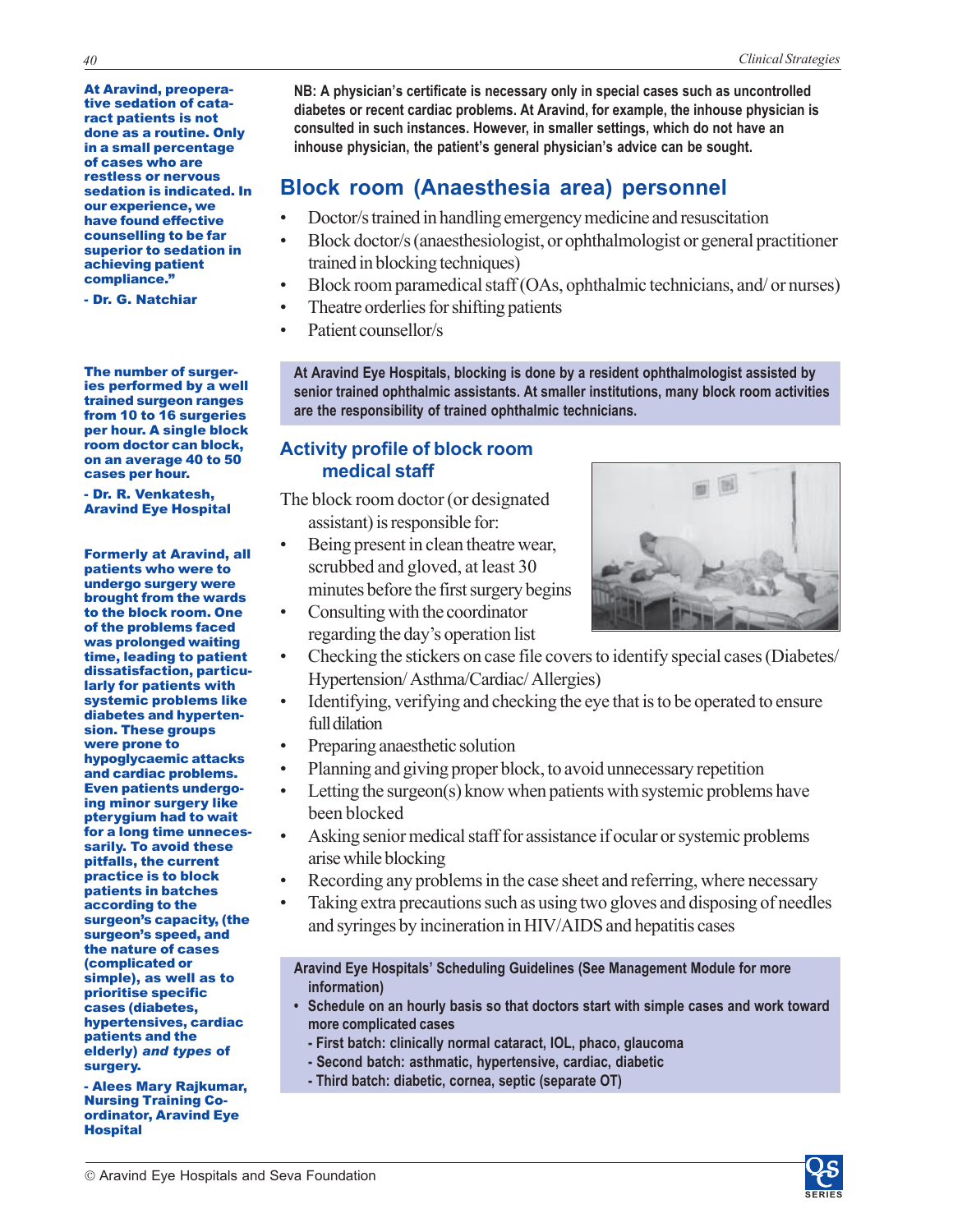- **ï General anaesthetic cases will be scheduled in the first batch (and are usually dilated in the OT)**
- **ï Paediatric, retina and orbit scheduling is autonomous**

### **Block room (Anaesthesia area) set-up for large volume**

#### **Location and layout of block room**



The block room is the outermost room of the operation theatre complex where local anaesthetics are applied before surgery. The block room should be located adjacent to the operation theatre to guarantee efficient transfer of patients and effective communication between OT and block room staff. Clean, sterile and adequately ventilated, the block room should provide sufficient space for emergency drugs, easy accessibility during an emergency, and a calming atmosphere with comfortable furnishings and a toilet nearby for the patients.

#### **Positioning of patients during block**

The block may be done with the patient either sitting or lying down, depending on the number of cases and the doctor's convenience, although lying down has been found to be preferable. Accordingly, cots may be placed in parallel manner for patients to lie down or benches may be placed side to side against the wall for comfortable seating and easy mobility.



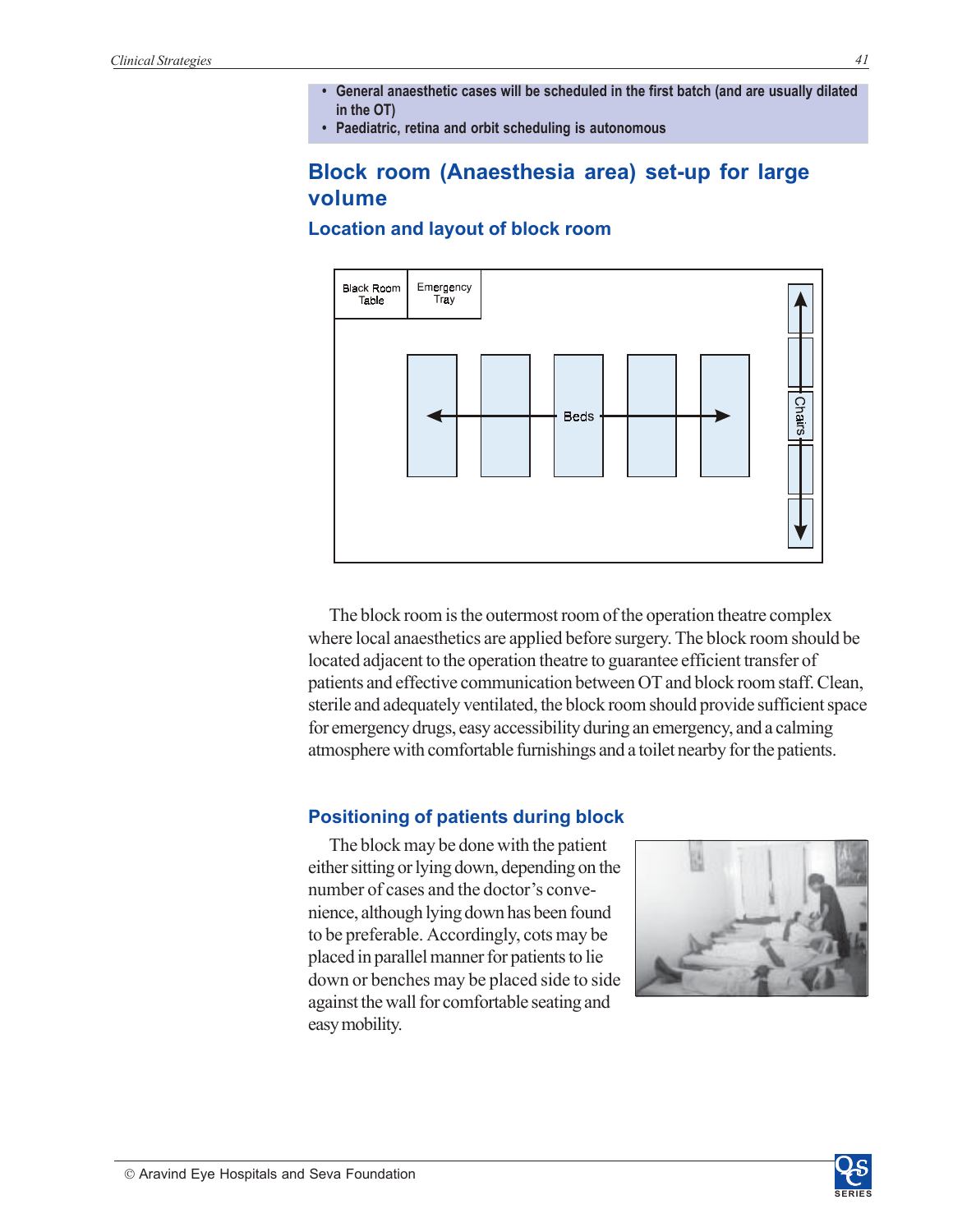**Formerly at Aravind Eye Hospitals, blocking was done with the patients seated. This method was found to cause problems such as vasovagal attacks, shock, and drop in blood pressure and pulse. This led to increased patient dissatisfaction, greater stress for doctors and nurses, dependency on ICU staff for even minor emergencies, and delay in surgery. In order to avoid these problems, the current practice is to block patients (in batches of ten) after having them lie down comfortably. Besides being safer, this position has been found to be helpful in massaging the eye after the block. - Alees Mary Rajkumar, Nurses Training Co-ordinator, Aravind Eye Hospitals**

#### **The block room table**

The block room table is a separate table holding all requirements for anaesthesia plus a fully equipped emergency tray. Contents of the block room table include:

- Local anaesthetic agents/ elements
	- Xylocaine 2%
	- Xylocaine 2% with Adrenaline (optional: epinephrine can be dangerous in cardiac patients)
	- Sensorcaine 0.5% (bupivacaine)
	- Topical Xylocaine 4%
	- Hyqlase (sodium hyaluronidase) with Xylocaine
- Mydriatic drops
- Antibiotic drops
- NSAID drops (optional)
- Tray containing sterile retrobulbar (23G needle 3/4 or 1 inch) and facial needles (disposable variety 23G)
- ï 5 ml disposable syringes
- Tray containing sterile cotton swabs
- Empty tray for placing used needles
- Eye pads and bandages
- Balancing weights, pinky balls or Kulvari stand for sustained ocular hypotony

#### **The emergency tray**

Contents of the emergency tray include:

- Injection hydrocortisone
- Injection adrenaline
- Injection atropine
- Injection Diazepam
- Injection Deriphyllin
- Injection chlorpheniramine maleate (antihistamine)
- IV sets
- Syringe, needles
- Antihypertensive agents
- Normal saline, dextrose 5%, 20%
- BP apparatus, stethoscope





Aravind Eye Hospitals and Seva Foundation

Chances of perforating the optic nerve or injecting into the subdural space are greatly reduced if a 1 inch rather than a 1½ retrobular needle is used.

*-* Dr. Marty Spencer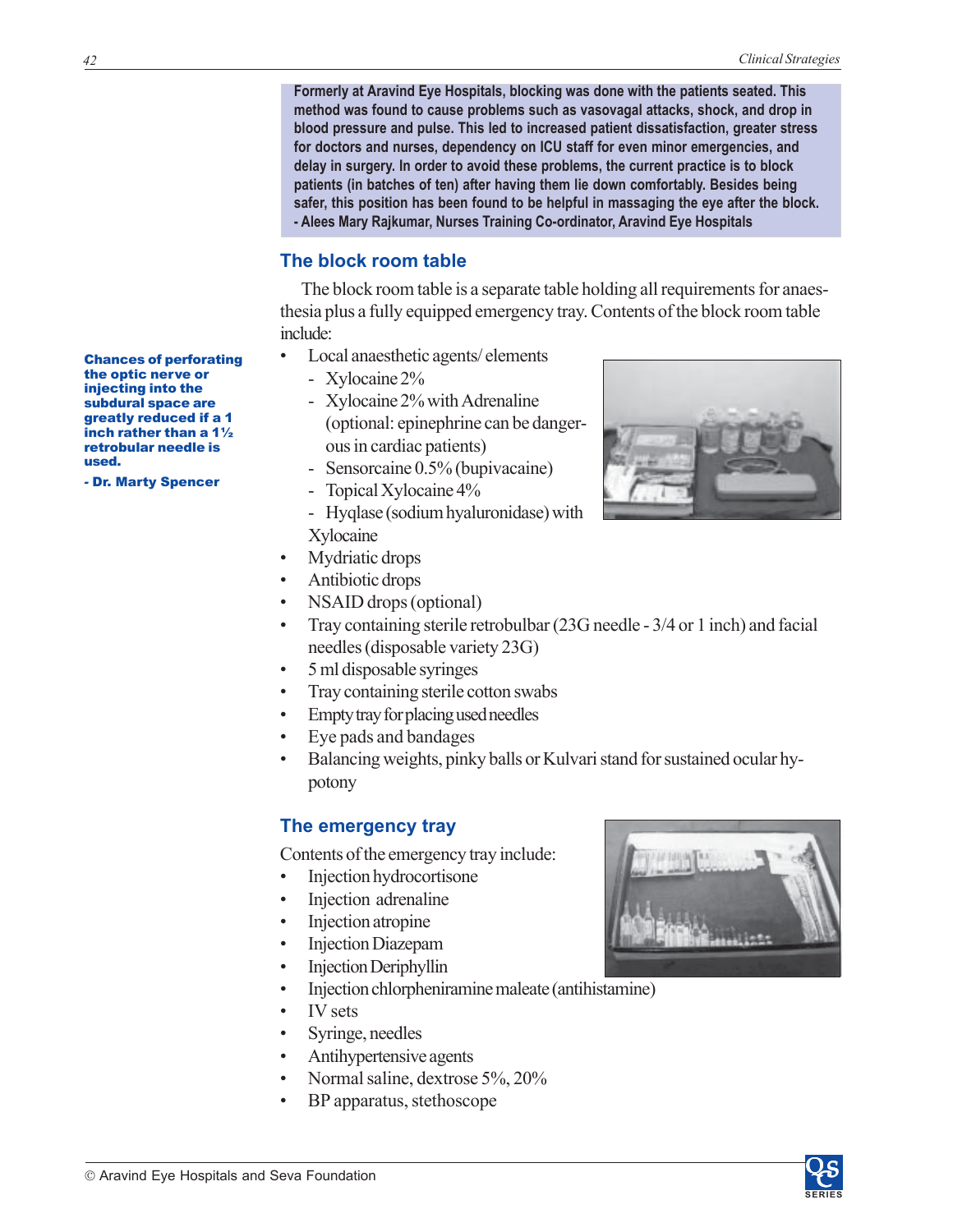- Standby portable ECG machine
- Oxygen cylinder and nasal cannula
- Endotracheal Intubation tubes, ambu bag, laryngoscope
- Protocol for cardiac arrest management

# **Preoperative examination: Protocol for large volume**

#### **Preliminary preparation**

Once a patient has been admitted, ward staff must conduct the preliminary preparation for cataract surgery, which includes:

- Checking that all necessary tests were done adn duly noted in the outpatient department
	- Duct examination
	- IOP measurement by Schiotz tonometry
	- Blood pressure recording
	- Urine sugar
	- Keratometry and A-scan in IOL cases (measurements for both eyes compared)
- Conducting inpatient test
- Checking that informed consent was obtained
- Clipping eyelashes of the eye to be operated, if applicable
- Performing conjunctival sac wash
- Informing the ward doctor of problems cases
- Instilling antibiotic eye drops four to six times a day, from the time of admission to the time surgery
- Ensuring that patients acquire the items required for surgery, according to prescribed list

#### **Patient preparation on day of surgery**

In the ward on the day of their surgery, patients are instructed to:

- take a bath and wash face
- tie up hair/put on hair cap
- eat a light breakfast to prevent prolonged fasting and hypoglycemia
- empty bladder

#### **Medications**

#### Two weeks before surgery

ASA/aspirin and other strong NSAIDS (nonsteroidal anti-inflammatory drugs) should be discontinued two weeks before surgery.



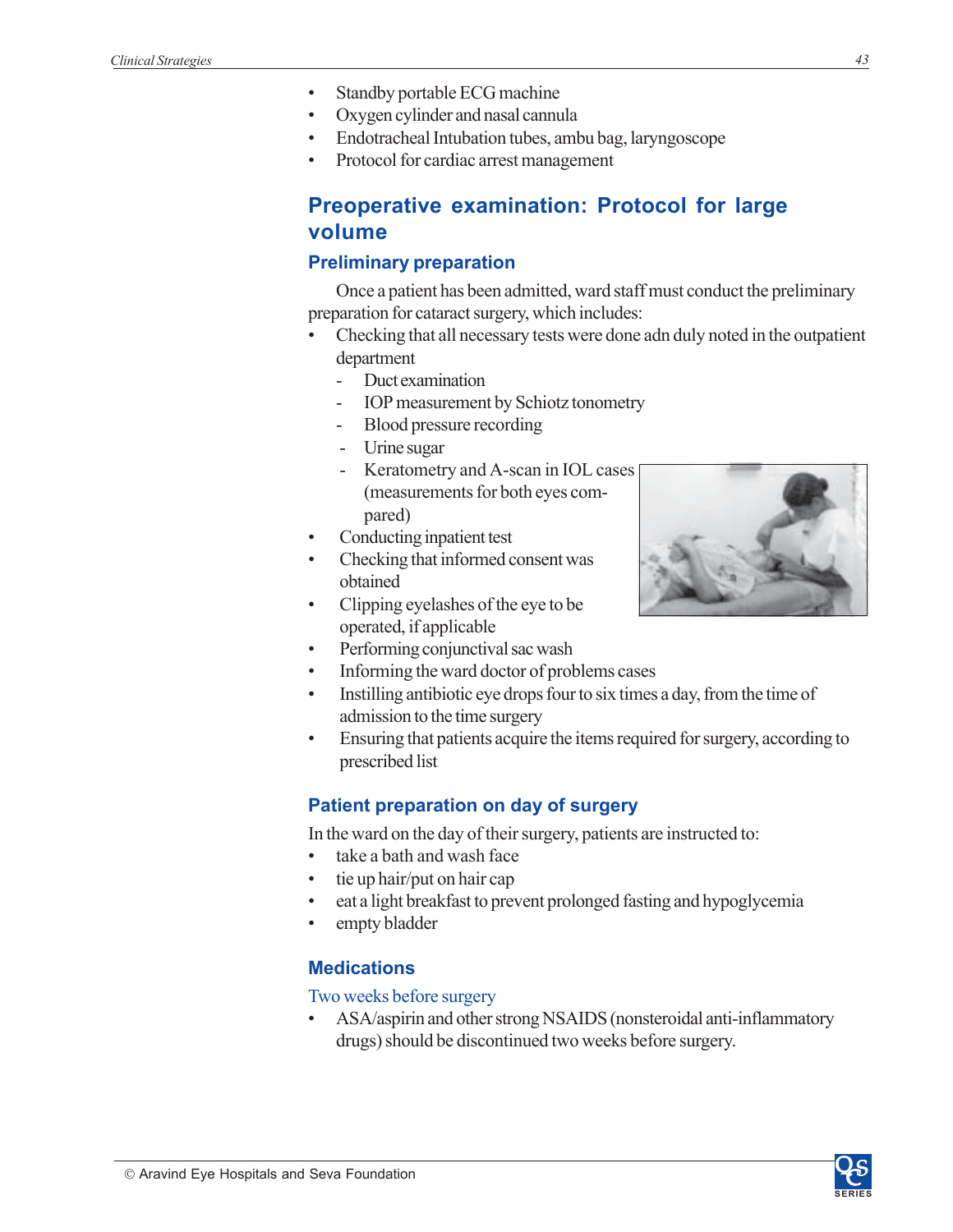A single application of topical 5% povidoneiodine has bactericidal effect that is equivalent to a 3-day course of topical antibiotics.

- S.J. Isenbergs etal: Archives of Ophthalmology 1985; 103:1340

At Aravind, systemic antibiotics, both preoperative and postoperative, are avoided because of their proven inability to influence the rate of infection. This practice has been found to save time and is cost effective, making it relevant in a large volume programme, with no compromise in quality.

Dr. M. Srinivasan

#### One day before surgery

- Anti hypertensive agents and oral hypoglycemic agents should be given in indicated cases.
- Diazepam tablet in the night can act as an anxiolytic in indicated cases.
- Antibiotic eye drops 4-6 times a day (optional) and/or povidone-iodine (Betadine) as surgical prep (essential).

#### On day of surgery

- Mydriatics (essential) are used usually three times every 15 minutes starting one hour before surgery. Commonly used preparations are:
	- tropicamide 1% with phenylephrine 5% (use phenylephrine drops with care in hypertensive and cardiac patients)
	- 1% cyclopentolate eye drops (the combination of tropicamide and phenylephrine with cyclopentolate maintains dilatation for a longer time)
- Flurbiprofen 0.03% eye drops(optional) have a prolonging effect on mydriasis. They are applied every 15 minutes in 4 doses one hour before surgery in addition to mydriatics.
- Antibiotics are considered optional. The role of preoperative systemic antibiotics is debated by many surgeons and may be used according to the norms of the institution.
- The ocular hypotensive agent acetazolamide (Diamox) 250mg is given orally one hour preoperatively, but is only indicated cases of severe glaucoma. Diamox will not significantly lower pressure in an eye that doesn't have elevated pressure. (Avoid giving this drug to patients with severe renal failure, sodium or potassium depletion, or sulfa allergy.)
- Drugs for chronic systemic diseases, apart from oral hypoglycaemic agents and insulin, should be taken with a few sips of water in the morning. The dose of antidiabetic and antihypertensive drugs will be monitored by the inhouse or family physician on the day of surgery and postoperatively.

### **Preparation of anaesthetic solution**

- **At Aravind Eye Hospitals, the anaesthetic solution consists of**
- **ï Xylocaine 2% with hyaluronidase 25 IU/ml of Xylocaine, therefore for 10 ml of anaesthetic solution, 250 IU of hyaluronidase is needed.**
- **ï 50% mixture of Xylocaine and bupivacaine**

# **Local anaesthesia techniques**

Retrobulbar injection with facial block (for akinesia of orbicularis oculi) is standard practice. The facial block can be done by  $O'$ Briens technique (described below), or by other less common methods.



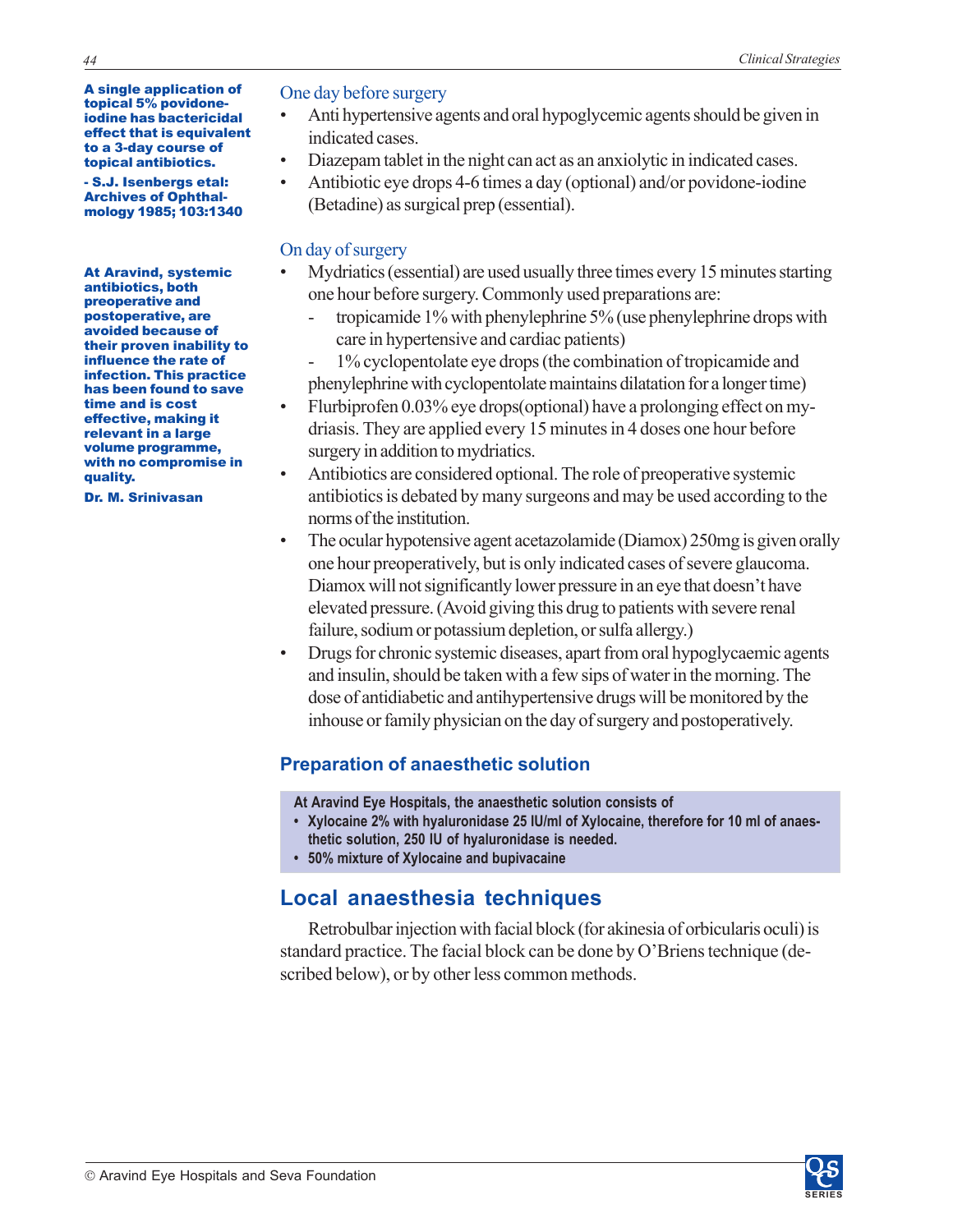Surgical intervention on the eye, the most precious of sense organs, arouses irrational but deep-seated fear. A satisfactory state of anaesthesia is essential in cataract surgery. The inadequately sedated patient may express his anxiety by restlessness, compulsive chattering, failure to co-operate, coughing, squeezing of eyelids and other reactions that increase the rate of operative complications. Aside from the desirability of having the patient conscious enough to respond to the surgeon's directions, general anaesthesia is contraindicated in elderly, artherosclerotic patients, complications like heightened intraocular pressure and risk of cardiac arrest in unconscious patients.

- Archives of Ophthalmology, 115 (10), October 1997

#### **Retrobulbar Block**

The eye is maintained in primary position. The retrobulbar needle (23G- 1 inch or shorter) is inserted at the junction of lateral one-third and medial two-third of inferior orbital rim into the muscle cone. The globe should be closely observed as the needle is advanced; any movement of the globe suggests the possibility of penetration of the scelera. Aspiration is performed to rule out intravascular placement and 2.5 cc of anaesthetic solution (with hyaluronidase) is injected slowly. Initially pressure is applied for a minute, and the eye is massaged gently (usually with



constant weight pressure or pinky ball) to enable adequate hypotonicity of the globe before surgery.

#### **Facial Block using OíBrienís technique**

4.5 cc of the anaesthetic agent (Xylocaine 2%, with optional Adrenaline) is injected over the condyloid process of mandible. It is felt by asking the patient to open and close the mouth (it blocks the proximal trunk of the facial nerve). Following a facial block the eyelid should droop. There should be no massage following a facial block, since massage might give corneal abrasion if lids don't close.

**NB: In a large volume setting, a prolonged waiting period following the block produces corneal dryness that causes corneal haziness when seen under the microscope. In case of delay, the eye must be temporarily bandaged or manually closed.**

#### Other methods of facial block

- Van Lints method
- Atkinsons method
- Nad Baths method

These methods are less commonly used.

#### **Peribulbar Block**

Although at Aravind, the preferred practice is a combination of retrobulbar with facial block because of speed, simplicity and completeness of the block, some surgeons in more developed countries prefer the peribulbar block, which has the advantages of:

- Not requiring additional facial blocks
- Giving less chance of injury to vital structures within the muscle cone
- Being safer in high myopia and exophthalmos
- Giving less chance of retrobulbar haemorrhage

The choice of procedure depends on the surgeon's preference and the risk of retrobulbar to the eye.

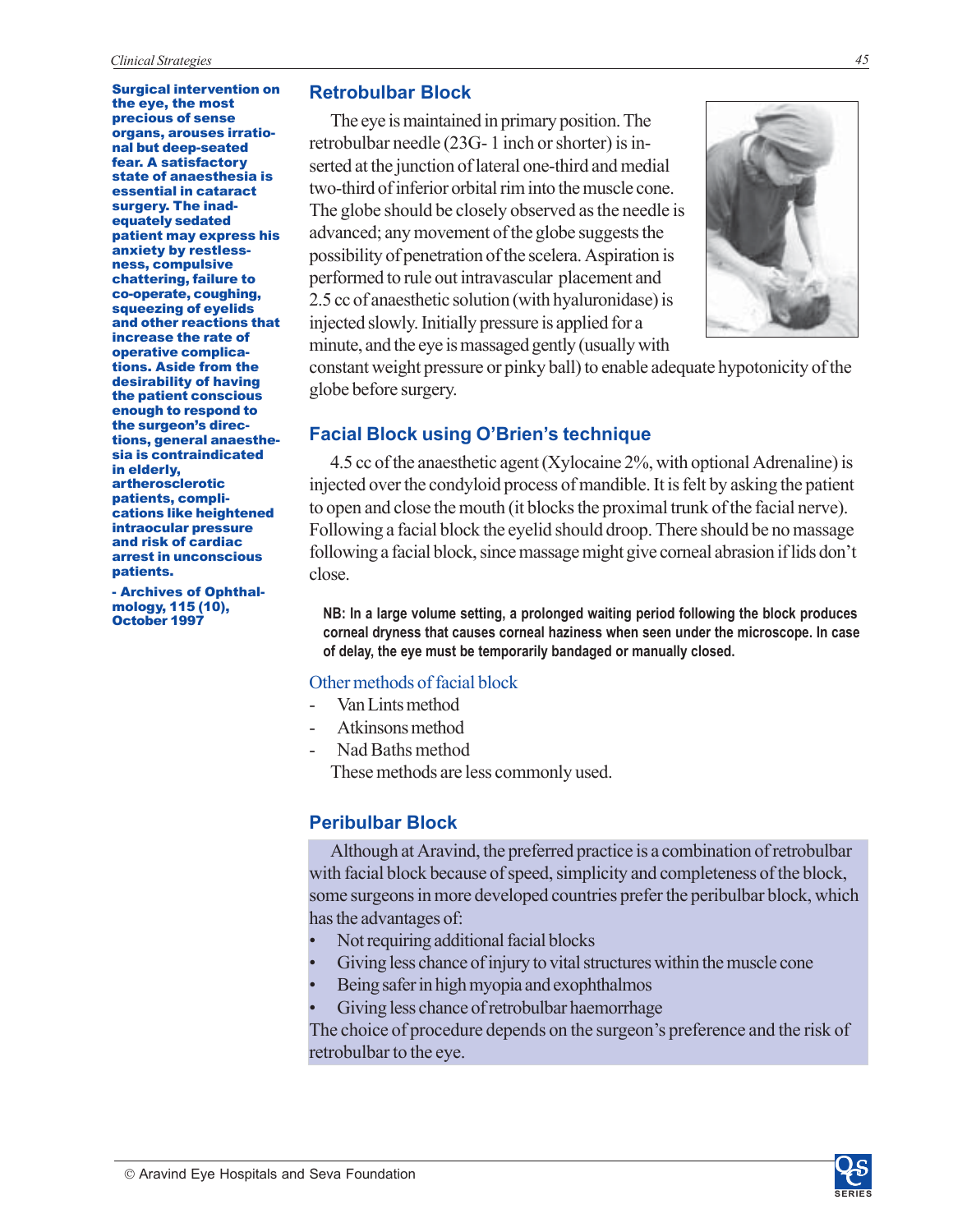



two-third. The needle is passed along the orbital roof to avoid the globe and extra orbital muscles.

**NB: After a block, check the eye for eyeball movements. Following an ideal block, the eye is soft and fixed. Only slow extreme movements are present. In instances of coarse, vigorous movements of the eyeball it is advisable to wait for a period of time and repeat blocks in small doses to inhibit movements.**

# **Complications of local anaesthesia**

#### **Retrobulbar haemorrhage (1/ 50 cases)**

#### Recognition

- Blood in the syringe
- Sudden taut swelling in either or both the eyelids
- Inability to open/close the eyelids
- Marked forward movement/sudden bulging of the globe (proptosis).
- Immobility of the globe
- Massive blood staining of the conjunctiva

#### Management

- 1. The person giving the anaesthetic must
	- Immediately apply pressure with two or three fingers over the closed lids
	- Inform the surgeon if the swelling is large and the orbit is tense
- 2. The surgeon
	- Assesses the intraocular pressure by palpation or tonometry
	- ï Assesses the state of the central retinal vessels by direct observation or consensual reflex. If high, considers
	- Further massage
	- Lateral canthotomy or direct drainage of the haemorrhage
	- Paracentesis
	- Osmotic diuresis (e.g. mannitol 20% 1gm/kg or acetazolamide (Diamox) 500 mg IV stat)

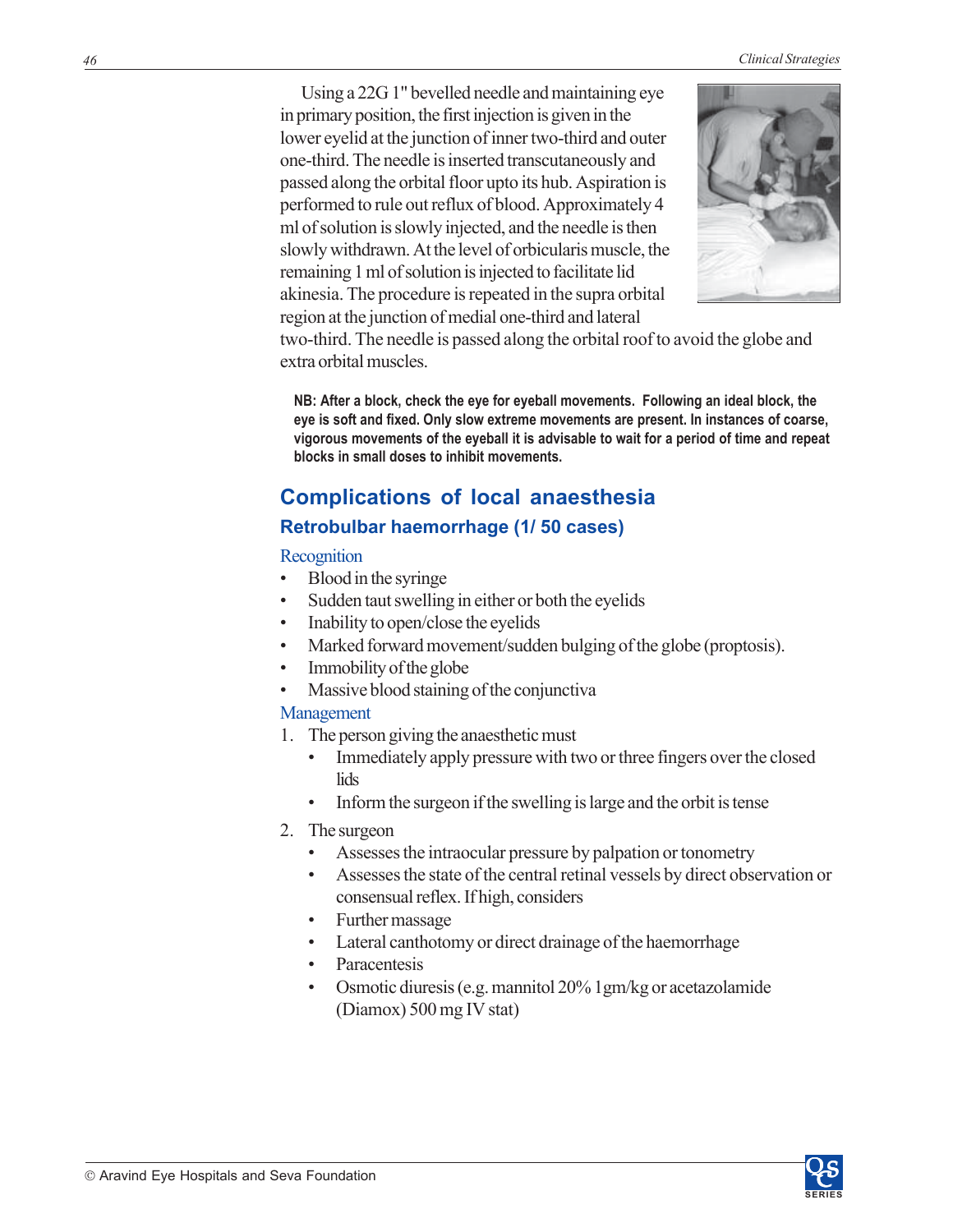#### **NB**

- **a. Contraindications for mannitol: patients with cardiac failure, prostatic hypertrophy (as it is likely to precipitate urinary retention)**
- **b. Contraindications for acetazolamide: allergy to sulpha drugs, severe renal failure, sodium or potassium depletion**
- 3. Continue with surgery
- If the swelling is small and there is no further increase in swelling.
- ï If the lids, in particular the upper lid, is mobile, allowing adequate access to the superior limbus without pressure on the globe

#### **Toxicity of the anaesthetic (1 / 100 cases)**

The most important toxic effect of local anaesthetic is on the central nervous system, which occurs after accidental injection into the optic nerve sheath.

**Although rare, the staff should nevertheless be made aware of the possibility of accidental injection into the optic nerve. Emergency life support measures (staff and equipment) should be immediately available in the block room area. As there may be a short delay in the onset of signs and symptoms, the patient should be observed and not draped for surgery until at least 15 minutes after the injection.**

#### Recognition:

- **Tremors**
- Agitation and/or incoherence
- Nausea/vomiting
- Slurring of speech
- Difficulty in swallowing
- The extraocular muscles of the other eye start to become paralysed or there is loss of vision in the other eye
- **Convulsions**
- Respiratory depression and possibly arrest
- Cardiovascular collapse may follow there might be no stage of excitement but immediate respiratory collapse and loss of consciousness

#### Management

- Mechanical ventilation might be necessary for about 20 minutes if respiratory depression or arrest is evident
- Maintain the airway (insert an oral airway, if necessary)
- Apply a face mask
- Assist ventilation with an ambu bag  $(+/-$  oxygen)
- Monitor/record blood pressure, pulse and respiratory rate
- To prevent peripheral collapse, start and maintain an intravenous line
- Take appropriate steps if cardiac arrest occurs

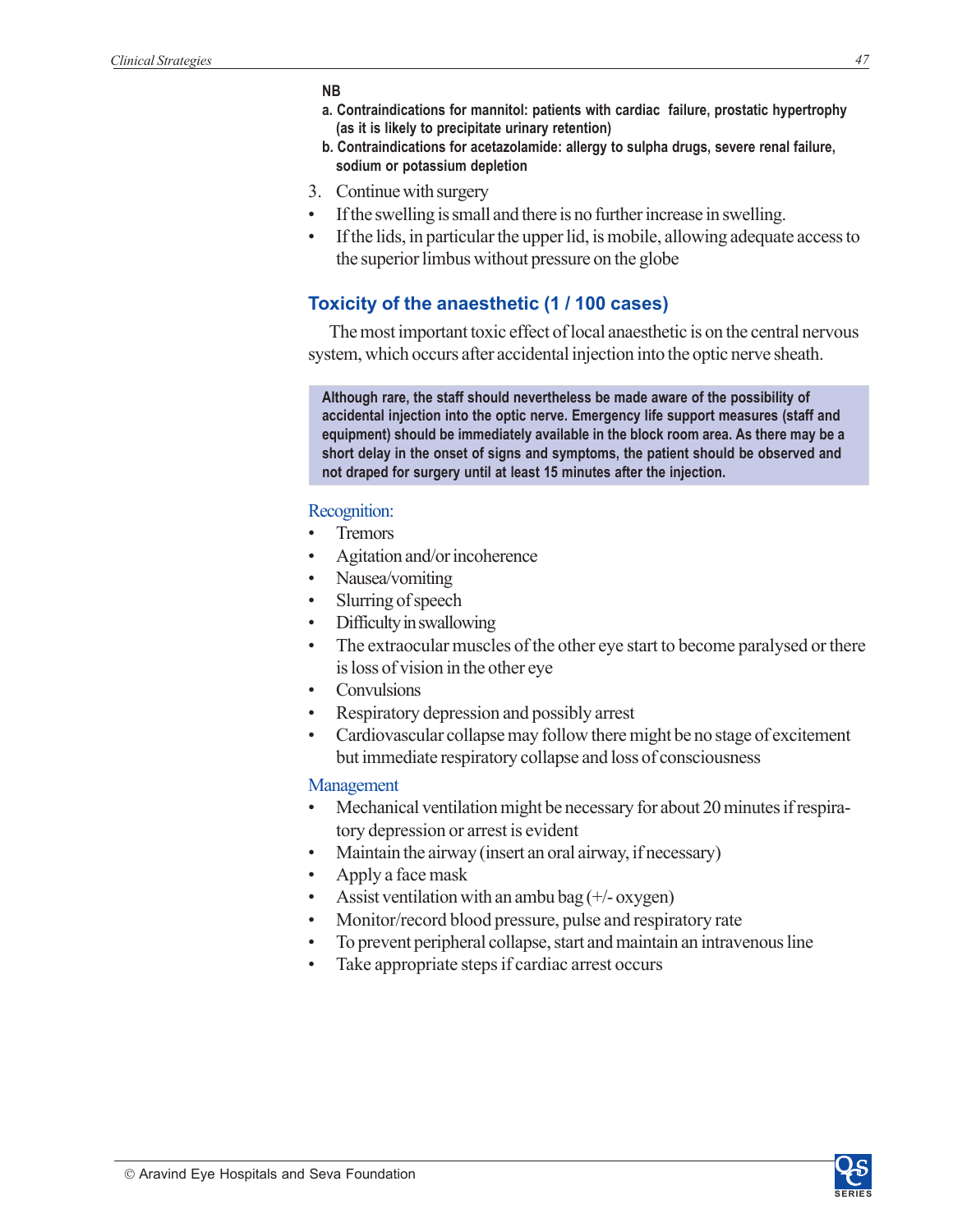At Aravind, we prefer retrobulbar block because of its quicker action, and longer duration of blockinduced anaesthesia (around 40 minutes). The peribulbar method uses too much fluid and takes a longer time to act. Contrary to reports, in our experience, we have encountered globe perforation following a peribulbar block.

- Dr. G. Natchiar

At Aravind, intraocular pressure is reduced by either a digital massage or a stand with balanced weights for sustained ocular compression. The latter practice has been found to be particularly effective in a large volume setting where the exclusive use of digital massage would make huge demands on paramedical staff.

*-* Dr. G. Natchiar

#### **Perforation of the globe during anaesthesia (1/1000 cases)**

#### **Recognition**

1. The patient might

- Complain of pain at the time of perforation
- $\bullet$  Describe the penetration as a "poking through" sensation
- 2. The person giving the anaesthetic might notice
	- Some resistance as the needle passes through the sclera
	- Movement of the globe as the needle advances or as the needle is moved from side to side before injection.

#### **NB: Perforation is more likely in large myopic eyes or those with thin sclera.**

#### Management

- Withdraw the needle
- Feel the ocular pressure

#### *If pressure is high*

- Massage immediately
- Inform the surgeon, who will decide whether to perform a paracentesis of the anterior chamber to relieve the pressure

#### *If pressure is low*

- Do nothing with the eye
- Inform the retina surgeon, who will evaluate the posterior segment.

# **Anaesthetic guidelines for successful cataract surgery**

The ophthalmic assistant or block room doctor must immediately detect medical emergencies occurring in the block room and promptly manage them with the help of the anaesthetist or emergency physician on call.

After an adequate digital massage, the block room ophthalmic assistant rechecks the block, repeats if necessary, and then sends the patient to the OT.

The waiting period for patients, especially diabetic and cardiac patients and very old patients, should be reduced as much as possible.

A soft eye is most desirable for ECCE and IOL implantation. Following a block, place a gauze piece over the closed eye and apply gentle digital pressure for 10+minutes. Other methods of obtaining ocular hypotony folowing block include using a super pinky ball with rubber strap, a mercury bag, or a balanced weight. With Schiotz tonometer, a reading of 10 or above without weights is desirable.

#### **Doís and Doníts of ophthalmic anaesthesia**

**Do**

- $\checkmark$  DO use primary gaze position, or consider "down and out" or "down and  $in$ ?
- $\checkmark$  DO use a precision technique based on sound anatomical knowledge.
- $\checkmark$  DO measure axial length

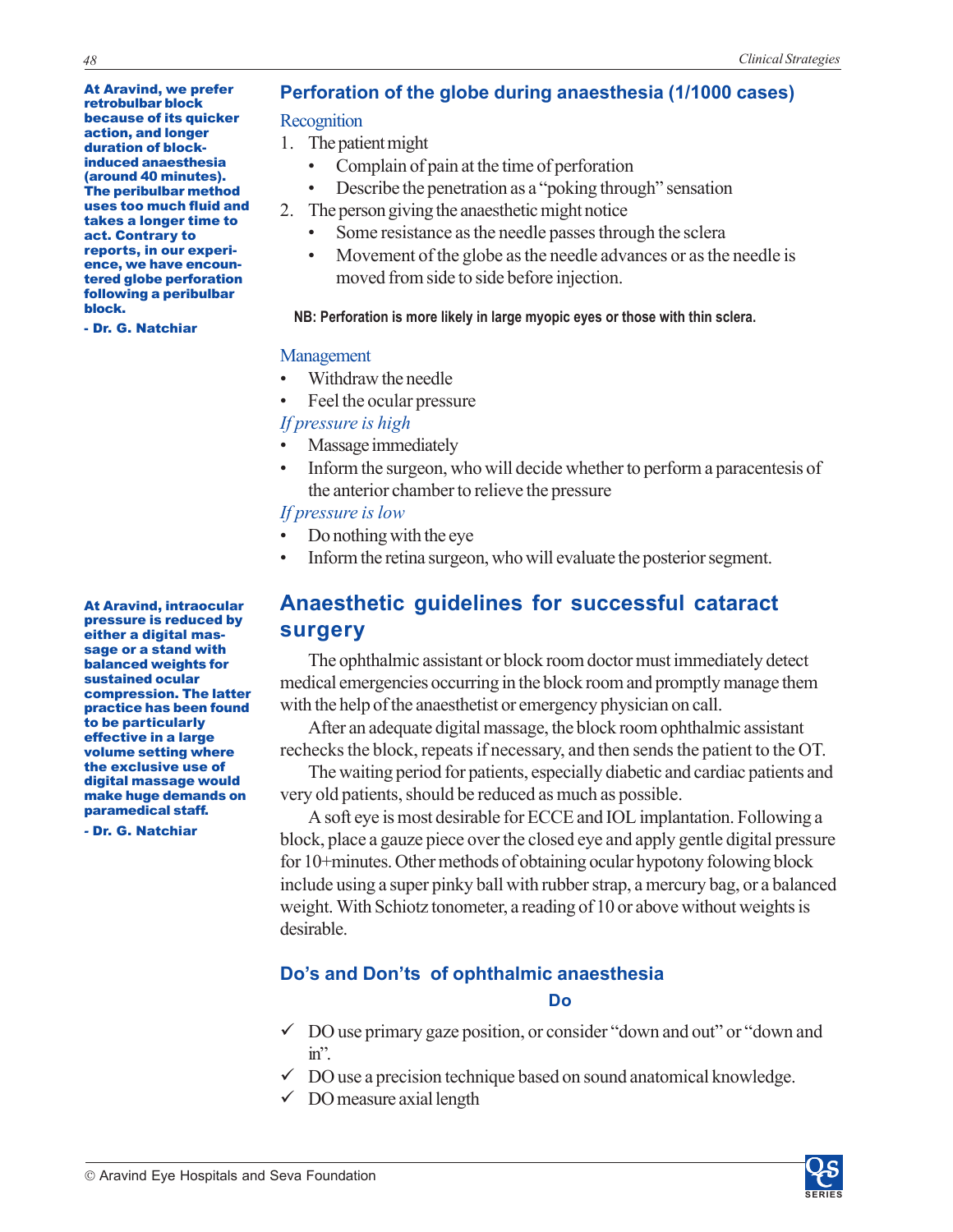The use of topical anaesthesia in cataract surgery has generated considerable debate. It has been proved to be safe in cataract surgery and has the added advantage of avoiding block-induced complications. However, in a large volume setting, topical anaesthesia involves prolonged patient counselling and thus has been found to be a time-consuming practice. It therefore has restricted use in a large volume setting because of these limitations. Although our experience with topical anaesthesia is limited, in a large volume setting, we have found a good block to be superior to topical anaesthesia and safer for both the surgeon and the patient.

- Dr. G. Natchiar

- $\checkmark$  Do take extra caution in myopic patients who are more likely to have staphyloma, coloboma, or scleral buckle.
- $\checkmark$  DO align needles tangentially to the globe for all injections.
- $\checkmark$  DO use avascular injection sites.
- $\checkmark$  DO inject no deeper than 31 mm from the inferior orbital rim.
- $\checkmark$  DO use fine, sharp 23 gauge reusable 35 mm needles. Importantly, together with good anatomical knowledge, this will result in better tactile discrimination, patient comfort, and a lower incidence of tissue trauma and haemorrhage.
- $\checkmark$  DO avoid extraocular muscles.
- $\checkmark$  DO use a well thought-out technique, volume, and concentration of chosen anaesthetic agent.
- $\checkmark$  DO give facial block first in cases of resurgency or traumatic cataract with open corneal wound. Then give the retrobulbar block. This prevents the patient from squeezing his/her eyes when the retrobulbar block is given. (In extreme cases, general anaesthesia is preferred.)

#### **Donít**

- $\boldsymbol{\times}$  DON'T use the "up and in" globe position for inferotemporal intraconal blocking.
- $\times$  DON'T attempt a block without accurate anatomical knowledge.
- $\times$  DON'T forget to check axial length.
- $\times$  DON'T fail to check for globe anomalies or previous surgical intervention.
- $\times$  DON'T angle needle towards optic nerve; keep it parallel to orbital wall.
- $\times$  DON'T inject at other than tangential alignment of the needle to the globe.
- $\times$  DON'T use the superonasal quadrant.
- $\boldsymbol{\times}$  DON'T inject at the orbital apex using long needles. (Use 1 inch or shorter)
- $\times$  DON'T use too blunt tipped needles.
- $\times$  DON'T inject into extraocular muscles.
- $\times$  DON'T use unnecessarily high concentrations of anaesthetic agents.

# **Important considerations for preoperative preparation and anaesthesia in a large volume setting**

- An uninterrupted and smooth flow of patients in and out of the operation theatres should be maintained, to keep blocked patients and OT staff from waiting.
- Patients can walk, assisted, from the block room into the operating theatre. Only in special cases must patients be sent into the OT in a wheelchair or on a stretcher.
- The block room ophthalmic assistants must alert operating surgeons to the problem cases assigned to them.
- The use of a flash autoclave that can simultaneously sterilise about 10-15 sets of surgical instruments plays a major role in reducing the time lag between a block and the surgery.

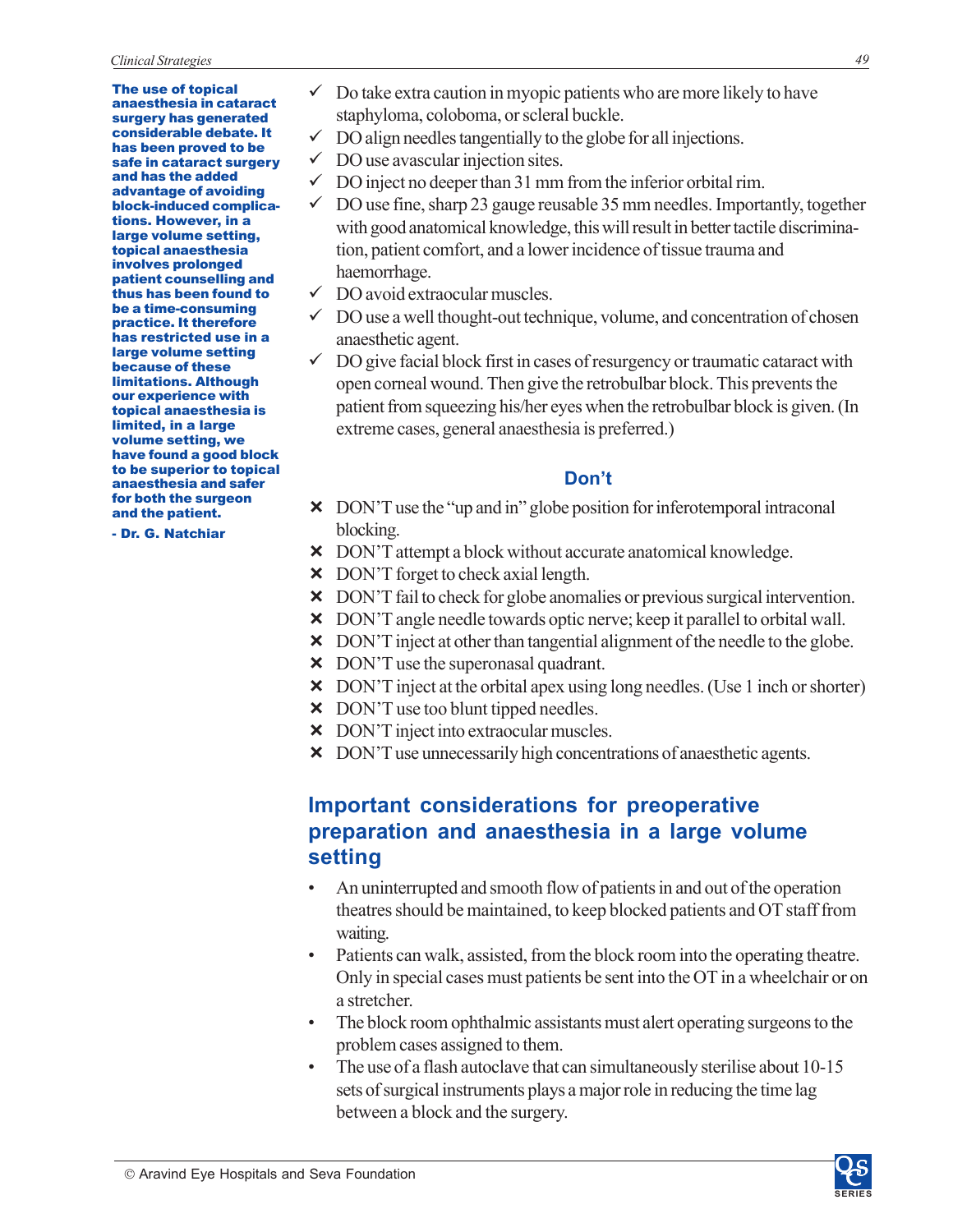- To ensure conveyor-belt continuity, there has to be a two-way system of communication between the operation theatre(s) and the block room(s). Ideally, the rate of blocking must be directly proportional to the surgical capacity, as indicated by the surgeon's output.
- In a large volume setting, the block team must consist of a separate team of doctors and ophthalmic assistants.This practice will save considerable time by allowing the surgeons to concentrate on the surgical procedure itself.

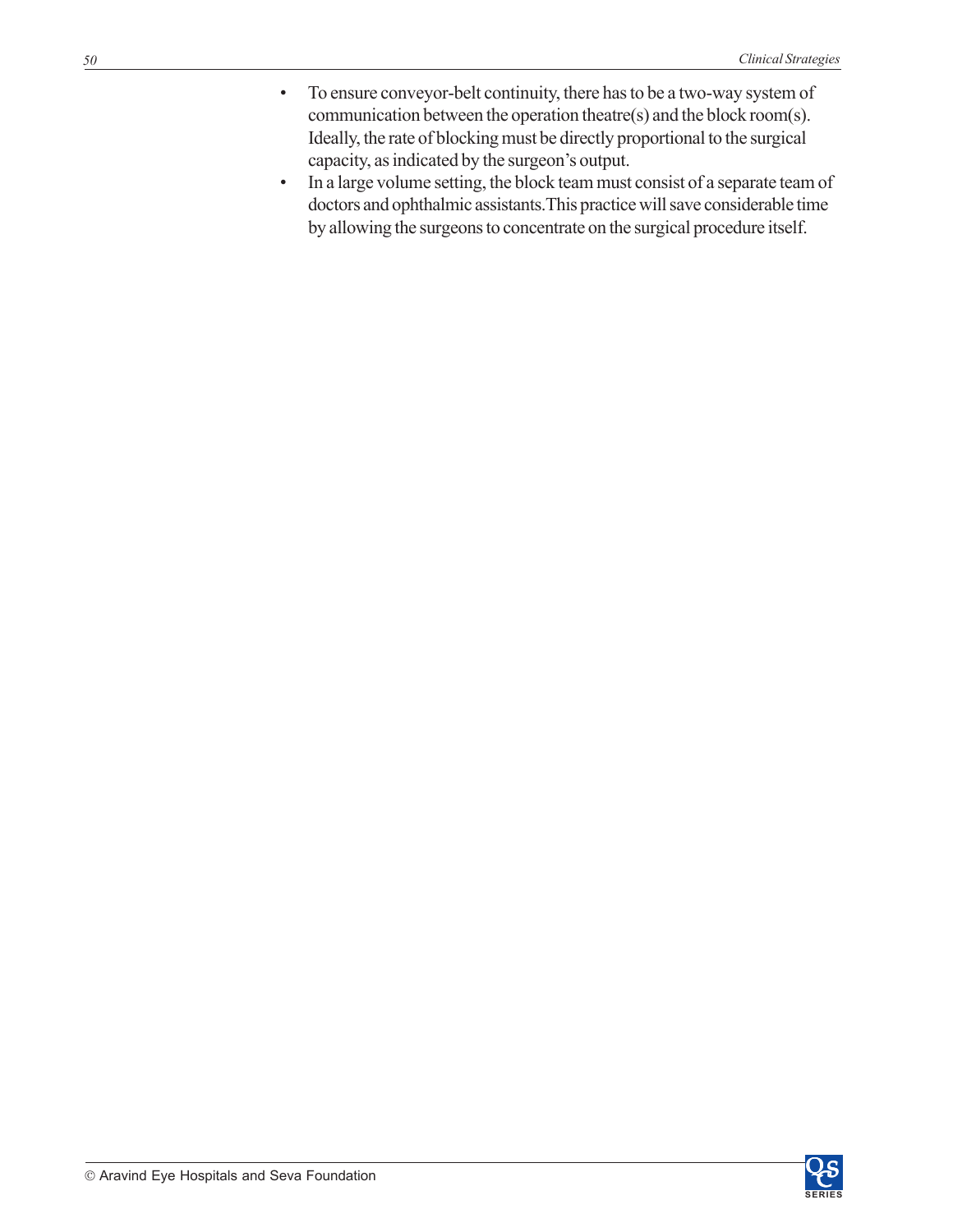# **Appendix 3 Intraoperative Considerations**

#### **Table of Contents**

Introduction The operation theatre team Location and Layout of operation theatre for large volume OT equipment, furnishings and microsurgical instruments Efficient use of resources Sterilisation Preparation for surgery Types of cataract surgery for large volume Strategies for greater productivity in a large volume setting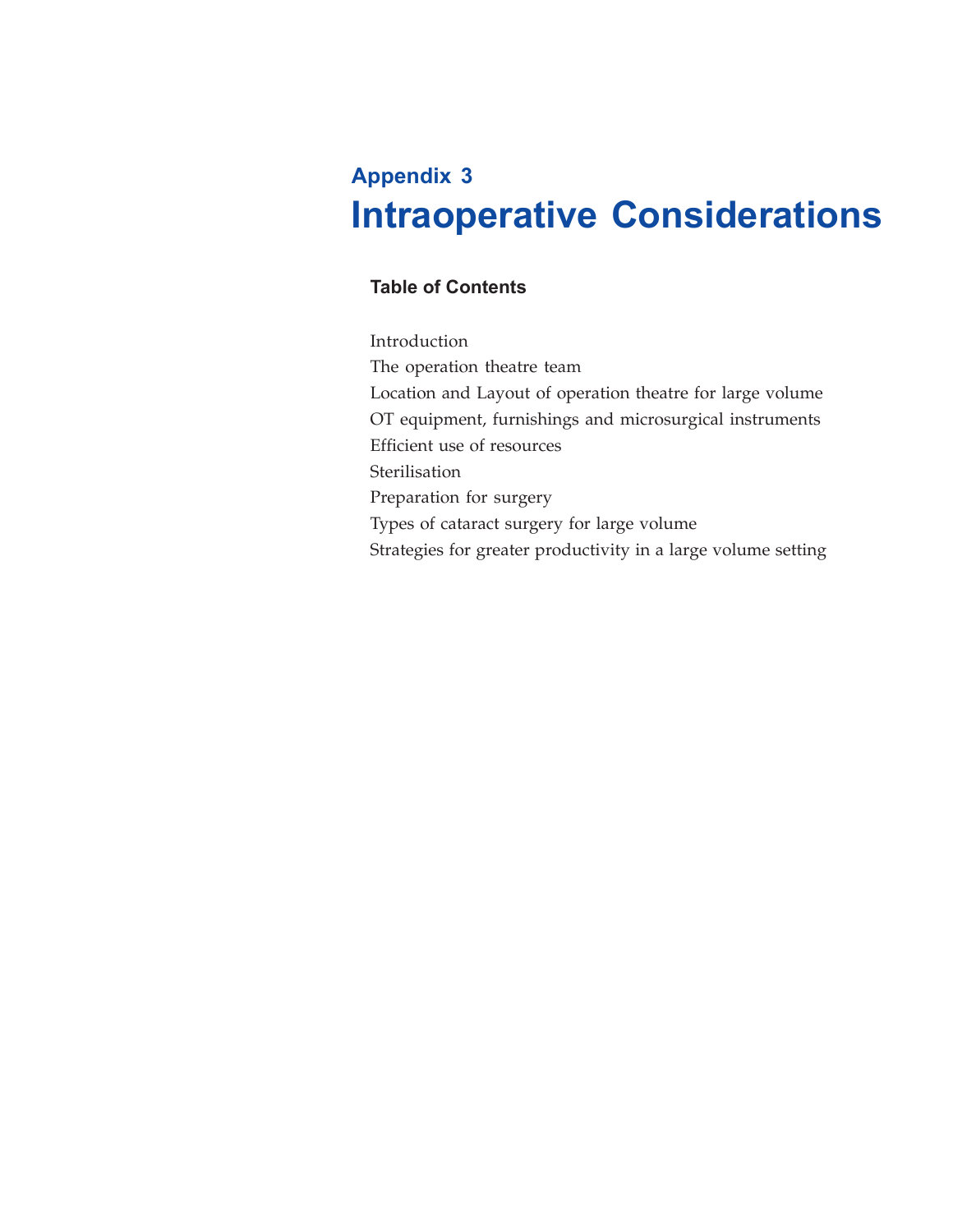*Because diagnostic, therapeutic, and practice recommendations may have changed since the publication of this series, because such recommendations cannot be considered absolute or universal in their application, and because the publication process contains the potential for error, Aravind Eye Hospitals and Seva Foundation strongly advise that the recommendations in this series of clinical submodules be verified, prior to use, and be considered in light of a particular patientís clinical condition and history. The reader is urged to review the package information data of the manufacturers of the medications and devices mentioned. Drug therapy is constantly changing. Consequently, it is the responsibility of the health care professional to seek additional and confirmatory information; to evaluate its appropriateness as it relates to the actual clinical situation; and to consider new developments. Because it is beyond the scope of this series to include all indications, contraindications, side effects, and alternative agents for each drug or treatment, and because standards for usage change, it is advisable to keep abreast of revised recommendations. Caution is especially urged when using new or infrequently used drugs. It is the responsibility of the physician to determine applicable federal status of each drug or device he or she wishes to use, and to use them with appropriate patient consent in compliance with applicable law. The ultimate arbiter of any diagnostic or therapeutic decision remains the individual physician's judgement.* 

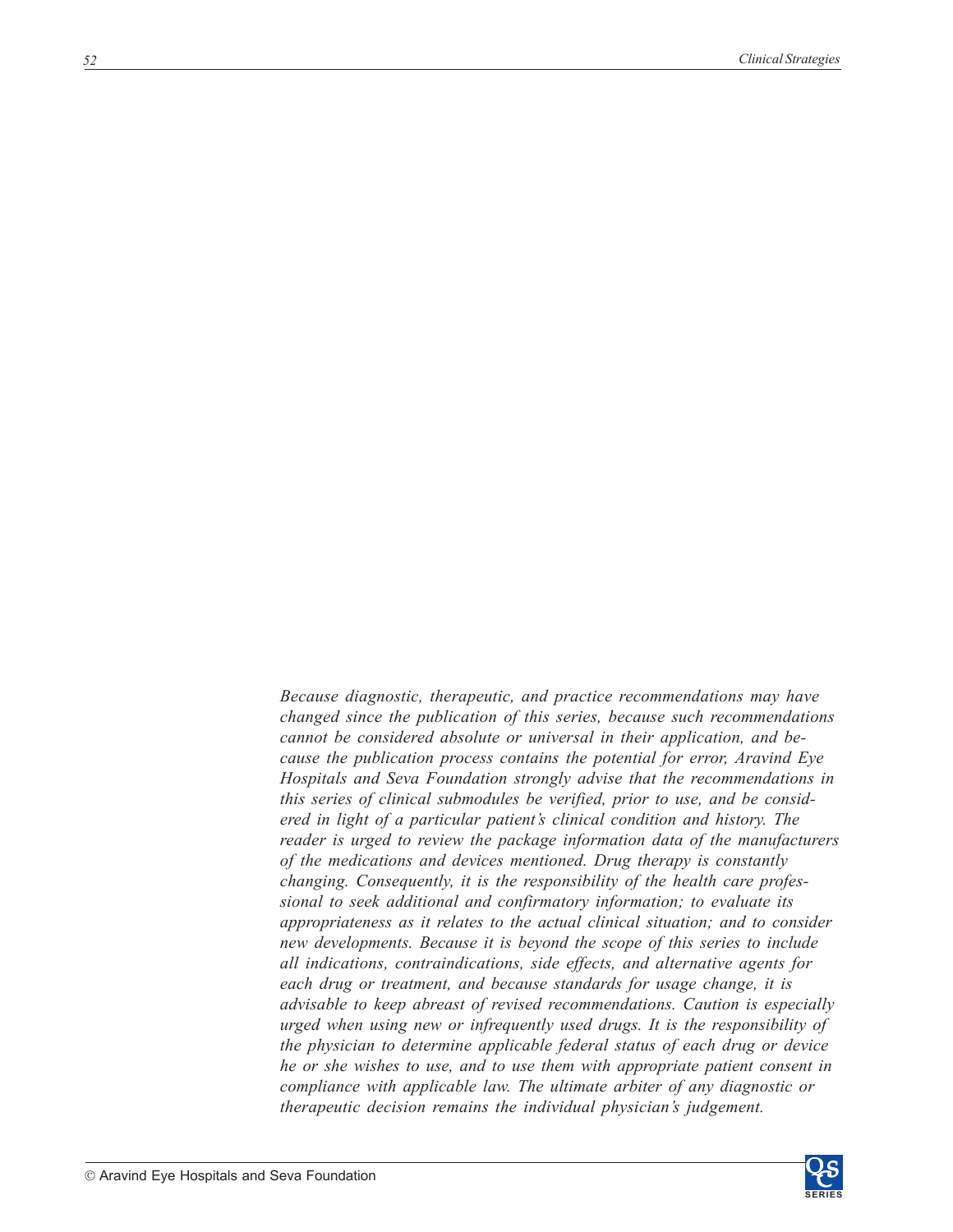cataract blind and the level of incidence in many developing countries, there is an urgent need to move beyond the debate of whether high quality can be achieved in large volumes. The only way to solve the increasing backlog of cataract blindness is to do significantly larger volumes of cataract surgery. Given the limitations in creating additional resources and the delay involved, the only practical option available is to increase productivity. With proper organisation and the right attitude, it is not only possible to achieve large volume and high quality, but it is something that has to be done immediately in the face of rising backlog of cataract blindness.

- R.D. Thulasiraj

# Given the backlog of **Introduction**

This appendix provides guidelines and strategies for achieving high quality, large volume cataract surgery with efficient and cost-effective utilisation of resources within the operation theatre(OT).

After outlining operation theatre staffing, physical dimensions of the OT, and necessary material resources, this appendix discusses the efficient use of OT resources, sterilisation procedures in a high quality setting, and types of cataract surgery suitable for large volume. This concludes with a summary of strategies for greater productivity in the operation theatre.

**NB: Theinformation in this appendix should be viewed as a practical guide, to be used in addition to knowledge gained from surgical training and standard textbooks. The Aravind model illustrated here has achieved the goals of high quality and efficiency in decreasing the backlog of cataract blindness. See Management Principles and Practices Module for more information. However, the guidelines and strategies can and should be modified to optimise the different situations of other eye care institutions.**

# **The operation theatre team**

#### (See Paramedical Contributions Module for more information)

The responsibility for creating a 'surgery-friendly' environment that enables a surgeon to function at his/her best belongs to operation theatre personnel. Successful large volume surgery is possible only with a cohesive team whose members have a strong sense of commitment, dedication and singleness of purpose.

The paramedical staff should have received adequate training and should be knowledgeable about the functioning of the operation theatre. Junior ophthalmic assistants can undergo training on the job as well, under direct supervision.

The number and distribution of staff should be such that every person has a definite role to play in the process of cataract surgery. Well-defined responsibilities will facilitate high quality work, even when the whole process is repeated numerous times per day in assembly-line fashion. It is the system of standardisation of processes and surgical techniques that creates the teamwork. Division of work, job allocation, and maximum utilisation of available resources all serve to enhance the surgeon's productivity.

**For example, at Aravind, a senior surgeon operates on two side-by-side tables with a scrub nurse at each table. While the surgeon operates on one table assisted by one scrub nurse, the other scrub nurse drapes and prepares the second patient up to the bridle suture. Once the surgery is over, the assistant gives the subconjunctival injection and bandages the patient, while the surgeon, after scrubbing his/her gloves with disinfecting spirit, moves on to the other table , where the next patient is ready to be operated on. Thus a single surgeon with a single microscope almost doubles his/her output in such a setting. Typically, an experienced surgeon can perform around six to eight ECCE and eight to ten manual sutureless cataract surgeries in an hour.**

#### **1. Surgeon**

The surgeon must be a qualified medical doctor who has undergone or is undergoing training in ophthalmology. (In some countries, highly

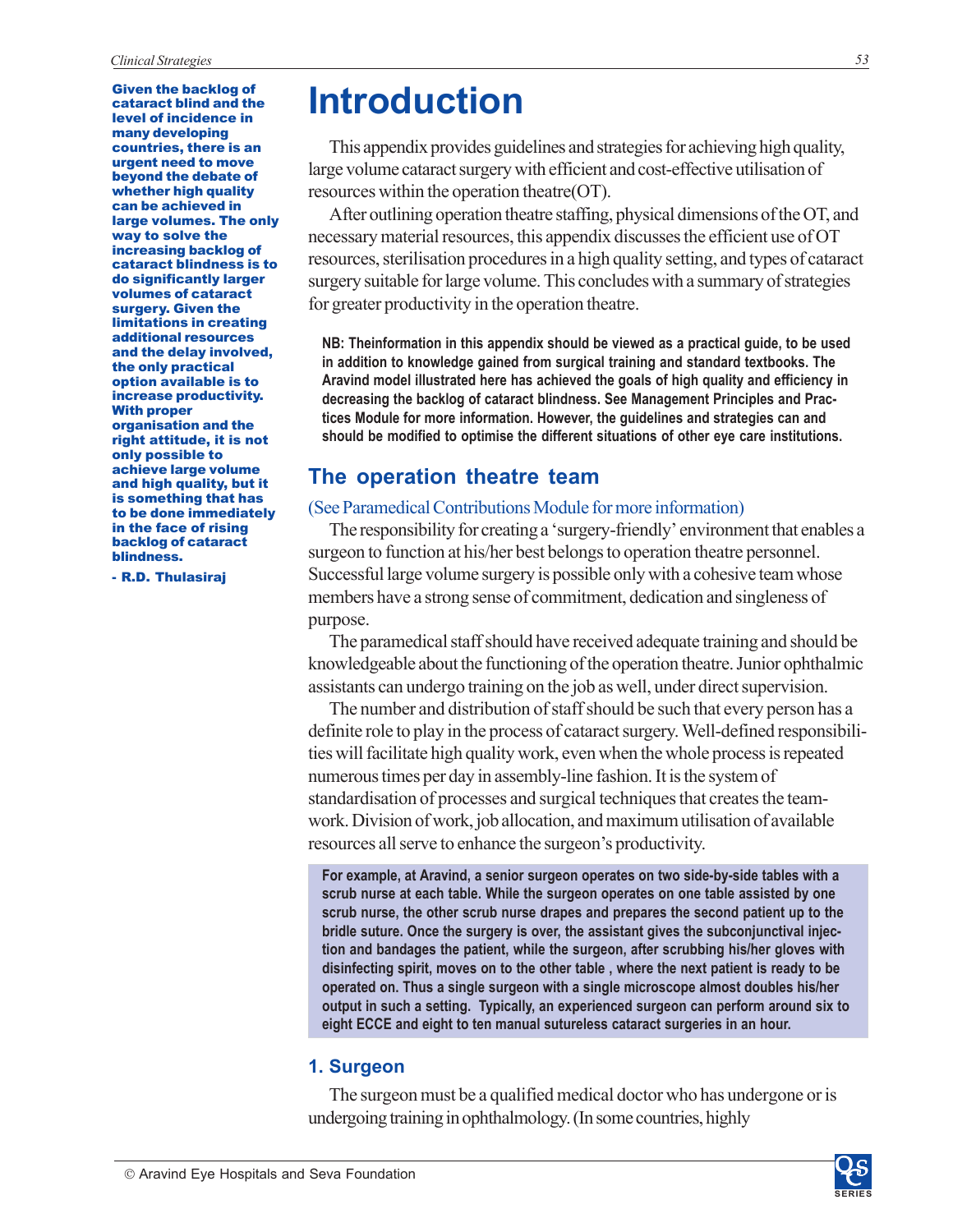trained ophthalmic technicians or traditional healers perform cataract surgery.) The surgeon also needs to monitor all other tasks performed in the OT and will sometimes be required to solve problems as they arise.

#### **2. Assistant/Scrub nurse**

The assistant in surgery must be a trained ophthalmic paramedic (Aravind model) or a surgeon in training. The scrub nurse

- Helps maintain sterile conditions throughout the surgery.
- Carries out procedures like draping, setting the microscope, placing the lid speculum, and placing the bridle sutures
- Assists the surgeon during surgery by providing appropriate instruments and material, helping in the use of instruments, maintaining a dry field to prevent accumulation of fluid, anticipating and identifying complications in a timely manner, keeping sutures and clamps ready for emergency, and providing the required instruments
- Checks whether the surgical tray is properly arranged and ensures that all the requirements of the surgeon are met
- Tracks and disposes the sharps

**The surgeon and the assistant are sterile and therefore are restricted to tasks that maintain their sterile condition. It is therefore necessary to have additional OT staff in a large volume setting. But in a smaller set-up, the surgeon and assistant can complete other preliminary work earlier.**

#### **3. Running (Circulating) nurse**

The running nurse ensures that all nonsurgical aspects of the operation theatre function smoothly. This allows the surgeon and scrub nurses to concentrate on surgery. The running nurse

- Helps in sterile preparation of the surgical team.
- Assists the operating team by providing additional equipment and material (IOL, fresh set of instruments, drugs) for every case, and by making external adjustments of the microscope, cautery, vitrectomy machine and cryo machine.
- Helps in placing patients on the table after ensuring they are prepared for surgery, and subsequently helps them off the table.
- Arranges for an uninterrupted flow of patients for surgery
- Provides details from the case sheet, maintains records for the OT, writes postopertive notes
- Acts as a messenger from the OT
- Proactively anticipates requirements during emergencies and makes necessary arrangements, such as a quickly supply of instruments

#### **4. Sterilisation nurse**

A large volume cataract surgery programme needs someone to provide continuous sterilisation services. The sterilisation nurse

- Hands sterilised instruments to the scrub nurse
- Sterilises instruments between surgeries and checks them for faults
- Carries out gross cleaning and sterilising of instruments at the end of the surgical day

Even though OT tasks are specialised, at Aravind they are delegated to adequately trained paramedical staff. Building this concept of ësmarter working' by allocating routine work to paramedical staff significantly increases the volume of work an ophthalmologist can do.

- Dr. G. Natchiar

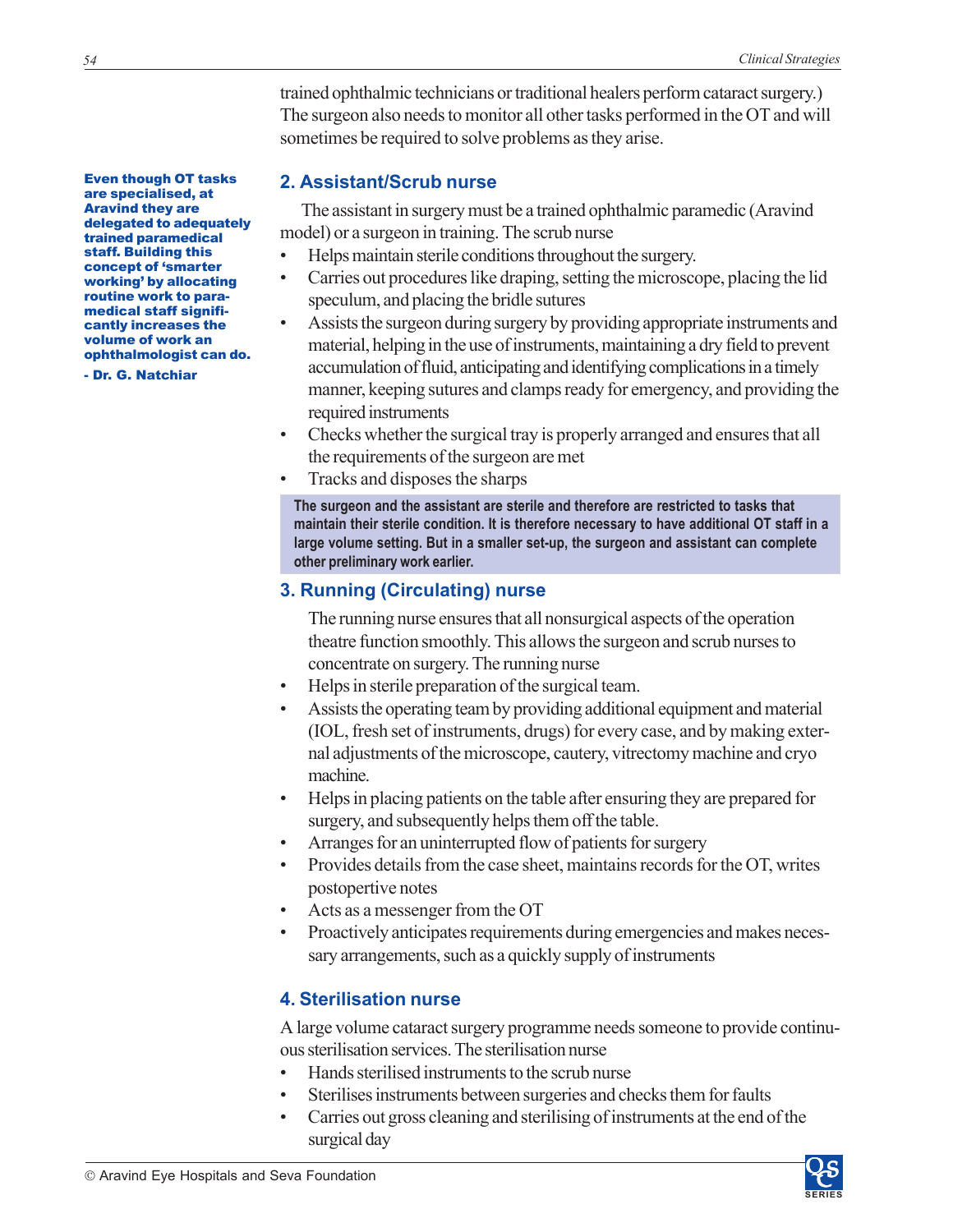#### **5. OT supervisor/Coordinator**

The OT supervisor is a qualified nurse in charge of the functioning of the operating theatre, overseeing all its activities and all the paramedical staff. The supervisor

- Plans the surgical day, assigns surgeons and paramedical staff to their postings, and arranges patient movement and OT assignment
- Manages all OT resources
- Communicates and co-ordinates between all members of the theatre team and with hospital authorities.
- Maintain quality assurance and infection control

#### **6. Theatre assistant /Runner/Orderly**

A large volume programme cannot maintain high quality without a staff member dedicated to the cleanliness and good functioning of the operation theatre. The orderly

- Cleans the theatre and its fixtures
- Shifts equipment
- Does minor electrical and mechanical repairs
- Moves patients in and out of the theatre

#### **7. Equipment technician**

Operation theatres functioning at a large volume rate use a lot of equipment, electrical and otherwise. This requires the presence of a full-time qualified technician to take care of problems as they arise.

**A large eye care institution will benefit from an in-house instruments and equipment maintenance division. At Aravind, the Instruments and Maintenance Division ensures that all instruments and equipment are maintained in good working condition. Routine maintenance includes checking different parts of each instrument to ensure proper functioning and rectify any deficiencies, however minor. This will ensure longer life. For example: operating microscope maintenance involves frequently cleaning the optics, checking controls and moving surfaces. This ensures optimum illumination and proper functioning of the controls.**

There is considerable overlap in responsiblities of the above personnel and a convenient combination can be designed and utilised according to the patient load and set-up of different institutions.

#### **Suggested staffing of operating theatre(s) for large volume**

|                                  | 1 surgeon 2 tables | 2 surgeons 4 tables |
|----------------------------------|--------------------|---------------------|
| <b>Assistants/ Scrub nurses</b>  |                    |                     |
| <b>Running Nurse</b>             |                    |                     |
| <b>Sterilisation Nurse</b>       |                    |                     |
| <b>Theatre Assistant/Orderly</b> |                    |                     |

Instruments and equipment maintenance is about constant care, periodic maintenance and immediate repair, when necessary. An instrument repaired is an instrument gained.

- Prof. V. Srinivasan

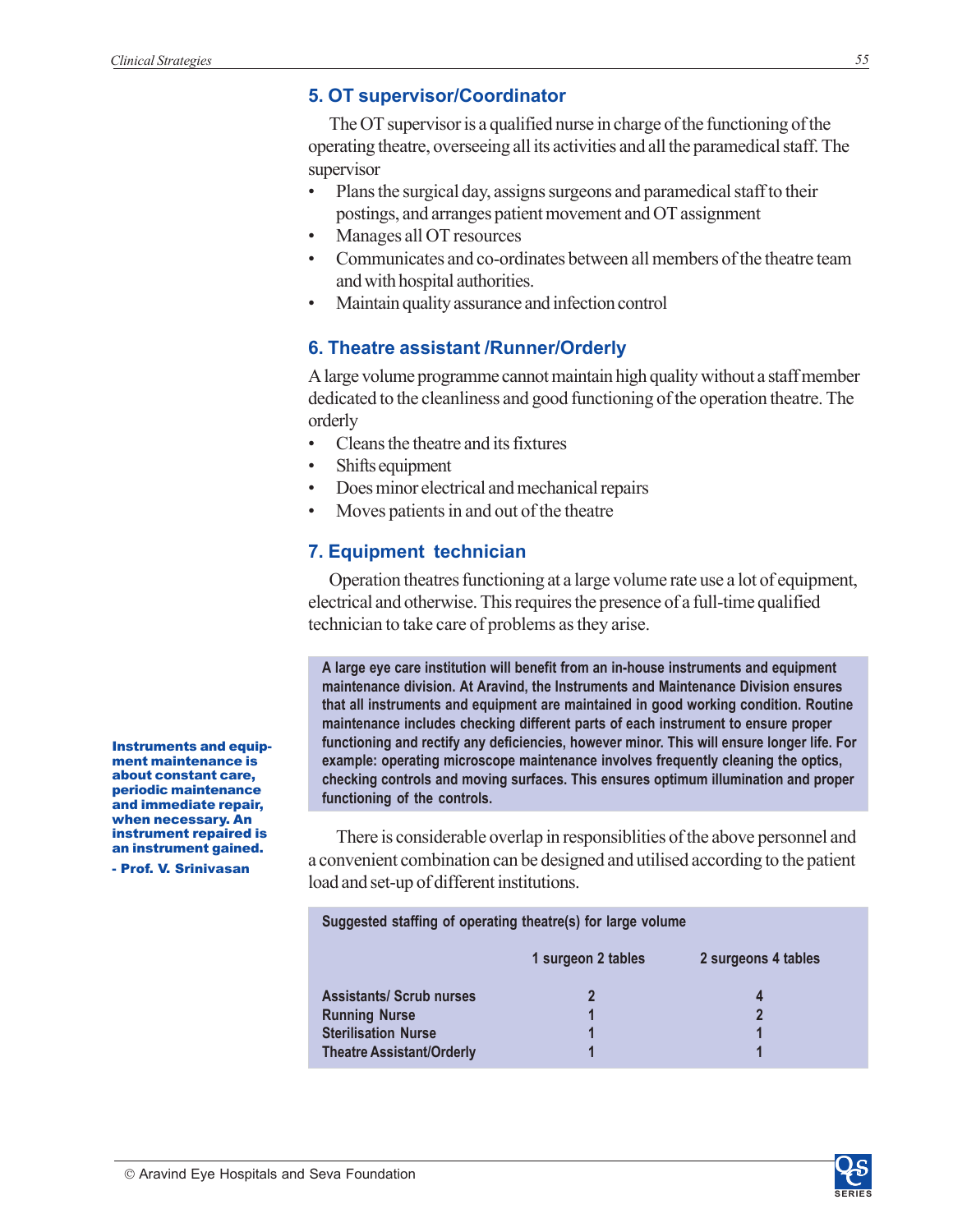#### **Location and layout of operation theatre for large volume**

#### (See Architectural Design Module for more information) **Location of OT for optimal usage**

- Away from areas exposed to crowds, noise and dust
- Easily ventilated
- Easy access to wards, but sealed off from public areas
- Restricted entry only beyond a room where all outer clothes and footwear are removed
- Easy access to sterilisation equipment

#### **Requirements of the OT**

- Adequate number of power points, at appropriate locations
- Backup power supply, appropriate for microscope and other equipment
- Adequate air conditioning to maintain a controlled environment
- Proper lighting
- Wall clock
- Smooth surfaces that lend themselves to easy maintenance and cleaning (to help maintain sterile conditions by acting as a deterrent to dust collection)

### **Layout of the OT**



- **TS Tables for sterilising sharp instruments T- Operating Table**
- 
- **M Microscope C Cautery FS - Foot stool**
- TR Tray S Surgeons stool
	-



- Dr. G. Natchiar

*56*

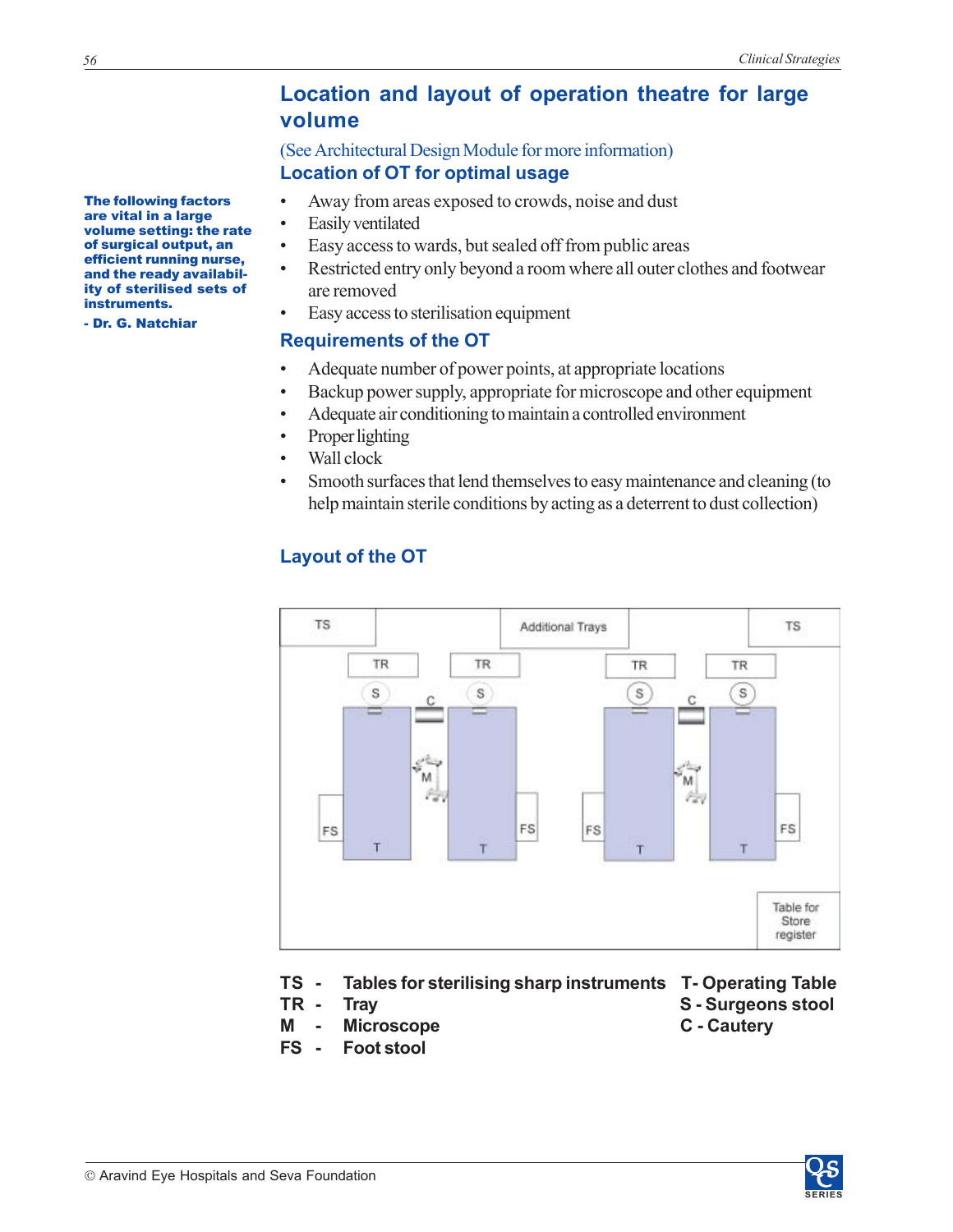

Current reports of endophthalmitis in the USA suggest an incidence of 0.072% to 0.17%. This implies about 1500 cases of postoperative endophthalmitis occur annually in the USA despite using one table per OT, doing a complete scrub for each case, and cleaning the theatre between cases.

**OT equipment , furnishings and microsurgical instruments**

#### **Linen**

- Caps and masks
- Sterile gowns
- Theatre dress for patients (optional)
- Sheets to drape over patients

#### **Furniture**

- 2 or 3 tables, dimension  $6'6' \times 3' \times 3'$ , with head rest at surgeon's end
- Stool adjustable elevation and cushion with back support
- Footstool to help patient mount the table
- Instrument trolleys (stainless steel top is preferable) of adequate area
- IV drip stand, with variable height adjustment

### **Equipment**

- Microscope, with the following features
	- Coaxial illumination
	- Good optics
	- Adjustable intensity of illumination
	- Range of magnification
	- Focus controls

- from ICO, 1997-107

![](_page_57_Picture_27.jpeg)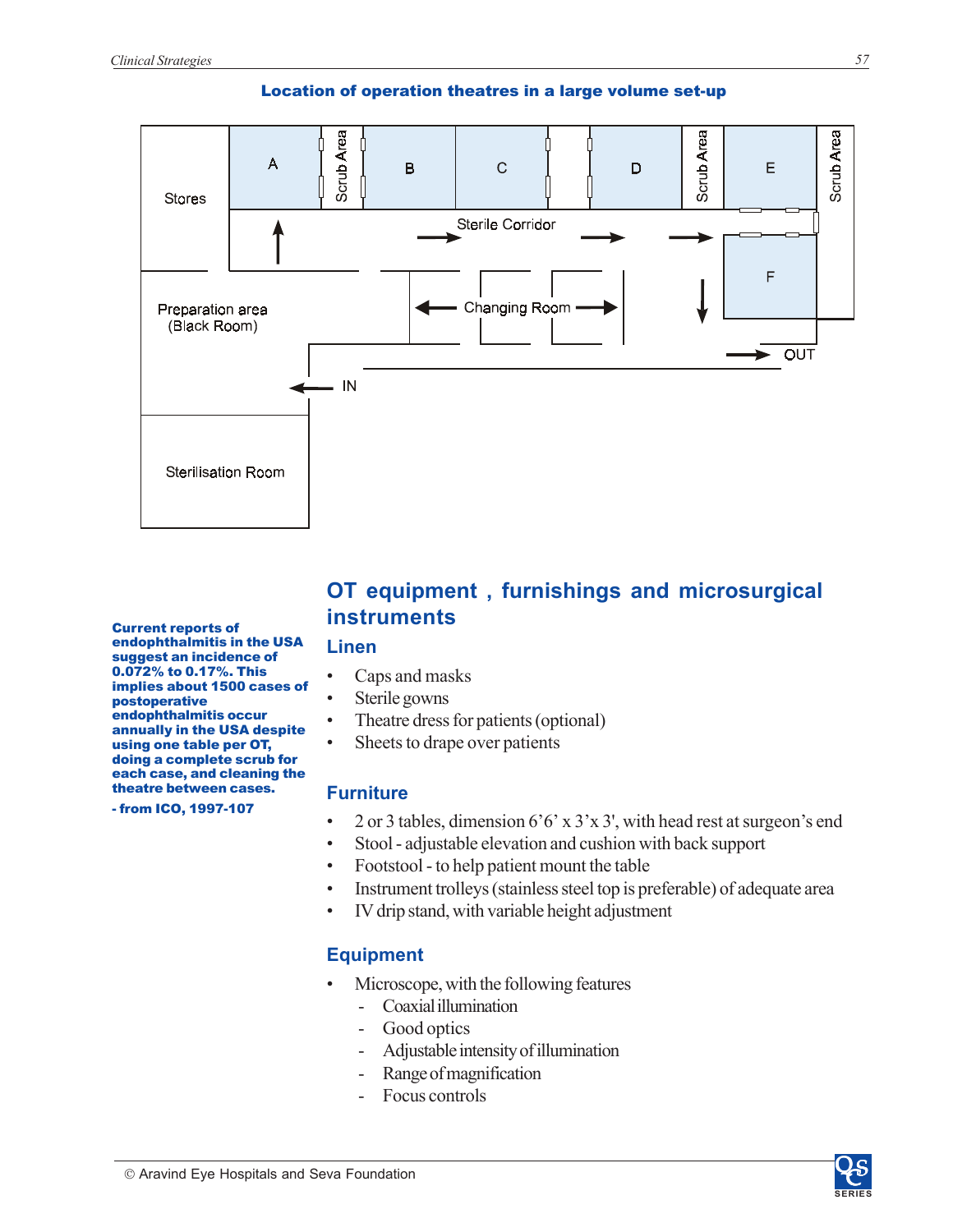- Eye piece adjustment
- Interpupillary distance adjustment
- Adequate position adjustment
- Sterile grips and knobs
- Bipolar cautery machine, if possible
- Automated vitrectomy machine, if possible
- Cryo machine (optional, rarely used now)
- Steriliser (flash autoclave)
- Adaptors and extension wires

#### **Microsurgical instruments**

- Eyelid speculum / barraquer lid speculum
	- Linen strips  $2^{\prime\prime}$  x 1"
	- Gauze pads  $2'$ <sup>'</sup> x  $2'$ <sup>'</sup> x  $1/2'$ <sup>'</sup>
- Fine toothed forceps
- Heavy toothed forceps / muscle holding forceps
- Curved round bodied needle
- $5-0$  silk/cotton bridle suture
- Mosquito clamp (anchor for bridle suture)
- Spring scissors (Westcott)
- 5ml syringes
- 22 gauge disposable needle with  $120^\circ$ bend
- 2ml syringe for viscoelastic
- ï 26 gauge needle bent/cystitome
- Bard Parker blade breaker and razor blades/Castraviejo blade breaker
- Corneal scissors
- McPhersons forceps (capsule holding)
- Vectis/lens loop
- Lens spoon/squint hook (nucleus delivery)
- Simcoe irrigation aspiration canula and handle
- Lens holding forceps
- Microhook (Sinsky/Fenzl)
- Needle holder
- $Silk (8-0) nylon (10-0) sutures$
- Nontoothed forceps (tying)
- Vannas scissors
- Straight scissors (optional)
- ï Iris repositor, iris scissors, iris forceps (optional)
- Artery clamp/Kalt needle holder
- Blunt 22 gauge needles
- 8-0 silk sutures

![](_page_58_Picture_41.jpeg)

![](_page_58_Picture_42.jpeg)

Simple, safe and effective cataract surgery is possible with a minimum set of essential instruments. I use only six instruments: one forceps (with fine teeth and tying platform), one pair of corneal scissors, one pair of corneal scissors, one fine straight nonlocking needle holder, a speculum, a reverse Simcoe cannula attached to a disposable syringe, and a blade

breaker.

- Dr. Marty Spencer, **Ophthalmologist** 

![](_page_58_Picture_45.jpeg)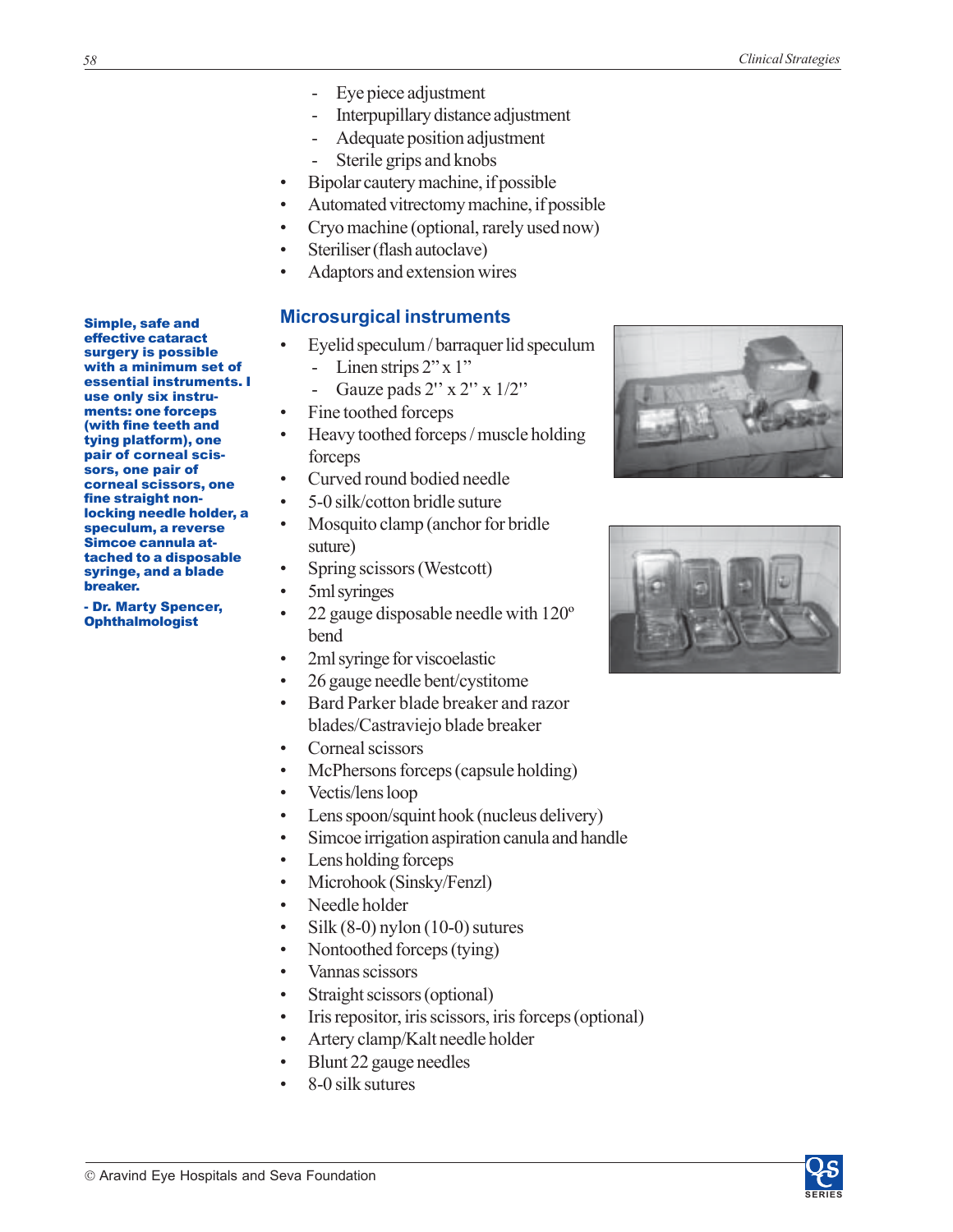#### **Other materials**

- Eye shield
- Intraocular lens
- Adhesive tape
- Alcohol (hand wash between cases)
- Dish for povidone-iodine  $\frac{1}{2}$  strength (for sterilisation between cases)
- Cotton tipped buds/triangular cellular sponges
- Mannitol 20%
- Ringer lactate/balanced salt solution/viscoelastics
- $1/1000$  Adrenalin
- ï IV set
- Emergency drug tray

#### **Efficient use of resources**

Ensuring an adequate supply of resources is vital in high quality, large volume cataract surgery programme. A large volume of clinical work is made possible when diagnostic and surgical equipment and microsurgical instruments are available in the required quantity and at the required time. Buying high quality instruments, maintaining a high uptime of equipment through good spare parts planning, and providing continual maintenance help in achieving high quality.

Forethought and planning while ordering instruments is an effective cost containment strategy. It is advisable to avoid unnecessary stocking of instruments that are not used frequently. "Relocating" instruments is another effective practice in keeping costs low. This is a commonsense approach to devising alternative uses for surgical instruments. For example, forceps with a broken tooth can be smoothened and used as an instrument that does not require a tooth, like a tying forceps.

**At Aravind, surgical instruments are divided into three categories: A (frequently used instruments), B (less frequently used), and C (rarely used). The A category consists of instruments such as corneal scissors, forceps, blades, and needle holders. These are frequently used and liable to lose their sharpness, which affects the quality of surgery. Blunting also results if they are accidentally dropped or thrown together with other instruments. Attention to quality is emphasised by replacing all instruments immediately after the situation warrants. A reserve stock of an appropirate number of sets facilitates immediate replacement. Reserve stocks of A category instruments are higher than the other two categories.**

The practice of using reusable consumables as opposed to disposables is an effective cost containment strategy. In the developed world, disposable consumables after a cataract surgery (gowns, drapes, trolley sheets) end up filling two bags. In contrast, using reusable counsumables is feasible in a deve oping countries because of the ready availability of human resources, which makes inventory checks possible.

Technology in health care does not have to be expensive to be effective. Commercial ophthalmic equipment and expendable supplies are often scarce or unavailable in developing countries. Monetary resources are limited and the demand for quality services is high. Appropriate technology or intermediate technology in ophthalmology, local manufacture of inexpensive but effective supplies, and application of simple yet practical ideas all extend basic eye care services where resources are frequently very limited.

-Dr. Larry Schwab, **Ophthalmologist** 

Use it up; wear it out. Make it do. Or do without.

- Traditional saying of nineteenth century German immigrants to America

![](_page_59_Picture_24.jpeg)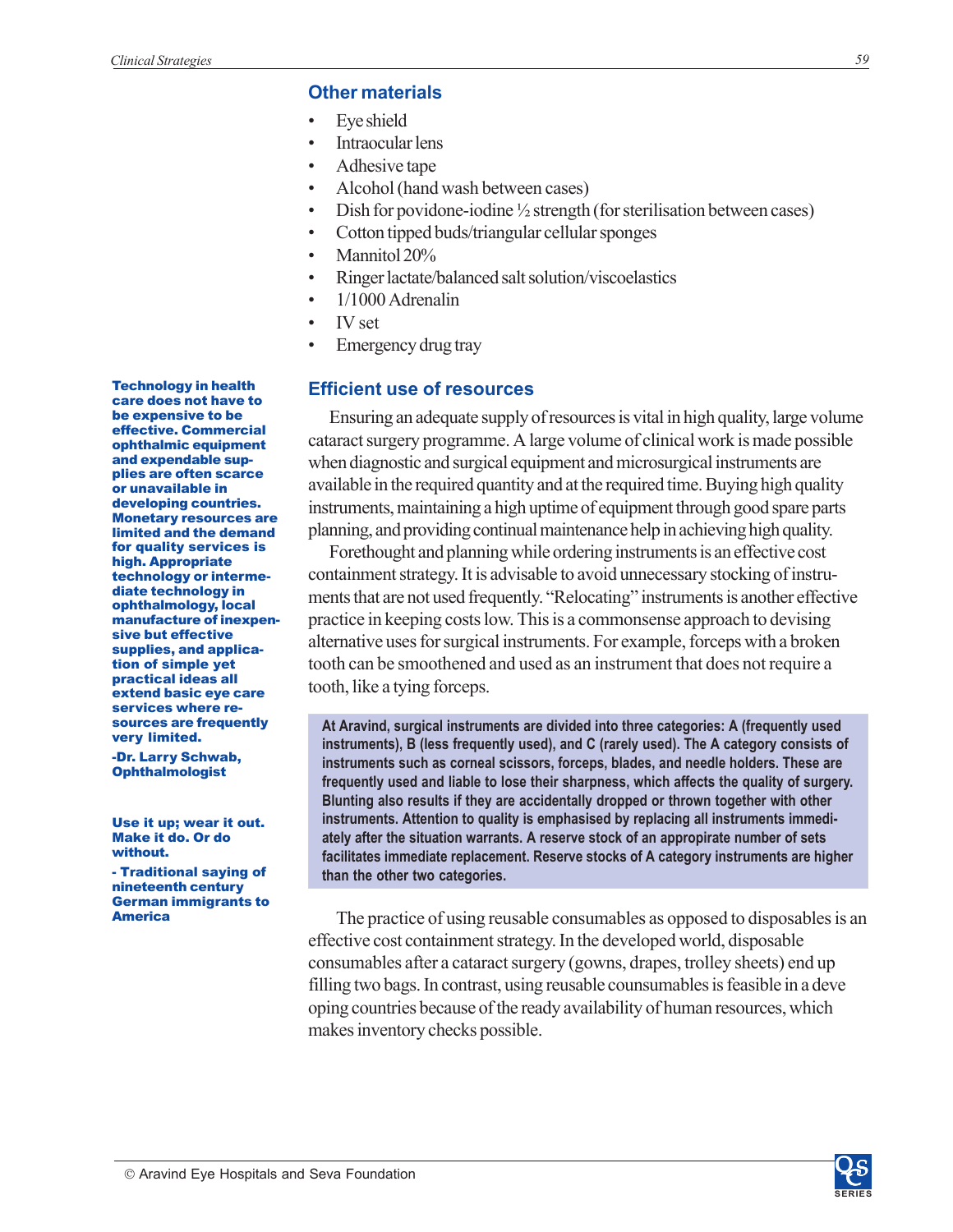**At Aravind, except for sutures, surgical blades and gloves, all other items are reusable. Viscoelastics are used over a number of cases. One viscoelastic loaded in two syringes is used for two patients instead of disposing it after just a single use. This practice has been found to contribute directly to cost effective utilisation of resources, making large volume cataract surgery more likely to be sustainable.**

#### **Sterilisation**

Sterilisation is the process by which all pathogenic and nonpathogenic microorganisms, including spores are killed.

Two parameters must be considered for all types of sterilisation: product associated, and process associated.

1. Product-associated considerations

- Bioburden degree of contamination
- Bioresistance heat or moisture sensitivity and product stability
- Bioshielding characteristics of packaging materials
- Density factors affecting penetration
- 2. Process-associated considerations
	- Temperature
	- ï Time
	- Purity of agent and air
	- Penetration
	- Capacity of steriliser

#### **Instrument cleaning**

Special attention to be given to cleaning surgical instruments prior to sterilisation. Surgical instruments vary in configuration from plane surfaces, which respond to most types of cleaning, to complicated devices that contain box locks, serrations, blind holes, and interstices. An ultrasonic cleaner can be used for cleaning the instruments that the washer steriliser does not adequately clean during terminal sterilisation.

Instruments should be completely immersed in cleaning solution. The tank should be filled to a level one inch above the top of the instruments tray. Suitable detergent, as specified by the manufacturer, is added. Temperature of the water should be 80 to 110° F to enhance effectiveness of the detergent. The instrument tray should be designed to maximise transmission of ultrasonic energy.

After cleaning instruments should be thoroughly rinsed and dried. Glassware, rubber goods and thermoplastics also can be cleaned by this method.

#### **Packing of instruments for sterilisation**

Instruments should be arranged in trays to prevent damage. Heavy instruments should be kept in the bottom tray. All detachable parts must be disassembled, syringes separated , caps, plugs, stylets removed, etc. Lubricated instruments must be cleaned thoroughly because steam or gas cannot penetrate through the lubrication.

The art of caring for the injured and the diseased is as old as the human race itself. In India, history suggests that in remote antiquity, this country enjoyed a civilisation in which medical sciences were extraordinarily well developed. This legacy is attributed to Sushruta, the father of Indian surgery [and originator of the cataract operation], who flourished in approximately 800 BC.

Sushruta excelled in his handling of minute surgical details regarding preopertive and postoperative care, diet, techniques, indications, contraindications and complications. His attention to detail extended to describing the appropriate appearance of surgeonsclean, short nails and outfitted in white.

He recommended shaving the affected area before an operation, as presence of hair was considered responsible for making the wound septic. It was also under his orders that operating rooms were fumigated with mustant, neem and other agents, probably representing one of the earliest descriptions of antiseptic measures.

- Venita Jay, M.D.

![](_page_60_Picture_28.jpeg)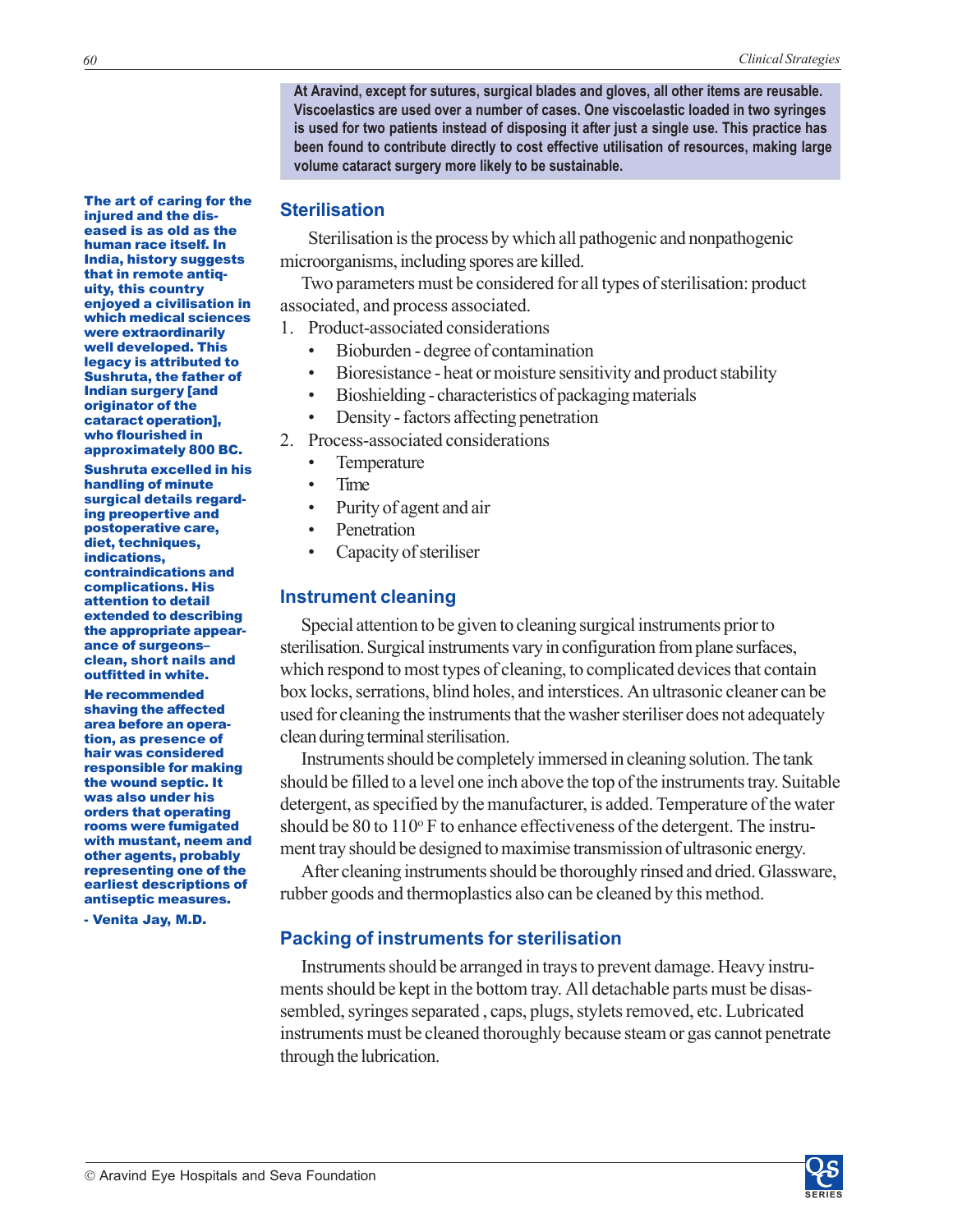Rubber sheets should not be folded or kinked, as steam cannot penetrate or displace the air from the fold or kink. The rubber sheet should be wrapped in a linen. Rubber articles should not be kept with metal instruments to prevent damage to the rubber items.

A margin must be created along the edges of all sealed packages. Do not use any penetrating objects like pin, staples, paper clips etc. when packaging. This will damage the package and contaminate the contents. Ensure that the packaging is loose and that there is space between items, as this is very important for easy circulation and penetration of the steam or gas. Ward or OT number, name of the item, date of sterilisation and expiry should be noted on each package.

#### **Methods of sterilisation**

There are several effective and convenient methods of sterilisation, both physical and chemical.

- Physical sterilisation
	- Steam under pressure (autoclaving)
	- Hot air (dry heat)
	- Boiling
	- Ultraviolet irridiation (not discussed here)
- Chemical sterilisation
	- Ethylene oxide gas
	- **Glutaraldehyde**

#### 1. Steam sterilisation

- Instruments 15 pounds pressure  $250$ <sup>o</sup>F / 121<sup>o</sup>C  $30 \,\mathrm{min}$
- Linen 15 pounds pressure 250°F / 121°C  $20$  min
- Rubber items 15 pounds pressure 250°F / 121°C  $20 \,\mathrm{min}$ 
	- Solutions 15 pounds pressure 250°F / 121°C  $20$  min

#### *Autoclave (steam under pressure)*

With the following standards, this procedure is biocidal.

- 30 lbs of pressure With 121<sup>°</sup> C - 15-30 min With 132º C - 1-2 min With 138º C - 1-2 min
- Use distilled mineral-free water
- Disassemble instruments before sterilisation
- Instrument tips to be protected with plastic sleeves
- Heating and cooling should be done gradually to prevent condensation of water

#### 2.. Hot air (by heat)

| $340^{\circ}F(171^{\circ}C)$ | 1 hr  |
|------------------------------|-------|
| $320^{\circ}F(160^{\circ}C)$ | 2 hrs |

![](_page_61_Picture_29.jpeg)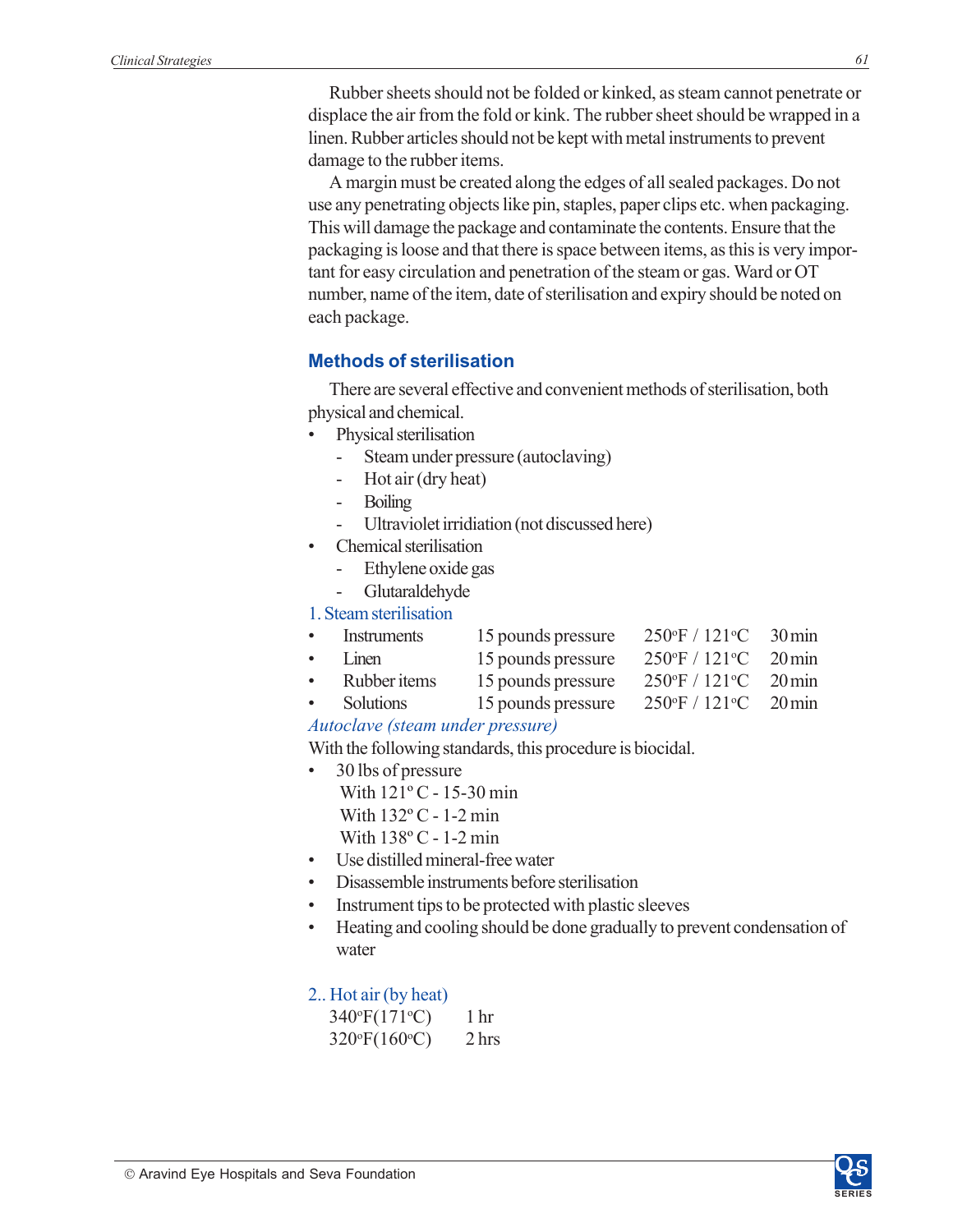#### 3. Boiling

This method cannot be depended upon to kill spores. Spore will withstand water boiling at  $100^{\circ}C(212^{\circ}F)$  for many hours of continuous exposure.

• 10 to 15 minutes boiling after the water reaches the boiling point

#### 4. Gas sterilisation

Ethylene oxide gas is used to sterilise items that are hot or moisture sensitive. Ethiline oxide is a chemical agent that kills microorganisms, including spores, by interfering with the normal metabolism of protein and reproductive processes, resulting in the death of cells.

Ethylene oxide sterilisation is dependent upon ethylene oxide concentration, temperature, humidity and exposure time. Gas is supplied in a high pressure metal cylinder. The mixture contains 10 to 12% ethylene oxide. Ethylene oxide gas is highly inflammble and explosive in air, so it is diluted with an inert gas such a fluorinated hydrocarbon or carbon dioxide for use in most sterilisers. The only method for controlling ethylene oxide concentration is to operate the steriliser according to manufacturer's instructions.

Advantages of ethylene oxide gas include

- ï It is an effective substitute agent for most items that cannot be sterilised by heat
- Items which might erode due to moisture and heat can be sterilised by ethylene oxide
- It completely permeates all porous materials
- Glass ampules can be sterilised by ethylene oxide (but glass vials with rubber stoppers must not be put in the steriliser as the gas will penetrate the rubber and might react with the drugs in solution and cause a potentiality harmful chemical reaction)
- It leaves no film on items

#### 5. Glutaraldehyde (for sharp instruments)

Glutaraldehyde 2% (Cidex) is biocidal, destroying pathogenic bacteria and fungi in 10 minutes and spores in three hours. It is noncorrosive and therefore is used for sharp instruments.

- 3 to 10 hours complete immersion
- Instruments must be rinsed thoroughly in distilled water before use

#### **Cleaning procedures in the OT**

Microorganisms are normal contaminants of walls, floors, and other surfaces that are associated with transmission of infection to patients or personnel. The operation theatere must be cleaned daily, after the surgical schedule is complete, and more thoroughly on a weekly basis.

Daily cleaning involves

- First, the floor is swept
- Equipment such as electrosurgical units should be checked and cleaned
- Walls are cleaned

There have been instances of severe corneal damage from the use of cannulae sterilised in glutaraldehyde and not adequately flushed.

- Dr. Marty Spencer

![](_page_62_Picture_27.jpeg)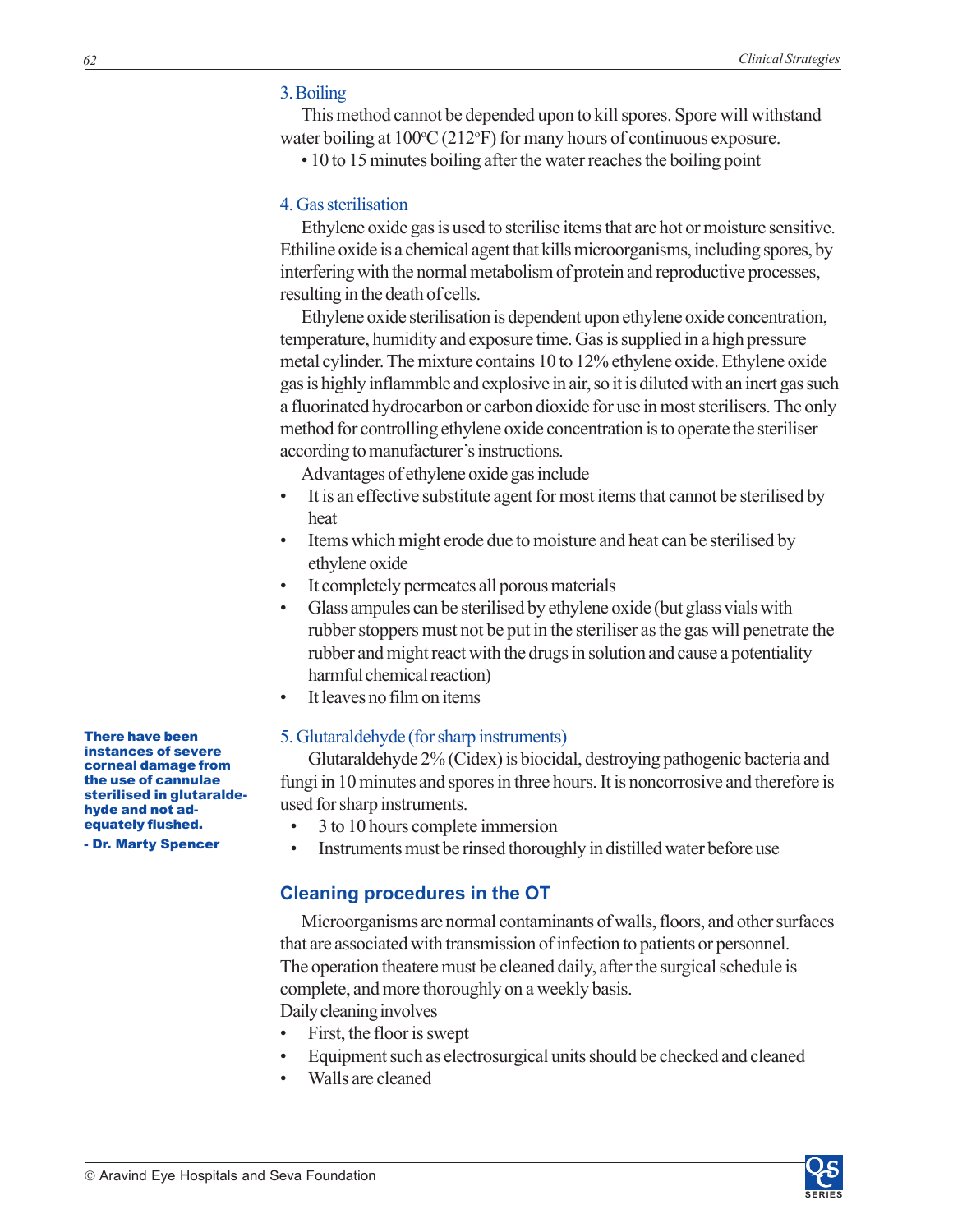- Walls around scrub sink need special attention
- Transportation carts and their wheels are cleaned with specific attention
- After use, equipments are disassembled, cleaned and dried before storage

#### Weekly cleaning involves

- Cleaning the air conditioner filter (remove the filter from the AC, dust it away from the OT, dip it in antiseptic solution, dry it under sunlight before putting it back in the AC)
- Cleaning ceilings and wall mounted fixtures
- Scrubbing the floor of the OT periodically to remove accumulated deposits
- Regular cleaning of all types of sterilisers as recommended by the manufacturers.
- Washing of walls and floor of the OT with detergent and mopping with antiseptic lotion (the dilution of the antiseptic according to the manufacturer)
- Tables, articles and fixtures are wiped first and the floor is always mopped last

A clean mop is used to clean the floors. One bucket is filled with warm water and another bucket with antiseptic (eg. Dettol - 1:40 dilution) in water. The mop is first dipped in dettol, wrung out, and a portion of the floor is mopped. The mop is then rinsed in the water, wrung out, dipped in the dettol again, and wrung out to continue mopping the floor in the same manner.

Proper and thorough cleaning and sterilisation must always be considered a vital part of a high quality, large volume, financially sustainable cataract surgery programme. Without high quality, large volume is impossible (since patients will not come for surgery). Without large volume, cost effectiveness is not possible. Quality must always be the number one concern of an eye care institution.

#### **Preparation for surgery**

Before the patient is taken inside the OT, the running nurse must ensure

- The retrobulbar and facial blocks are effective
- The pupil is well dilated
- The eye is adequately soft
- The lid and surrounding areas have been cleaned with iodine
- The patient's head is covered by a cap or towel
- The patient's feet are clean (to avoid tracking dirt particles into the  $(T)$ )
- Theatre gown has been provided to the patient (optional)

#### Then the patient is walked or wheeled into the operating theatre

- Patient's head must be positioned in line with the top edge of the operating table (a thin pillow or circular head support can be used to give the head about 10º of elevation)
- The patient is covered with a clean sheet / drape up to the chin
- A chest guard (metal hoop that keeps the sheet/drape off the patient's face and chest) allows easy breathing and limits the patient's inadvertent movements (optional)

Preventing infection is more cost effective than curing it. Infection control practices are stringent at L.V. Prasad Eye Institute because we have determined that it costs us 4-6 times more to keep infected patients in our hospital than to be extremely careful in all our infection control practices.

- M.B. Raveendran

![](_page_63_Picture_31.jpeg)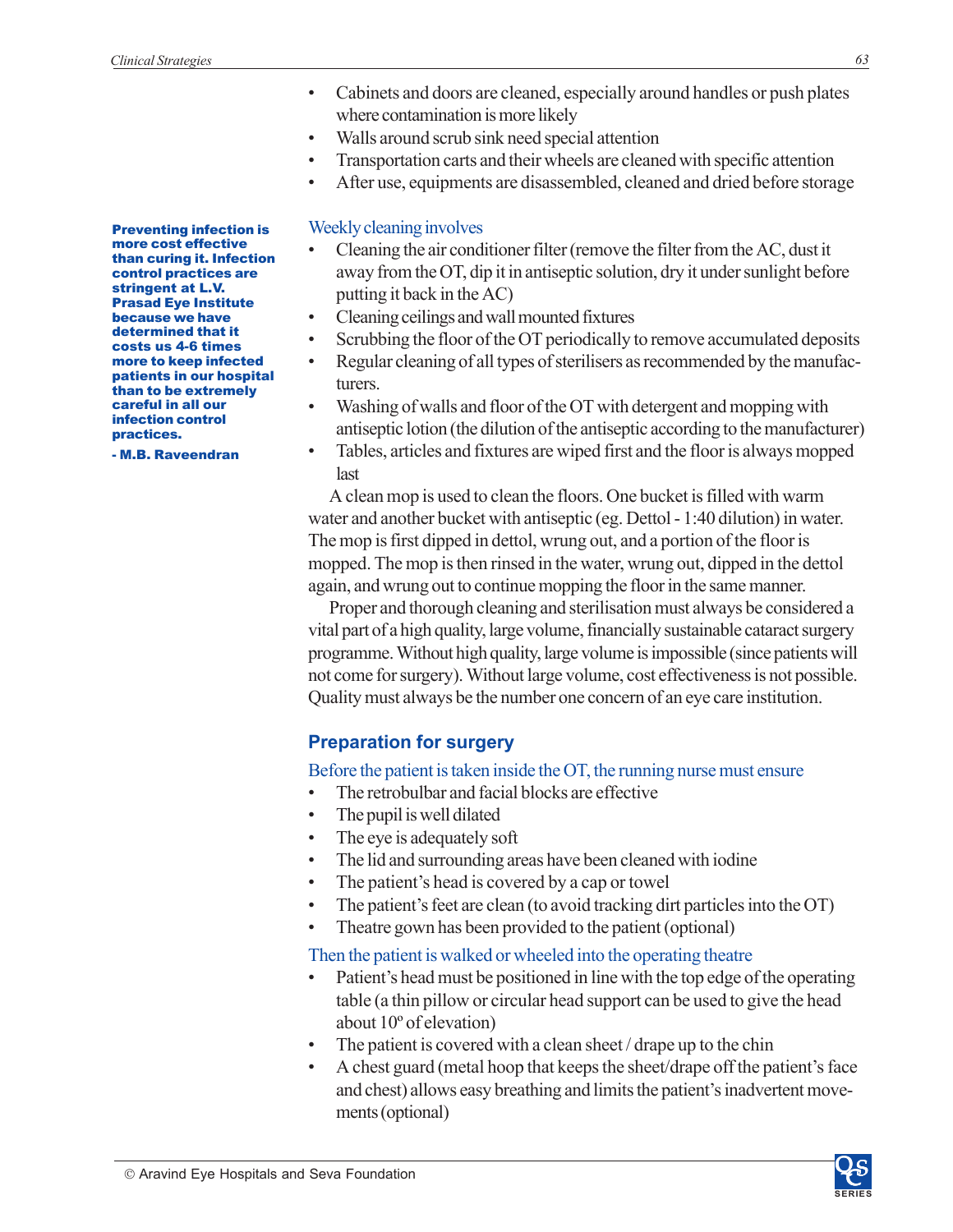#### The surgeon and the scrub nurse/surgical assistant must

- Wear face masks and caps
- Wash their hands and arms once with soap, then scrub twice with chlorhexidine / half strength povidone-iodine scrub lasting five minutes, then rinse thoroughly with boiled or autoclaved water
- Wear sterile operating gowns, well-covered at the back
- Wear sterile gloves and wash off the powder with sterile water

#### Cleaning and draping is then done by the running nurse, who must

- Once again clean the operative area from midline to ear, brow to angle of the mouth with 10% povidone iodine or chlorhexidine, starting from the lids and working to the periphery
- Paint the eyelid margins with cotton soaked in iodoprep solution.
- Instill a drop of half strength povidone-iodine into the conjunctival sac (if chlorhexidine enters the conjuctival sac, it can cause corneal epithelial damage  $-i$  f this happens, irrigate the eye profusely with normal saline)
- Thoroughly rinse the eyelids and fornices with sterile water (this can be done before the patient enters the OT, or the surgeon/scrub nurse can do it before drapping)
- Drape the patient's head and trunk with sterile towels in such manner that only the eye to be operated is exposed.

![](_page_64_Picture_12.jpeg)

**NB: Keep a small disposable plastic drape with adhesive undersurface over this, exposing only the palpebral fissure.**

**At Aravind, complicated surgeries are operated by senior surgeons, so complicated and simple cases must be streamed. Complicated patients are differentiated by means of special stickers on their case sheets. This strategy allows the more experienced surgeons to tackle the problem cases without any interruptions in the flow of the patients.**

# **Types of cataract surgery**

The primary objective of cataract surgery in developing countries should b e to restore vision to the largest number of patients possible, in the shortest possible time, making the best possible use of resources, at a cost the community can afford.

Although ECCE with PC-IOL is the treatment of choice in the developed world, there are large portions of South east Asia, East Asia, the Middle East, and Africa where ICCE with aphakic glasses is still the most commonly performed procedure. ICCE continues to be the single most common cataract surgery performed, accounting for 75 percent of cataract surgery in the developing world. However, a recent survey by the All India Ophthalmological Society revealed that ECCE/PC-IOL is becoming relatively common, partly in

At Aravind, ICCE has been replaced since 1990 by ECCE/PC-IOL, due to positive peer pressure and increased patients demands for this procedure.

- Dr. N.V. Prajna

![](_page_64_Picture_22.jpeg)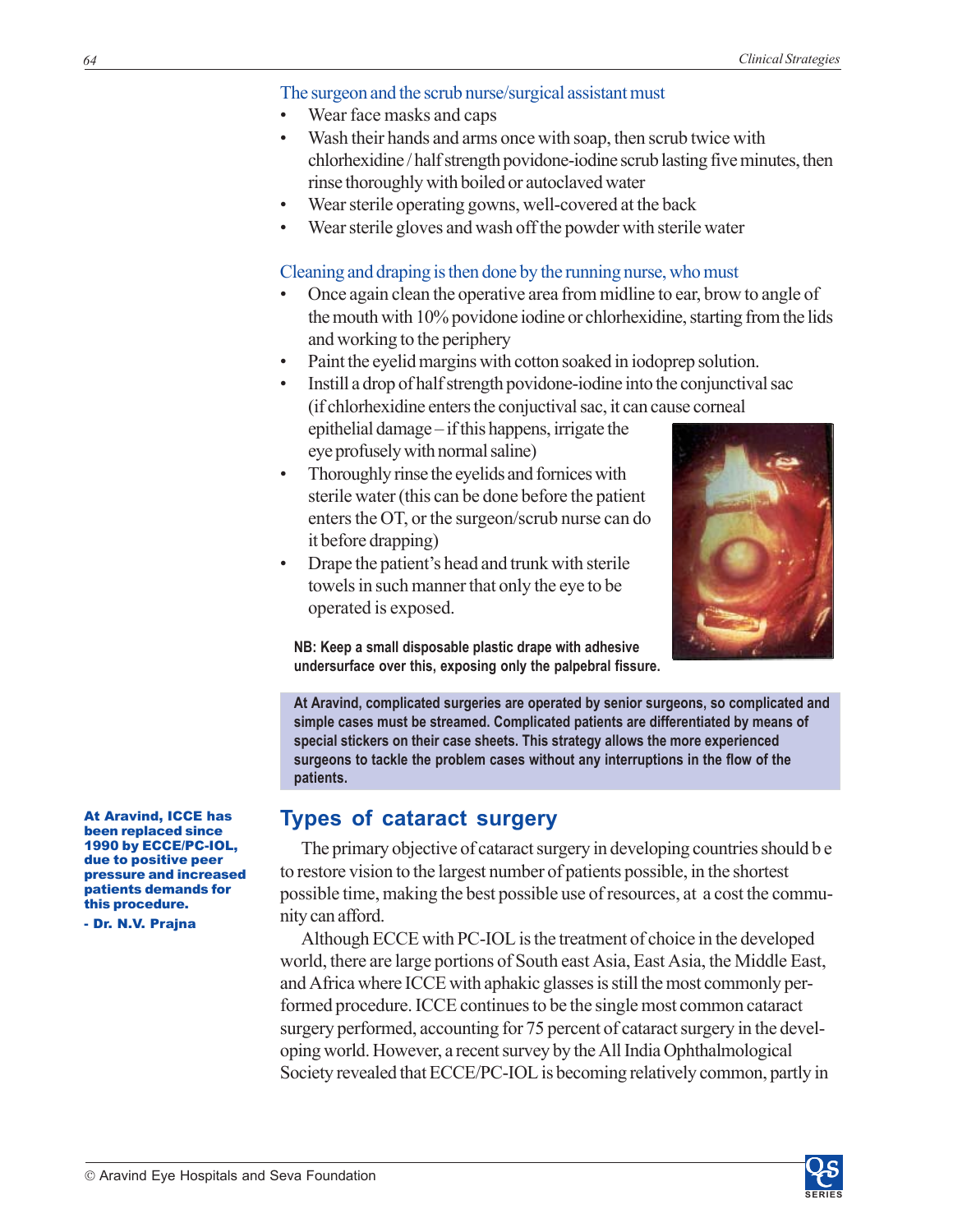The surgical technique chosen by an eye care institution should be acceptable, accessible, affordable and scientifically sound. The choice will depend on the personal perference of the surgeon, determined by his/her training and experience.

The locally optimal procedure will be chosen because it is acceptable, accessible, affordable and scientifically sound.

- Dr. G. Natchiar

Initially, a popular misconception among traditional ophthalmologists was that the surgical output in ECCE-IOL would be rather low. However, the Aravind experience has shown that training enables a surgeon to up his/her output from two ICCEs per hour to eight ECCE-IOLs per hour.

- Dr. G. Natchiar

In terms of training or retraining surgeons, in our experience the learning curve is the same for microsurgery and hand-held instruments. In other words, there is no difference between a surgeon who has done 1000 ICCE and one who has done only ten cases.

- Dr. G. Natchiar

response to increasing awareness and demand by patients in India.

Worldwide there are many cataract surgery techniques. The commonly used procedures are:

- 1. Manual extracapsular cataract extraction (ECCE), with or without posterior chamber intraocular lens (IOL) insertion
- 2. Intracapsular cataract extraction (ICCE), with or without anterior chamber IOL
- 3. Manual sutureless surgery
- 4. Phacoemulsification, with sutures or without sutures (with or without small incision and foldable IOL)

#### The choice of "**locally optimal procedure**" will depend on several factors

- Resources and infrastructure of the institution
- Surgical volume
- Patient desires
- Financial resources
- Training of the surgeon

The process of providing cataract surgery must be intelligent and evolving, in the short term as well as over the long term. For this reason, surgical techniques have changed over the years, from predominantly ICCE to ECCE, then to ECCE with PC-IOL, and now to what promises to be an excellent option, the manual sutureless technique.

1. Manual extracapsular cataract extraction (ECCE), with or without posterior chamber intraocular lens (IOL) insertion

**The Aravind-SightSavers IOL microsurgery training programme is part of Aravindís efforts to enable ophthalmologists to make a smooth transition from ICCE to ECCE-IOL. The eight-week programme, instituted in 1993, has trained over 600 ophthalmologists. Trainees perform two to three cataract surgeries every day for six days a week, at first under supervision, and then independently.**

In 1994, the Fred Hollows Foundation of Australia produced "Standard Operating **Procedure Manual for Extracapsular Cataract Extraction with Posterior Chamber Lens Insertion,î a 35-page step-by-step illustrated manual.**

2. Intracapsular cataract extraction (ICCE), with or without anterior chamber IOL

Situations still arise when a safe and efficient ICCE needs to be performed.

- Subluxated cataract
- Severe phacodonesis where proper support for PC-IOL is remote
- Lens dislocated into anterior chamber
- Uveitis requiring removal of all lens material
- In pseudoexfoliation of lens capsule and in small, rigid pupil

**Formerly at Aravind when ICCE was being practiced, a surgeon could perform eight to ten intracapsular cataract extractions per hour, thanks to proper infrastructure and utilization of OT personnel. Thus it was possible for four surgeons to perform 200 ICCEs without IOL insertion within five hours, with the help of 15 support staff.**

![](_page_65_Picture_34.jpeg)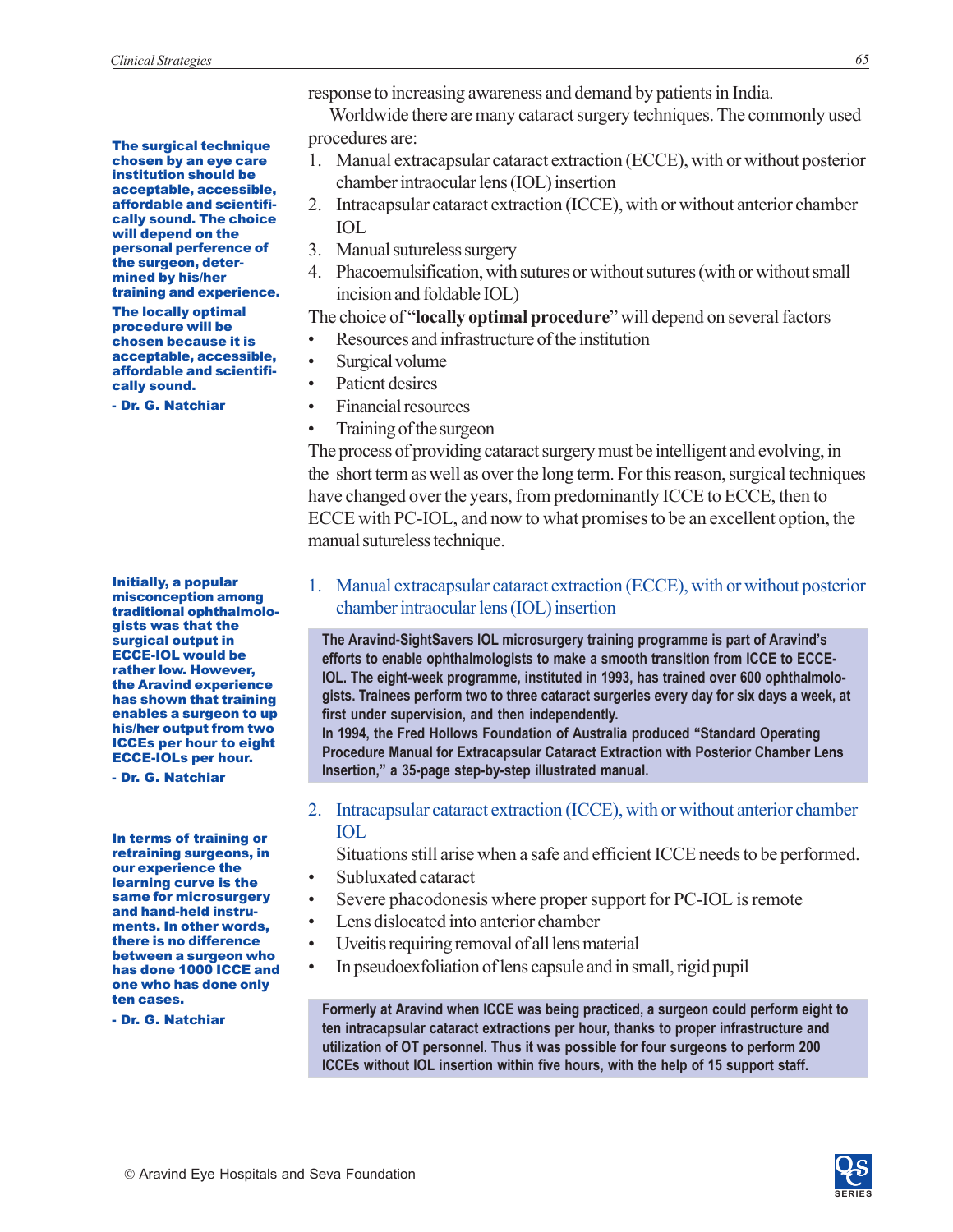It now seems evident that increasing numbers of cataract patients will demand relief from aphakia. But implants will never be advisable in every case, for some eyes have other defects that preclude all but the simplest surgery.

- Harold Ridley

With its multiple advantages, the manual sutureless technique has the potential to emerge as the cataract surgery of choice in the developing world. But technological leaps in sophisticated instrumentation can never gain precedence over surgical skills. Manual sutureless cataract surgery demands a high level of surgical skills that one must acquire through diligent practice.

- Dr. G. Natchiar

Even as we cannot afford to slip behind the times and the latest developments, neither can we allow ourselves to immediately let go of tried and tested methods in the face of newer techniques. Even as we explore the possibility of viable alternatives, we must take care to foster those already existing. The fact remains that if we give up the old techniques now-techniques that are in place and working successfully-an incredible number of people will remain blind for life.

- Dr. G. Natchiar

3. Manual sutureless surgery

The technique of manual nucleus removal by irrigation vectis in manual cataract surgery is about 100 years old. The modified approach uses a scleral tunnel to enter the anterior chamber. In addition to the advantages of phacoemulsification, manual sutureless surgery is inexpensive and nondependent on expensive machines.

**In 1992, Aravind introduced manual sutureless surgery with suitable modifications in a large volume, high quality, low cost setting. Today this technique accounts for 80** percent of cataract surgeries performed at Aravind's Free Hospital. At a surgical camp **conducted by Aravind Eye Hospital in February 1999, one of the surgeons performed manual sutureless surgeries at the rate of 8-10 surgeries per hour. Operating for eight hours a day for three days, this surgeon had only one case of posterior capsule rupture.**

The advantages of manual sutureless surgery are many

- Easy to learn
- Comparable results to phacoemulsification (early visual rehabilitation, less postoperative astigmatism and patient comfort)
- Convenient follow-up schedule
- High quality cataract surgery

The advantages of manual sutureless over phacoemulsificatin include

- Short learning curve
- Simple microsurgical instrument
- Cost effective for both the patient and the institution
- Wide range of indications
- Less investment of resources and less dependence on instrumentation

In order to perform manual sutureless surgery, the ophthalmologist must train in and be able to do

- Scleral tunnel construction
- **Capsulorrhexis**
- Prolapse of nucleus into anterior chamber
- Delivery of the nucleus
- 4. Phacoemulsification, with sutures or without sutures (with or without small incision and foldable IOL)

This exciting innovation in cataract surgery was introduced by Kelman, an American ophthalmologist, in 1967. However, it took over 20 years for the technique and instrumentation to reach a level of sophistication that makes it a safe and acceptable form of cataract surgery.

Phacoemulsification permits the removal of the cataract through a 3mm incision. It thus eliminates some of the complications of wound healing related to large-incision cataract surgery and shortens the recovery period. The procedure involves fragmenting the cataract, which allows aspiration.

![](_page_66_Picture_31.jpeg)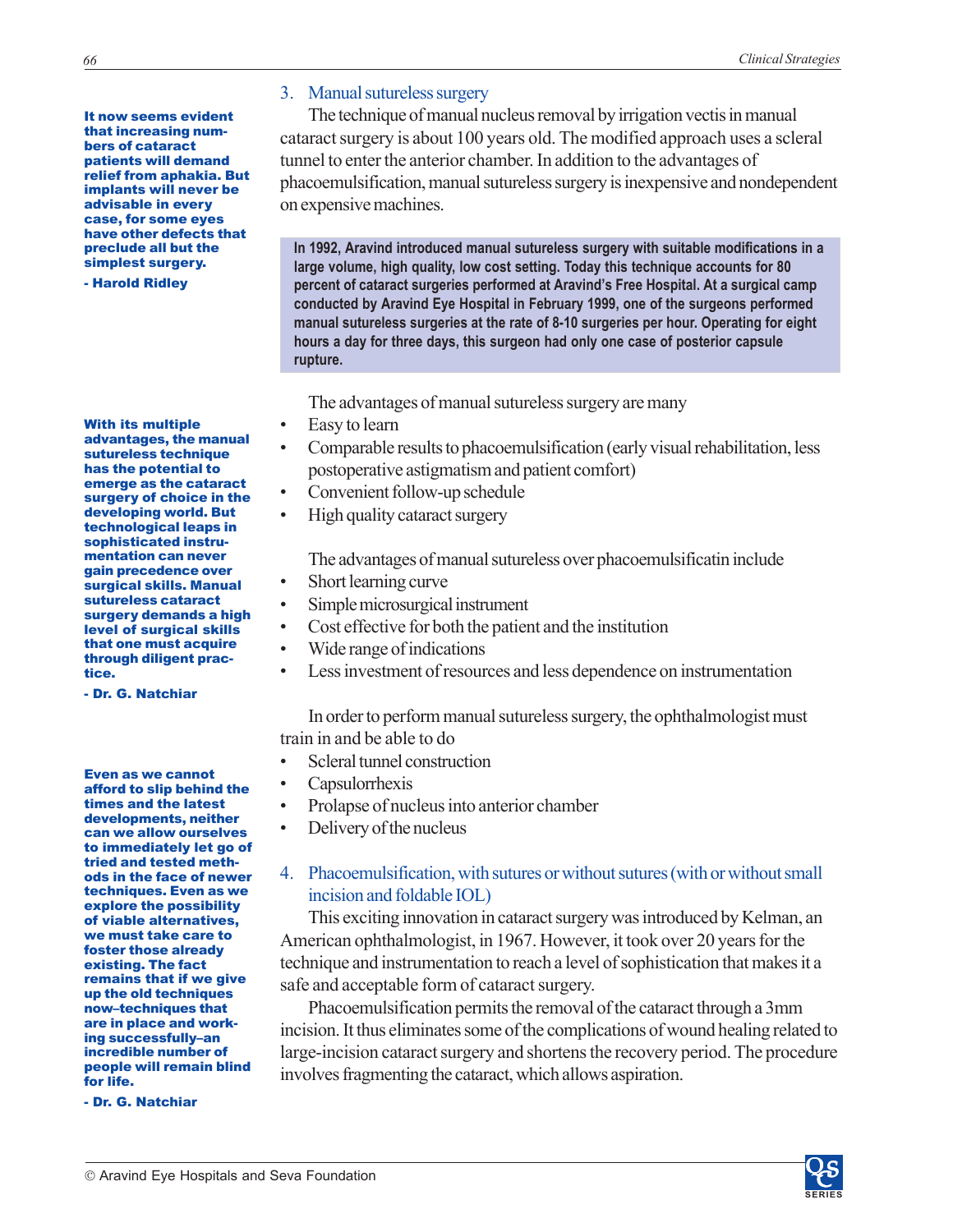Medical teachers must be aware of the seductive effects of modern technology on young graduates. It has to be perceived that the future of medicine no doubt will involve more and more technology. However, it should be ensured during the training period that technology be curbed by common sense and tempered by humanity. Future doctors should believe that whatever technological empires are built, the most important person in the hospital will still be the patient.

- B. Ray Chaudhuri

The most important aspect of large volume, high quality surgery is creating a system of procedures that works in an uninterrupted manner; much like a conveyor belt system. It is this support system that enables a surgeon at Aravind to perform large volume surgery. The same surgeon might not be as productive in a situation that does not provide this kind of support.

- Dr. G. Natchiar

Phacoemulsification is an expensive, machine-dependent procedure with complex techniques requiring mastery of skills. More surgeons today are converting to phacoemulsification because of its obvious advantages. However, it requires a substantial initial investment in terms of finance, time and training, and it is important that cases be selected judiciously.

**The results of phacoemulsification and manual sutureless cataract surgery are quite comparable, except for the apprehension about more endothelial cell loss in the latter. However, both phacoemulsification and manual sutureless cataract surgery cause an endothelial cell loss lower than the extracapsular extraction group, because of improved surgical technique and more experienced surgeons.**

**These results were confirmed in a study at Aravind Eye Hospitals where the endothelial sutureless group. The reasons for lower cell loss in the study may be due to strict inclusion criteria and good experience of the surgeons.**

**There was no statistically significant difference between the two groups regarding the endothelial cell loss was 4.54% in the phacoemulsification group and 6.19% in the manual sutureless group. The reasons for lower cell loss in the study may be due to strict inclusion criteria and good experience of the surgeons.**

**There was no statistically significant difference between the two groups regarding the endothelial cell loss postoperatively at second month follow up.**

**Since the study has revealed that postoperative cell loss and visual results with manual sutureless cataract surgery has the added advantages of smoother transition during the learning period and applicability in all types of cataract. More importantly, the inexpensive instruments and cost effectiveness of the procedure will definitely make it a more feasible choice in developing countries.**

**It must be stressed, however, that the surgeon should have mastered the manual sutureless technique and should be prudent in converting to extracapsular extraction if necessary.**

# **Strategies for greater productivity in a large volume setting**

This appendix has outlined numerous strategies that serve to enhace the eye surgeon's productivity

- "Surgery-friendly" environment in the operation theatre
- Cohesive OT team with a strong sense of commitment and dedication
- Carefully considered number and distribution of staff, with well-defined responsibilities, division of work, and job allocation
- Balanced timing of operation theatre sessions in a week or on a given day to reflect surgical load and accommodate other commitments of the personnel

**For example, at Aravind Eye Hospitals, postings to the operation theatre reflect a balance of surgery, outpatient and other attendant professional obligations of the doctor.**

- Assembly-line or conveyor-belt flow of patients
- At least two operating tables in each OT (sometimes a third table is used by residents/trainees)
- Rapid turnover time in the OT, with two scrub nurses and an operating microscope that swings to both tables

![](_page_67_Picture_24.jpeg)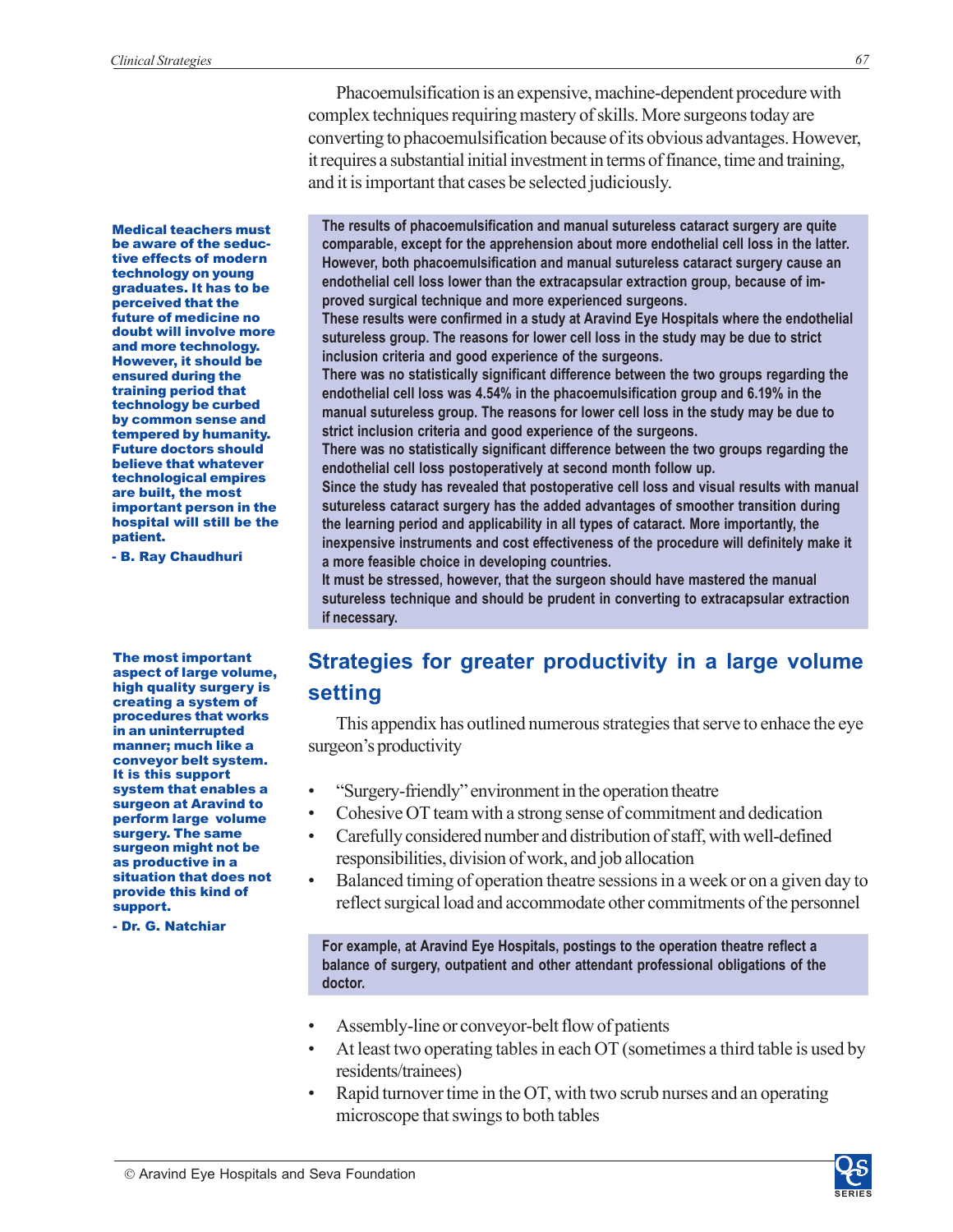What is the secret of treating hundreds of patients per day? Speed up, set targets, and meet the demand.

-Dr. N.V. Prajna

- Standardisation of processes and surgical techniques
- ï Maximum utilization of available human and material resources
- Six to eight instrument sets per surgeon with rapid sterilization between surgeries
- Smallest possible number of instruments per set
- Careful attention given to high quality, cleanliness and sterilization techniques
- ï Adopt a locally optimal surgical procedure, train in it, perfect it, standardize it, and use it consistently.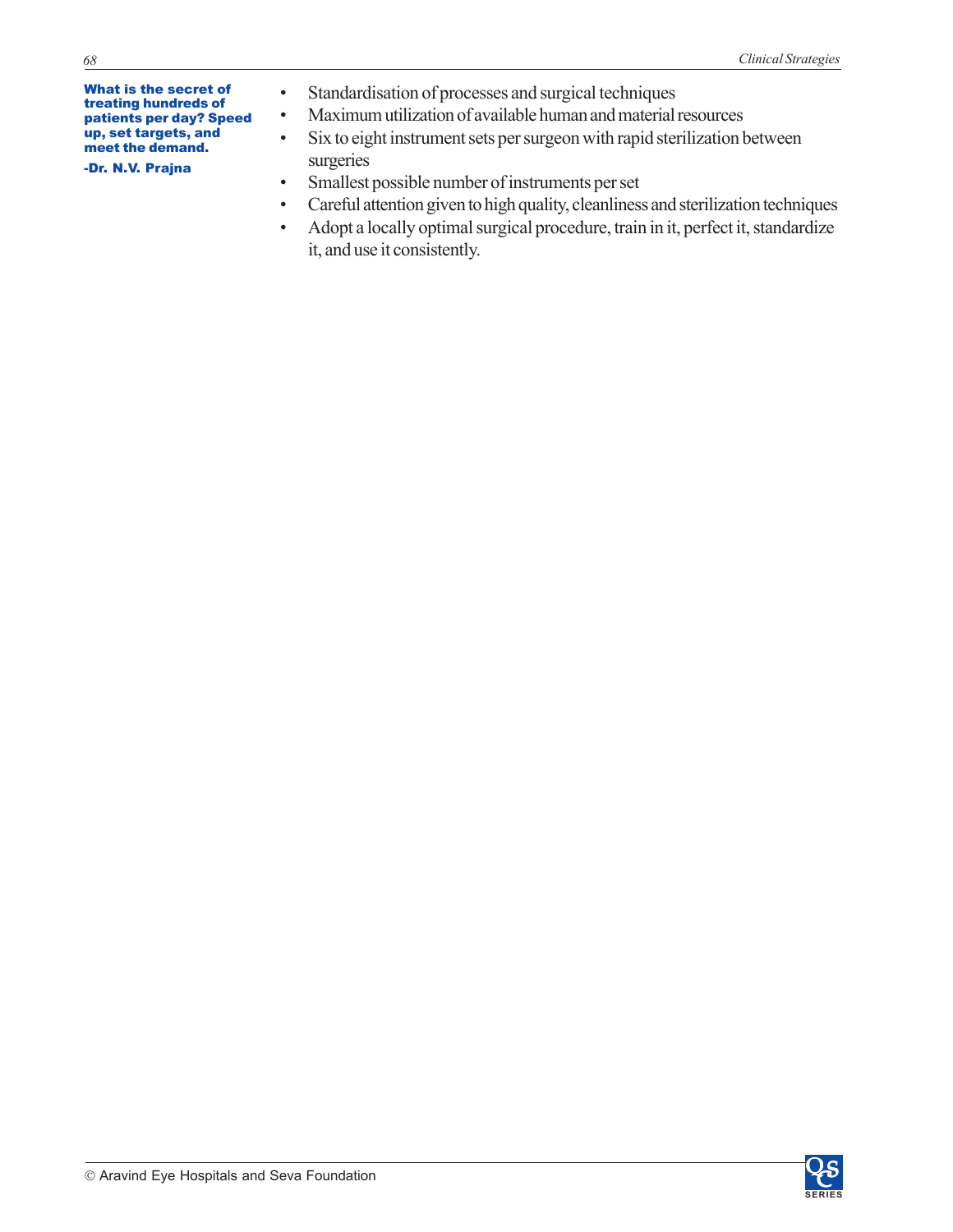# **Appendix 4 Postoperative Management**

#### **Table of Contents**

Introduction Postoperative medications Postoperative stay Postoperative instructions Discharge Follow-up care Postoperative complications *69*

![](_page_69_Picture_6.jpeg)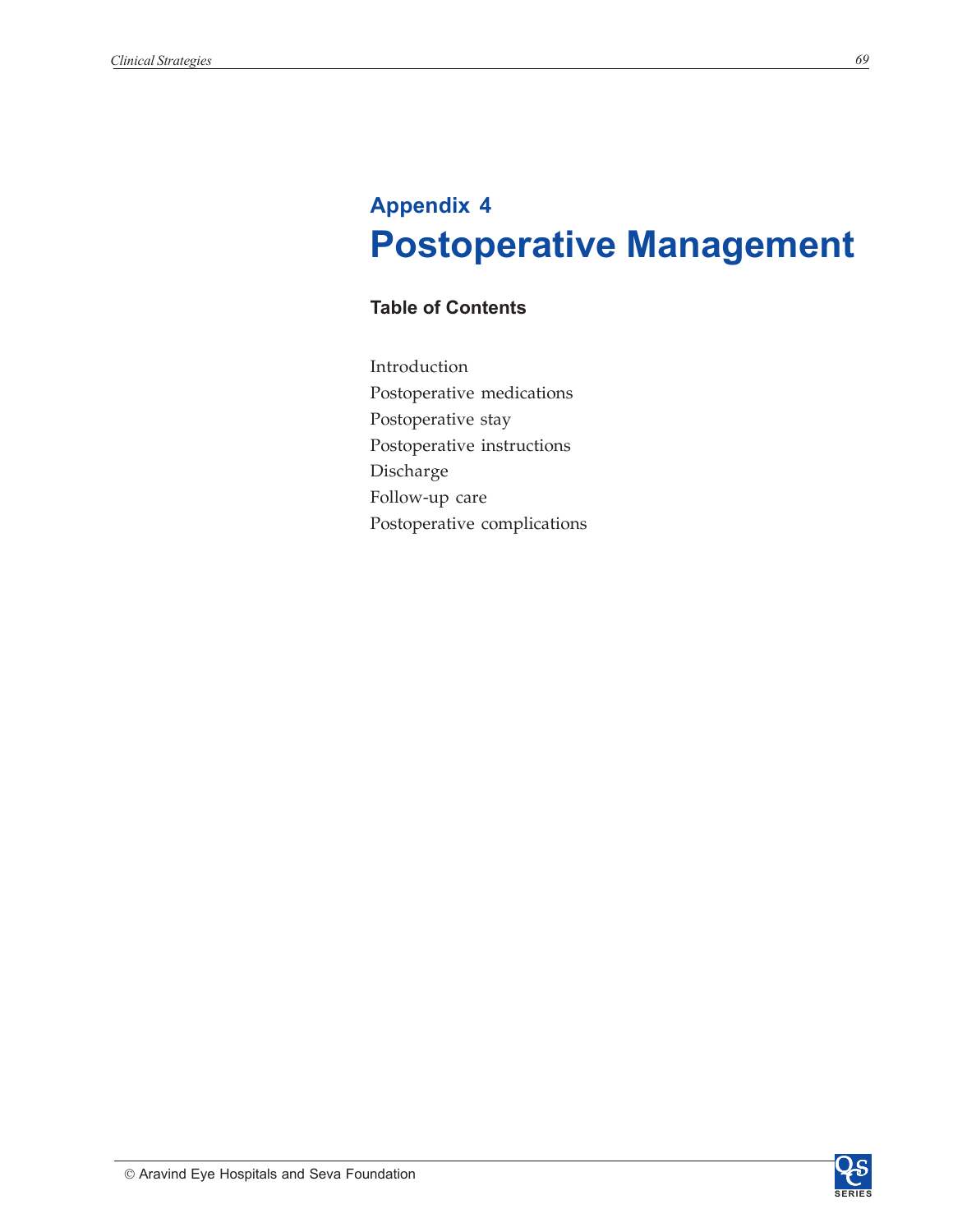*Because diagnostic, therapeutic, and practice recommendations may have changed since the publication of this series, because such recommendations cannot be considered absolute or universal in their application, and because the publication process contains the potential for error, Aravind Eye Hospitals and Seva Foundation strongly advise that the recommendations in this series of clinical submodules be verified, prior to use, and be considered in light of a particular patientís clinical condition and history. The reader is urged to review the package information data of the manufacturers of the medications and devices mentioned. Drug therapy is constantly changing. Consequently, it is the responsibility of the health care professional to seek additional and confirmatory information; to evaluate its appropriateness as it relates to the actual clinical situation; and to consider new developments. Because it is beyond the scope of this series to include all indications, contraindications, side effects, and alternative agents for each drug or treatment, and because standards for usage change, it is advisable to keep abreast of revised recommendations. Caution is especially urged when using new or infrequently used drugs. It is the responsibility of the physician to determine applicable federal status of each drug or device he or she wishes to use, and to use them with appropriate patient consent in compliance with applicable law. The ultimate arbiter of any diagnostic or therapeutic decision remains the individual physician's judgement.* 

![](_page_70_Picture_3.jpeg)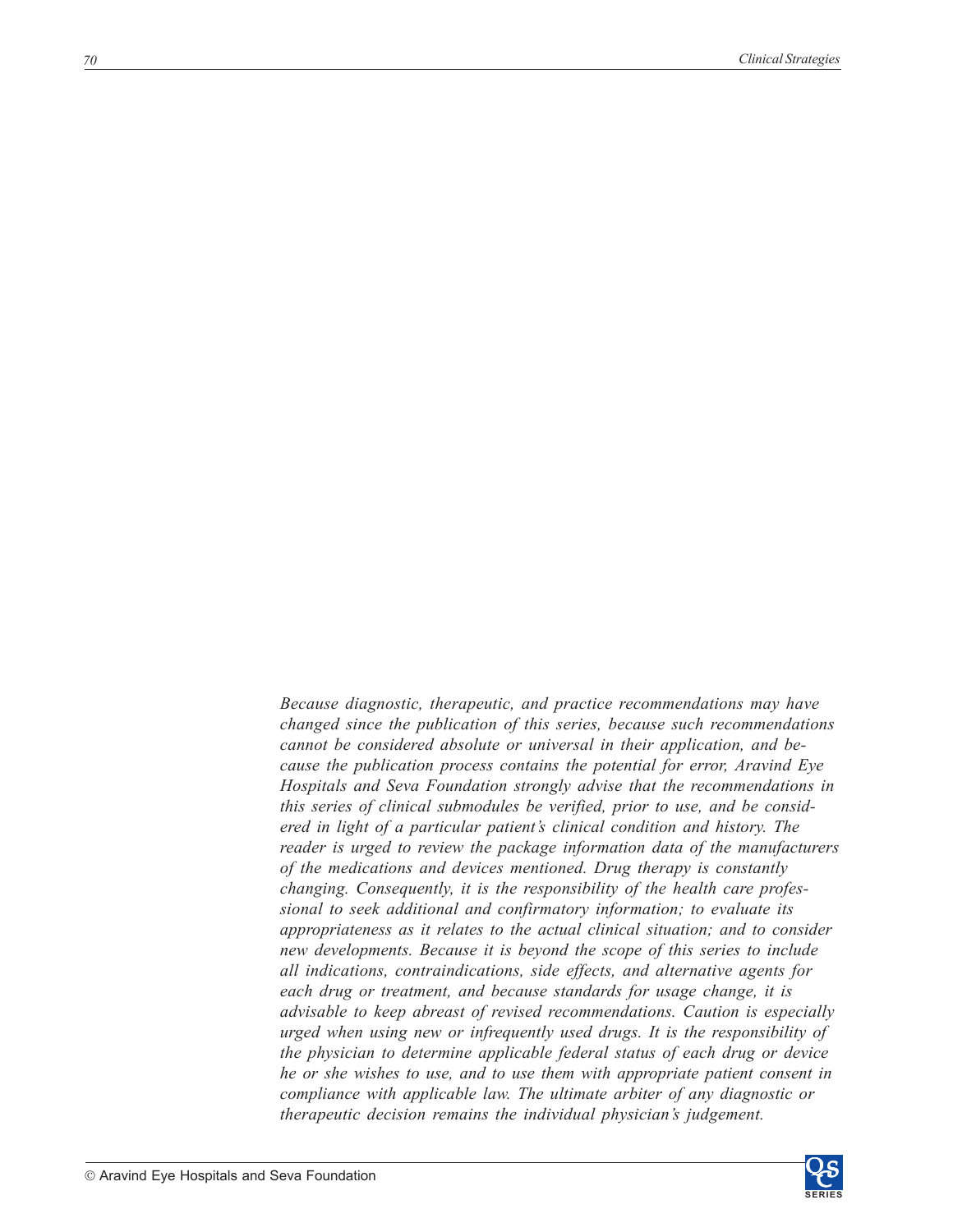# **Introduction**

changed the postoperative management of the cataract patient. The following developments are responsible for earlier visual rehabilitation following cataract surgery, and must now be considered in postoperative care: Over the past 15 years, improvements in cataract surgery have greatly

- A widespread switch from general anaesthetic to local anaesthetic, which is uncomplicated and effective, less expensive because fewer drugs are used and fewer staff are needed, which leads to fewer complications, and which allows the surgeon to communicate with the patient during surgery
- Better antibiotics and steroids
- Improved wound closure techniques, including sutureless wound closure
- ï IOL implants, which lead to earlier visual rehabilitation with earlier resumption of normal activities.

From the patient's perspective, the period of postoperative care normally spans the interval from the conclusion of surgery until the goal of surgery is achieved by provision of stable improved vision. In the absence of complications, this usually occurs by two to three months after the surgery and coincides with the prescription of final refractive correction.

This appendix covers all aspects of postoperative management of cataract surgery in a large volume setting, including discussions of postoperative medications, length of stay, postoperative instructions to patients, discharge, follow-up care, and possible postoperative complications to watch for.

# **Postoperative medications**

**An aspect of postoperative care at Aravind Eye Hospital that has an impact on large volume cataract surgery is the standardisation of postoperative medications: antibiotics, steroids and topical medications. Since 80 percent of cataract patients have no systemic complications, standardisation of postoperative medications expedites the whole process. At Aravind, the practice of identifying patients with ocular and systemic complications by means of a special sticker on the case sheet or a special colour of shield covering the eye has been found to be particularly effective for a large volume setting.**

#### **Postoperative care at the conclusion of the surgical procedure**

- **ï** At this point, subconjuctival antibiotic gentamycin 20 mg + decadron is routinely administered (cefazolin 100 mg, if the patient is allergic to gentamicin).
- A drop of an antibiotic-steroid preparation is instilled in the eye.
- If no lens has been implanated, a cycloplegic mydriatic preparation is also instilled.
- The eye is patched with a sterile cotton pad and a shield.

#### **Following surgery**

The patient should be examined with slit lamp in the postoperative period. Both the examining doctor and the assistant should scrub before the examination.

![](_page_71_Picture_20.jpeg)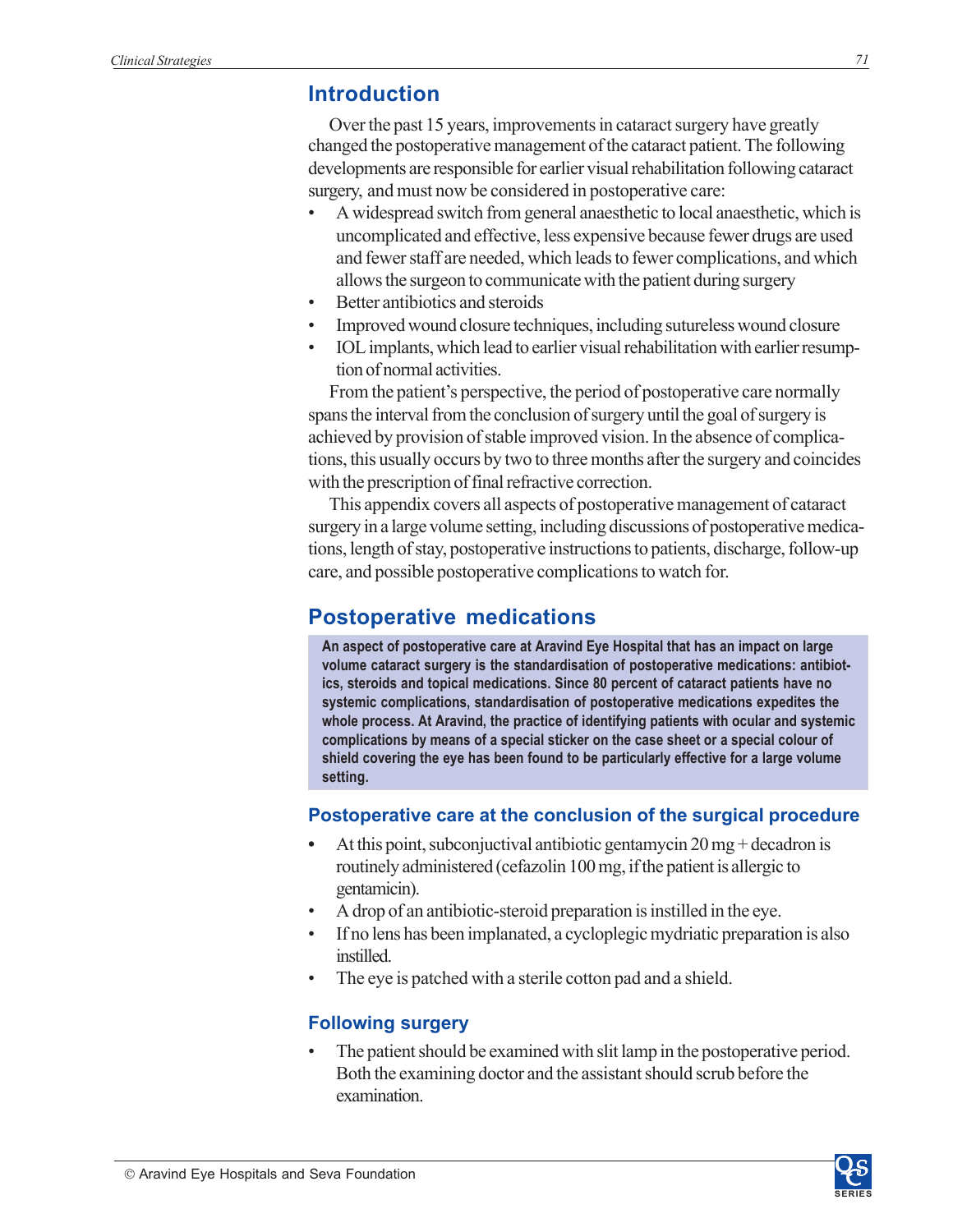- Analgesics, usually paracetamol or acetaminophen (a single tablet) are given one hour after surgery.
- If pain is severe, higher doses of analgesic tablets are used.
- Sedative, usually diazepam (5 mg), 1 tablet at night following surgery (optional).
- Ocular hypotensive agents based on the surgeon's judgement.
- Other medications for systemic disease, if any, are continued.

## **Topical medications**

- Topical antibiotics either 0.3% gentamycin or 0.3% ciprofloxacin 3 times daily, begun four to six hours after surgery.
- Antibiotic-steroid combination, one drop four times daily, for ECCE with or without IOL implantation. (The dosage schedule of topical steroids is tapered off over a period of six weeks.)
- Cycloplegic-mydriatics (only with significant inflammation), rarely needed with PC-IOL implanation.
- ï Only in cases of ICCE, antibiotics and steriods are applied twice daily for three to four days.
- In eyes with dacryocystitis, 0.5% chloramphenical drops are used preoperatively and postoperatively.

## **Antibiotics**

Indiscriminate use of systemic antibiotics is now considered likely to breed strains of antibiotic-resistant bacteria. In developed countries, no oral or systemic antibiotics are administered as a routine. If the posterior capsule is ruptured intraoperatively, some doctors advise oral ciprofloxacin or ofloxacin.

## **Systemic medications**

Patients resume their routine medications as ordered on admission. The ward nurses and coordinators must contact the inhouse physician or duty medical officer if medical emergencies arise.

- Cardiac patients are advised to continue medicines prescribed by their physician.
- Hypertensive patients have their blood pressure recorded daily and a chart is maintained. Antihypertensives are continued as prescribed by their physician.
- If hypertension is newly diagnosed on admission, the inhouse physician decides about the dosage of antihypertensive drugs, and a salt-free diet is advised.
- Previously diagnosed diabetic patients
	- for insulin dependants, standardise the dose and maintain a chart of urine sugar.
	- for non-insulin dependants, continue oral anti-diabetic drugs, and maintain a chart of urine sugar.

There is no agreement over the regimen used in preoperative, intraoperative or postoperative antibiotic prophylaxis in cataract surgery.

Systemic administration of most antibiotic agents achieves concentrations in the aqueous and vitreous humour that are subtherapeutic.

- Dr. M. Srinivasan, Aravind Eye Hospital

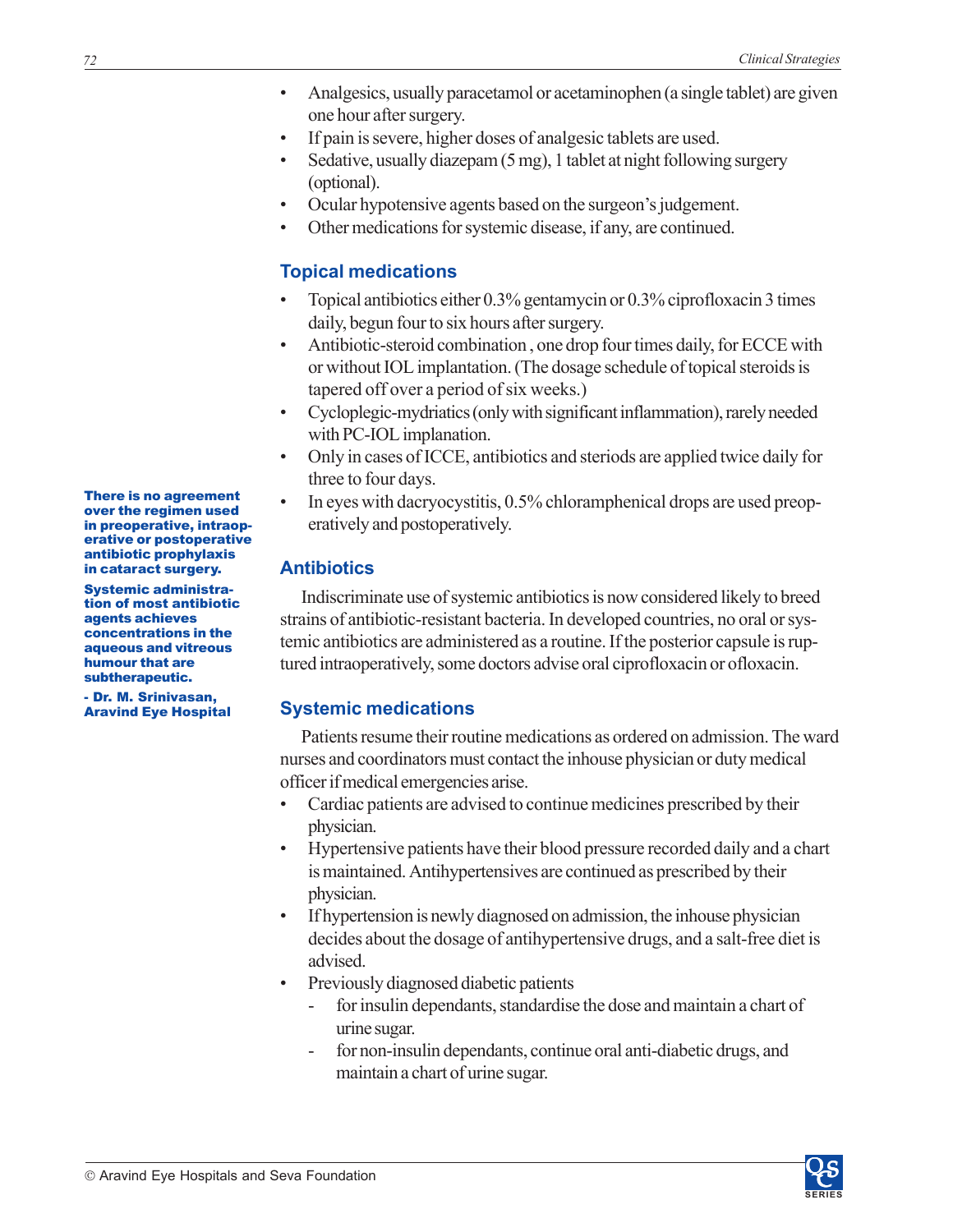- If diabetes is newly diagnosed on admission, the inhouse physician will evaluate the case, advise a diabetic diet and make it available inhouse.
- Asthmatic patients are advised to continue with their prescribed medications, either bronchodilators or steroids. In rare instances, one may come across status asthmaticus, which may need transfer to ICU care.

## **Postoperative stay**

Postoperative orders for cataract with or without IOL

- The patient is taken to the recovery room until he/she is stable and then to his/her room.
- The patient's vital signs are recorded as a routine practice.
- The patient lies on the back on the unoperated side. He/she is permitted to use the toilet and sit while eating.
- The patient progresses to the diet as ordered on admission.

The length of postoperative stay is usually determined by the surgical procedure used.

## ICCE or ECCE

The patient is usually discharged third postoperative day if his/her condition is satisfactory. If not, the patient stays further untill complications are resolved.

## ECCE with IOL

The patient is discharged on the second postoperative day. The stay is extended if the patient insists on staying because of some problem with travel plans or if he/she is not fit to travel (fever, weakness, eye pain, etc.). The surgeon advises the patient to stay further if serious complications are noticed.

- Sutureless surgery (phaco or manual sutureless ECCE with PC-IOL) With guaranteed compliance and follow-up, the patient can be discharged on the first postoperative day. Very rarely is the stay extended, since the sutureless wound is secure.
- Ambulatory or day care sutureless surgery

The patient is discharged a few hours after surgery.

## Postoperative hospitalisation is planned in some situations:

- Presence of a medical condition might require prolonged postoperative observation by medical or nursing personnel.
- $\cdot$  If best correctable vision in the unoperated eye is 20/200 or worse, it will be dangerous for the patient to get around.
- A patient who is mentally debilitated or diagnosed as mentally ill might require longer postoperative care in the hospital.
- ï If a patient is non-ambulatory or cannot exercise self-care, or if responsible care is unavailable during the immediate postoperative period, the patient will require longer postoperative care in the hospital.

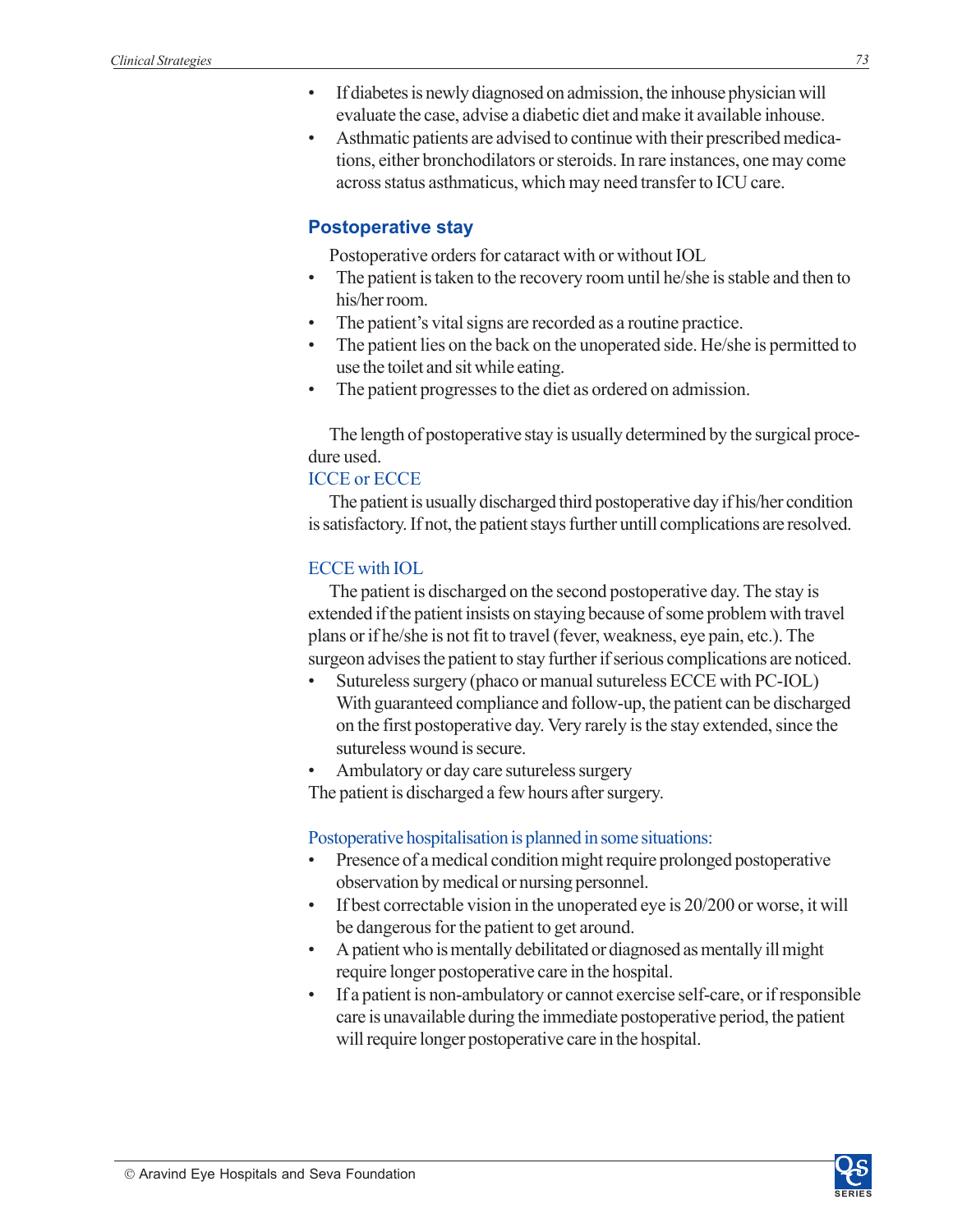Unplanned postoperative hospitalisation must be arranged when indicated by intraoperative and/or postoperative complications of an ocular(see Postoperative Complications) or medical nature. Possible medical complications requiring further hospitalisation includes:

- Cardiac instability
- Respiratory instability
- Cerebrovascular episode
- Diabetes mellitus requiring acute management
- Uncontrolled nausea or vomiting
- Acute urinary retention
- Acute psychiatric disorientation
- Other medical conditions requiring acute management or careful observation

## **Postoperative instructions**

The surgeon has an obligation to educate that patients are educated about eyecare and given postoperative instructions.In a large volume setting, this should be done by paramedical staff or patient counsellors. Postoperative education includes:

- Signs and symptoms of possible complications
- Eye protection and hygeine
- Allowed activity
- **Medication**
- Required follow-up visits
- Details about access to emergency care

#### **Postoperative Instructions for Cataract Patients**

**(many restrictions can be liberalised in the case of sutureless surgery)**

- **ï Donít lift heavy weights or hold breath while lifting.**
- **ï Donít stoop or bend over.**
- **ï Donít touch the operated eye with dirty hands.**
- **ï Donít rub the eye.**
- **ï Avoid head bath for three to four weeks after surgery.**
- **ï Face can be cleaned with a wet cloth.**
- **ï Donít shave until one week after surgery.**
- **ï Avoid vigorous shaking of head.**
- **ï Avoid dusty and crowded places.**
- **ï Avoid cigarettes, alcohol, and snuff.**
- **ï There are no special diet restrictions for eye surgery, except in diabetics.**
- **ï In the case of prolonged cough or constipation during immediate postoperative period, cough suppressants and laxatives can be used.**
- **ï For other systemic problems, seek necessary medical treatment.**
- **ï Use previously prescribed corrective spectacles.**
- **ï Use dark glasses with closed side covers for outdoors.**
- **ï Use an eye shield (while sleeping) for the first week.**
- **ï Have the eye cleaned by your attender or caregiver as demonstrated by the OA or patient counsellor.**
- **ï Cleaning should be done twice daily.**
- **ï Use medication as prescribed.**

During the postoperative period, just before discharge, patient counsellors at Aravind Eye Hospital explain to patients their postoperative medications and details regarding follow-up. All patients are provided a pamphlet in English and the regional language that outlines the do's and don'ts following surgery. Postoperative visual acuity is checked for all patients. All patients in **Aravind's Free Hospital** are provided medicines free of charge.

- Dr. G. Natchiar

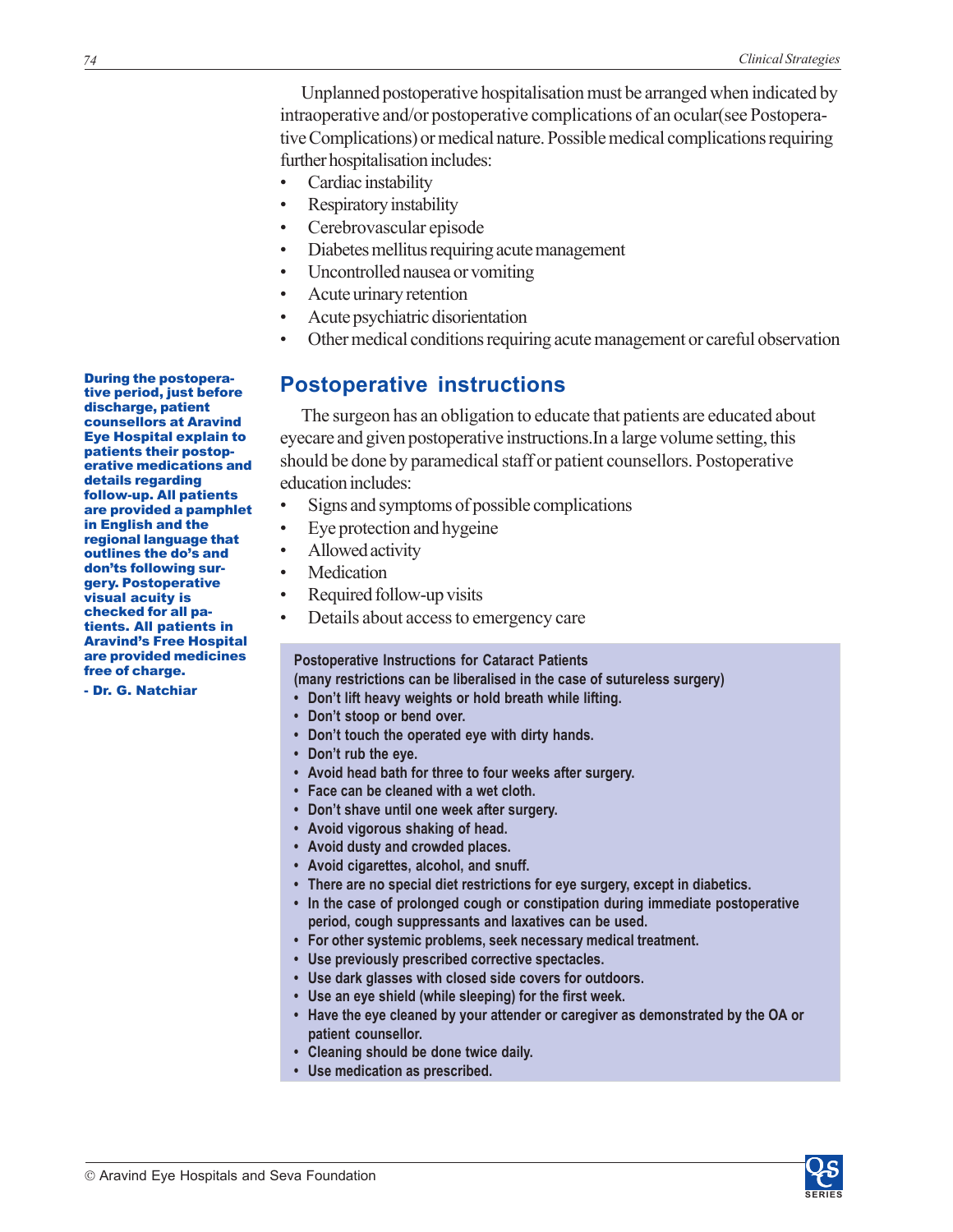- In the case of:
	- **persisting pain**
		- **sudden marked redness**
	- **excessive discharge**
	- **lid swelling**
	- **sudden decrease in vision**

**call your surgeon or the nearest eye hospital immediately.**

## **Discharge**

## **Criteria for discharge**

The criteria for discharge after cataract surgery without complications include:

- Stable vital signs
- Return to preoperative mental status
- Absence of nausea
- Absence of significant pain
- Availability of attender (some patients can see with the other eye and on their own)
- Review of postoperative care with the patient and /or attender, including written postoperative instructions
- Prearranged follow-up appointment

Ocular findings and visual acuity should be recorded in the case sheet of each patient before discharge.

For quality control and improvement of a hospital's cataract surgery programme, **postoperative vision (and preferably keratometric or refractive astigmatism)should be checked and recorded for each patient and tallied for each surgeon. -Dr. Steve Miller, Seva Foundation**

## **Discharge medications**

Discharge orders for cataract operation with/without IOL

- Topical gentamic in or ciprofloxacin  $0.3\%$
- Dexamethasone or betamethasone 0.1%
	- NB: If prednisolone acetate 1% is available, it is superior to dexamethasone or betamethasone
- Topical cyclopentolate 1% or homatropine 2%, if indicated

#### If no lens is implanted:

• One drop of each (antibiotic and steroid) twice daily for four weeks (except cycloplegics, which are instilled once a day or once in two days).

## If lens is implanted:

• Steroids, one drop in the operated eye Q.I.D x 2 weeks T.I.D x 2 weeks

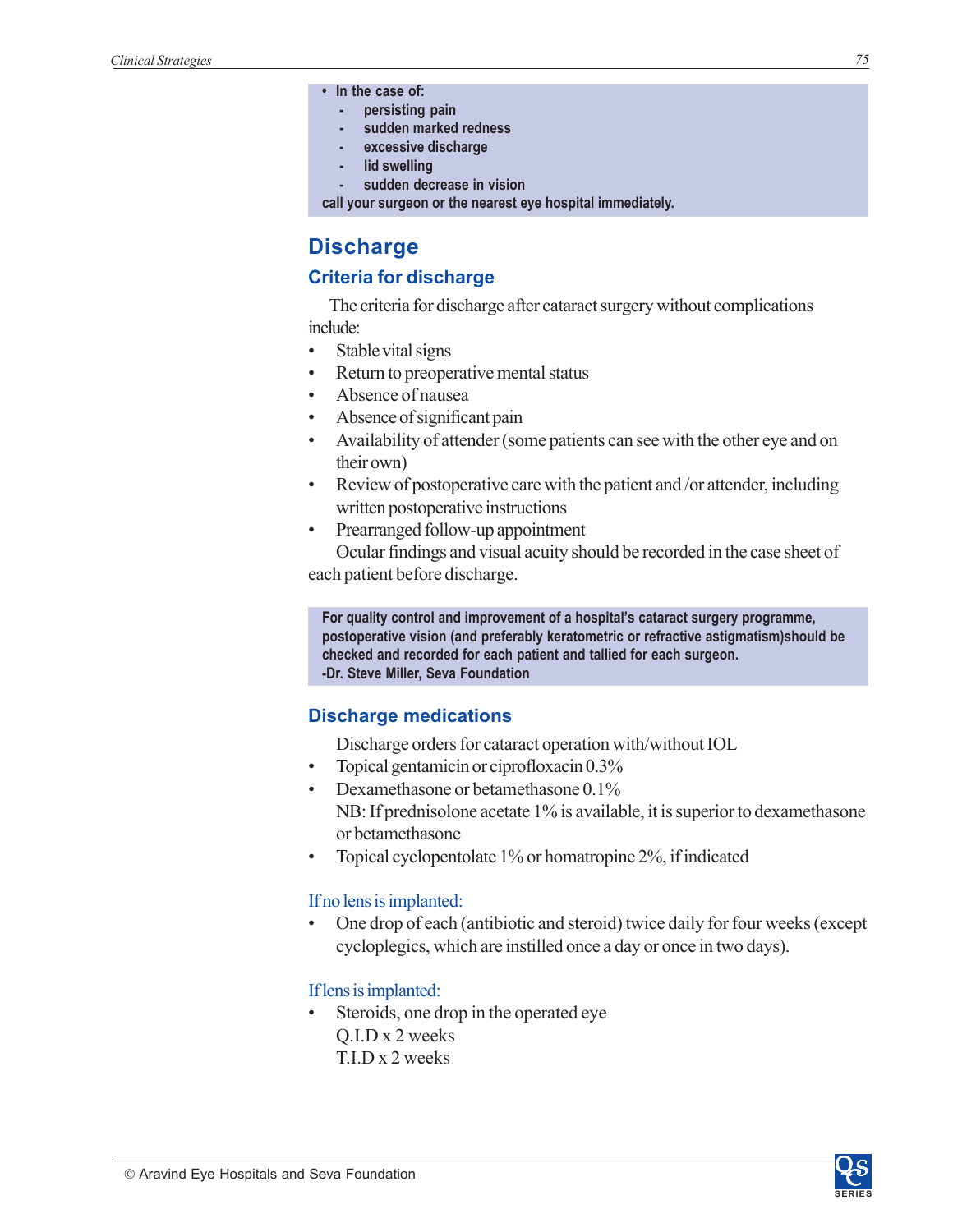B.I.D. x 2 weeks

O.D. x 2 weeks

- Antibiotics, one drop in the operated eye Q.I.D x 2 weeks T.I.D x 2 weeks B.I.D. x 2 weeks
- O.D. x 2 weeks Cycloplegics, one drop in the operated eye at night for two weeks or more as needed.

## **6. Follow-up Care**

#### Patients who have undergone sutureless surgery with IOL

Patients without signs and symptoms of possible complications should visit their ophthalmologist one day after surgery, one week after surgery if possible, and one month after surgery for the final refraction and spectacles prescription.

#### Patients who have undergone cataract surgery with sutures

Patients without signs and symptoms of possible complications should visit their ophthalmologist three weeks after surgery to have the sutures cut, and six to twelve weeks after surgery for the final refraction and spectacles prescription.

#### Patients who have come from screening camps

Patients who have travelled some distance from a screening camp for surgery will receive a postoperative examination before discharge, and then should be informed of the date of their appointment at the base hospital or the date of the eye hospital's follow-up camp for their follow-up examination, final refraction and spectacles prescription.

More frequent postoperative visits might be indicated if unusual findings are noticed or complications occur. Patients who experience complications such as redness, pain, discomfort, or deterioration of vision should report to the ophthalmologist or an eye hospital immediately, without waiting for the follow-up dates.

#### Components of each follow-up examination:

- Visual acuity with pin hole refraction
- IOP, if warranted
- External examination
- Slit lamp examination
- Ophthalmoscopy / fundus examination
- **ï** Checking the medications

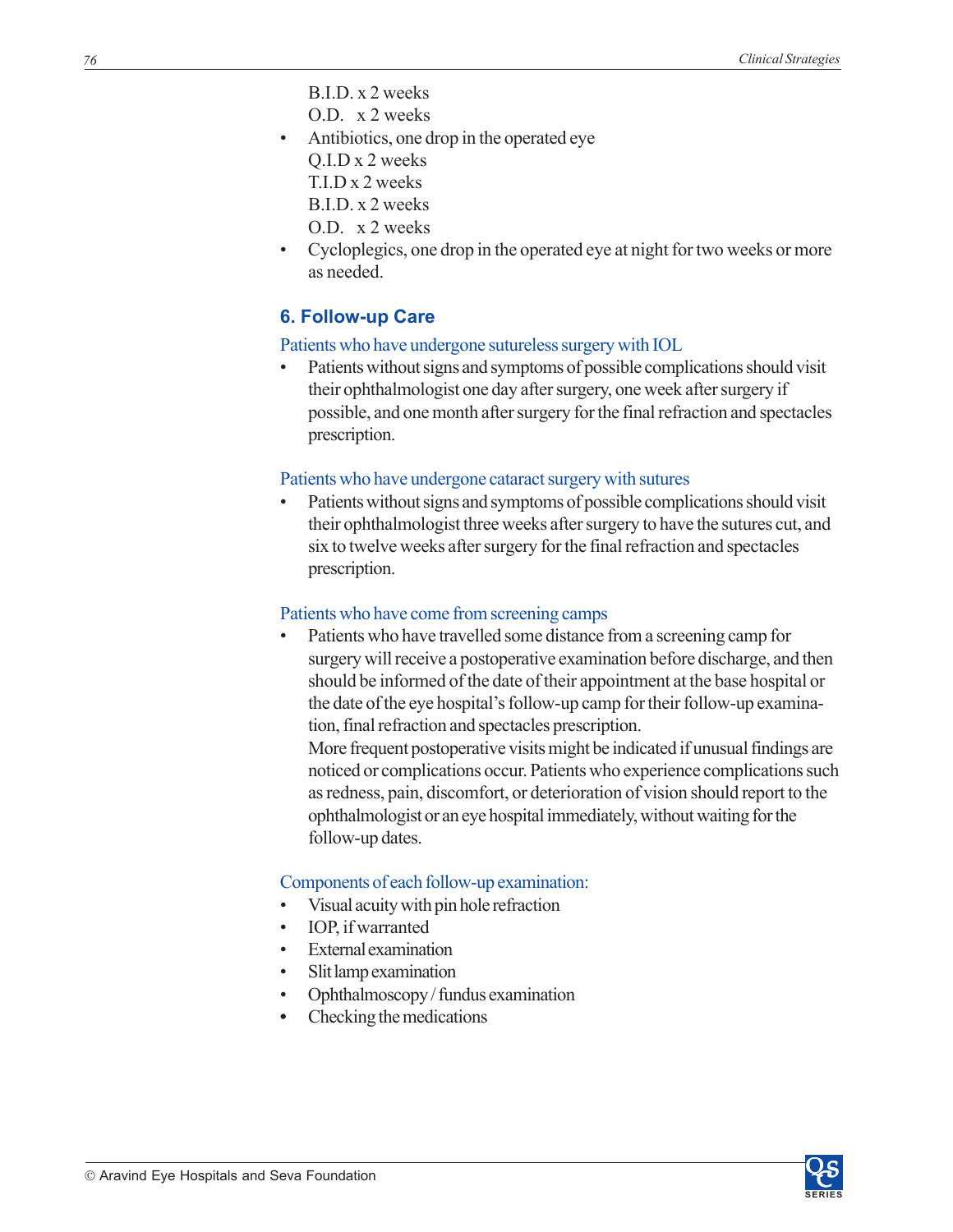**Ensuring follow-up is a major challenge of the base hospital approach in a high quality, large volume cataract surgery programme. Getting screening camp patients to come back for follow-up is very difficult. Aravind Eye Hospital has implemented a successful strategy for ensuring follow-up of free patients who were bused in from out of town screening camps for cataract surgery.**

**Each screening camp is now followed approximately 40 days later by a follow-up camp. An ophthalmologist attends the camp to do the follow-up examination, and final** refraction is done by a trained ophthalmic assistant. Aravind's follow-up rate has **reached over 95% with this strategy.**

## **Postoperative complications**

#### **Quality assurance**

Good clinical outcomes produce good visual outcomes. Postoperative compli cations will affect the patient's length of stay in hospital, the patient's visual outcome, the amount of medical staff time spent with that patient, and the patient's willingness to refer other patients. Large volume and cost effectiveness are impossible with a high number of complications.

A large volume cataract surgery programme must maintain high quality standards and low complication rates. A routine recording of factors such as visual outcome, visual improvement, intraoperative and postoperative complica tions, plus monthly analysis of the data, can help in assuring high quality.

## **Early postoperative complications**

- Corneal oedema
- Shallow anterior chamber due to wound leak, pupillary block, or choroidal detachment
- Iris prolapse
- Postoperative uveitis
- Vitreous in anterior chamber
- Infectious endophthalmitis
- Retained lens matter
- Dislocated IOL

## **Postoperative complications at the first week follow-up visit**

- Postoperative uveitis
- Any of the above complications

## **Postoperative complications at the final follow-up visit**

## **(4-12 weeks)**

- Post refraction subnormal vision (Surgically induced astigmatism)
- Media opacity (PCO)
- Retinal or macular pathology
- Optic nerve abnormality

We insist on high quality care in diagnosis, surgery and all treatment, whether the patient is from a rural or an urban area, paying or free. We do try to motivate our staff to achieve excellence in their surgery and publications, and some of them are internationally known for the quality of their work...Every opportunity to keep this high quality in our work is my spiritual aspiration.

- Dr. G. Venkataswamy, Founder, Aravind Eye **Hospitals** 

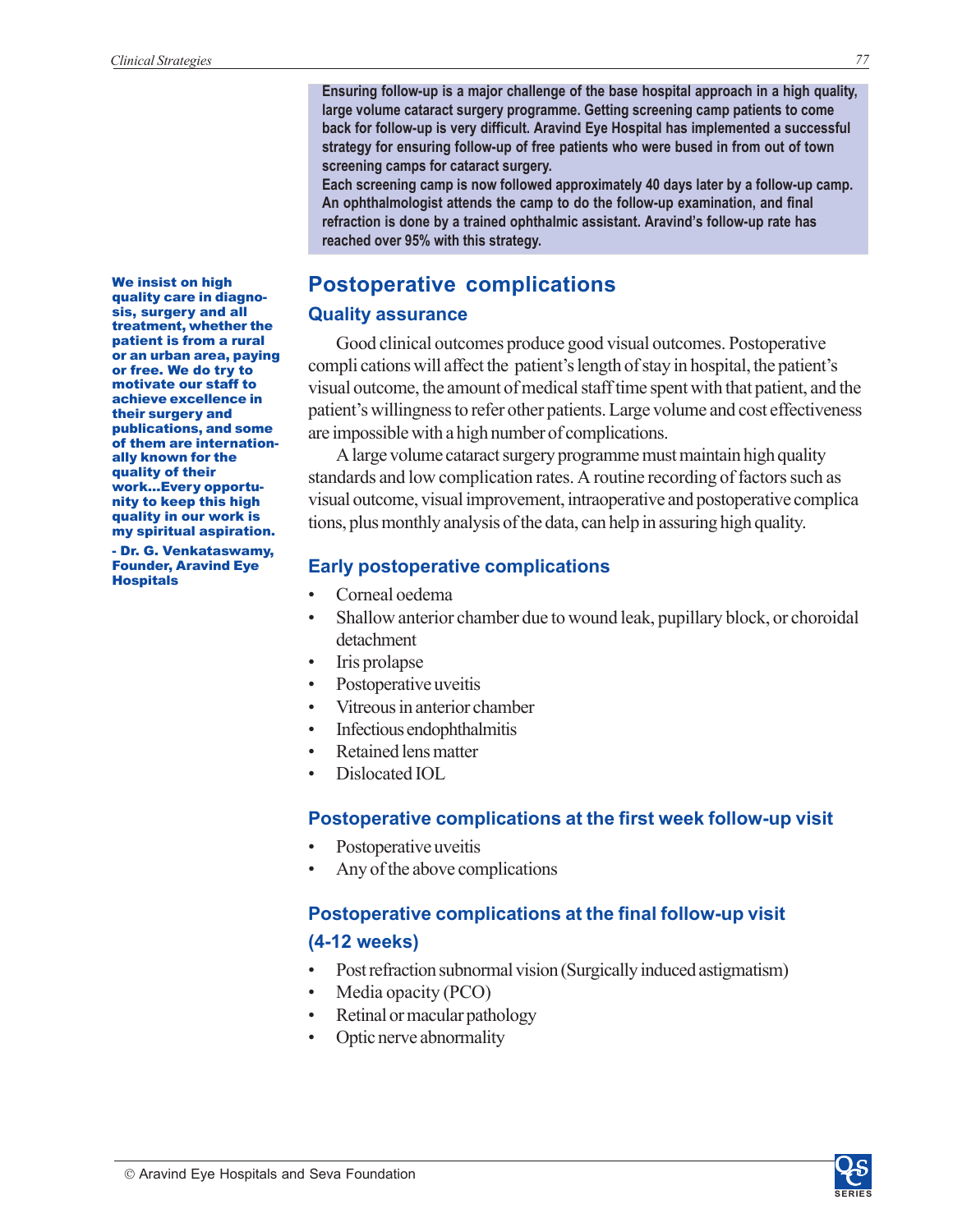## **Late postoperative complications**

- Decreased vision without red eye: change in refraction, posterior capsular opacification, cystoid macular oedema, or retinal detachment
- Decreased vision with red eye: loose sutures, rebound uveitis, chronic irritable eye, epithelial down growth, bullous keratopathy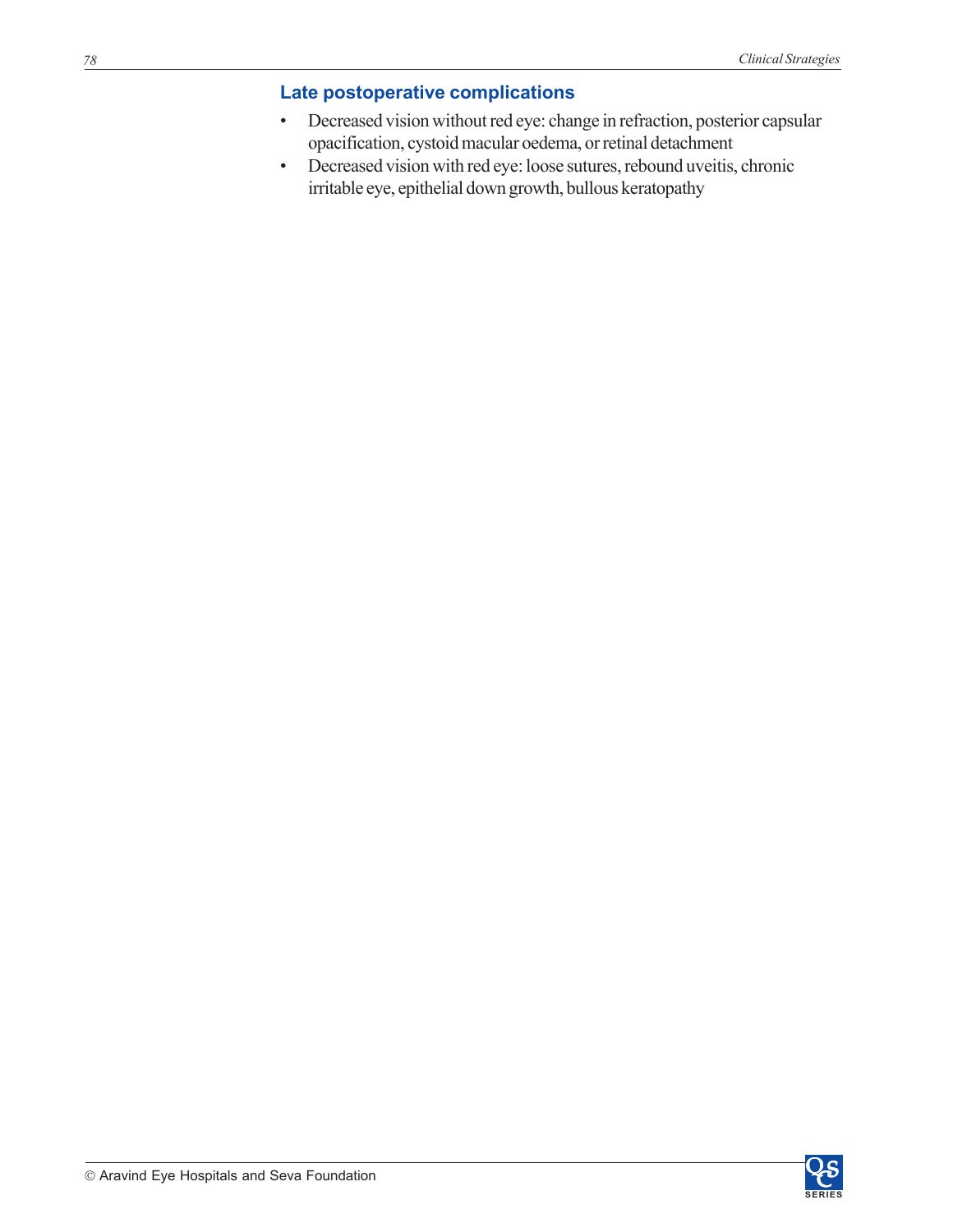# **Appendix 5 Paediatric Cataract**

## **Table of Contents**

Introduction **Objectives** Staffing requirements for a paediatric cataract surgery programme Evaluating a child with cataract Management of childhood catarct Surgical management General anaesthesia for cataract surgery in children Considerations in choice of surgical technique Routine postoperative management Operative complications Postoperative complications Conclusion

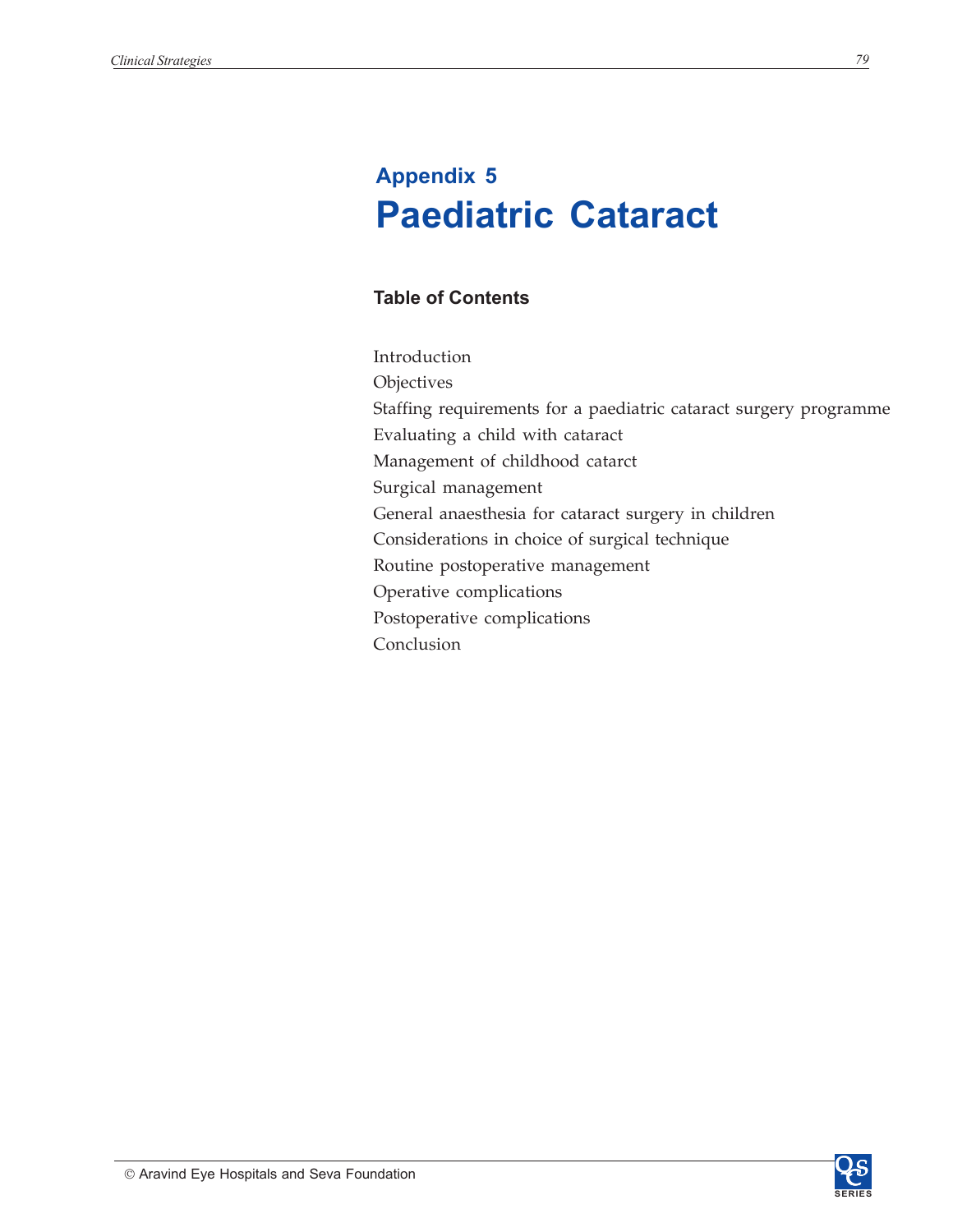*Because diagnostic, therapeutic, and practice recommendations may have changed since the publication of this series, because such recommendations cannot be considered absolute or universal in their application, and because the publication process contains the potential for error, Aravind Eye Hospitals and Seva Foundation strongly advise that the recommendations in this series of clinical submodules be verified, prior to use, and be considered in light of a particular patientís clinical condition and history. The reader is urged to review the package information data of the manufacturers of the medications and devices mentioned. Drug therapy is constantly changing. Consequently, it is the responsibility of the health care professional to seek additional and confirmatory information; to evaluate its appropriateness as it relates to the actual clinical situation; and to consider new developments. Because it is beyond the scope of this series to include all indications, contraindications, side effects, and alternative agents for each drug or treatment, and because standards for usage change, it is advisable to keep abreast of revised recommendations. Caution is especially urged when using new or infrequently used drugs. It is the responsibility of the physician to determine applicable federal status of each drug or device he or she wishes to use, and to use them with appropriate patient consent in compliance with applicable law. The ultimate arbiter of any diagnostic or therapeutic decision remains the individual physician's judgement.* 

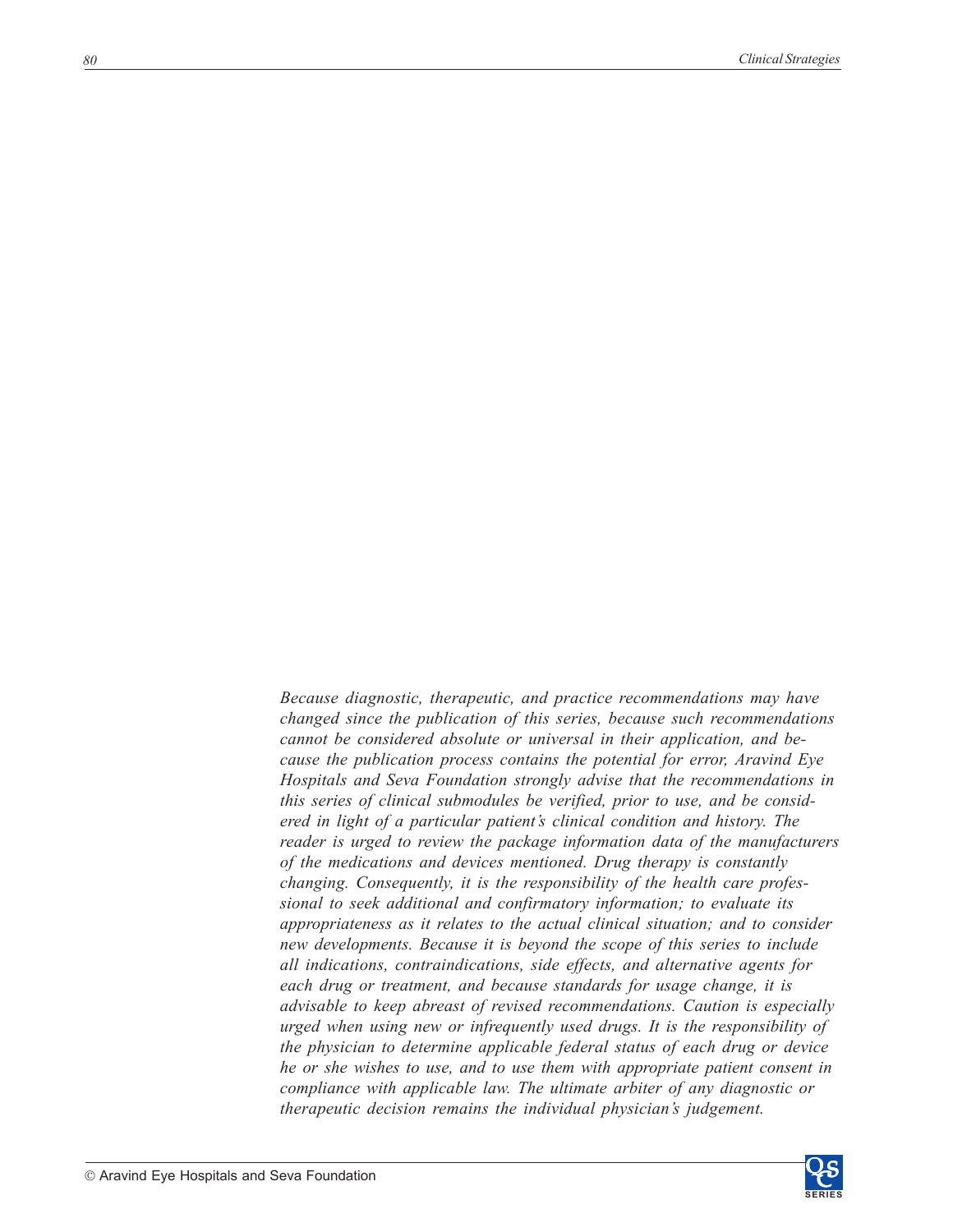# **Introduction**

#### **Rationale**

 The inclusion of management of paediatric cataract in a high quality large volume, low cost cataract surgery programme represents a dichotomy of sorts. In a narrow sense of the term paediatric cataract intervention can never be part of large volume because of the special demands created by the need for specialised care in children, mandatory general anaesthesia and associated systemic problems that can't be ignored in children. At the same time, surgical intervention is a service that one must, can and should provide to this group of patients because of the large volume of adult cataract surgery being offered. And one can never afford to ignore the long term implications of timely surgical intervention in this age group.

 In contrast to adult cataract, the management of cataract in children requires a completely different approach. The child's immature visual system, as well as the anatomical differences and psychosocial differences between adults and children, demand a different approach in surgical management and visual rehabilation. Besides, only very few children with cataracts present clinically with vision-related subjective complaints. The first sign of cataract is a white or partially white pupil noted by parents. The only similarity between the two groups is the presence of an opaque lens.

 The decision to operate on a child is complex, depending on the age of the child, laterality and density and systemic problems. It is the level of visual acuity or acuity potential weighed against procedural risks that determines the need for surgery. Early intervention is necessary in order to counter the ever lurking danger of amblyopia. Studies point to the existence of a ciritical period in which the effects of visual deprivation on the visual system are marked. Cataract leads to very quick irreversible amblyopia in a child. Amblyopia can also be develop following cataract surgery due to posterior capsular opacification, anisometropia, uncorrected aphakia, or strabismus.

## **Objectives**

- 1. To highlight the need for paediatric cataract surgical intervention in a large volume cataract surgery programme.
- 2. To outline preoperative evaluation, induction of anaesthesia, principles of surgical management, and post operative management of paediatric cataract.
- 3. To provide a conceptual framework for some of the issues unique to this ophthalmic subspeciality.

## **Staffing requirements for a paediatric cataract surgery programme**

**Management of paediatric cataract demands a multi-disciplinary approach involving paediatricians, paediatric anaesthesiologists and paediatric ophthalmologists. One of the essential requirements is an efficient network of referral systems involving local physicians, paediatricians and ophthalmologists. This is supplemented by creating paretal awarness, school screening and outreach programmes.**

Mankind owes the child the best it has to give... the children without exception whatsoever shall be entitled to those rights without distinction or discrimination.

- Statement from the United Nations Declaration of the Rights of the child.

For any chance of restoring or preserving their vision, it is essential that children with problems that are potentially amblyogenic such as cataract, corneal opacities, poor vision from uncorrected refractive errors be treated as soon as the abnormality is noticed.

-Dr. John Pratt-Johnson, Paediatric **Ophtlamologist** 

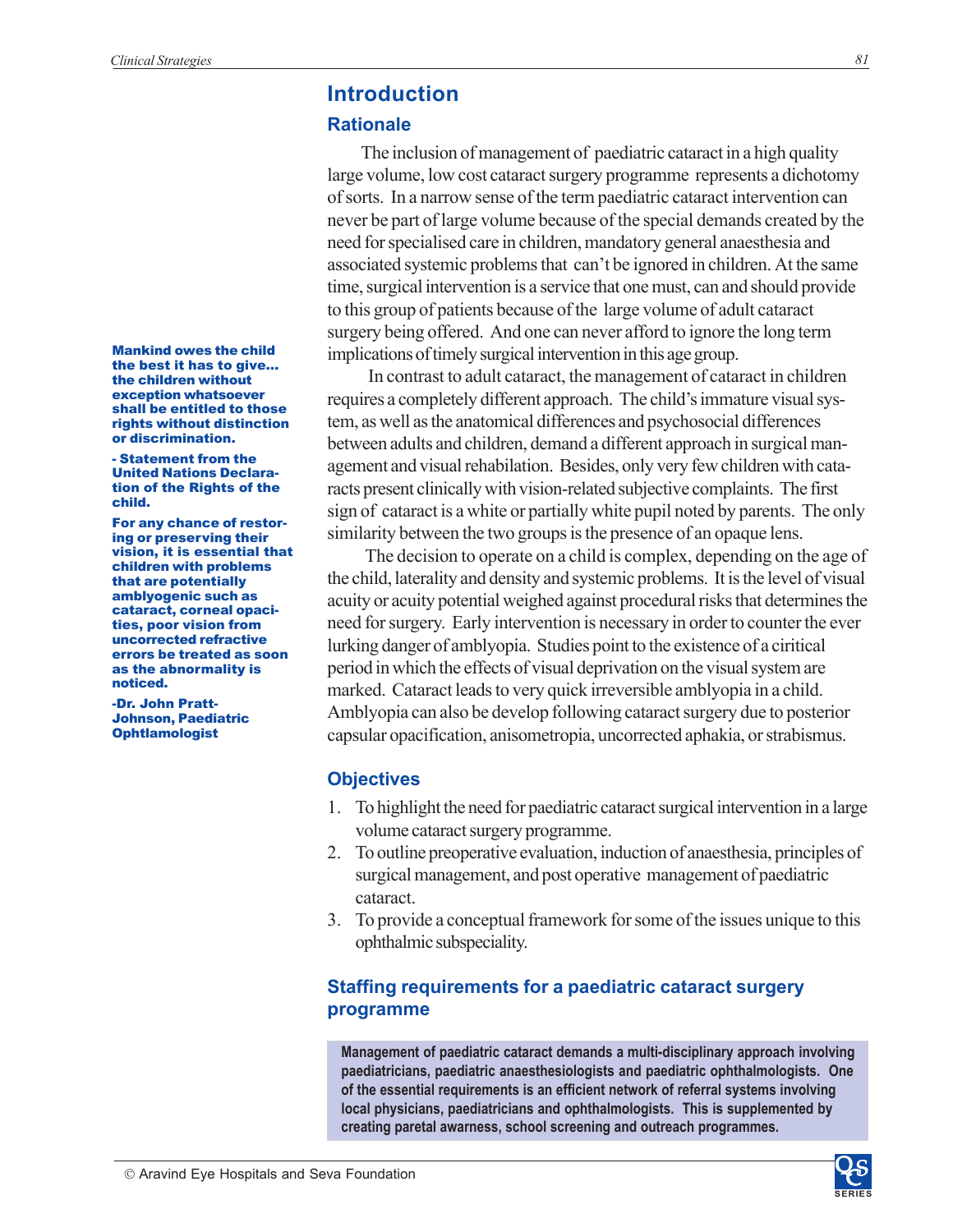#### Staff for one operating table

- Paediatric ophthalmologist
- Paediatric anaesthesiologist
- Nursing staff with special training in paediatric care, including neonatology and anesthesiology
- Surgical assistant

## **Evaluating a child with cataract Etiology of congenital cataract**

On a broad basis, the etiology can be classified into hereditary and nonhereditary factors. The hereditary form usually presents as isolated bilateral cataracts; in some of these cases there are other associated ocular anomalies such as microcornea, microphthalmos, coloboma, aniridia, etc. It can also manifest as one of the findings associated with one or many systemic findings as in autosomal disorders and chromosomal syndromes. The common metabolic disorders coming under this classification are galactosemia, homocystinuria, hypoparathyroidism, etc.

 Among the nonhereditary factors, intrauterine infection like rubella is the most common one to cause bilateral nuclear cataract. It is usually associated with microcornea, glaucoma and retinopathy, with or without hearing defect and PDA (patent ductus arteriosus, a cardiac problem). The other less common infections are toxoplasmosis and herpes etc. Radiation and photocoagulation like in retinoblastoma treatment, can also induce cataract but it is usually a total cataract. Apart from prematurity, PHPV (persistant hyperplastic primary vitreous) is known t cause cataract. The most common cause for unilateral cataract in the non hereditary category is trauma.

 Evaluating a child with cataract does not necessarily involve subjecting the child to a battery of expensive laboratory and biochemical investigations. Often, a careful history and detailed examination establish the diagnosis. History should specifically deal with the onset of cataract. Most parents seek medical treatment on noticing a white pupil (leukocoria). Some children may be brought to the ophthalmologist with the complaints of squinting or nystagmus. Patients with total and bilateral cataracts usually present earlier than those with unilateral or partial cataracts.

## **Evaluation**

## 1. Family history

Family history is very important in children who present with bilateral congenital cataracts. Family history or presence of consanguinity will help to establish inheritance pattern. Antenatal history regarding any infection, fever or rashes should be carefully elicited.



Aravind Eye Hospitals and Seva Foundation

An estimated 1.5 million children throughout the world are blind of whom 1 million live in Asia.

- World Health Organization, 1992

Cataract is the most important cause of treatable childhood blindness. There are 200,000 children blind from cataract worldwide. About 20,000 -40,000 children with developmental bilateral cataract are born each year. Rubella is still an important cause of preventable disease in many countries. In the developing world, there is a need to improve early case detection and referral services and to establish centers with expertise in the assessment, surgical treatment and long term management of the child with cataract.

- Journal of cataract and Refractive Surgery, Vol.23, 1997, p.681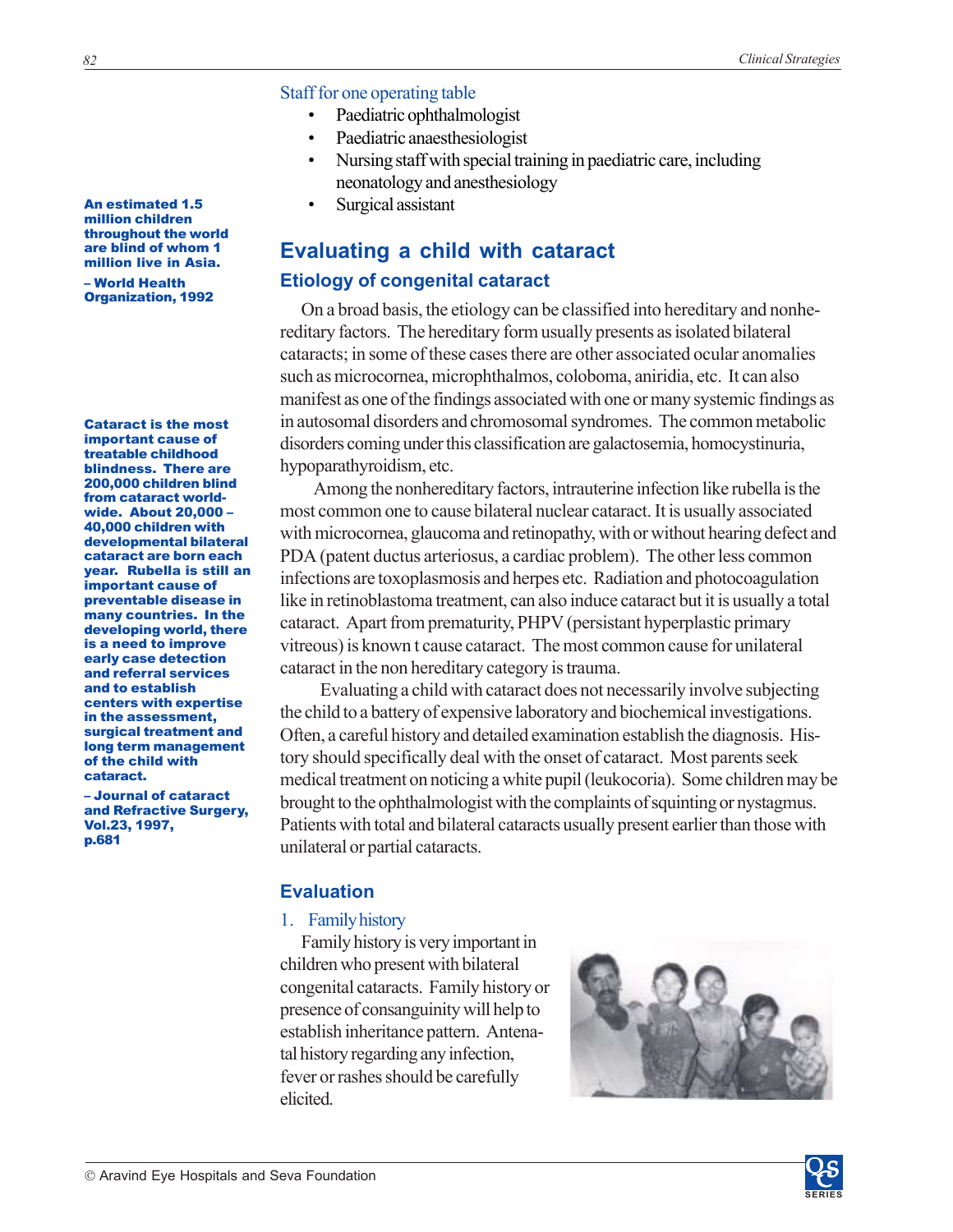Other family members, especially parents, may need to be examined for presence of lenticular changes if an autosomal dominant inheritance pattern is suspected.

#### 2. Ocular examination

 Begins with the assessment of visual acuity. In children, especially the preverbal age group, it is challenging to determine reliable, quantifiable, visual acuity. Preferential looking tests using Teller's cards can be done in very young children. The ability to pick up small cake decorations can also be used to



assess visual acuity in toddlers. Optokinetic nystagmus or sophisticated tests like visually evoked potential can be used to assess visual potential in infants and uncooperative preschool children. School-going children usually co-operate in reading the Snellen chart or matching tests like Sheridan-Gardiner test cards or Allen's card. These can be used in slightly older children with reasonable reliability.

 A detailed ocular examination using torch light and slit lamp is the next step in evaluation. Pupillary reaction is sometimes the only indication of visual acuity in cases of bilateral dense cataracts. Poor fixation or nystagmus or presence of strabismus usually indicates deep amblyopia and poor visual prognosis. Morphological pattern of the cataract and other associated features like posterior lenticonus should be looked for.

 Many times the morphology of cataract indicates the etiology. For example,

- central nuclear cataract indicates an early insult
- lamellar cataract indicates late onset suggesting a good visual outcome
- invariably all children with rubella present with central nuclear cataract
- metabolic disorder can present with lamellar cataract
- hereditary or genetic cataract can present as zonular, sutural, total, polar, pulverulent, blue dot and membranous forms
- in autosomal dominant form, one of the parents may show the same or different morphological cataract
- in X-linked recessive, the female carrier may show a sutural cataract and the affected sibling may show a total cataract

The presence of frequently associated ocular anomalies like colobomas, angle dysgenesis, elongated iris processes, and persistent papillary membranes should be carefully noted. The surgeon may have to modify his/her approach during surgery if these anomalies are present. Pupils should be dilated for a detailed fundus examination and retinoscopy. Retinoscopy is usually possible in cases of partial cataract and indicates the refractive status of the eye. Whenever possible, a fundus examination should be done using an indirect ophthalmoscope. If dense cataract precludes the view, then a B-scan ultrasound should be ordered. Ultrasonography should be routinely done in all cases of unilateral cataract to rule out any posterior segment pathology. If necessary, ultrasound may be done in both eyes.

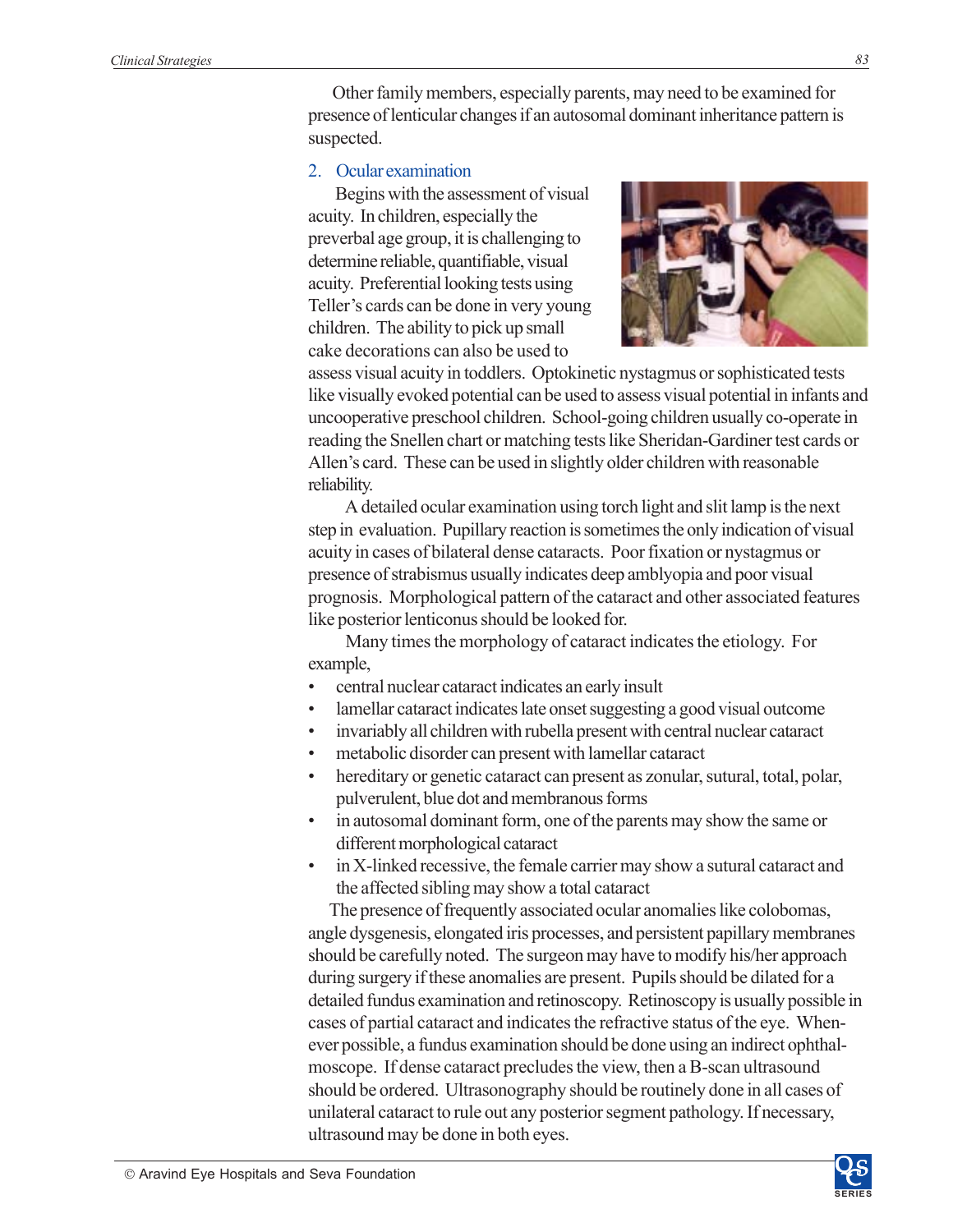Measurement of corneal idameter should be done as microcornea is contraindication for IOL implantation. IOP should be measured in all cases of cataract with suspected glaucoma, ectopia lentis using Pulsair or even Schiotz tonometer. If the child is uncooperative, this can be deferred until surgery. Ascan axial length measurement and IOL power estimation should be done if IOL implantation is being considered.

#### 3. Physical examination and workup

Bilateral cataracts are more likely to be associated with systemic disorders and hence require other systemic workup. A complete physical examination by a paediatrician will help to diagnose most of the systemic problems associated with cataract. The mental and physical development of the child should be assessed as this helps in selection of appropriate modality of visual rehabilitation. It is important for the ophthalmologist to work in tandem with the paediatrician. Extensive laboratory tests are not really essential in an otherwise healthy child with cataract. Invariably, children with metabolic disorders are very sick and usually they present to a paediatrician first rather than to an ophthalmologist. Urine test for presence of reducing sugar should be done in cases of suspected galactosemia and diabetes. If maternal infection is suspected, TORCH and VDRL titers can be ordered to confirm the diagnosis. It is better to do IgM titer rather that IgG titer to avoid confusion with maternal IgG antibodies, which pass through the placenta. IgM titers in saliva is a better option to detect rubella in infants. Children who weigh less than normal, with suspicion of congenital rubella syndrome, should have their hearing checked and their cardiovascular system examined for presence of PDA, which is important to diagnose before subjecting the children to anaesthesia. In children presenting with mental retardation and ectopia lentis or cataracts, urine for homocystinuria is to be checked. Children with cerebral palsy and a history of birth asphyxia and brain damage should have a thorough neurological workup. In practice, children needing a battery of investigations are few. Chromosomal assay can be done if a high index of suspicion exists. If features consistent with specific chromosomal syndromes are present, then chromosomal analysis is justified. Amino acids in urine can be tested to rule out Lowe's syndrome.

Calcium and phosphate levels can be assessed in cases of hypoparathyroidism. Other lab tests should be done in consultation with the paediatrician.

Unilateral cataracts, on the other hand, do not require an extensive work up. However, a detailed ocular examination is mandatory. Pupils should be well dilated to verify that cataract is unilateral. A hand held slit lamp may be required to examine a very young child. Ocular features of PHPV or post lenticonus should be looked for since they are most commonly associated with unilateral cataract. Any signs of inflammation like anterior chamber reaction, posterior synechiae, or nodules on the iris should be noted. It is important to rule out retinoblastoma in children, especially if white reflex is unilateral. Ultrasound should be done in every case to detect any posterior segment pathology like underlying retinal detachment. Morphology of cataract and any subluxation

Management of paediatric cataract poses many challenges to the ophthalmologist. The ophthalmologist is faced with the task of having to modify methods of evaluating patients who are frequently unable or unwilling to co-operate. Surgical removal of the cataract calls for techniques that counter the tendency to increased posterior capsule opacification in young eyes. Choosing a modality of refractive correction requires careful consideration of the change in refraction these eyes may undergo as they grow to maturity. Most importantly, there is all along the danger of amblyopia from visual deprivation looming large.

- Indian Journal of ophthalmology, Vol.43 (4), Dec 1995, p. 159

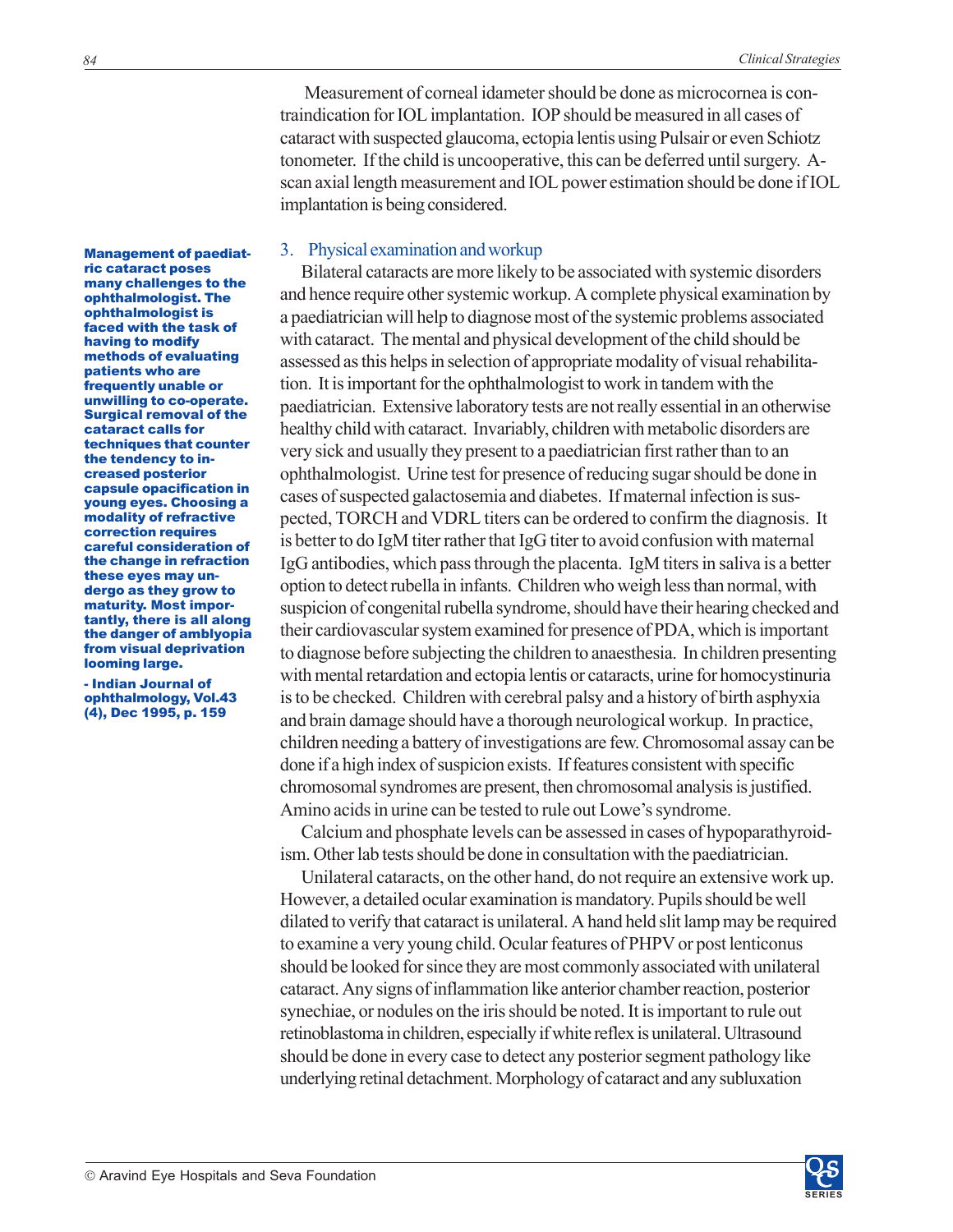should be noted to select appropriate surgery. A few unilateral cases may be the result of intrauterine infection, so antibody titers for TORCH and VDRL tests can be done if the history is indicative of infection during pregnancy.

## 4. Pre-anaesthetic evaluation

Before the administration of general anaesthesia or ketamine, all children should receive a pre-anaesthetic assessment of cardiovascular and respiratory systems by the anaesthetist, to avoid any surprises on the operating table. Haemoglobin and RBC counts should be done. Children with haemoglobin values less than 8 mgs per desilitre should not be subjected to general anaesthesia. Thromboembolic complications in cases like homocystinuria should be anticipated and preparations should be made to deal with the situation in case of any eventuality.

## **Management of childhood cataract**

## **Visual prognosis and the time of surgical intervention**

The development of visual areas in the brain largely depends upon visual input from the eyes, especially in the first few weeks of life. Significant visual deprivation, which occurs in both monocular and binocular cataracts in early infancy, can lead to severe visual loss and amblyopia, sometimes resulting in strabismus and nystagmus, particularly in monocular cataract. Amblyopia can become irreversible in cases where the visual deprivation occurs during the critical period that is considered to be the first few months of life. Bilateral dense congenital cataracts that obscure the visual axis will cause irreversible amblyopia and sensory nystagmus unless the cataract is removed before the child is two months old. Irrespective of whether it is unilateral or bilateral, cataract should be removed and aphakic correction provided as soon as possible. Very early visual rehabilitation can result in good visual acuity and fusion with stereopsis, sometimes even in monocular cataract.

A few types of cataract like anterior polar, nuclear lamellar, and posterior lenticonus are not as amblyogenic as other types, e.g., total cataract. A child who develops cataract after six months generally has less amblyopia and a better visual prognosis than children born with cataracts. For this reason, lamellar cataract and nuclear cataracts have a relatively good prognosis even when surgery is performed after the critical period of visual development.

Bilateral cataracts with sensory nystagmus generally have a poor prognosis. In some cases, however, even late surgery can dampen the nystagmus and significantly improve visual acuity.

**At Aravind, we have had the opportunity to operate on a few young adults who were admitted in blind school. These adults, blind with unoperated cataract with nystagmus, showed visual improvement up to 6/36 after cataract surgery with posterior chamber intraocular lens implanatation. The positive results have encouraged us to operate on children and young adults presenting with congenital cataract rather than labelling them blind.**

**- Dr. P. Vijayalakshmi**

Ophthalmologists who are used to treating patients of all ages must be acutely aware of the dangers of amblyopia when they treat young children under the age of eight years. The covering of one eye for as little as one week in an infant under the age of three can induce amblyopia. - Dr. John Pratt-Johnson

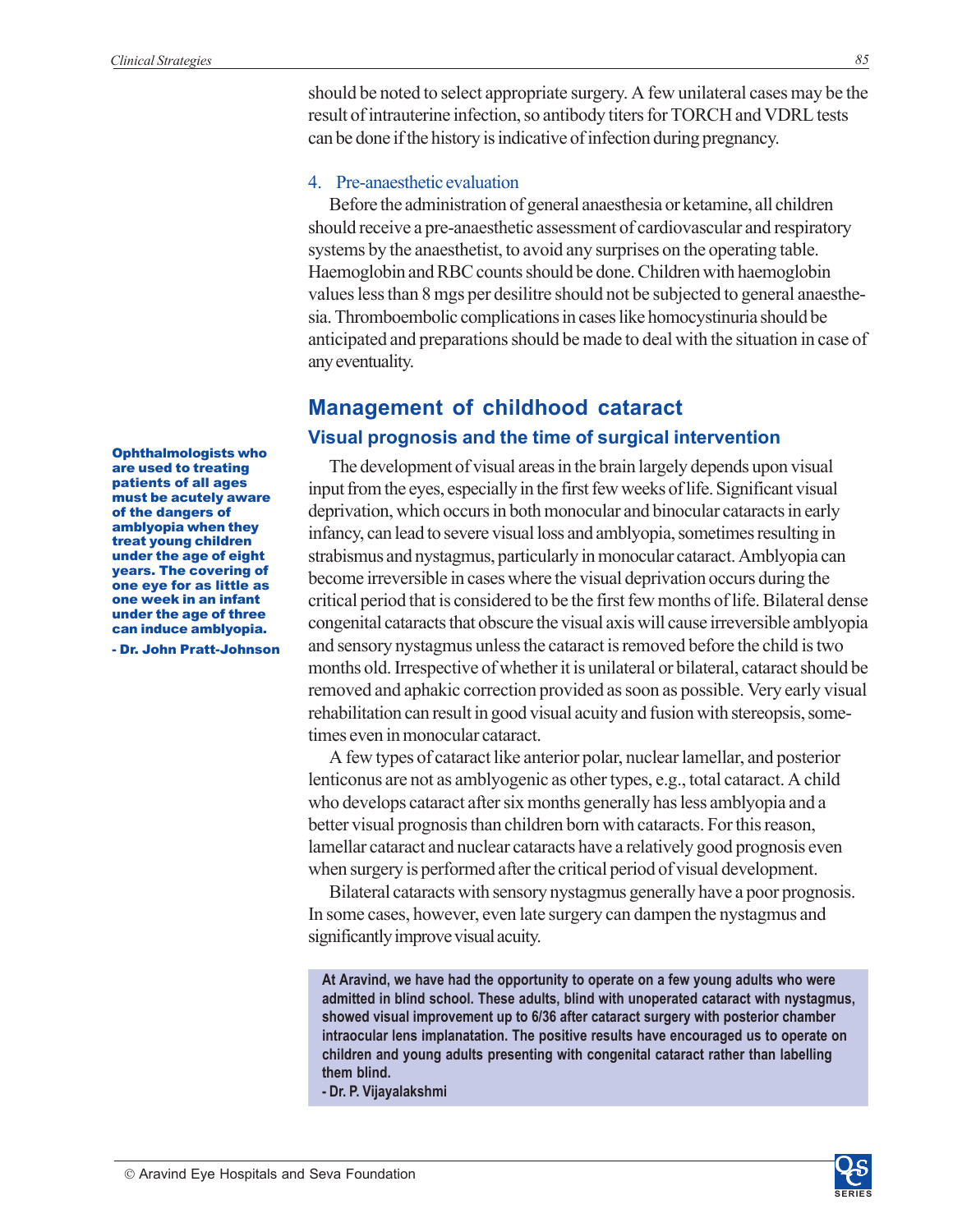Though awareness regarding early treatment is increasing among young parents, some patients still come rather late for medical/surgical treatment for various reasons. This reticence can be attributed mostly to low socioeconomic background, illiteracy among the parents, lack of awareness of treatment facilities and, above all, the inability of parents to reach the tertiary centres where the proper care is provided to these children.

- Dr. P. Vijayalakshmi, Chief, Paediatric Cataract and Strabismus Services, Aravind Eye Hospitals

In most cases of unilateral cataract, the behaviour of the child may be normal and the parents may be unaware of the problem, which leads to delay in seeking treatment. In contrast, the decreased visual acuity with bilateral dense cataracts interferes with the child's normal development, thus alerting parents to seek medical help.

Prompt surgical removal will definitely improve the behaviour of the child in general, apart from improving the visual acuity. If surgery is not done promptly, a manifest nystagmus and strabismus will occur, which generally leads to a poor visual prognosis. If nystagmus or unsteady fixation have only very recently developed in an infant with cataract, it may be reversed or improved by prompt treatment, unlike in an older child with long duration of nystagmus.

**An Aravind-based study showed that 46 percent of the children presented between the age of 6and 15 years had a history of cataract since infancy. Among the reasons cited for delaying treatment, 30 percent of parents had consulted the nearby available health personnel and were advised do delay the treatment, 15 percent had been unaware of the available treatment, 20 percent could not afford the cost of treatment. The remaining reasons included no time, father was away, the child was very young.**

## **Bilateral partial cataract**

 Although bilateral congenital cataracts should be extracted surgically, some of the partial cataracts may need to be managed conservatively. In some cases, bilateral partial cataract may have only a minor effect on vision, but following surgery, the child may develop postoperative problems that are more severe than the original problems. This is of relevance in cases of complicated cataracts due to some form of uveitis, traumatic cataract or cataracts associated with other ocular problems like microcornea, microphthalmos, aniridia, colobomas, and PHPV. The necessity of surgery in these cases can be decided by observing the behaviour of the child in normal circumstances. With careful observing, at frequent intervals, surgery can be postponed in the following cases: a toddler who is able to recognise family members and plays well by moving around the house without difficulty, a preschooler who is able to move with his friends without difficulty during play, and a school-going child who has no difficulty performing school work. This will provide a better option of surgical management and aphakic rehabilitation (particularly with regard to IOL implantation) ass they grow older.

 In doubtful cases, conservative management in the form of dilating drops should be considered at least for some time (duration can be determined depending upon the age of child). This can be applied once a day. It is preferable to use cyclopentolate HCL 1% rather than a strong cycloplegic like atropine. The visual prognosis with bilateral cataracts correlates well with the density rather than the size of the opacity. For example, a small nucluer cataract will have poorer prognosis than a large lamellar cataract. Anything less than 3mm in size interferes with vision only to a slight extent. These children should be examined at regular periodic intervals. Although paediatric cataracts progress very gradually and sometimes not at all, it is still possible that some

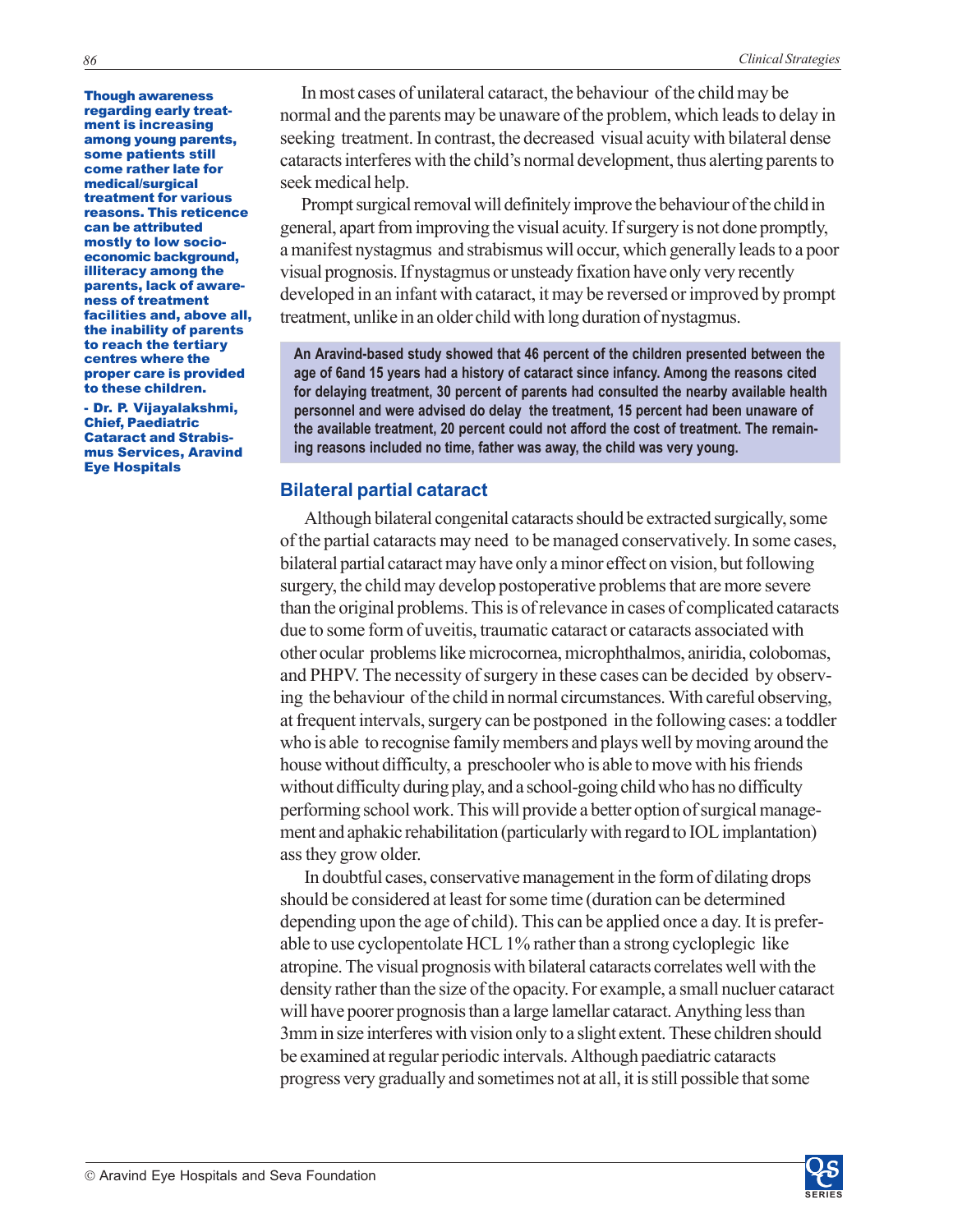cases may progress very rapidly. The parents should be given instructions to watch for the sudden appearance of white pupil, development of strabismus, or evidence of deteriorating vision. The density of the cataract can be assessed by the clarity of media during both retinoscopy and funduscopy. If the major blood vessels cannot be visualised through the central portion of the cataract, it can be considered as an indication for surgical intervention.

## **Bilateral unequally dense cataract**

Children who present with unequally dense cataract need careful evaluation and follow-up. The denser eye should be checked for its ability to fix and converge. Visual acuity should be evaluated, if possible. Surgical removal should be considered in the eye with denser cataract. If the operated eye reveals severe stimulus deprivation amblyopia as indicated by poor visual acuity despite aphakic correction, the other eye with partial cataract needs a lot more care since that is going to be the only seeing eye. The eye with less dense opacity should be followed up at short intervals, carefully assessing for visual acuity, fixation and the independent behaviour of the child in respect to the amount of visual acuity. The delay is based mainly on the assumption that vision in the phakic eye is much better than aphakic eye vision. This assumption, however, may not be true in an older child where an intraocular lens implantation is possible and better visual acuity can definitely be achieved.

In unequally dense cataracts, the denser cataractous eye is operated first. Surgery on the second eye may then be deferred until the first eye has received its aphakic correction, or longer if the estimated visual acuity or the behaviour of the child is better with the unoperated eye rather than the operated eye. Older children with bilateral cataracts are less demanding and the interval between the two eyes can be longer, especially with an intraocular lens implantation. If there are other reasons for planning cataract removal only (no IOL implantation), the second eye can be operated on within a week.

## **Bilateral dense cataract**

 Surgery for significant bilateral dense cataracts should be carried out as quickly as possible without jeopardizing the general health of the child. An appropriate method should be selectecd and both eyes should be operated on within a week. The previously operated eye



should be patched until the other eye is operated. Aphakic correction, in the form of spectacles, is advised in the immediate postoperative period before the child is discharged from the hospital. Fitting of contact lenses can be safely done at a later date.



*87*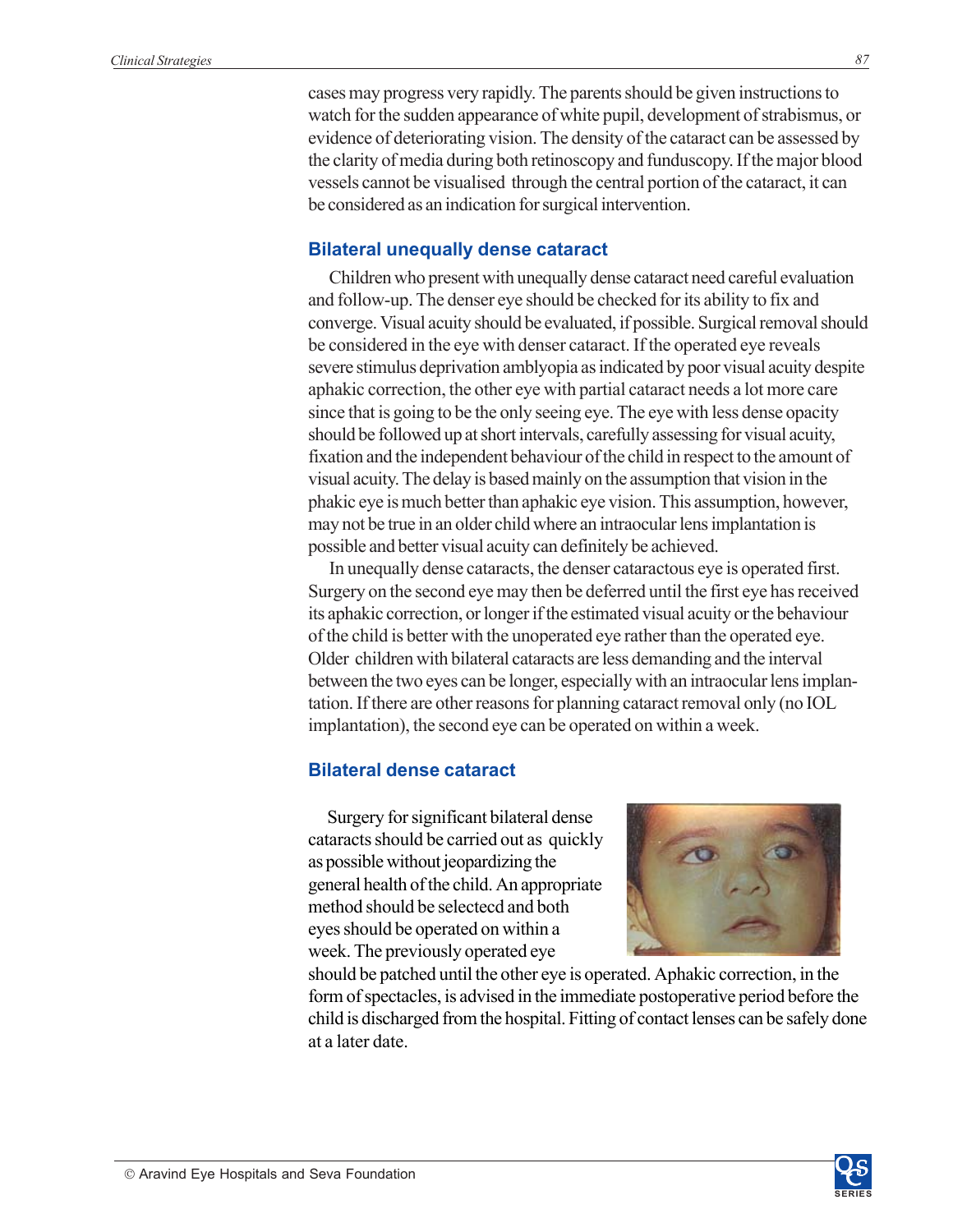Surgery is the easiest part of the treatment for unilateral cataract. The real hurdle is the correction of the refractive error with a contact lens, and then the almost impossible challenge of supervised patching of the good eye. Don't operate on a unilateral cataract without the facilities and capacity for rigourous follow-up.

- Dr. John Pratt-Johnson

#### **Unilateral cataract**

 Invariably unilateral cataracts present to the opthalmologist very late. They remain undectected because they are partial to begin with and because vision in the other eye is usually normal. If an infant presents with



unilateral cataract with apparently straight eyes, suggestive of a recent onset, immediate surgical intervention is indicated. It should be followed by immediate aphakic correction and patching to result in good visual acuity. If a child presents with strabismus and uniocular nystagmus, even with immediate intervention and prompt aphakic correction with intense patching for amblyopia, the visual prognosis is always poor. In an older child with longstanding cataract, removal is often done along with squint correction for cosmetic reasons.

#### **Surgical management**

In general, children's eyes are not only smaller, but also have a tendency for stronger inflammatory response. During surgery there is always chance of positive pressure, because of low scleral rigidity. For these reasons, a proper and well-sealed wound is necessary. Since posterior capsular opacification is present in almost all cases sometime during the postoperative period, surgical technique should include strategies for tackling this. Further to these factors, a long term commitment should be there on the part of the surgeon and parents in managing aphakia and amblyopia in these children.

#### **Basic principles**

In contrast to senile cataract, a child's cataract is soft. Hence, it can often be removed by simple irrigation and aspiration techniques. Phacoemulsification or extracapsular extraction with nucleus expression is not necessary. Intracapsular lens extraction in children is contraindicated, as removal of the intact lens causes vitreous traction (via Wieger's capsulohyaloidal ligament, which is the strong adhesion point of the posterior capsule of the lens and the anterior hyaloid face)leading to vitreous loss.

**The actual surgical management of paediatric cataract has evolved considerably since** schie's popularized the aspiration procedure through a small incision. Before schie's **procedure, disscision and needling was in use. Both the procedures involved inadequate removal of lens matter leaving behind the posterior capsule. Instances where the posterior capsule was accidentally or intentionally injured invariably resulted in vitreous loss followed by vitreous incarceration into the wound, further leading to immediate and delayed postoperative complications. This caused considerable difficulty in postoperative management of these children. The common complications encountred were severe inflammatory response due to residual lens matter, uveitis, glaucoma and retinal detachments. Inadequate knowledge about amblyopia also left**

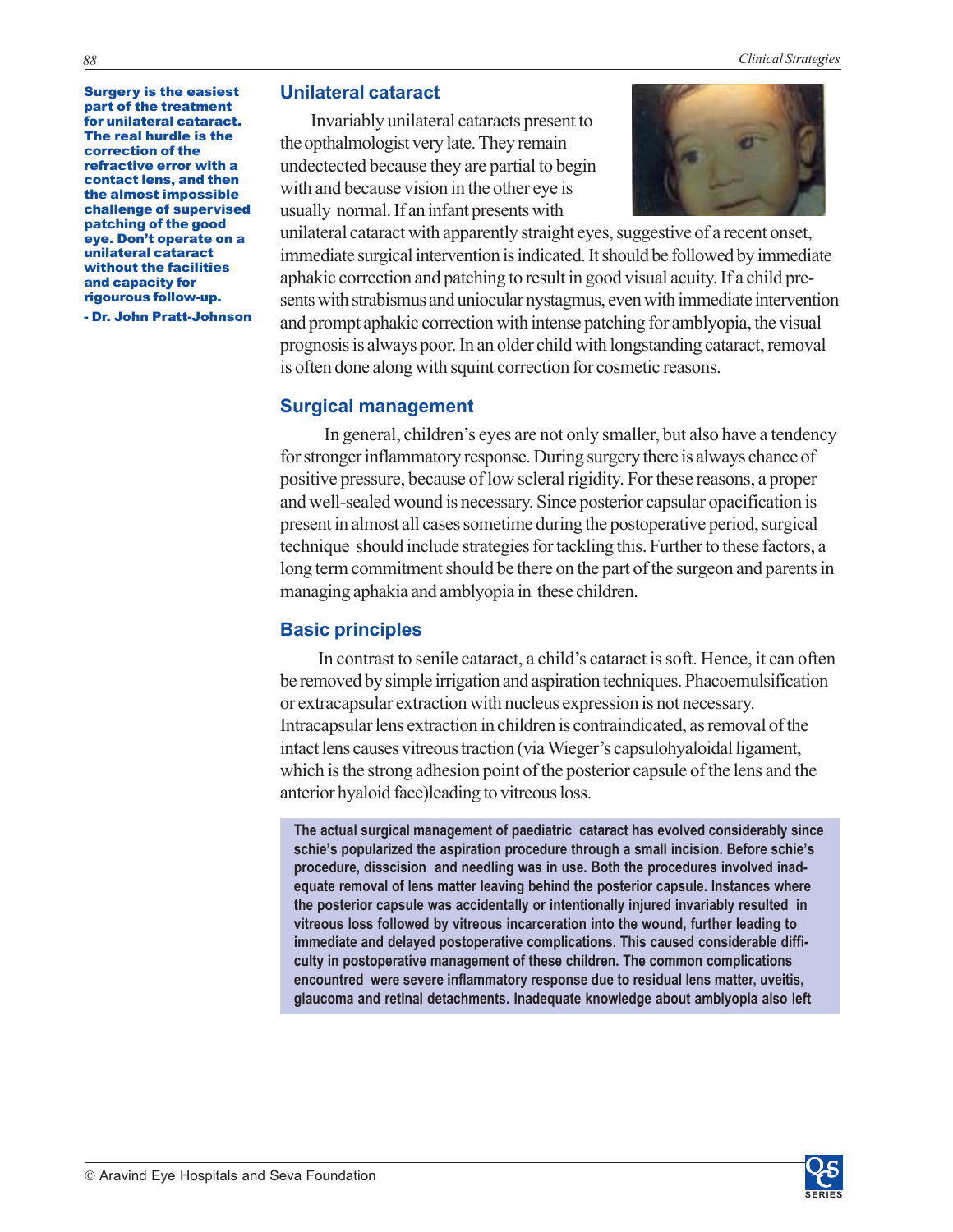**behind many children with no aphakic correction, finally ending up with very low visual acuity.**

**To counter all these complications, paediatric cataract surgeons were constantly trying to evolve a better technique from the experience gained by the modern techniques of adult cataract surgeries and the experience in handling sthe vitrectomy units. The two techniques that are most widely used now are extracapsular cataract extraction and lensectomy with anterior vitrectomy. In an attempt to create a clear visual axis, either during IOL implantation or during cataract surgery preserving posterior capsule for future IOL implantation, a technique of posterior casulotomy with limited anterior vitrectomy is being used at present.**

#### **Lensectomy with anterior vitrectomy**

After the invention of the vitrector, which has both cutting and aspiration modes, lensectomy was mainly done by vitreoretinal surgeons. They approached the lens through the pars plicata/plana. Recently, when anterior segment surgeons started to perform lensectomies, the anterior (limbal) approach



became popular because many of them were not comfortable with the posterior approach. Both the methods have their own advantages and disadvantages. The posterior approach has the advantage of working behind the iris, thus facilitating complete removal of the lens matter and, at the same time, avoiding corneal endothelial damage. It is particularly useful in cataract that is membranous, i.e., cataracts associated with uveitis, microcornea, colobomas , etc. But in neonates, the pars plana is extremely narrow and almost nonexistent, so the incision may increase the risk of creating a retinal break. The anterior approach has the advantage of allowing the preservation of the posterior capsule.

 The original procedure of lensectomy involved removal of the lens matter completely without leaving any remnant, including both the capsules. The recent preference has been to use the following technique whenever possible: through a small limbal incision (3mm approximately) anterior chamber is entered. Anterior chamber is filled with viscoelastic substances. Anterior capsulotomy is done with a bent 26G needle by can-opener technique making sure not to have big tags of anterior capsule. The lens matter is now aspirated using the cutting aspirating mode of probe, maintaining the anterior chamber through the surgery.

The posterior capsulectomy is now performed with anterior vitrectomy by keeping the port down, for a desired extent. A peripheral iridectomy is done and a water-tight wound is achieved taking care to keep the ocular tension optimum. This avoids hypotony and subsequent intraocular haemorrhage.

In cases where there is a central hard cataract like rubella, or partially absorbed cataract (membranous) due to other intrauterine infections, this is

It is good to temper our enthusiasm for innovation with appropriate restraint when we consider that our patients will continue to live with the results of our efforts long beyond the end of our professional lifetimes.

- Dr. Surendra Basti, Mark J. Greenwald

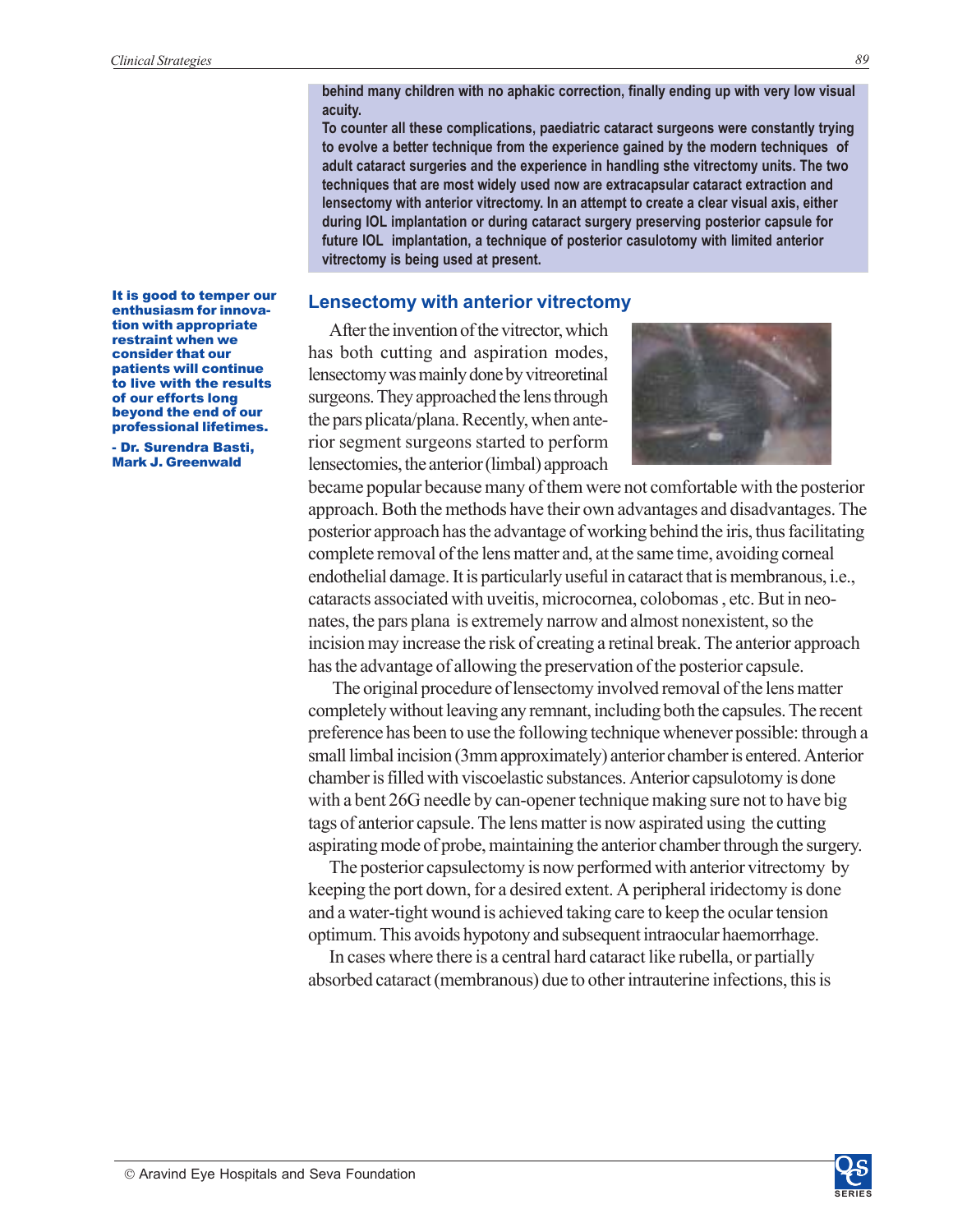cut and removed straight away with the vitrector after needling the membrance using either a bent needle or a disscision knife. In these cases, cutting is used more than aspiration since there is no soft lens matter and posterior capsule preservation is often not possible.

#### **ECCE**

Developments such as Nd YAG laser for posterior capsule opacification and the good results of modern ECCE technique for IOL implantation in adults were responsible for paediatric cataract surgeons adopting this method. It is less invasive, simple and can be done with a Simcoe cannula, which is easily available and inexpensive. In this technique, anterior chamber is entered through a small limbal incision. Can-opener or capsulorrhexis is performed, lens matter loosened, and lens cortex aspirated by using a Simcoe cannula. The posterior capsule is left intact to be tackled at a later stage, as and when needed. Some surgeons prefer to do Nd YAG cspsulotomy on the table and some prefer to perform it at a later date. This is an ideal operation for older children where IOL is contraindicated, e.g., cataract with myopia, glaucoma,etc.

#### **ECCE with primary posterior capsulotomy**

In this technique, after doing a regular ECCE, the posterior capsule is removed along with a part of the hyaloid face and the anterior vitreous at the centre. The periphery of the posterior capsule is left behind for future posterior chamber intraocular lens implantation. This leaves the infant with clear visual axis from the day of operation. In this technique, as in for ECCE, the anterior chamber is entered through a 3mm incision. Lens matter is aspirated thoroughly using either manual or automated aspiration technique. At this stage, the posterior capsule is tackled by doing central (4mm) capsulectomy combined with anterior vitrectomy by keeping the port down. Surgeons who do not have access to the vitrector can use a bent needle to incise the posterior capsule without disturbing the hyaloid face or with minimal disturbances creating a clear visual axis. However, because it can result in further opacification of the hyaloid face or with an inflammatory response, this method should be avoided unless the surgeon has no other option. At the end of surgery in all cases, a peripheral iridectomy is performed and a water tight wound is achieved.

#### **Use of intraocular lens implantation**

Most surgeons all over the world implanat IOL in children over the age of two years, because the anterior segment growth is nearly complete by this age. Most surgeons also believe that the same IOLs used in adults can be used safely in children.



**SERIES**  $\overline{\mathsf{C}}$ Qs

arise, IOLs can be implanted in children, even below one year of age. With proper techniques of posterior capsulectomy and vitrectomy, the eyes of even the very young infants are relatively uninflamed. IOLs in very young children, especially with monocular cataracts, can free them from the use of spectacles and contact lenses, prolonged patching and amblyotherapy.

Should the necessity

- Dr. Edward Wilson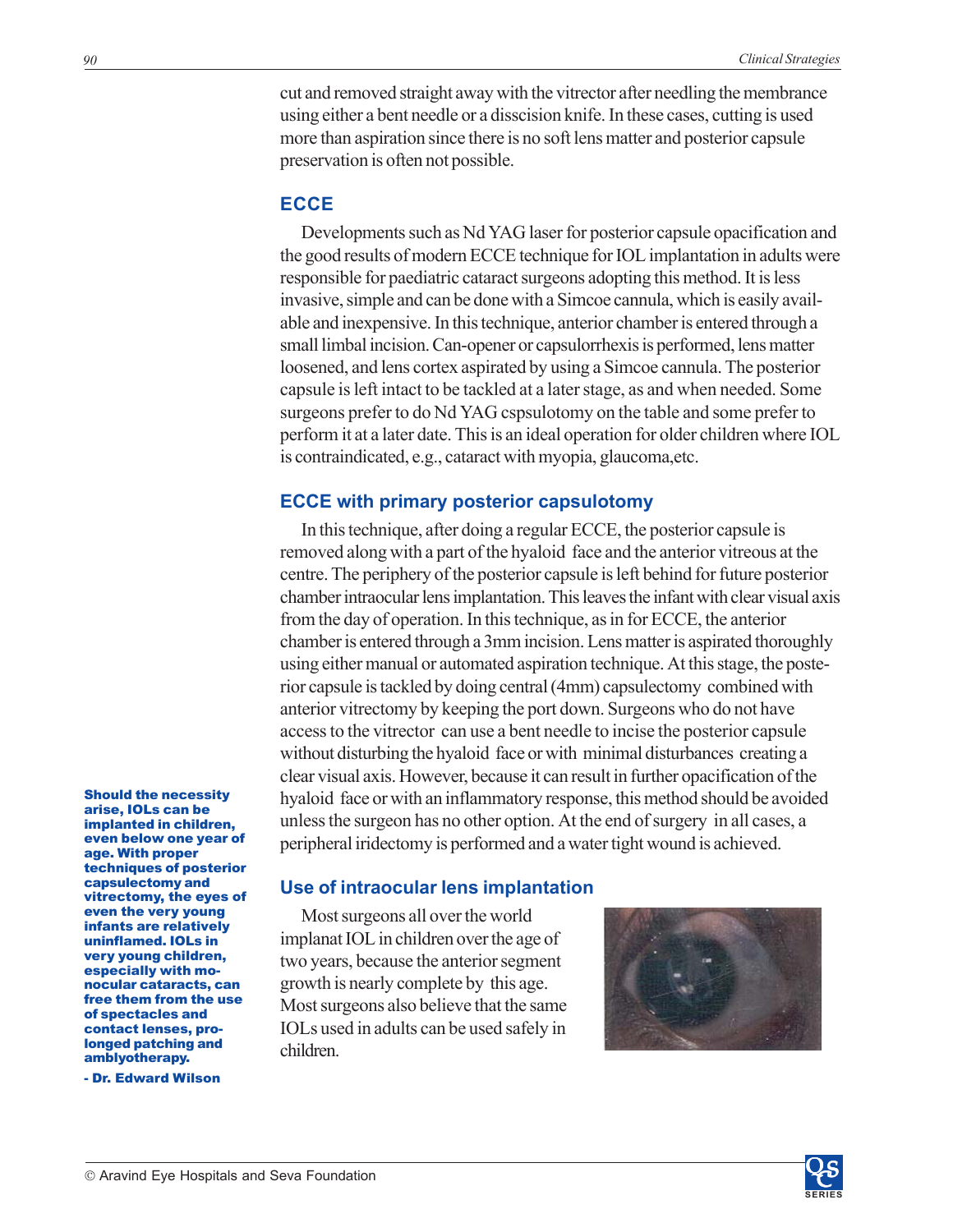IOLs are contraindicated in children with ocular abnormalities like microphthalmos, microcornea, coloboma, aniridia, etc. In traumatic and complicated cataracts, this has to be planned very carefully. The preferred lens in the developing countries continues to be PMMA single piece biconvex lenses. In Europe and America many surgeons prefer acrylic acrisol or foldable lenses.

**At Aravind, we do not have experience with heparin-coated lenses, which are claimed to be less reactive in children.**

Regarding. the power of the IOL all surgeons unanimously agree that there has to be some under-correction and this mostly depends upon the axial length and refractive status of the other eye. In general, after the IOL power is calculated with A-scan, reduce the power of the lens by:

+4.00 DSP between 2 and 3 years

+3.00 DSP between 3 and 5 years

+ 2.00 DSP between 5 and 6 years

+1.00 DSP up to 10 years

+0.5 DSP up to 12 years

Use the same power in patients older than 12.

## **General anaesthesia for cataract surgery in children**

#### **Pre-anaesthetic**

Children should be free from respiratory infection before they are given general anaesthesia as the pressure of the endotracheal tube can irritate respiratory mucosa and is likely to provoke bronchospasm.

Routine examination of the vital systems is done to rule out any associated congenital heart disease. Starvation of four to six hours is mandatory before they are given general anaesthesia. Premedication with sedative drugs and antisialagogues is given to sedate the patient and to dry up the respiratory secretions. Infants below six months are not given any sedative drug, or only oral promethazine is used. Injection atropine is used as antisialagogues. In older children, injection midazolam or injection pentazocine is used.



## **Induction of anaesthesia**

 Along with injection thiopentone, the musele relaxant vercuronium bromide is used to facilitate intubation and to prevent a rise in intraocular pressure.

In most developing countries, particularly away from large urban centres, safe paediatric anaesthesia is unavailable from both a lack of trained anaesthetists and a lack of the necessary equipment. In these situations, ketamine anaesthesia offers the infant the only hope of getting cataracts removed by the age of two months or so. Often the only medically qualified person in the operating theatre when the ketamine is administered is the ophthalmologist. He or she should therefore learn the properties of this drug and the safest method of administering it.

- Dr. John Pratt-Johnson

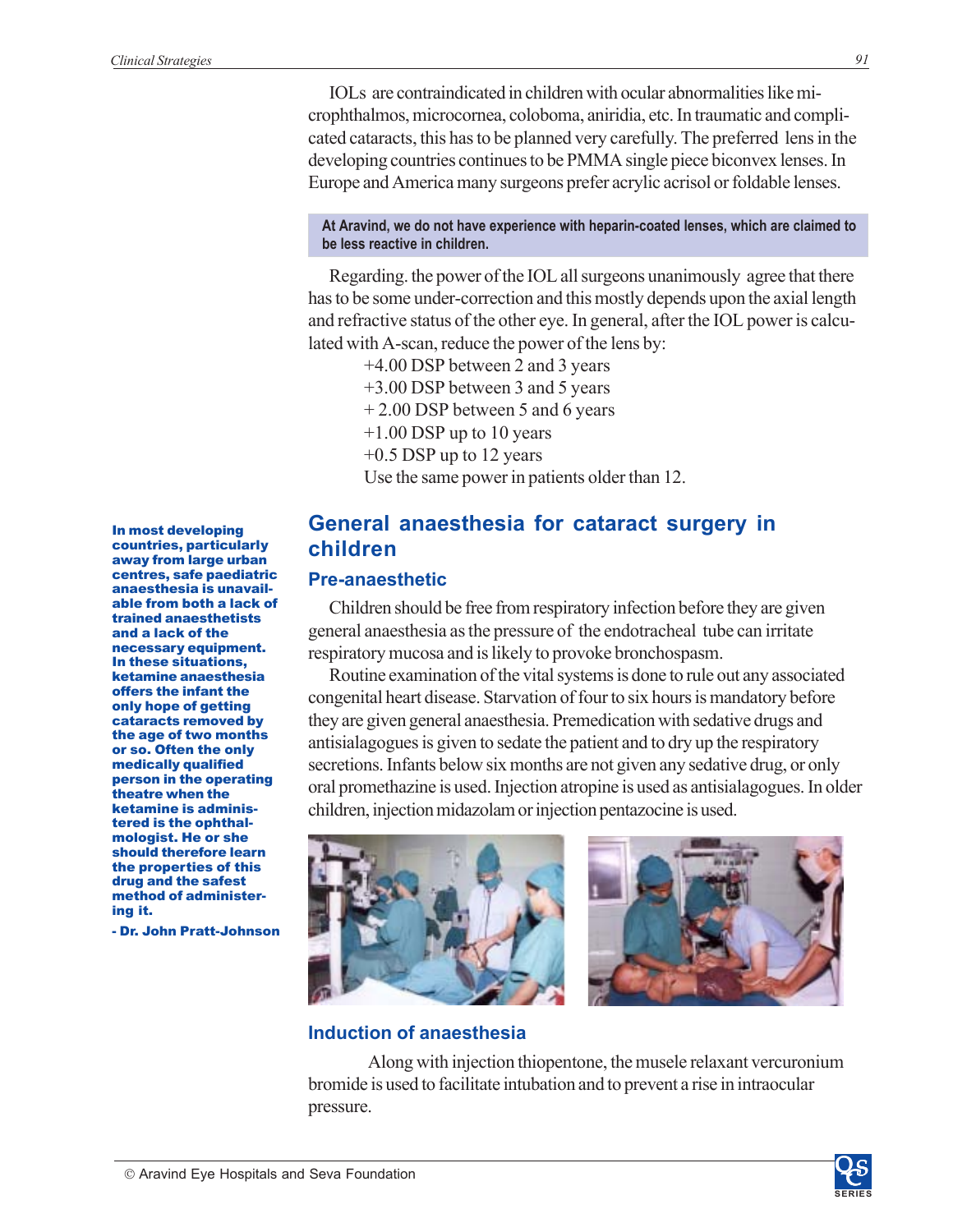Maintenance of anaesthesia is done by nitrous oxide-oxygen-halothane combination. Respiration is assisted until the patient breathes spontaneously, and the anaesthesia is sometimes reversed by neostigmine with atropine.

#### **Recovery**

At the end of surgery, the patient is oxygenated and observed in the recovery room. He/she is discharged from the recovery room only when consciousness is regained and vital signs are stable.

#### **Monitoring**

During anaesthesia and surgery and in the immediate recovery period, respiration and heart rate are monitored by pulse oximeter. It gives a digital reading of oxygen saturation and pulse rate.

## **Considerations in choice of surgical technique ECCE with PC-IOL**

 Individual surgeons adopt different techniques, alerting each step of the surgery according to their convenience and the age of the child. In children, the low scleral rigidity and thin sclera predispose them to shallowing of anterior chamber and prolapse of iris through the wound. For this reason, the initial steps like anterior capsulotomy and lens aspiration are done through a 3mm limbal incision and then this is extended for another 1-2mm on either side to facilitate the IOL implantation. The wound is sutured with 10<sup>o</sup> monofilament nylon followed by conjunctival cautery to close the conjunctival wound.

After the success of sutureless scleral tunnel incision in adults, a few surgeons have reported good results with construction of scleral tunnel in children. After the conjunctival flap, a transverse incision is made for 4-5mm, 2 mm posterior to the limbus. Since children are more prone to injuries, the preferred site is either superior or slightly temporal as these are most protected.

#### **Construction of scleral tunnel**

A tunnel is constructed using a bevel up crescent blade as in adults. The anterior chamber is entered through the tunnel using 3.2mm keratome. During entry, anterior chamber should not be emptied suddenly. Before entering the chamber, we prefer to have side port incision made and ready for reconstruction of anterior chamber during and at the end of surgery. If one is not careful in constructing the scleral tunnel, it is not uncommon to end up with premature entry into the anterior chamber. Before implanting the IOL, the scleral wound is extended on either side for a mm or two. The wound is sutured whenever there is a failure in formation of anterior chamber or when a leak is found upon pressing the sclera at 6 o'clock position. The scleral tunnel needs to be sutured, especially in children below ten years of age. One can use an absorabable vicryl suture instead of nylon.

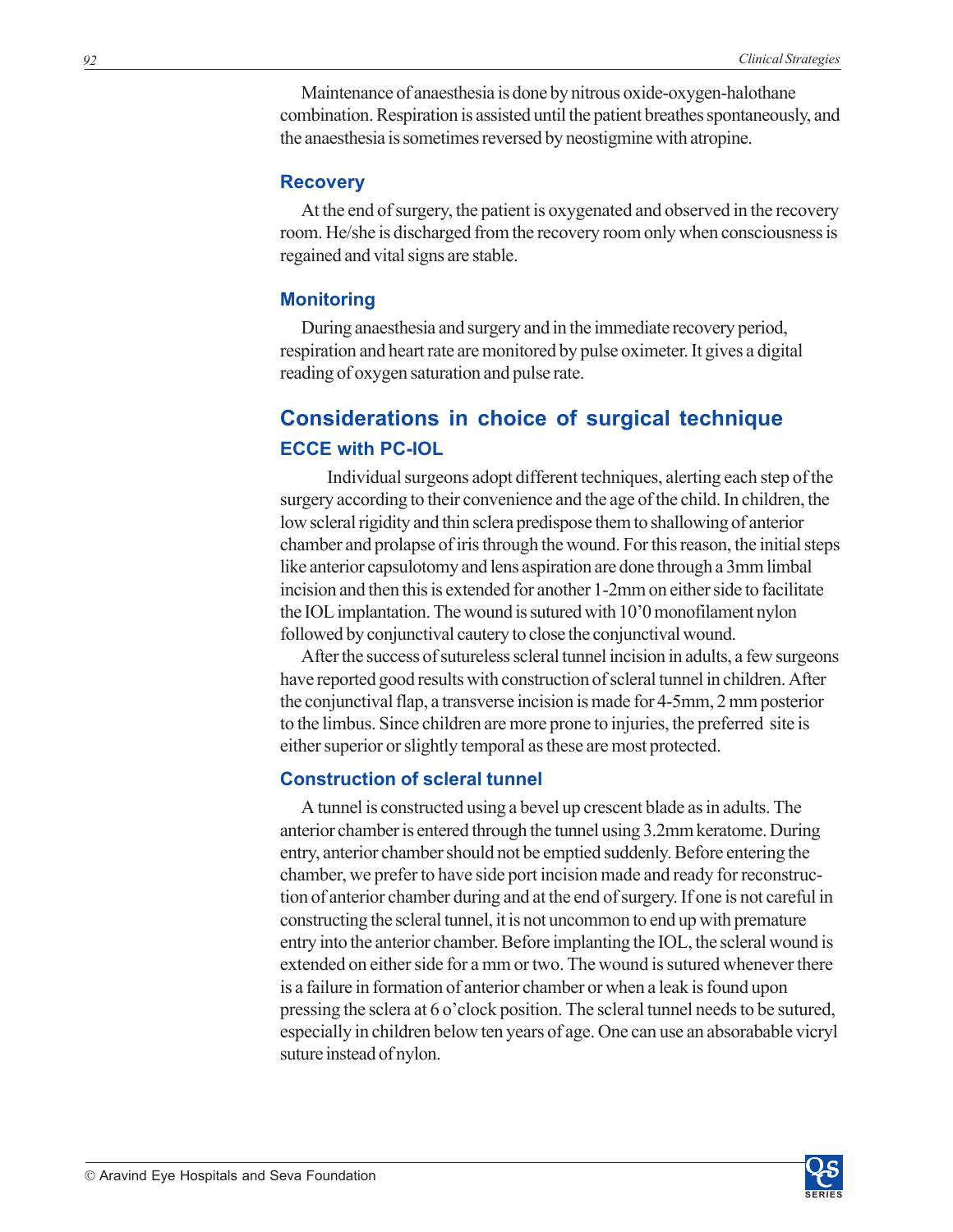**At Aravind, the preferred practice is to close the scleral wound with two or three interrupted sutures using 10ío monofilament nylon. Children older than 10 can go without the sutures if the wound proves to be water tight on the table. The conjunctiva is closed with the cautery. This technique may be made more difficult in caseds of secondary implant and in traumatic cataract of recent onset because of pre-existing hypotony.**

#### **Capsulotomy**

The mode of anterior capsulotomy is chosen depending upon the type of cataract. In cases of dense white cataract, a can-opener capsulotomy is done, taking care not to leave large tags of the capsule. Capsulorrhexis is done in central nuclear lamellar cataract where the view is clear. Since in children the lens capsule is more elastic and tends to tear radially, it is mandatory to keep the anterior chamber deep with retainable viscoelastics during the manoeuvre. It is wise to start with a small 4mm rhexis that will automatically end up with approximately 6mm opening. The hand movement during the rhexis should be towards the centre of the lens unlike in adult cataracts. Capsulorrhexis can be done either by using a cystitome throughout until it is completed or aided by capsulorrhexis forceps. A few surgeons prefer to use a vitrector to cut the capsule by keeping the port down. Whatever method is adopted, the opening should be at least 6mm in size at the centre and without radial cuts.

## **Aspiration of the lens material**

Once the anterior capsulotomy is accomplished, lens matter is loosened either by producing a few deeper cuts or by injecting a little saline into the bag. The lens matter is aspirated either manually, using Simcoe cannula, or by an automated irrigation aspiration device. In cases of hard and calcified lens matter that is more frequently seen in longstanding childhood cataracts, both congenitial and traumatic, the surgeon may be forced to extend the section to express the lens matter in small pieces.

## **Implantation of IOL**

If the surgeon intends to leave the posterior capsule intact, as in older children, the section is extended on either side with keratome or crescent knife and the lens is placed in the bag. The excess of viscoelastics used during implantation is removed completely with Simcoe cannula before the wound is closed.

#### **Posterior capsulotomy**

When the posterior capsule needs surgical modification, as in young children or in older children with primary posterior capsular opacity, the posterior capsulectomy with limited vitrectomy is performed. This can be performed either before or after implanting the lens. There are different techniques available for this. One is to use forceps to do posterior capsulorrhexis combined with

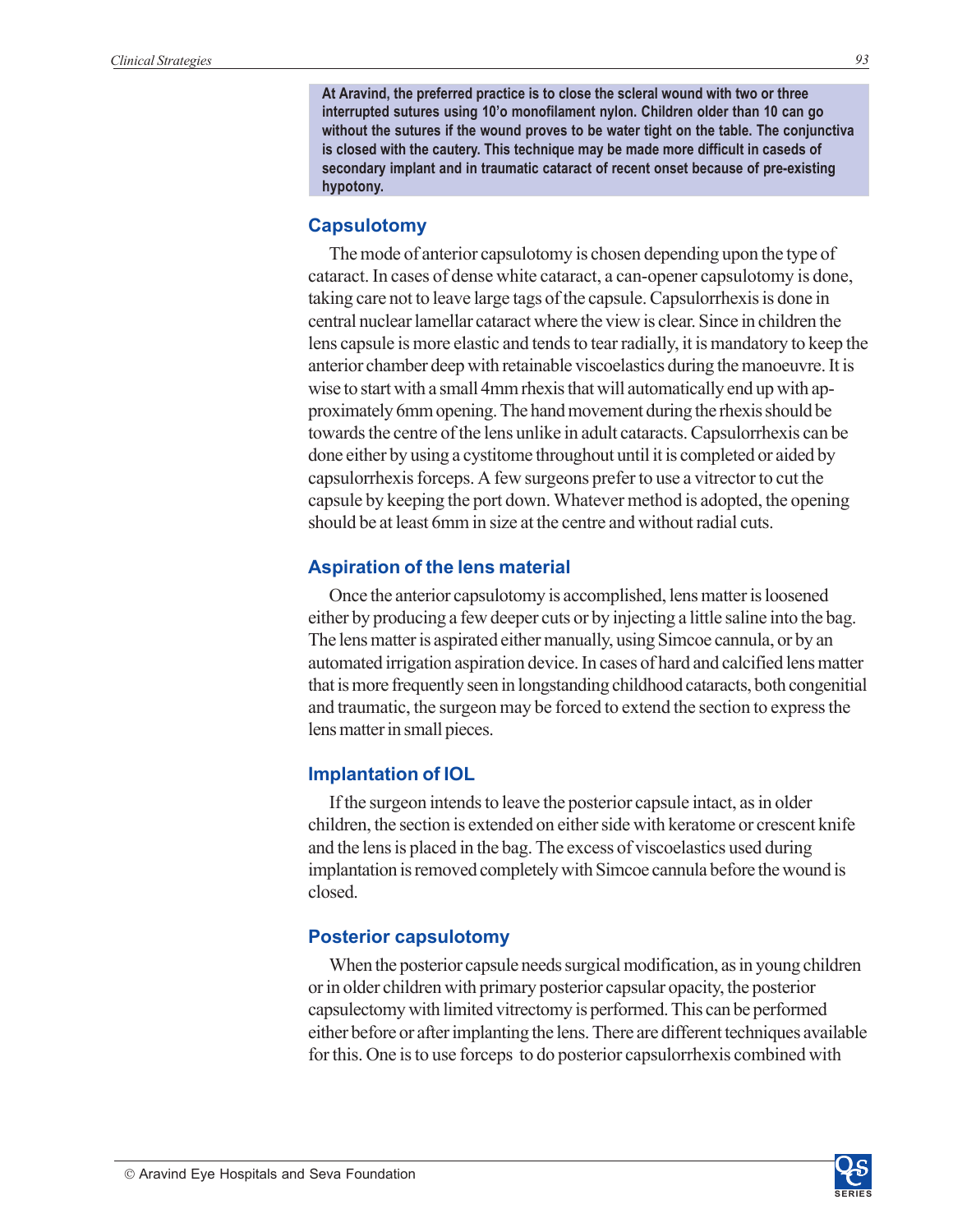vitrectomy. Another technique is to use a vitrector to cut both the capsule and a part of anterior vitreous. Third, one can use a bent needle to incise the posterior capsule at the centre followed by vitrectomy. If the vitreous is not removed properly, it leads on to a severe inflammatory response. It will always be safe to leave the posterior capsule intact on the table (if one does not have a good vitrector) and tackle the posterior capsular opacification with Nd YAG or by surgical membranectomy, which can be performed through an anterior or pars plana approach, at a later date

#### **Alternatives:**

**Ophthalmologists like Dr. Edward Wilson prefer to place IOL over the intact posterior capsule and perform posterior capsulectomy and vitrectomy through a separate pars plana approach. They claim that they can more safely perform a larger posterior capsulectomy than they could with an anterior approach. Also there is no risk of leaving a vitreous strand at the wound or in the anterior chamber and the chances of secondary membrane formation are less.**

**Still others perform a continuous curvilinear posterior capsulorrhexis and believe in producing a posterior optic capture by pushing the lens optics behind the posterior capsule. This eliminates the hylaoid face thickening over years but it is possible that these children with no vitrectomies performed may develop secondary membrane formation at the visual axis.**

#### **Routine postoperative management**

Postoperative management of the patient starts as soon as the child comes out of anaesthesia. The parents should be reassured and told about possible side effects like vomiting. For this reason, feeding is withheld for three to four hours, except in young infants who can be fed in an hour. If there is significant vomiting, parenteral antiemetics can be given.

**At Aravind, the preferred practice in postoperative medication for all patients who have had only cataract surgery is to use both antibiotics and steroids in two separate forms. Drops are used in almost all children except in very young infants where the application of ointment at less frequent intervals is easy.**

 To start with, postoperative medication is given three to four times per day in the first two weeks followed by two to three times per day in the next two weeks. For cycloplegia, atropine 1% ointment is used once a week in almost all children and when this is contraindicated for some reason, cyclopentolate drops are used (daily or alternate days) for at least the first four weeks.

In cases of bilateral cataract in infants and neonates, the second eye is operated usually three to four days after the first surgery, provided the child is fit for anaesthesia. The patch on the first eye is kept until the second eye is operated. On the following day the child is refracted on both eyes and prescribed aphakic correction.

In cases where an IOL is implanted, inflammatory response is more exaggerated. Topical application of steroids has to be more aggressive and meticulous. Trauma, or presence of blood, viscoelastics or cortex in the anterior chamber usually precipitate the formation of fibrin membrane over the lens and iris. To

Though making the children aphakic and rehabilitating them with either contact lenses or spectacles seems much simpler and safer than implanting the lens into children's eyes with anticipation of an inflammation response, the quality of vision attained with the second mode is superior to the first. The visual rehabilitation adds to the personal and psychological wellbeing of children with increased social acceptance.

- Dr. P. Vijayalakshmi

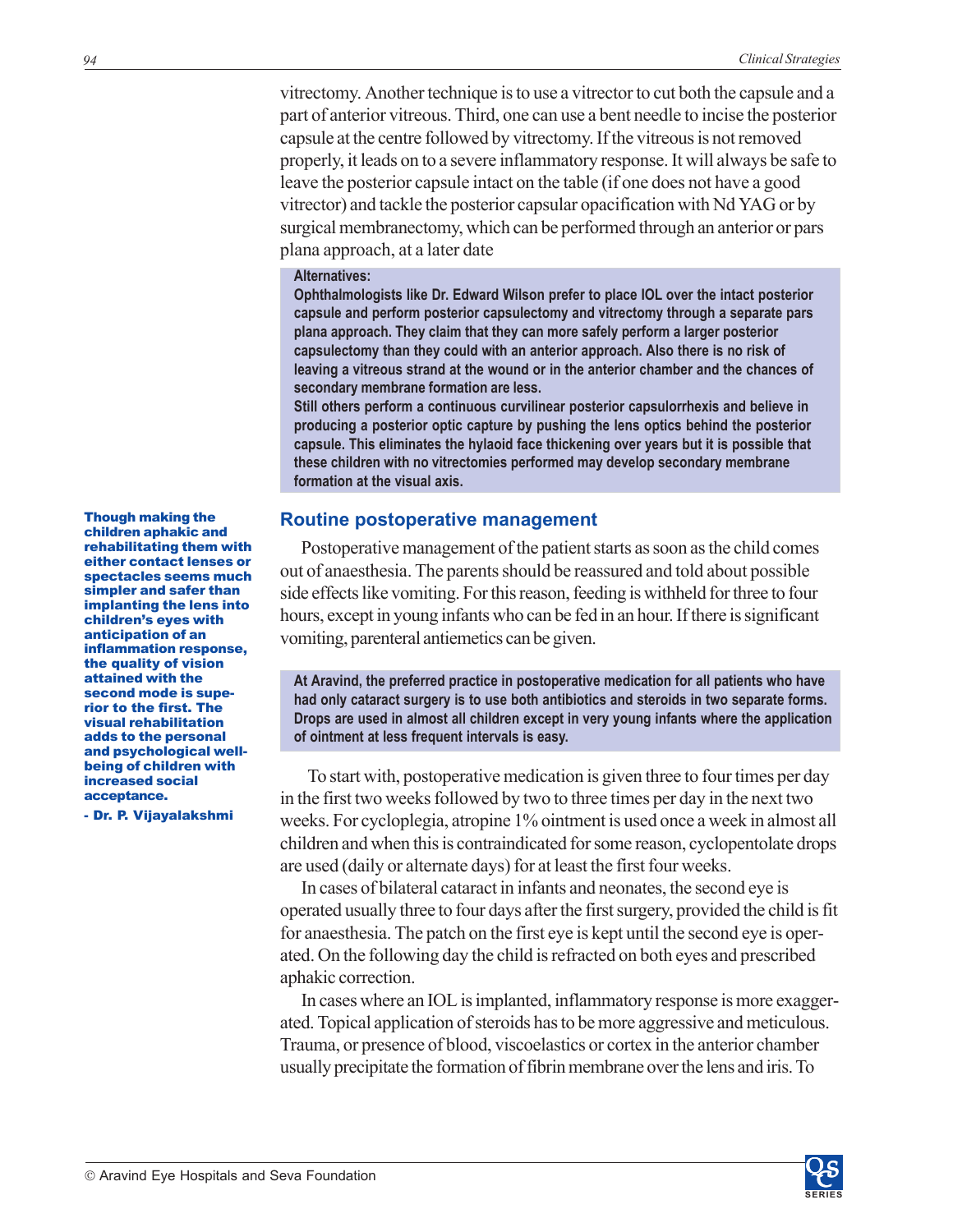Surgical intervention in paediatric cataract implies a long term commitment on the part of the parent, the child, and the ophthalmologist because of the long follow-up and periodic check-ups it entails.

-Dr. P. Vijayalakshmi

combat this, we prefer to give a single of SC gentamycin (0.5cc) and IV dexamethasone on the table (does according to body weight).

From the first postoperatively day topical steroid drops are used five to six times/day. Antibiotics, preferably ciprofloxacin, (three times/day) along with cycloplegic (preferably cyclopentolate1%), are given as and when needed. The same medication is continued for three more weeks with less frequent application. The number of applications is assessed on an individual basis. Children are discharged from the hospital only on the third or fourth postoperative day.

Before the child is discharged from the hospital, appropriate glasses are prescribed. If it is a unilateral aphakia, parents are advised to ensure that the child uses glasses for a few hours each day along with patching of the normal eye. For four weeks until they are reviewed, children are advised to abstain from school and outdoor activities. The review is done after four weeks, and thereafter routinely at frequent intervals as indicated, according to the problem and age of the child. The first review examination includes refraction, fundus, ocular tension by pulse air, and ocular motility evaluation. Special emphasis is placed on getting visual acuity measured using the appropriate method to facilitate the detection of amblyopia.

Children with amblyopia and strabismus, which is often present especially in unilateral aphakia, are followed closely with a similar regimen of occlusion therapy as in strabismic amblyopia and are surgically managed at the right time.

In cases of unilateral and bilateral aphakia where fitting of contact lenses has been deceided, it is done well after six weeks postoperative with temporary spectacle correction in the interim period.

**In general, the acceptance by parents of contact lenses for aphakia in children is found to be less in developing countries because of socio-economic reasons, illiteracy among parents, time and environmental factors. The other difficulties are practical. It is not** easy to insert a lens on a child's eye because of narrow palpebral fissures, frequent **losses and need to change the lenses frequently, etc. But if parents accept the contact lenses, athen this is definitely a better option than spectacles for achieving a visual acuity of superior quality. Many times the infants who are fitted with contact lenses, for no reason, become intolerant to them as they grow. For the above reasons the percentage of children treated at Aravind through this mode is low.**

 In cases of IOL implantation, the first review is done after four weeks. The examination includes S/L biomicroscopy, visual acuity estimation and fundus evaluation. Parents are advised to continue medication in a tapered does for another two to three weeks with a change in the antibiotics and steroid combination. The second review is done after eight weeks. Ocular motility examination for binocular single vision and stereopsis is routinely done both in unilateral and bilateral implants. Residual correction along with near vision correction in spectacles is given whenever needed. Since children are prone to violent activities leading to injuries, parents are asked to restrain them from attending

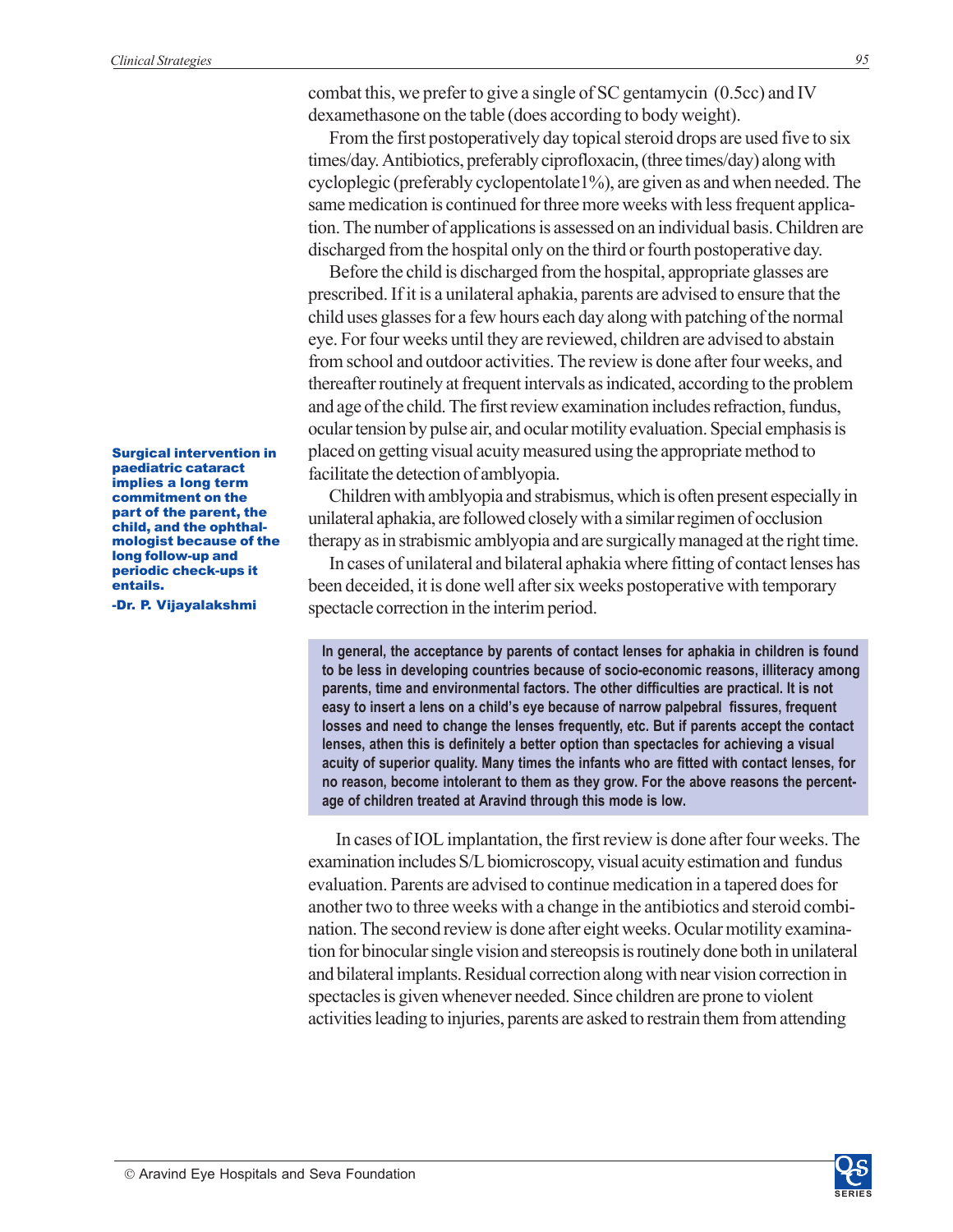school and outdoor activities at least for four weeks. Children cooperate very well when they are not bandaged for long. For this reason, they are given protective glasses in the immediate postoperative period and plastic shield for a week to cover the eye at bed time.

#### **Operative complications**

#### 1.Global collapse

The reduced structural scleral rigidity and increased pliability in the child's eye predisposes it to scleral of global collapse during surgery. It causes bowing of the iris thus shallowing the anterior chamber. The probability of this complication is increased when a larger corneoscleral incision is made as required for the IOL insertion. Global collapse can be prevented to a large extent by using viscoelastics during surgery and a well-monitored general anaesthesia.

#### **Use of viscoelastics**

**Maintaining the anterior chamber with viscoelastics throughout the surgical procedure is mandatory to prevent corneal endothelial damage, and also to make the procedure easy ands mandatory to prevent corneal endothelial damage, and also to make the procedure easy and uneventful in many ways. The viscoelastic used must have high retaining capacity so that it can withstand the positive pressure that occurs during general anaesthesia. At the end of the surgery the viscoelastics should be removed thoroughly. Retained viscoelastic may produce high intraocular tension and membrance formation in the immediate postoperative period, especially in the presence of blood.**

#### 2.Hyphaema

Several hyphaema is uncommon in an uncomplicated cataract but may lead to serious consequences if it occurs. The sites if bleeding into the anterior chamber are usually corneoscleral wound, the iridectomy site, or a vascularised anterior synechiae. Local cautery or air tamponade controls the haemorrhage most of the time. Since red blood cells are attracted to the IOL and are also sources of anterior chamber fibrosis, collection of blood must be irrigated from the anterior chamber before it forms a clot or at least prior to wound closure.

#### 3. Iris complications

 A peripheral iridectomy is done in almost all cases. Proper care is taken to wash away the iris pigments that are released during this attempt; if not done these pigments may later on get attached to the back of the lens surface. The anterior chamber depth is reduced when the child's eye is open and the IOL loops often damage the iris stroma during insertion. Iris tears, dialysis, pigment epithelial dispersion or erosion, and hyphaema may be produced by this trauma.

#### 4.Posterior capsular rupture and vitreous loss

Accidental rupture of posterior capsule during aspiration of lens matter can well be tackled by immediately stopping the aspiration, followed by cutting of the prolapsed vitreous using very low aspiration with an automated or mechanical vitrector. It is very important to clear all the vitreous from the anterior

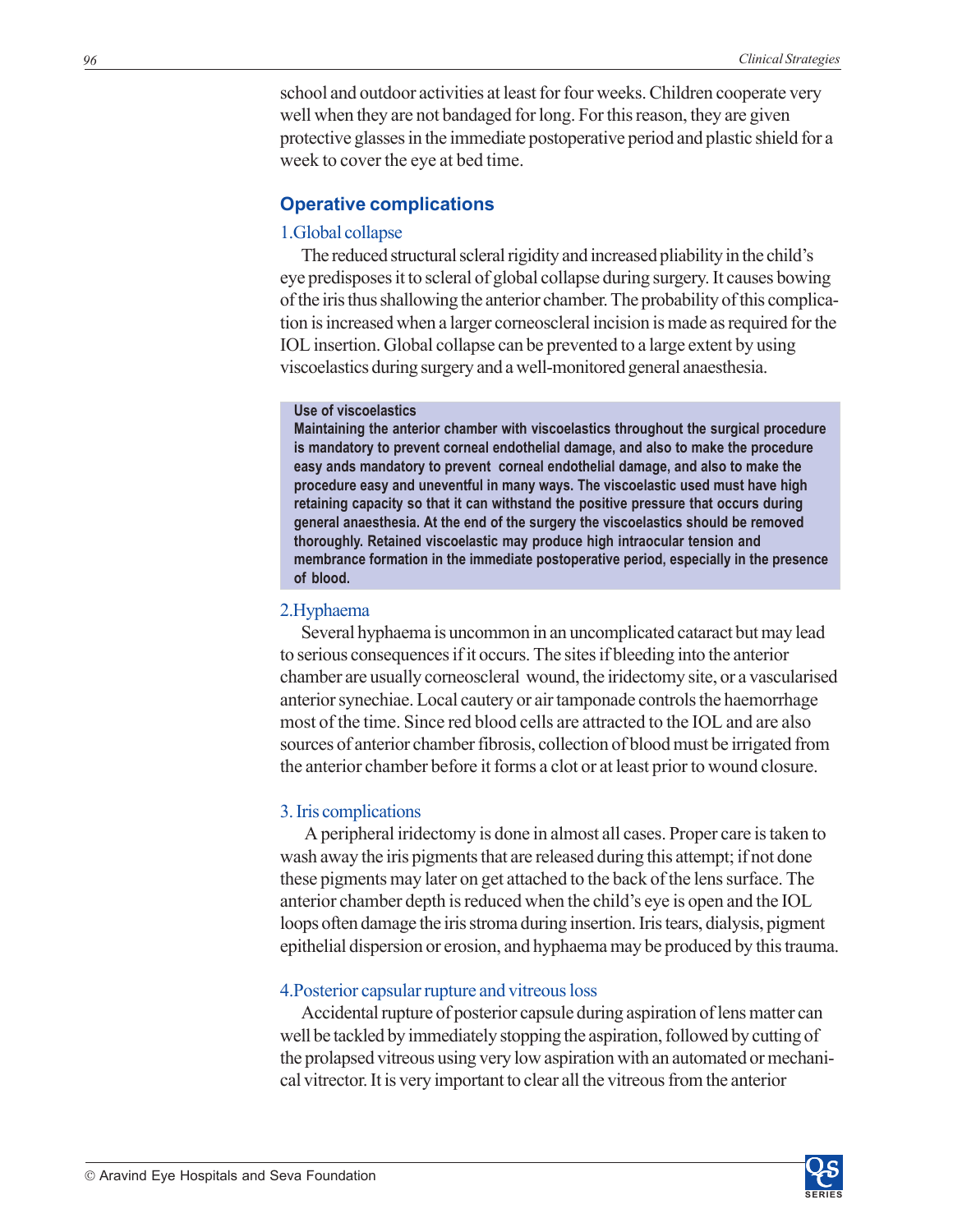chamber and the wound. If the rent is small, a PC-IOL can still be implanted. But if posterior capsular support is inadequate, it is wise not to implant the IOL. This complication is more commonly encountered in children with posterior lenticonus traumatic cataract, especially in penetrating injuries. The anticipated site of rent is usually at the thinned part of the cone in cases of lenticonus, and corresponding to the site of wound of entry in cases of traumatic cataract.

#### 5. Poor IOL placement

The IOL must be placed in the desired position at the conclusion of the operation. Sometimes 'in the bag' placement is not possible for known reasons. IOL can be placed in the sulcus, making sure that both the haptics are in the sulcus. Since children have a tendency to develop more fibrosis, this results in fusion of both the anterior and posterior capsules. This fusion of capsules may lead to decentration of the lens if one haptic is inside the bag and the other one is out.

#### 6. Wound closure and sutural complications

In cases of limbal incision, at least three to four sutures with 10o'clock nylon are needed. To ensure a water tight wound it is better to leave a small air bubble in the anterior chamber and the conjunctiva should be closed by cauterizing the ends. In the case of scleral tunnel, water tight wound closure can be achieved by using at least one or two interrupted sutures either with 9o'clock vicryl or 10oí clock nylon, whenever needed, along with conjuctival wound cautery. These sutures are usually left intact. They are removed only when they are symptomatic and attract mucus collection or vascularisation.

#### **Postoperative complications**

#### Immediate

Striate keratopathy is rare in children if surgery is done meticulously. Exaggerated inflammatory response, in the form of anterior uveitis, is more common in children. In its severe form it can result in fibrin strands over the anterior surface of the lens and on the iris. In its very severe form, it may result in hypopyon with very thick membrane formation both in front and behind the IOL. Usually the mild and moderate uveitis resolves completely with adequate local and systemic corticosteroids combined with the proper local antibiotics. Atropine eye ointment helps in these cases. In some cases, especially in traumatic cataracts, despite treatment uveitis may cause posterior synechiae formation leading to a partial or total pupillary capture, especially when the lens was implanted in the sulcus. Pupillary capture, as it is, may not cause decreased visual acuity. In our experience we have observed that the inflammatory response is almost nil if the scleral tunnel is constructed and if there is no bleeding into the anterior chamber. This increased inflammatory response can also be checked to a certain extent by giving a single does of intravenous dexametha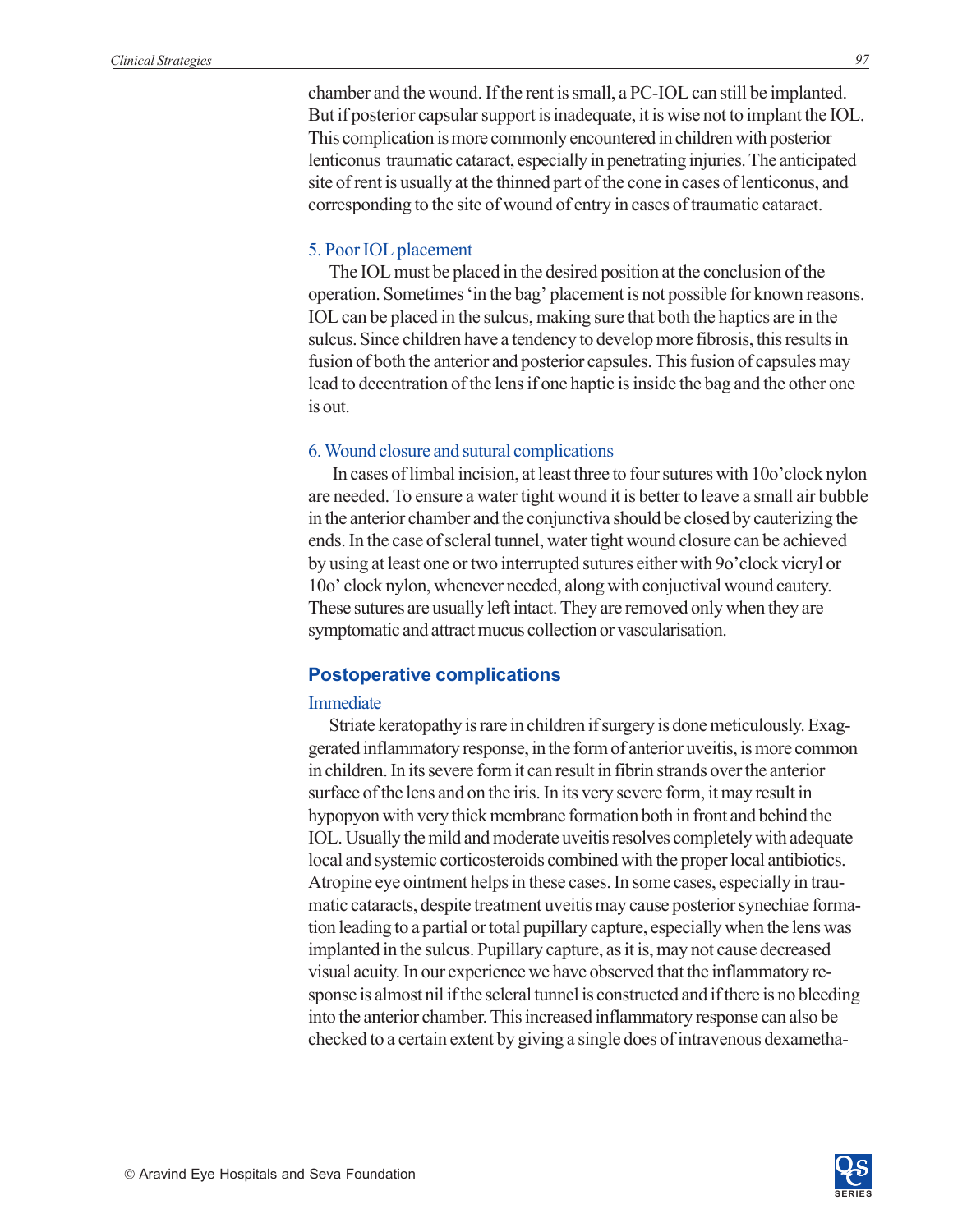sone on the table according to the weight of the patient. It has been noted in the literature that heparin-surface modified lenses produce less inflammation.

## **Late complications** (after cataract surgery and posterior capsule opacification)

Posterior capsule opacification happens in almost all cases, at sometime or other, when the posterior capsule is left intact. This could be either in the form of uniform thickening of the posterior capsule (membranous) or in the form of Elsching's pearls (soft after cataract). An opening in the posterior capsule can be created by Nd YAG laser or surgically. The time of intervention is decided depending upon the influence of the opacification on visual acuity and fundus clarity. Nd YAG laser is an ideal mode to achieve this in cooperative children who have only posterior capsule opacification (not very thick) with adequate space between the lens and the capsule. The energy used should be minimal. Nd YAG can be used at any time postoperatively, unlike in adults who have the risk of developing CME (Cystoid Macular Edema) and require a time interval for the same. A few surgeons use YAG laser even on the operating table, at the completion of IOL implantation in young children without surgical primary posterior capsulectomy. YAG capsulotomy may be difficult where the capsule is either thick or very near the posterior surface of the IOL. In such cases, YAG laser may cause pitting of the lens at its posterior surface. In cases where there is soft cataract formation or the membrane is too thick for the laser energy to create an opening, YAG laser may not be very useful. In such a situation, one has to opt for surgical membranectomy , either through the pars plana or through the limbal wound.

#### **Iris complications**

**Iridocapsular adhesions** in any quadrant may produce papillary capture. Synechiae formation of the iris to the periphery of the IOL or the IOL loops may cause malpositioning of the IOL. When the malpositioned captured lens lies on the iris for a longer time it erodes the iris tissue, causing thinning of the iris at that site.

**Lens precipitates** are often noted at the back surface of the lens, which may be of greasy consistency and are often pigmented or grey-white in colour. These precipitates are thought to be composed of lens elements, iris pigments and inflammatory debris. Generally these do not interfere with the vision. This complication can be avoided if the lens matter is completely cleared on the table. IOL implantation should be done without dispersing the uveal pigments during the manoeuvre and taking precaution to disturb the iris tissue minimally.

**Post pseudophakic membrane** is the occurrence of a membrane, described by Binkhost and Gobin, that is adherent to the anterior or posterior surface of the IOL optic or its loops or lying behind the IOL, overlying or condensing the vitreous face. It is attributed to low grade uveal activities due to

Fromour experience, we feel that the quality of vision is far better after surgical membranectomy than after YAG capsulotomy.

- Dr. P. Vijayalakshmi